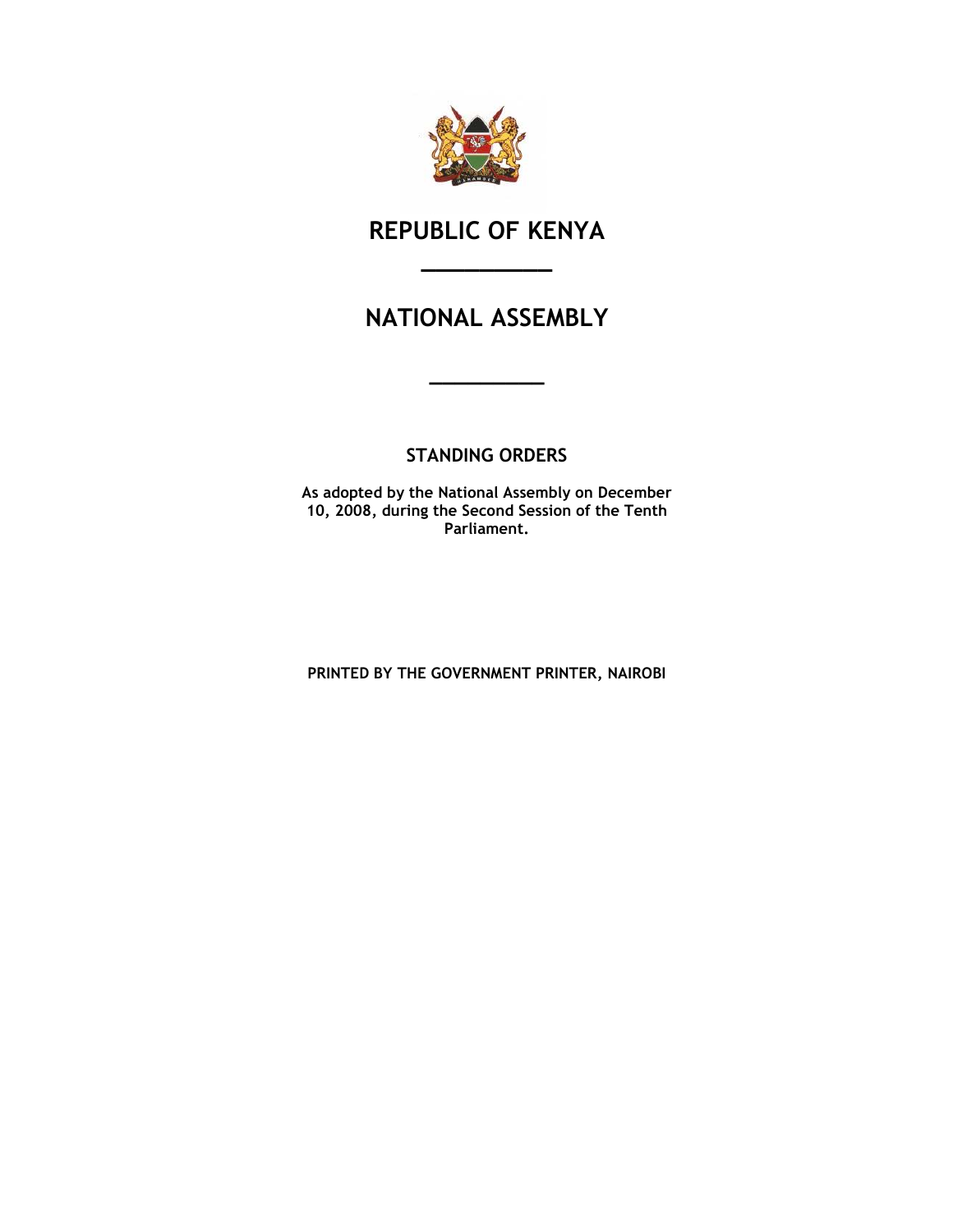# TABLE OF CONTENTS

| PART I - INTRODUCTORY<br>. 1                                                     |
|----------------------------------------------------------------------------------|
| 1. In cases not provided for, the Speaker to decide 1                            |
|                                                                                  |
|                                                                                  |
| PART II - MEETINGS OF THE HOUSE, ELECTION OF                                     |
| SPEAKER AND SWEARING - IN OF MEMBERS  7                                          |
| 3. Proceedings on Assembly of a new House 7                                      |
|                                                                                  |
|                                                                                  |
| 6. Proceedings at the commencement of a Session                                  |
| other than the first Session after a General                                     |
|                                                                                  |
| 7. Summoning of the House during a Session after                                 |
|                                                                                  |
|                                                                                  |
| PART III - DEPUTY SPEAKER AND CHAIRPERSON OF                                     |
|                                                                                  |
|                                                                                  |
| 8. Election of Deputy Speaker 12                                                 |
| 9. Chairperson of Committees of the whole House 12                               |
| 10. Appointment of Speakers Panel 13                                             |
|                                                                                  |
| PART IV - LEADER OF GOVERNMENT BUSINESS AND                                      |
| <b>GOVERNMENT PANEL  13</b>                                                      |
| 11. Appointment of Leader of Government                                          |
| Business and Government Panel  13                                                |
|                                                                                  |
| PART V - LEADER OF THE OFFICIAL OPPOSITION AND                                   |
|                                                                                  |
| 12. Appointment of Leader of the Official<br>Opposition and Opposition Panel  14 |

ii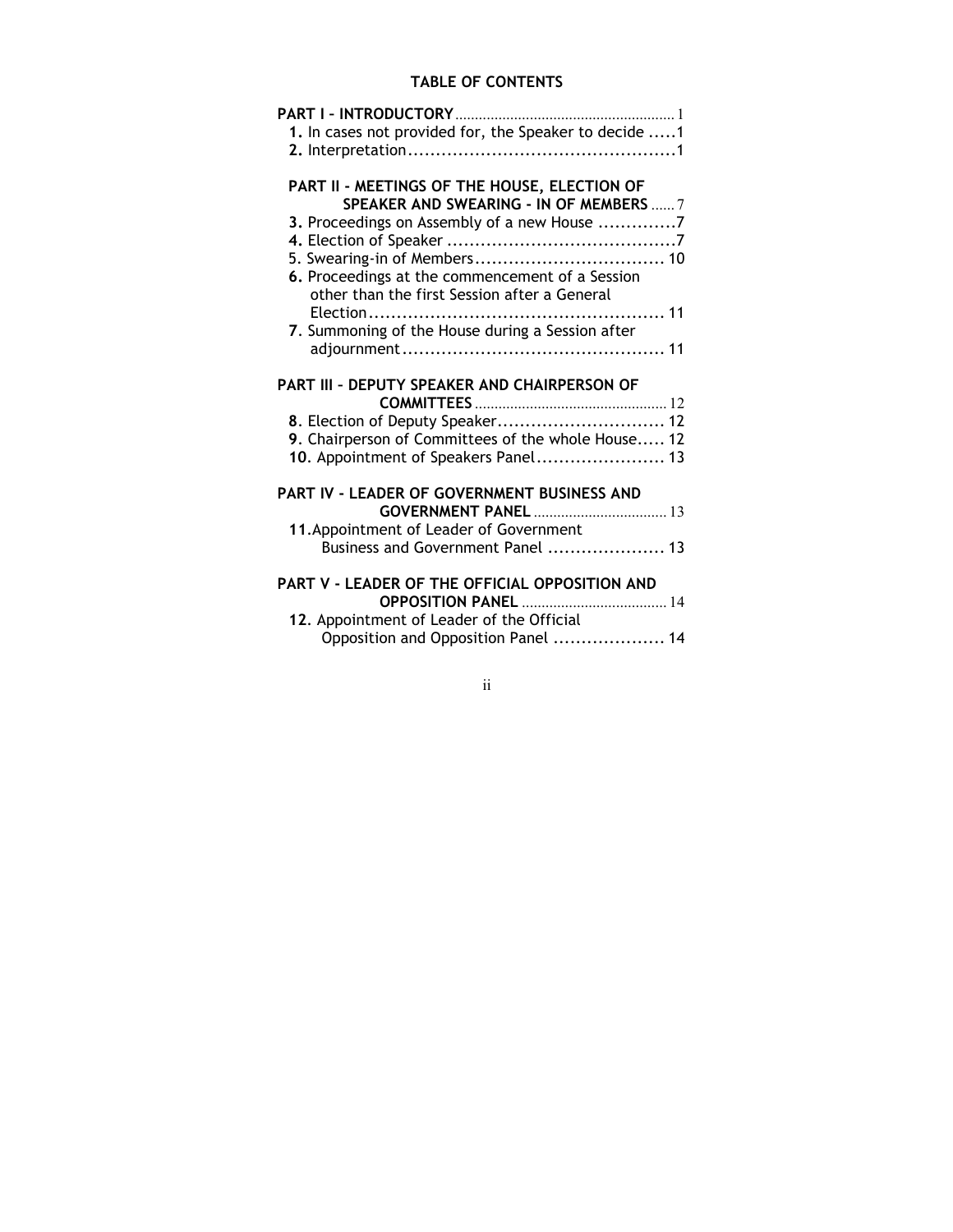| 14. President entering or leaving Chamber 15    |  |
|-------------------------------------------------|--|
| 16. President occupying Chair of State 15       |  |
| 17. President on front bench 15                 |  |
| 18. President's address from Speaker's Chair 16 |  |
|                                                 |  |
| <b>PART VII - SITTINGS AND ADJOURNMENTS</b>     |  |
|                                                 |  |
| 21. Adjournment Motion-End of sitting 18        |  |
| 22. Resumption of interrupted business 19       |  |
| 23. Adjournment on definite matter of urgent    |  |
|                                                 |  |
| 24. Members' Half- Hour Statements 20           |  |
|                                                 |  |
| 26. Adjournment to a day other than the next    |  |
|                                                 |  |
| 27. Adjournment of the House 21                 |  |
|                                                 |  |
|                                                 |  |
| 29. Procedure where Quorum not present 22       |  |
|                                                 |  |
|                                                 |  |
| 31. Custody of Journals and Records  23         |  |
|                                                 |  |
| 33. Secret or personal matters  24              |  |
| 34. Broadcast of House Proceedings  24          |  |

iii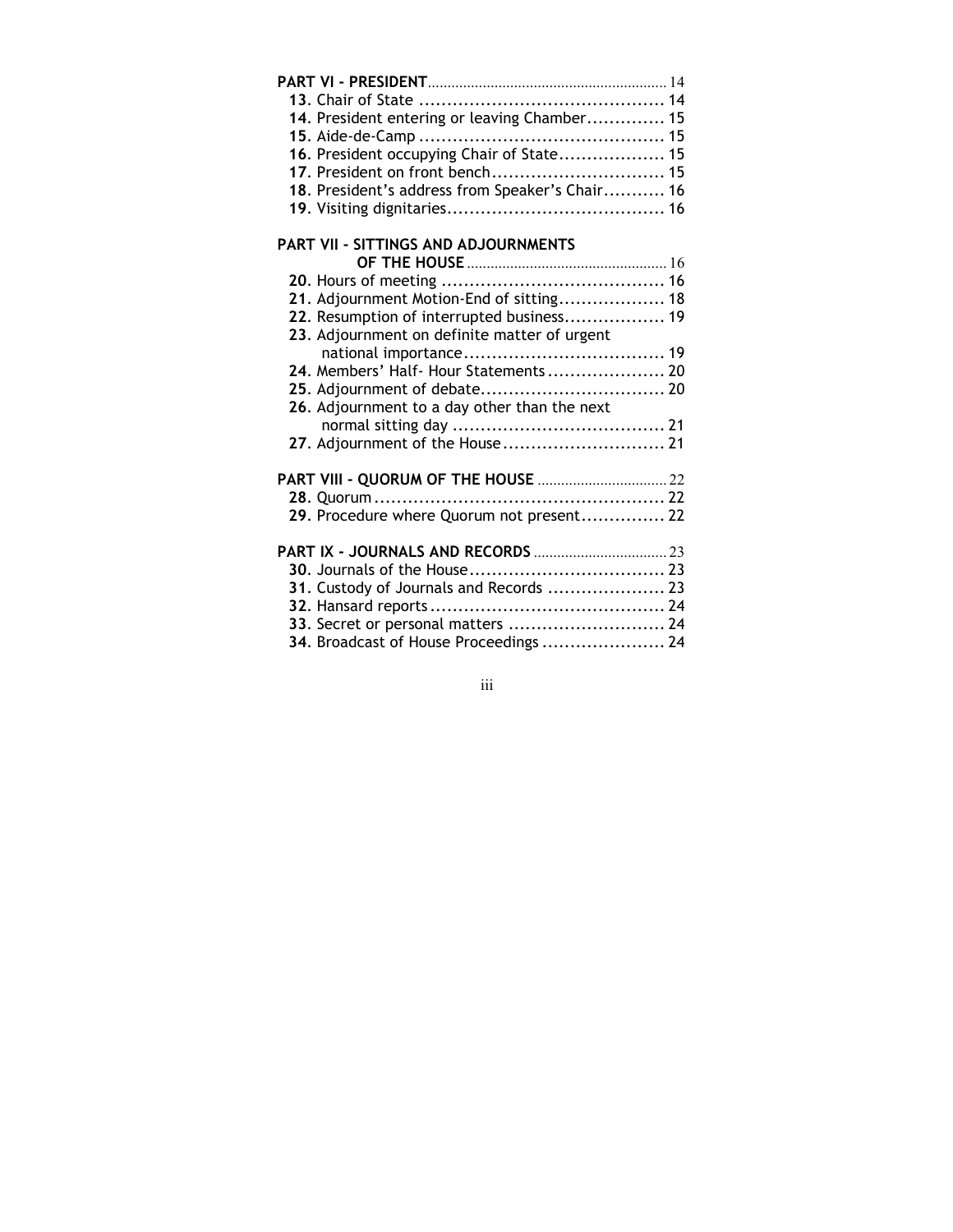| 35. Order Paper to be prepared and circulated  24    |
|------------------------------------------------------|
|                                                      |
|                                                      |
| (b) Business as set down on the Order Paper25        |
| 37. Attendance of or messages from the President  26 |
|                                                      |
| 39. Orders of the Day to be read without Question    |
|                                                      |
|                                                      |
|                                                      |
| 40. Time allocated to the Prime Minister 28          |
|                                                      |
|                                                      |
|                                                      |
|                                                      |
|                                                      |
| 44. Supplementary Questions  32                      |
|                                                      |
| 46. Failure to ask or answer Question  33            |
|                                                      |
| PART XIII - MOTIONS AND AMENDMENTS  33               |
|                                                      |
| 48. Amendment of Notice of Motion 35                 |
| 49. Certain Motions not to be moved 35               |
|                                                      |
| 51. Motion withdrawn may be moved again 36           |
| 52. Motions which may be moved without Notice 36     |
| 53. Manner of debating Motions and                   |
|                                                      |
|                                                      |
| 55. Amendments to be relevant to Motion  39          |
| 56. Question proposed after Motion made 40           |

iv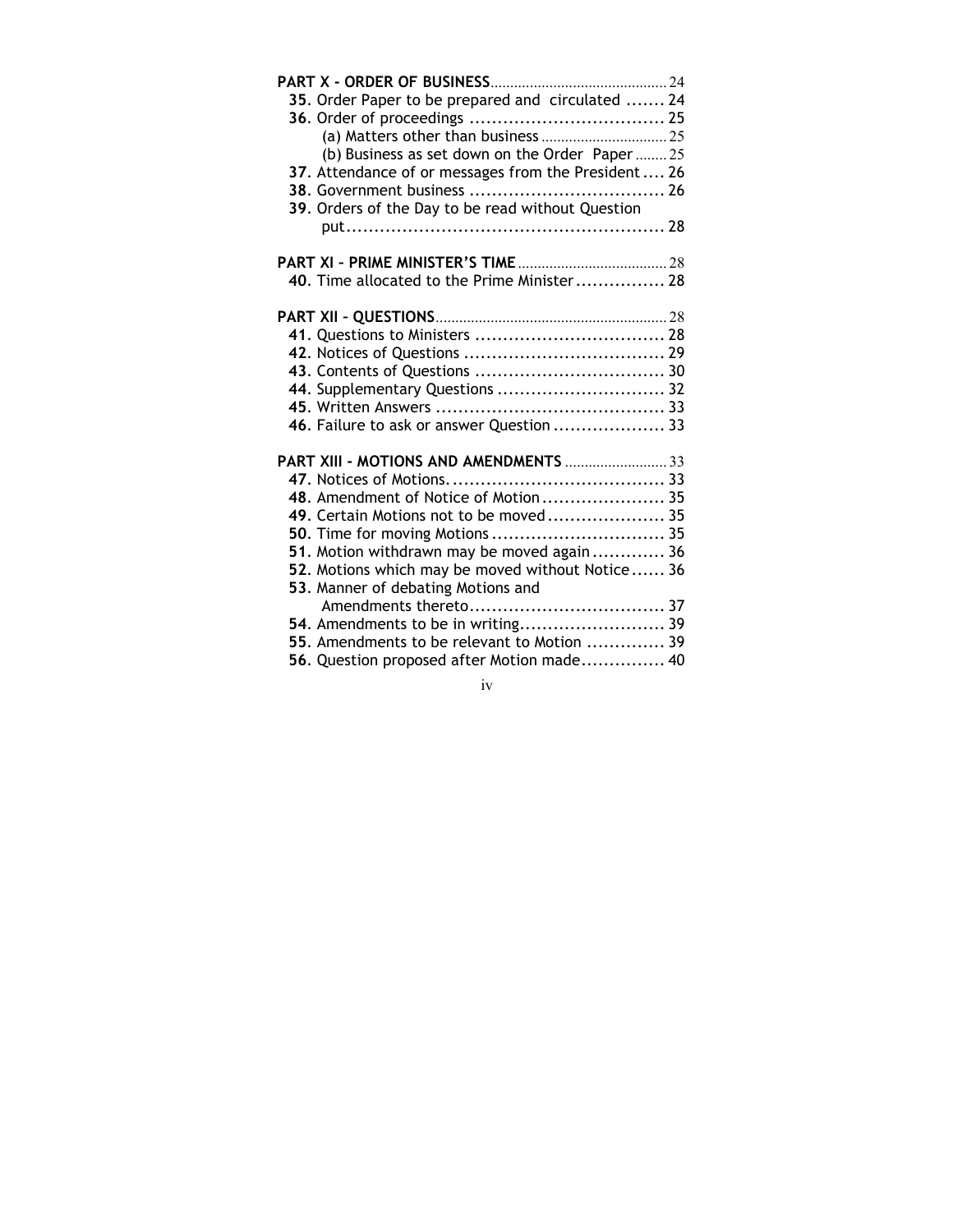| 57. Motion in possession of the House 40          |  |
|---------------------------------------------------|--|
|                                                   |  |
| 59. When amendment proposed but not made  40      |  |
|                                                   |  |
|                                                   |  |
| 61. Division Bell rung and doors to be locked  41 |  |
| 62. Direction of Ayes and Noes  41                |  |
|                                                   |  |
|                                                   |  |
|                                                   |  |
|                                                   |  |
|                                                   |  |
| 68. Instances where Constitution requires         |  |
|                                                   |  |
|                                                   |  |
| 69. Proceedings to be in Kiswahili or English 44  |  |
| 70. Members to address the Speaker  44            |  |
| 71. Two or more Members rising to speak  44       |  |
| 72. Speeches may not be read  44                  |  |
| 73. No Member to speak after Question put 44      |  |
| 74. Speaking twice to a Question 45               |  |
|                                                   |  |
|                                                   |  |
|                                                   |  |
| 78. Proceedings of Select Committees not to       |  |
|                                                   |  |
|                                                   |  |
|                                                   |  |
|                                                   |  |
| 80. Matters sub judice or secret 48               |  |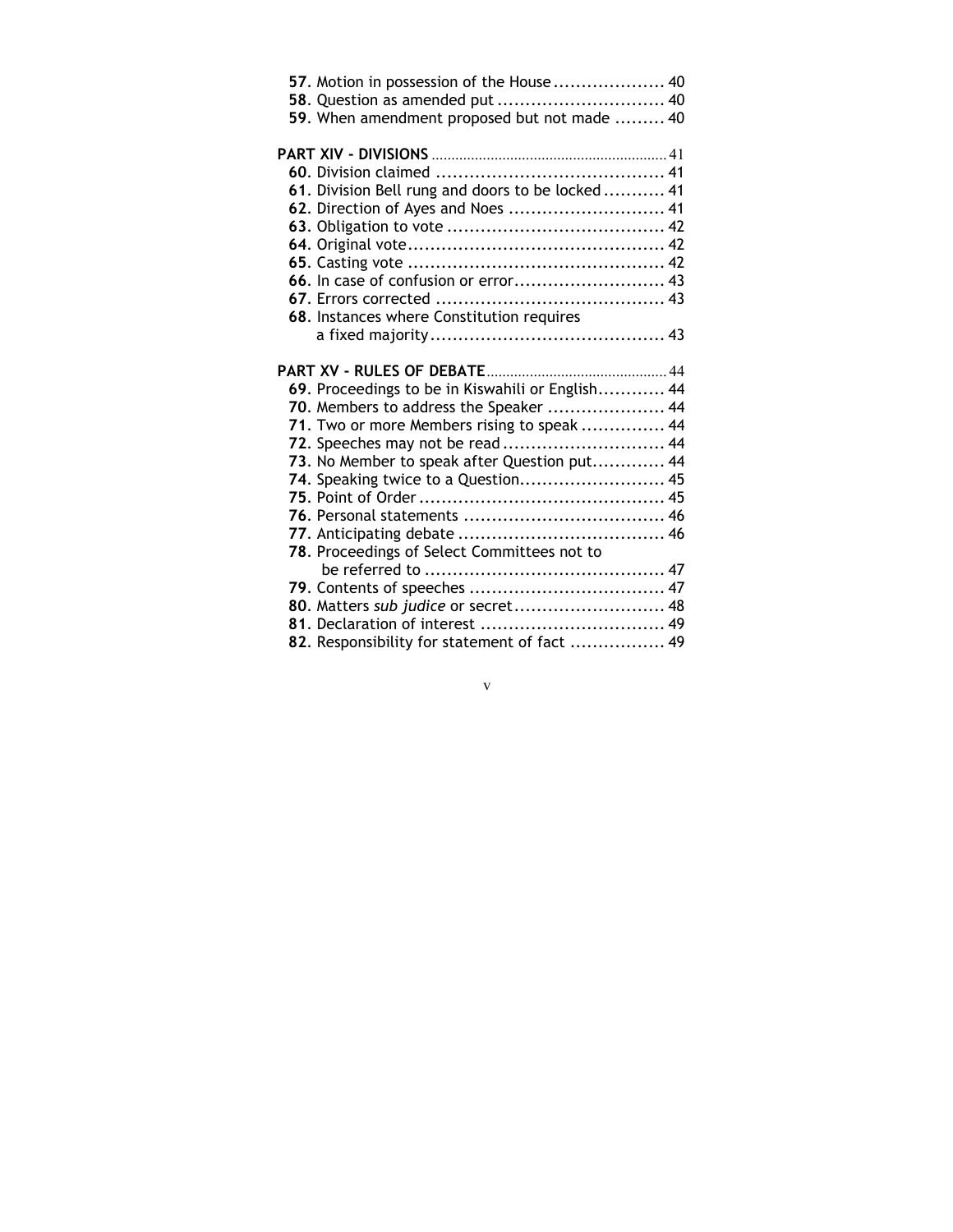| 83. Member who has spoken to question may speak<br>84. Debate on amendment confined to amendment 50<br>85. Reserving rights of speech  50 |
|-------------------------------------------------------------------------------------------------------------------------------------------|
|                                                                                                                                           |
|                                                                                                                                           |
|                                                                                                                                           |
|                                                                                                                                           |
| (d) In a debate on Reports of Committees  54                                                                                              |
|                                                                                                                                           |
| PART XVII - ORDER IN THE HOUSE AND IN                                                                                                     |
| <b>COMMITTEE OF THE WHOLE HOUSE 54</b>                                                                                                    |
|                                                                                                                                           |
|                                                                                                                                           |
| 90. Firearms and other offensive weapons  55                                                                                              |
| 91. Lady Members' handbags 55                                                                                                             |
| 92. When the Speaker rises Members to be silent 55                                                                                        |
|                                                                                                                                           |
|                                                                                                                                           |
| 95. Members to remain in their places until                                                                                               |
| the Speaker has left the Chamber 56                                                                                                       |
|                                                                                                                                           |
|                                                                                                                                           |
| 98. Member may be suspended after being named  57                                                                                         |
| 99. Member suspended to withdraw from precincts                                                                                           |
|                                                                                                                                           |
| 100. Time during which Member may be suspended 59                                                                                         |
| 101. Action to be taken on refusal to withdraw  60                                                                                        |
|                                                                                                                                           |

vi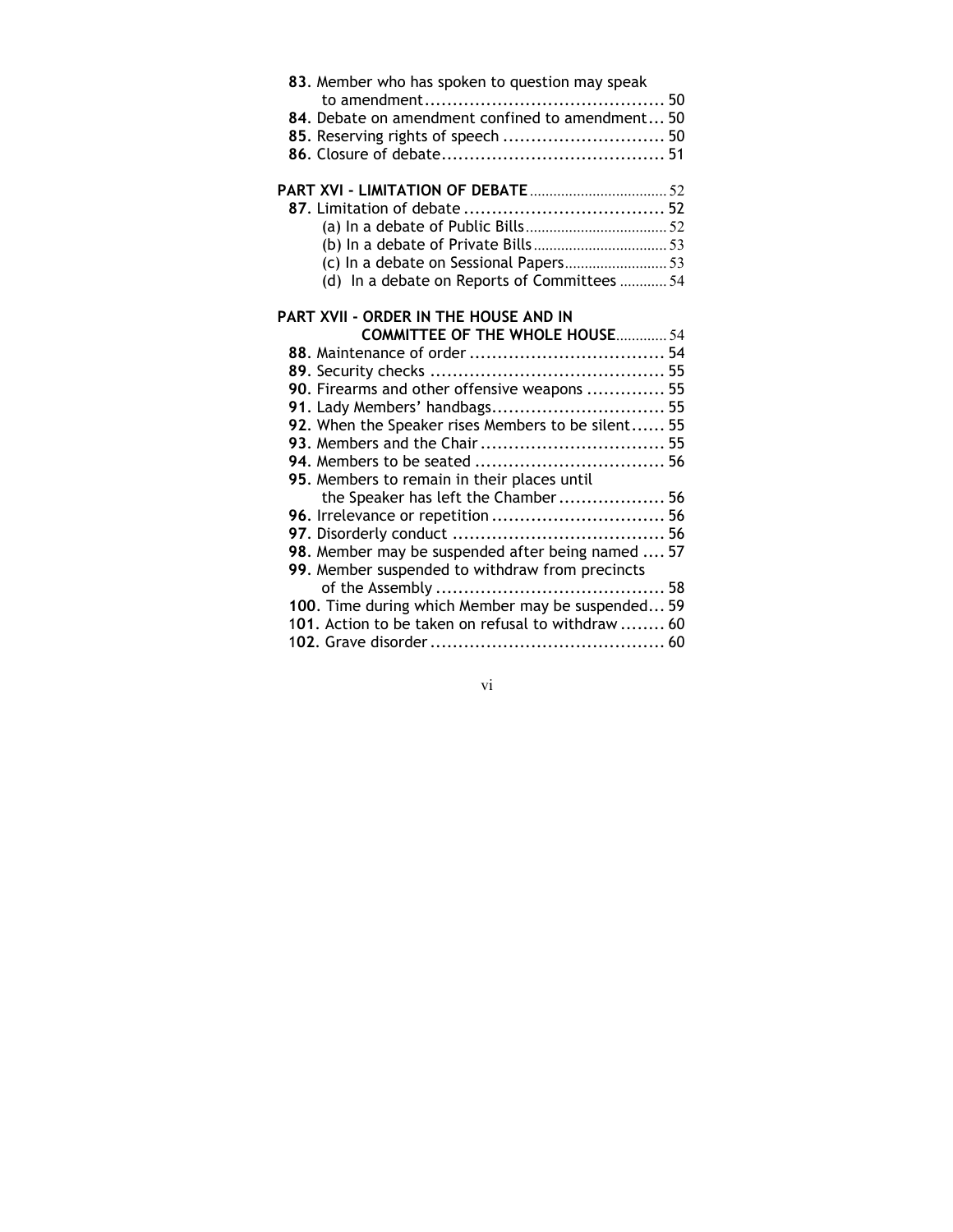| 103. Application and limitation 60                 |
|----------------------------------------------------|
|                                                    |
| 105. Printing of amending provisions 61            |
| 106. Memorandum of Objects and Reasons 61          |
|                                                    |
| 108. Not more than one stage of a Bill to be taken |
|                                                    |
|                                                    |
|                                                    |
| 111. Committal of Bills to Committees 63           |
|                                                    |
| 113. Committal of Bills to Committee of the        |
|                                                    |
| 114. Power of Committee to amend Bills 64          |
| 115. Sequence to be observed on a Bill in          |
|                                                    |
| 116. Procedure in Committee of the whole House     |
|                                                    |
|                                                    |
|                                                    |
| 119. Procedure on Bills reported from Committee    |
|                                                    |
| 120. Procedure on Bills reported from Select       |
| 121. Procedure upon the re-committal of a Bill 69  |
|                                                    |
|                                                    |
|                                                    |
|                                                    |
|                                                    |
|                                                    |
| 126. Application of public Bill procedure 71       |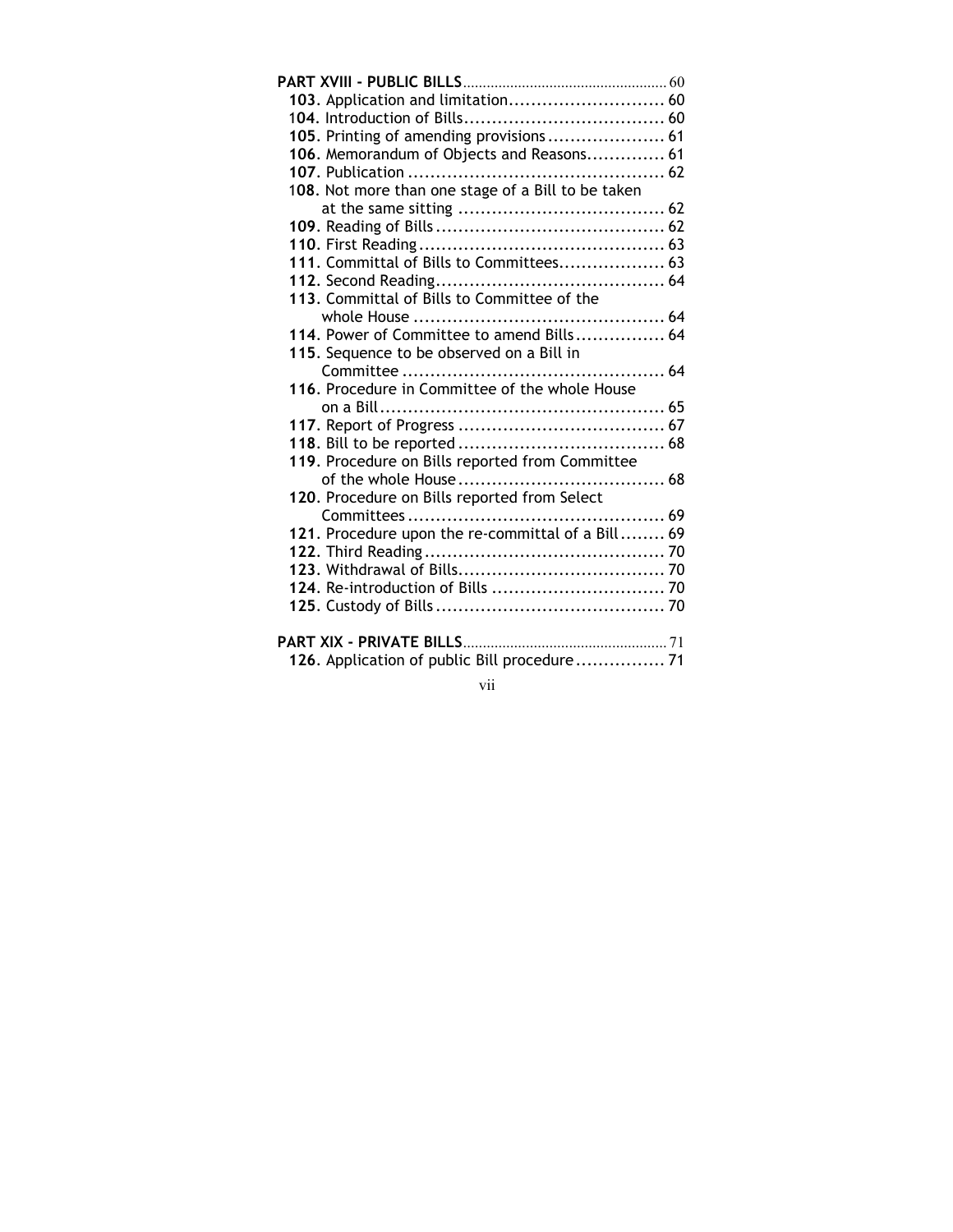| 128. Private Bill affecting private rights 72        |
|------------------------------------------------------|
|                                                      |
|                                                      |
| 131. Bills authorising the construction of work 73   |
|                                                      |
|                                                      |
| 134. Rights of audience before Committee on          |
|                                                      |
|                                                      |
|                                                      |
| <b>PART XX - COMMITTEE OF THE WHOLE HOUSE 75</b>     |
| 136. Limits on consideration of matters by           |
|                                                      |
| 137. Committee of the whole House may not adjourn 75 |
|                                                      |
| 139. No debate on Motion for Report 75               |
| 140. Chairperson leaves Chair without question       |
|                                                      |
| 141. General application of rules in Committee  76   |
|                                                      |
| PART XXI - SUPPLY AND WAYS AND MEANS  76             |
| General                                              |
| 142. Restrictions with regard to certain financial   |
| 143. Presentation of Budget Policy Paper  77         |
|                                                      |
| 145. Committee of Ways and Means and                 |
|                                                      |
|                                                      |
| Committee of Ways and Means  79                      |
| 147. Moving into Committee of Ways and Means  79     |
|                                                      |

viii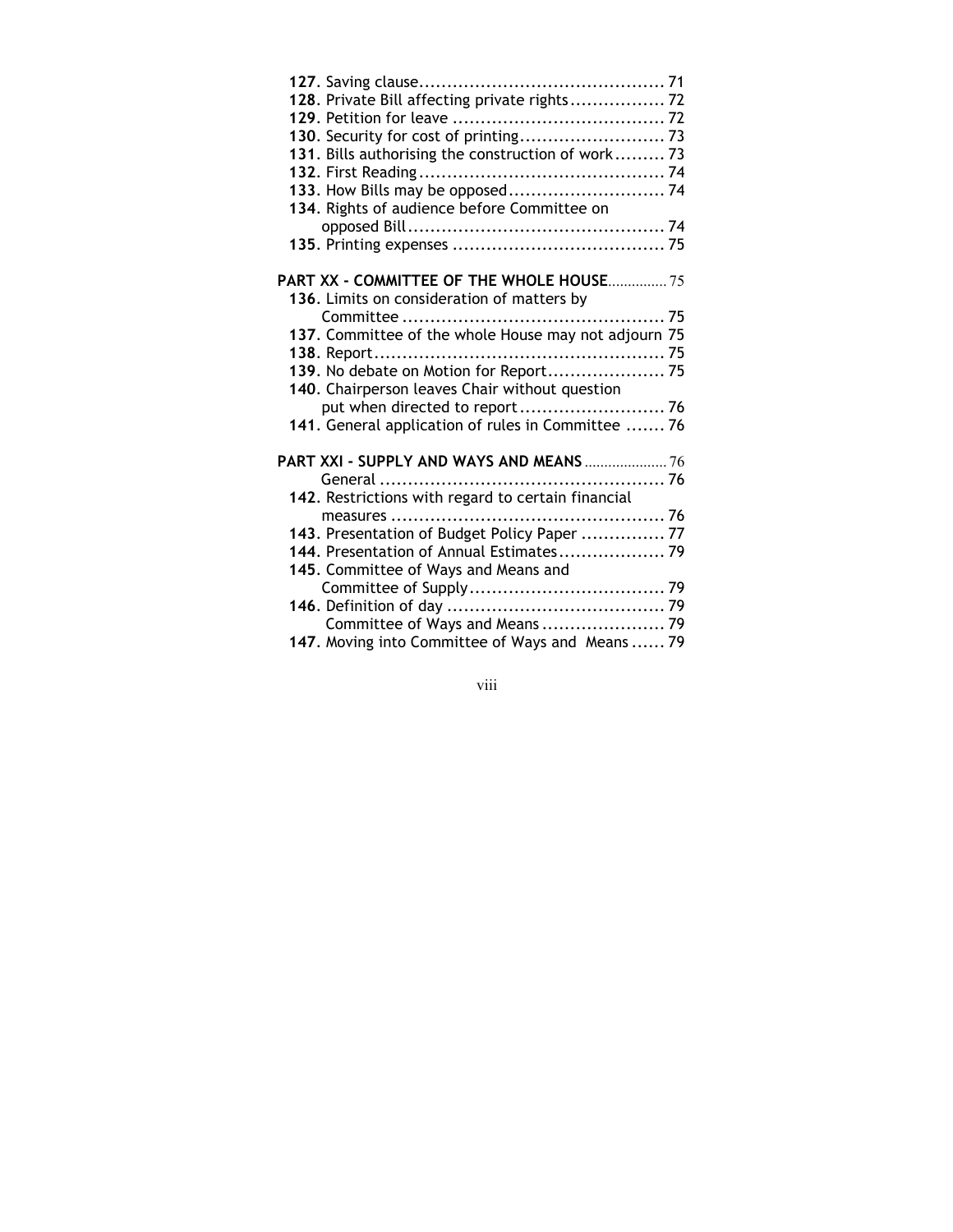| 148. Precedence and limitation of Debate on          |
|------------------------------------------------------|
| Financial Statement (Budget)  79                     |
| 149. Procedure in Committee of Ways and Means  80    |
| 150. Consideration of Ways and Means Resolutions 81  |
| 151. Procedure on Motions for charges upon the       |
| people other than those arising out of the           |
| Financial Statement (Budget)  82                     |
|                                                      |
| 152. Committal of Annual Estimates to committees 83  |
|                                                      |
| 154. Moving into Committee of Supply 84              |
| 155. Procedure in Committee of Supply  84            |
| 156. Procedure on Supplementary Estimates  86        |
| 157. Consideration of Supply Resolutions 87          |
|                                                      |
|                                                      |
| 158. House Business Committee 87                     |
|                                                      |
| 159. Nomination of members of select committees  89  |
| 160. Criteria for nomination  89                     |
| 161. Composition of select committees 90             |
| 162. Chairing of select committees and quorum  90    |
|                                                      |
|                                                      |
| 165. Sittings of select committees 91                |
| 166. Member adversely mentioned not to sit  91       |
| 167. Adjournment for lack of quorum 91               |
|                                                      |
|                                                      |
| 170. Absence of chairperson and vice-chairperson  92 |
|                                                      |
| 172. Minutes of select committees  92                |
|                                                      |

ix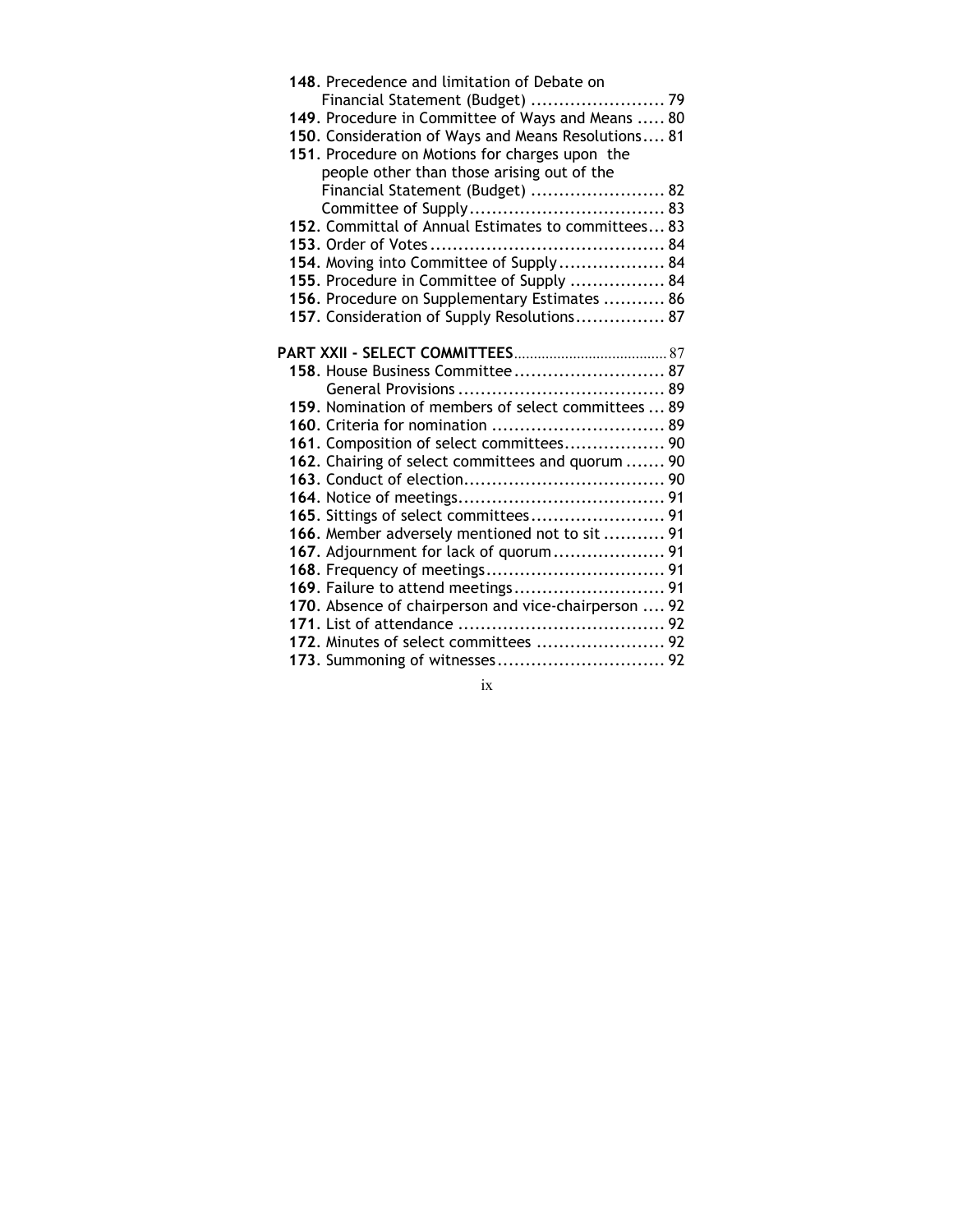| 174. Temporary absence of a member of a select         |
|--------------------------------------------------------|
|                                                        |
| 175. Vote of no confidence in the chairperson          |
|                                                        |
| 176. Filling of vacancies in select committees  93     |
|                                                        |
| 178. Attendance by non-members of select               |
|                                                        |
| 179. Procedure in select committees  94                |
| 180. Public access to meetings of select committee  95 |
| 181. Reports of select committees  95                  |
|                                                        |
|                                                        |
| 184. Joint meetings of committees 96                   |
|                                                        |
|                                                        |
|                                                        |
| 188. Public Investments Committee  98                  |
| 189. Local Authorities and Funds Accounts              |
|                                                        |
|                                                        |
| 191. Procedure and House Rules Committee101            |
| 192. Committee on Equal Opportunity 102                |
|                                                        |
|                                                        |
| 195. House Broadcasting Committee 104                  |
| 196. Committee on Implementation104                    |
| 197. Committee on Delegated Legislation105             |
| Departmental Committees 106                            |
| 198. Appointment of Departmental Committees106         |
|                                                        |
| 200. Committee to be limited to mandate 108            |

 $\mathbf{x}$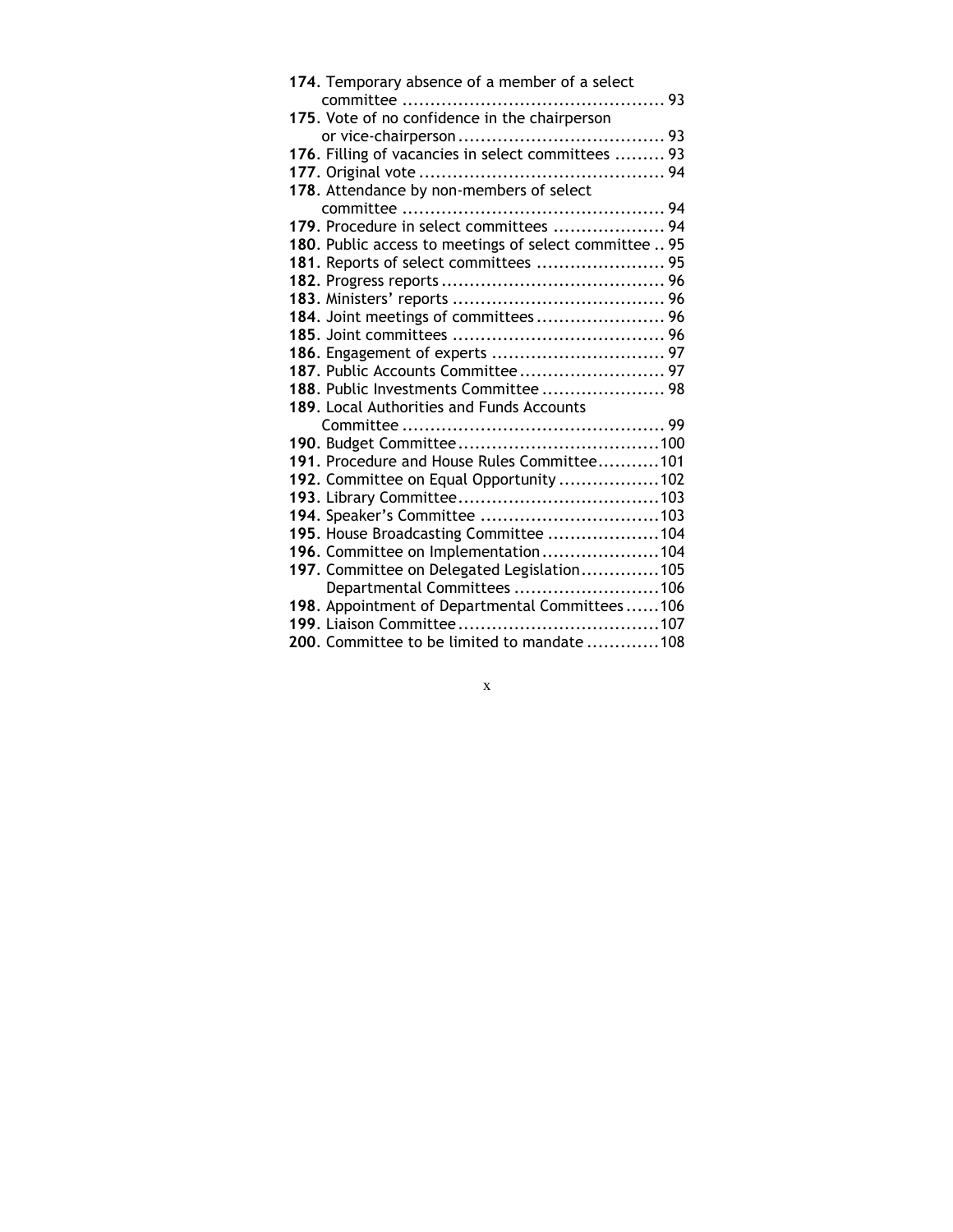xi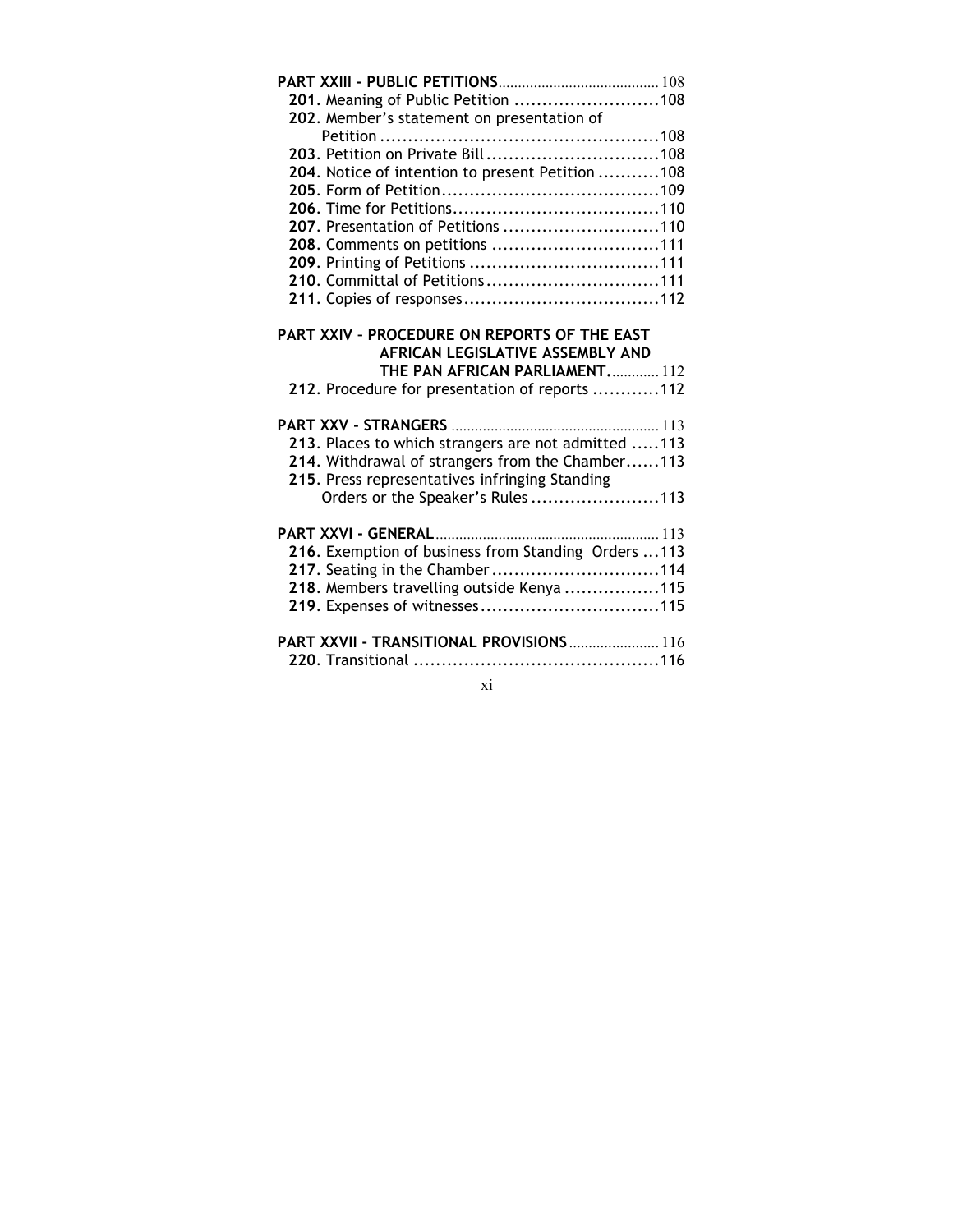| BROADCASTING REGULATIONS117                   |  |
|-----------------------------------------------|--|
| 1. Parliamentary Broadcasting Unit 117        |  |
|                                               |  |
|                                               |  |
|                                               |  |
| 5. Protection of the dignity of the House 118 |  |
|                                               |  |
| 7. Breach of broadcasting Regulations120      |  |
|                                               |  |
|                                               |  |
| DEPARTMENTAL COMMITTEES121                    |  |
| Administration and National Security  121     |  |
| Agriculture, Livestock and Cooperatives 121   |  |
| Defence and Foreign Relations  121            |  |
| Education, Research and Technology  122       |  |
| Energy, Communication and Information 122     |  |
|                                               |  |
|                                               |  |
|                                               |  |
|                                               |  |
|                                               |  |
|                                               |  |
| Transport, Public Works and Housing  124      |  |
|                                               |  |
|                                               |  |
| GENERAL FORM OF A PUBLIC PETITION 125         |  |

|   | I | ۰. |  |
|---|---|----|--|
| I |   |    |  |
|   |   |    |  |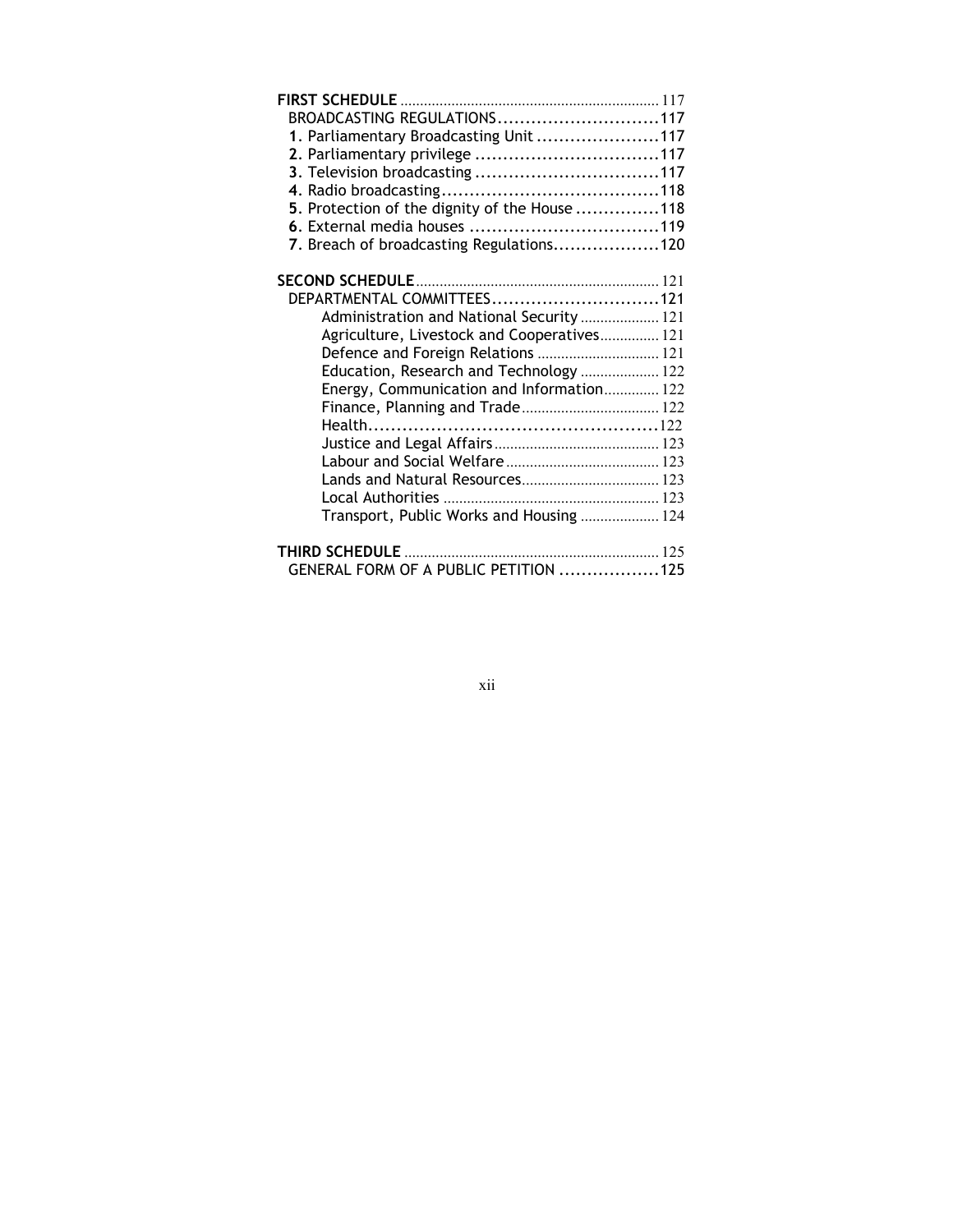#### PRAYER.

Almighty God, who in Your wisdom and goodness have appointed the offices of Leaders and Parliaments for the welfare of society and the just government of the people, we beseech You to behold with Your abundant favour, us Your servants, whom You have been pleased to call to the performance of important trusts in this Republic.

Let Your blessings descend upon us here assembled, and grant that we treat and consider all matters that shall come under our deliberation in so just and faithful a manner as to promote Your Honour and Glory, and to advance the peace, prosperity and welfare of our Country and of those whose interests You have committed to our charge.

AMEN.

xiii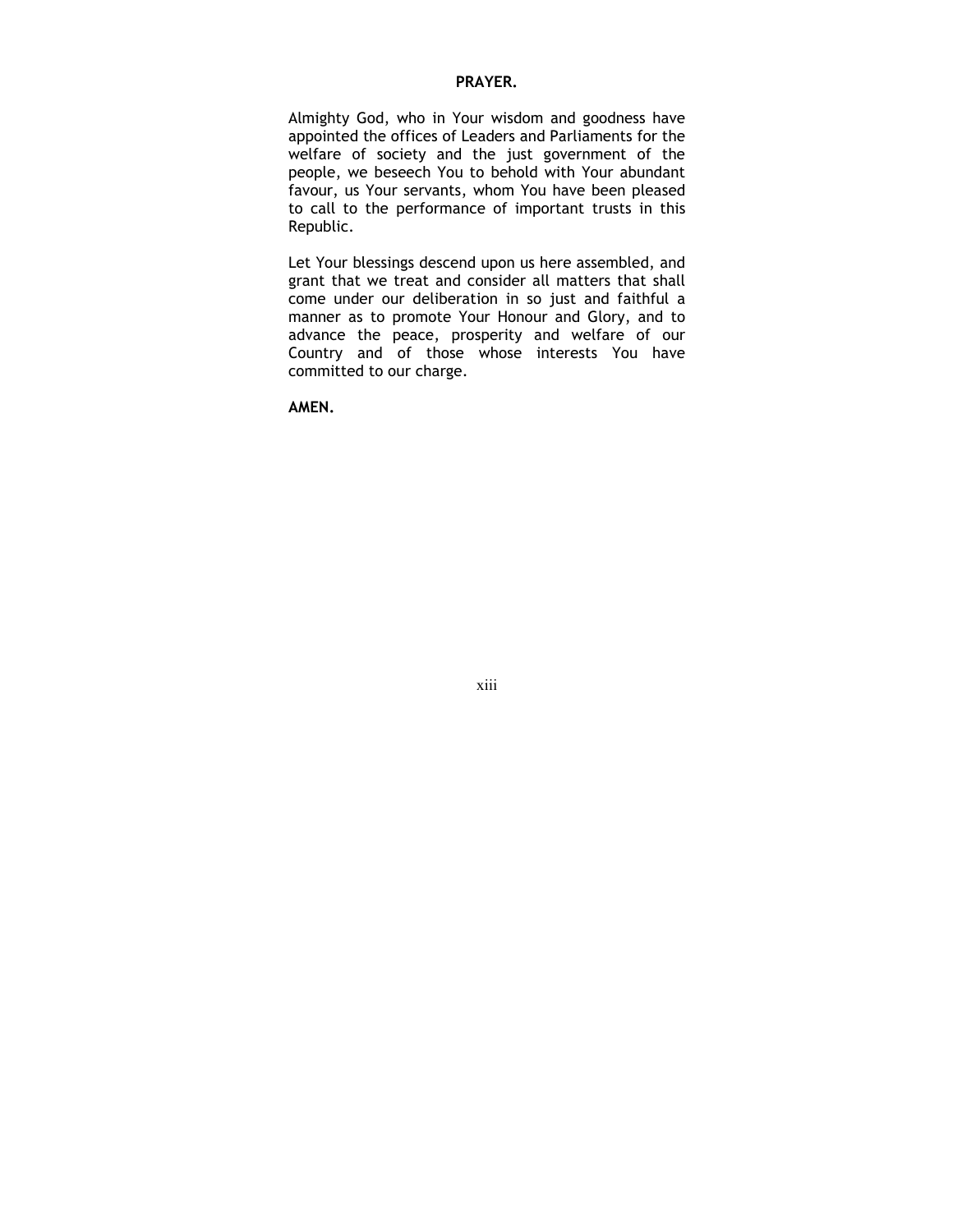Ewe Mwenyezi Mungu, ambaye kwa hekima na wema wako umeteua nyadhifa za viongozi na mabunge kwa ustawi wa jamii na utawala wa haki wa wanadamu: twakusihi ututazame kwa neema nyingi sisi watumishi wako, ambao umeridhika kutuita ili tutekeleze shughuli muhimu za Jamhuri hii yetu.

Twakuomba ututeremshie baraka zako sisi tuliokutanika hapa, na utujalie tuyatende na kufikiria mambo yote yatakayofikishwa mbele yetu kwa njia ya haki na uaminifu ili utukufu na sifa zako ziendelezwe, na ili kustawisha amani, ufanisi na heri ya nchi hii yetu na wale ambao haja zao umezikabidhi mikononi mwetu.

AMIN.

xiv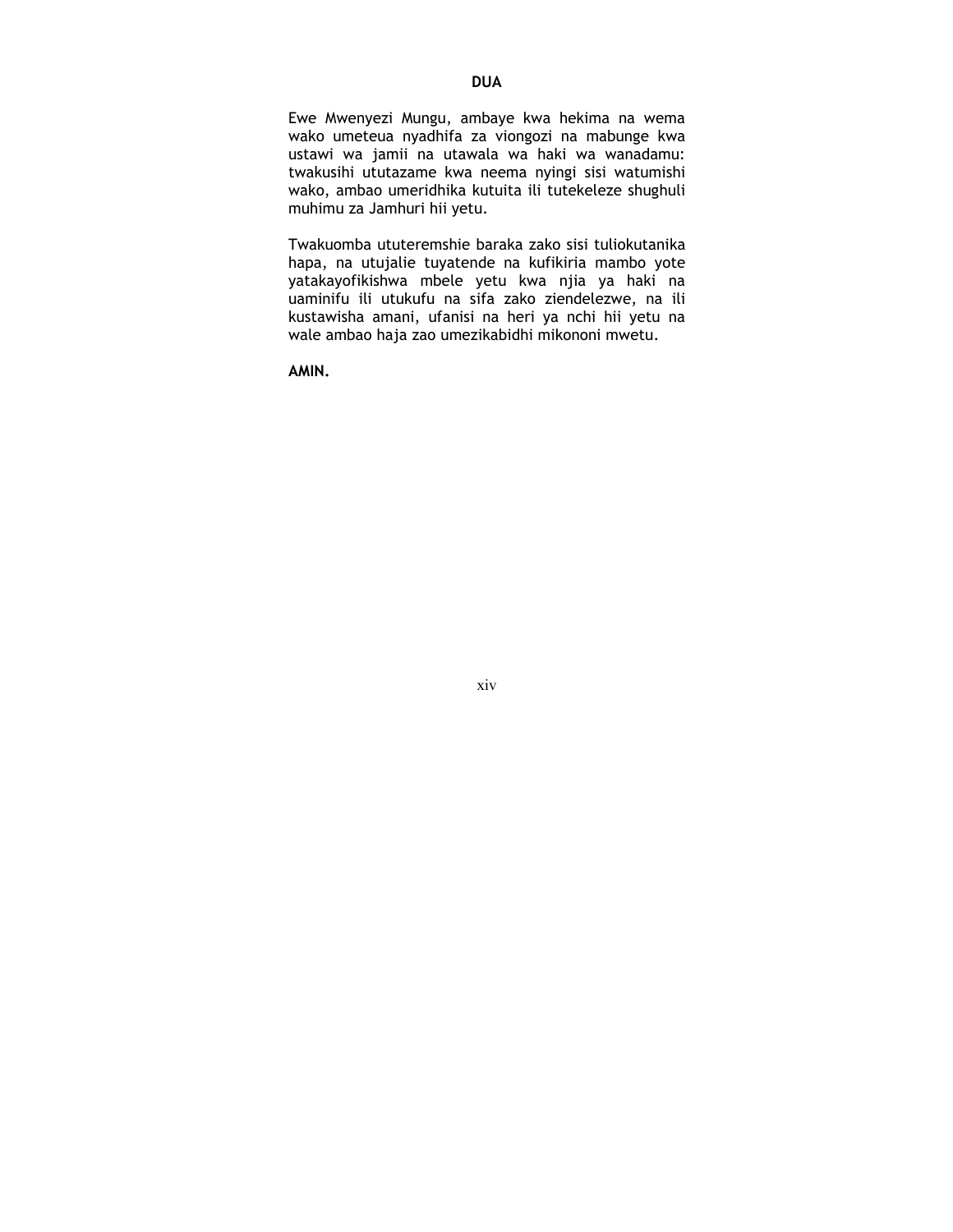#### PART I – INTRODUCTORY

#### In cases not provided for, the Speaker to decide

1. (1) In all cases where matters are not expressly provided for by these Standing Orders or by other Orders of the House, procedural questions shall be decided by the Speaker.

(2) The decisions made in paragraph (1) shall be based on the usages, forms, precedents, customs, procedures and traditions of the National Assembly of Kenya and other jurisdictions to the extent that these are applicable to Kenya.

#### Interpretation

2. In these Standing Orders, unless the context otherwise requires –

(a) the following expressions shall have the meanings hereby assigned to them:

> "Allotted Day" means a day allotted for the consideration in Committee of Ways and Means of proposals in the Financial Statement on the Annual Estimates concerning taxes or duties, or for the consideration in Committee of Supply of proposals in respect of the Annual Estimates, as provided by Part XXI of these Standing Orders;

> "Chief Whip" means the Member designated as the Chief Whip by the parliamentary party or parties forming the Government;

> "Clerk" means the Clerk of the House, or, if the Clerk is absent, or if the office is vacant, such other person as is for the time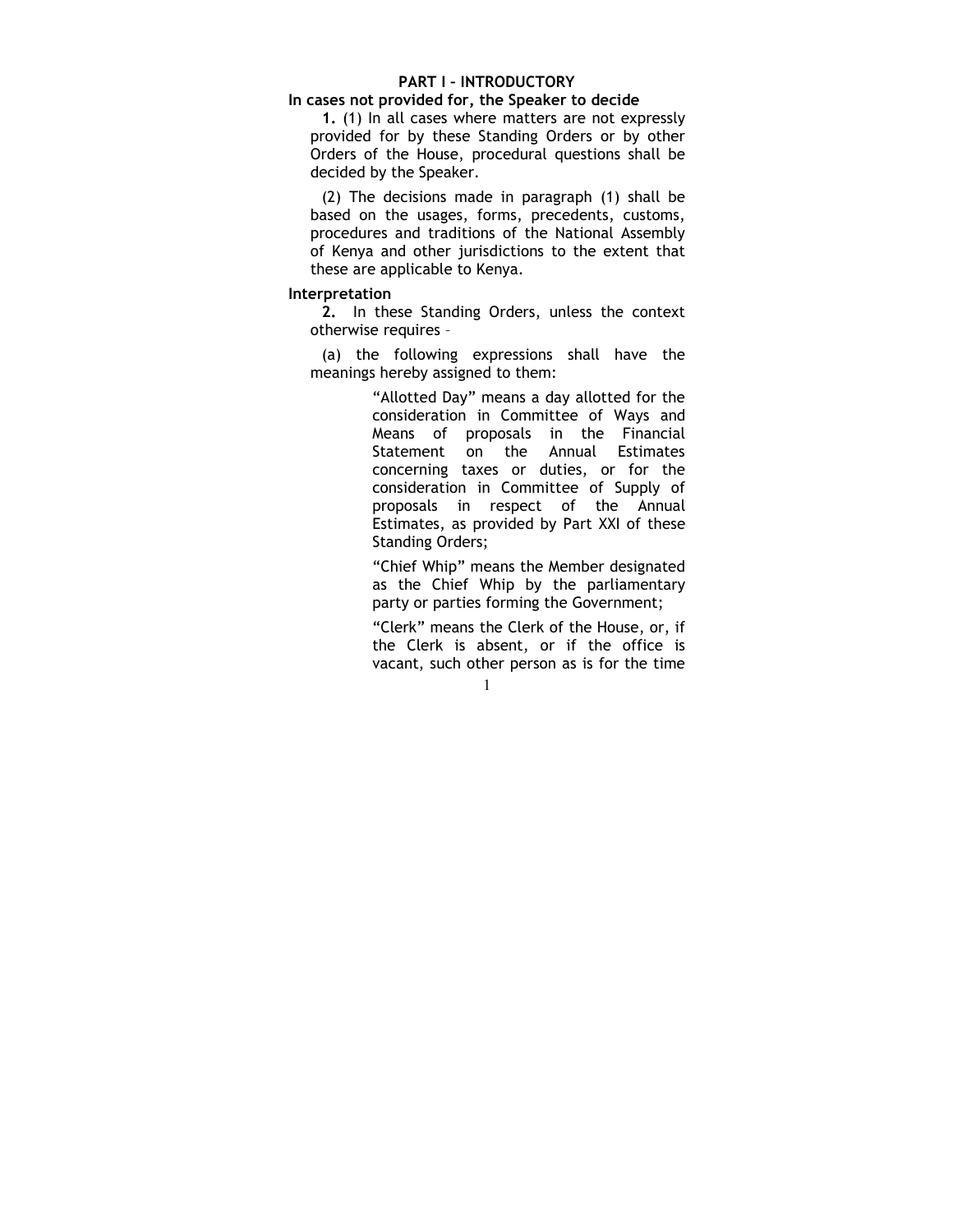being performing the duties of the Clerk by direction of the Speaker;

"Leader of Government Business" means the Minister designated by the Government as the leader of Government business in the House;

"leave of the House" means there being no objection by any Member, either with the sympathy of the Speaker or with the support of at least two other Members;

"Member" means a member of the National Assembly;

"Minister" means the President, the Vice-President, the Prime Minister, a Deputy Prime Minister or other Minister, and includes the Attorney-General, an Assistant Minister, and any person who holds temporarily any such office;

"Official Opposition Party" means the party not being in the Government, consisting of the highest number of seats being not less than thirty;

Provided that-

(a) where there are two or more parties with the same number of seats, the party with the highest number of parliamentary votes cast in the preceding general election shall be deemed to be the Official Opposition Party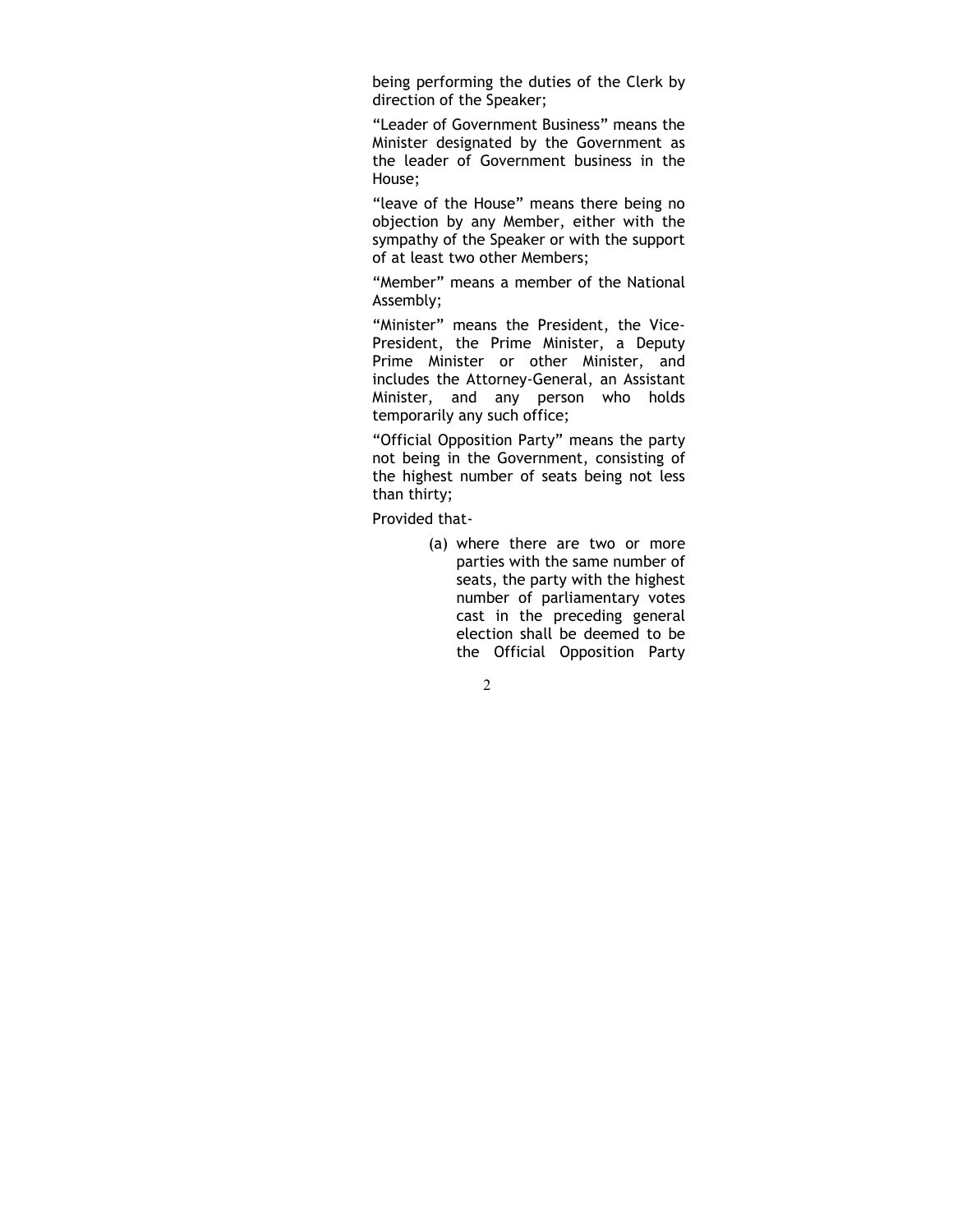and the leader of such party shall be deemed to be the Leader of the Official Opposition;

- (b) where no party has attained the minimum number of seats, the Speaker may on the request by written memorandum of a coalition of opposition parties recognised by or under any written law and consisting of at least thirty Members, deem such coalition as constituting the Official Opposition Party for the purpose of facilitating the proper functioning of the business of the House and the leader of such coalition shall be deemed to be the Leader of the Official Opposition; and
- (c) where the provisions of paragraphs (a) and (b) do not obtain, the Speaker may, on the request by written memorandum of a caucus or group of not less than thirty Members, not being Ministers, and each of whom has the written consent of the leader in Parliament of his or her party, deem such caucus or group of Members as constituting the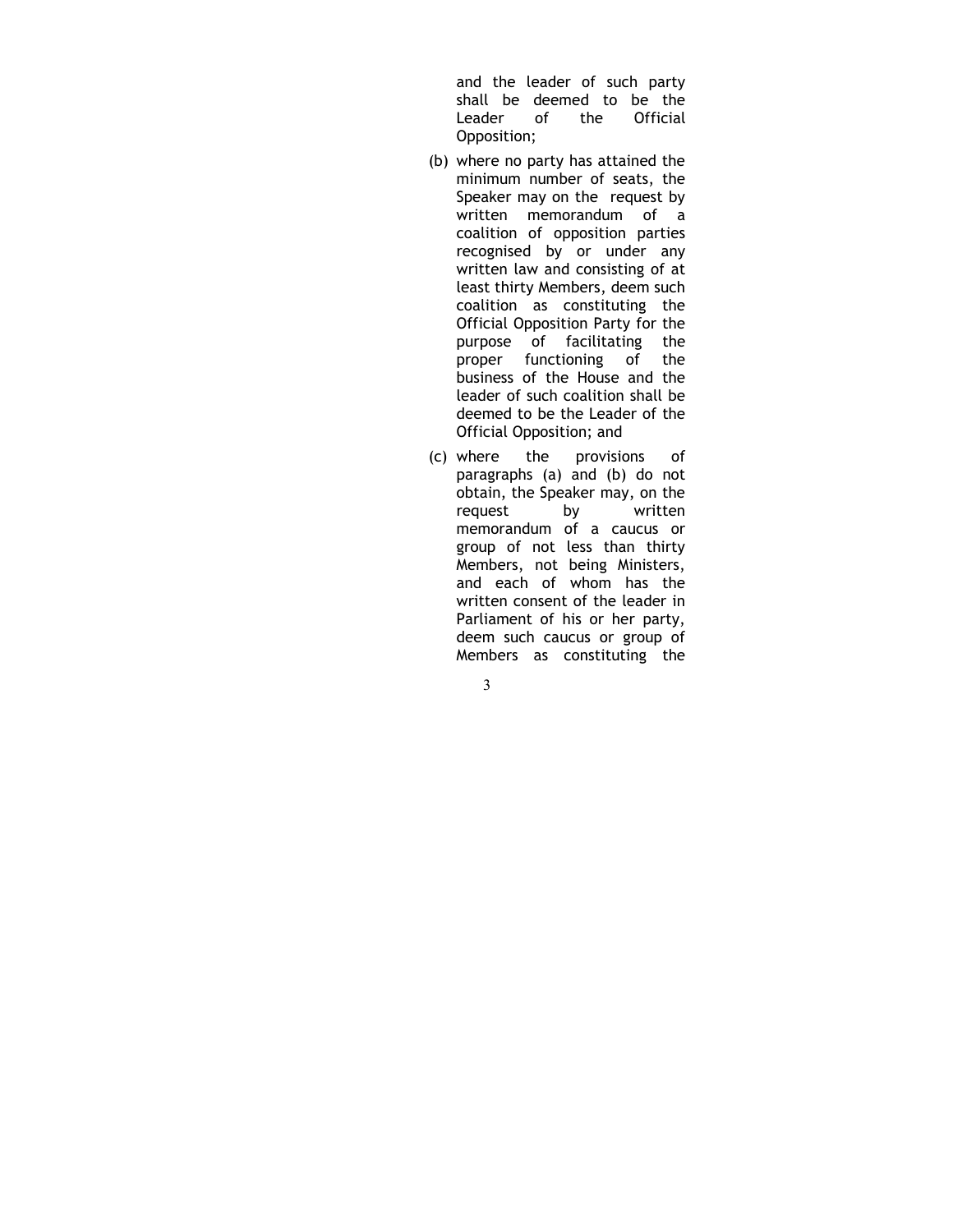Official Opposition Caucus for the purpose of facilitating the proper functioning of the business of the House.

- "Paper" means any printed or electronic material laid on the Table of the House or a committee of the House pursuant to any law or these Standing Orders or any other material as the Speaker may determine;
- "parliamentary party" means a party or a coalition of parties consisting of not less than five percent of the membership of the National Assembly;
- "party whip" means the Member designated by a parliamentary party as its party whip for the purposes of the transaction of the business of the House;
- "precincts of the Assembly" includes the Chamber of the National Assembly, every part of the buildings in which are situated such chambers, the offices of the Assembly, the galleries, and places provided for use of accommodation of Members, strangers, members of the public and representatives of the Press, and any forecourt, yard, garden, enclosure or open space, appurtenant thereto and used or provided for the purposes of the Assembly;
- "President" means the President of the Republic of Kenya and includes the Vice-President when acting as President and any other person who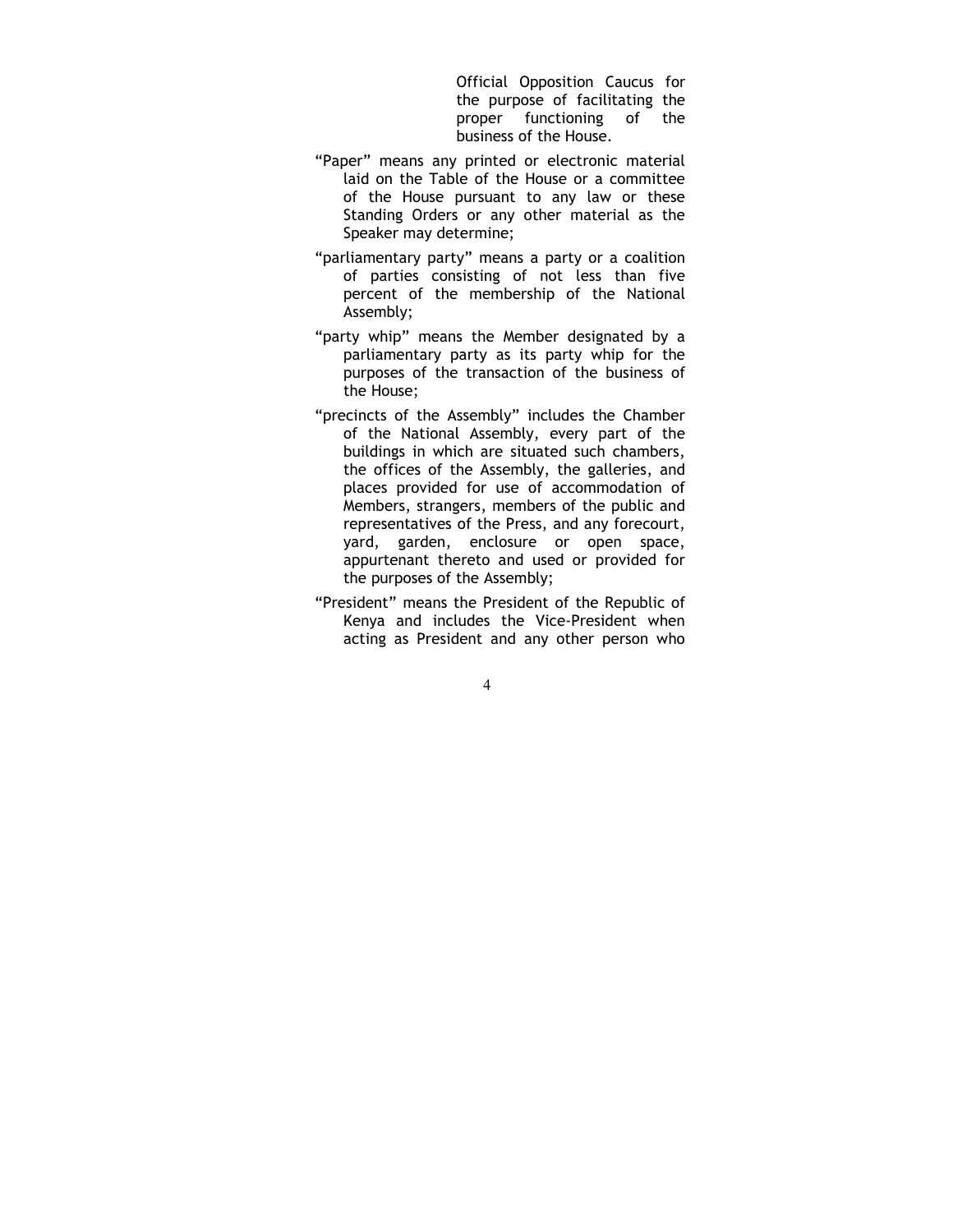for the time being performs the functions of the President;

- "Private Bill" means any Bill, not being a Bill introduced by a Minister, which is intended to affect or benefit some particular person, association or corporate body;
- "Public Bill" means a Bill whether introduced by a Minister or other Member which is intended to affect the public generally, or a section of the public;
- "recess" means a period during which the House stands adjourned to any day other than the next normal sitting day;
- "Session" means the sittings of the House commencing when it first meets after its prorogation or dissolution and terminating when the National Assembly is prorogued or is dissolved without having been prorogued;
- "sitting" means a period during which the House is sitting continuously without adjournment and includes any period during which the House is in Committee; but two or more periods of sitting within the normal period of one sitting, or within an equivalent period, shall not rank as more than one sitting;
- "sitting day" means, subject only to the special definition of "day" in Standing Order 146 (Definition of a day), any day on which the House sits;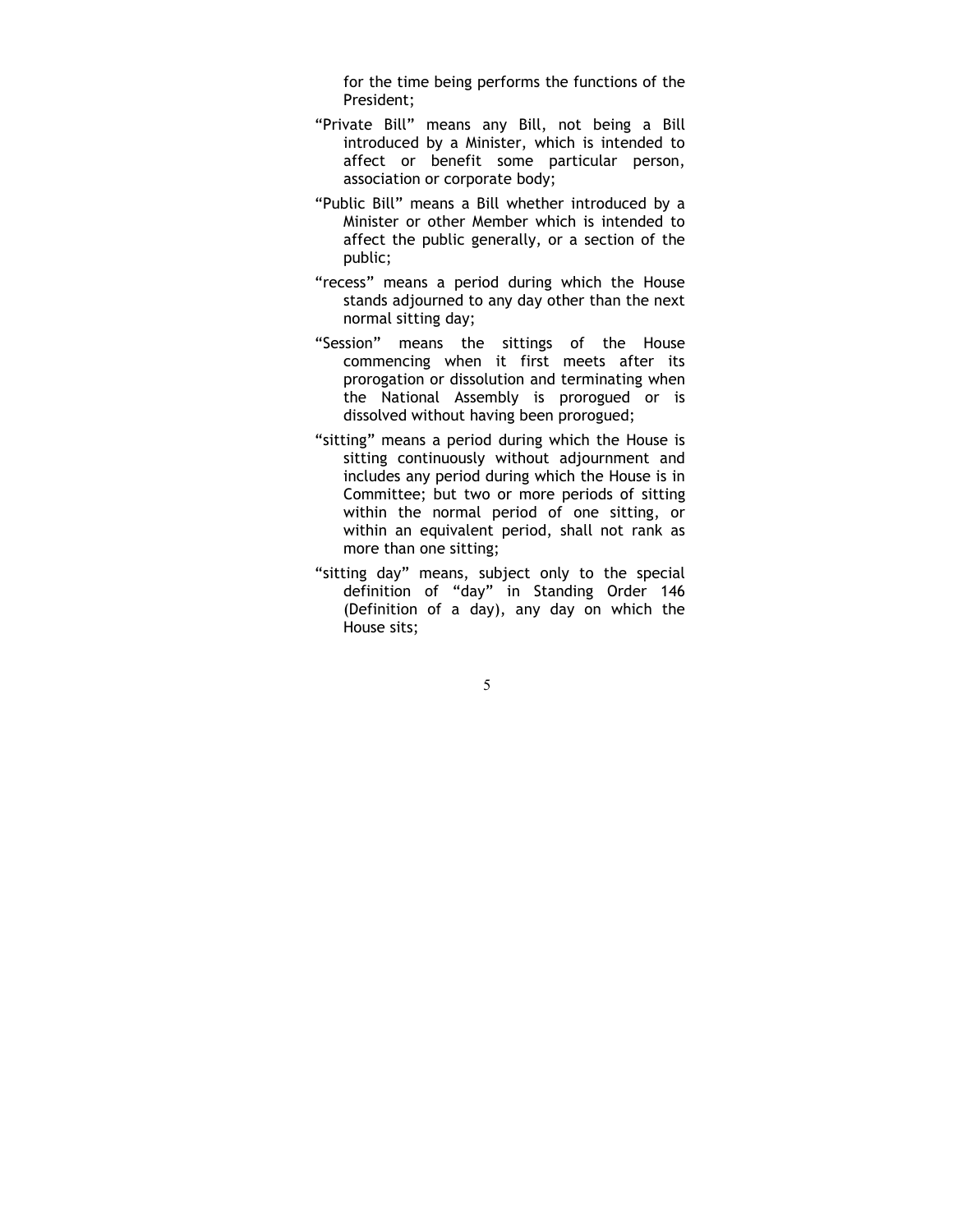- (b) reference to the Chairperson of Committees shall be deemed to include reference to the Speaker when presiding over a Committee of the whole House or to any Member for the time being so presiding;
- (c) reference to the Official Opposition Party or the Leader of the Official Opposition shall where there is neither an Official Opposition Party nor a coalition of opposition parties deemed to constitute the Official Opposition Party, be a reference respectively to the Official Opposition Caucus and the leader of the Official Opposition Caucus.
- (d) reference to the Speaker shall be deemed to include reference to the Deputy Speaker when presiding over the House and to any Member of the House for the time being so presiding, or, as the case may be, to the Chairperson of Committees or to any Member for the time being presiding over a Committee of the whole House;
- (e) whenever a document is required to be provided or made available to Members, the document shall be considered to have been so provided or made available if placed in the Members' pigeon holes or such other place as the Speaker may direct.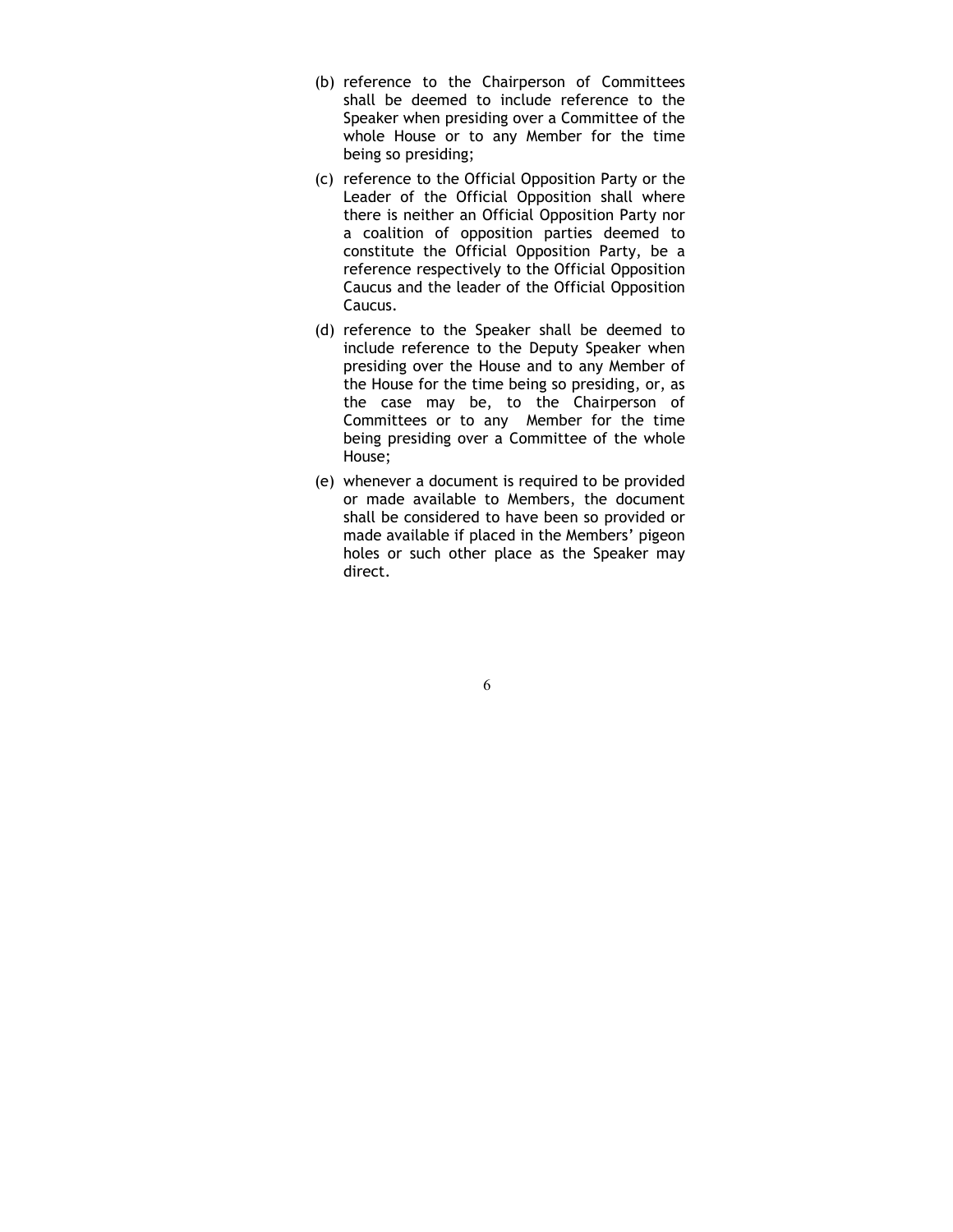# PART II - MEETINGS OF THE HOUSE, ELECTION OF SPEAKER AND SWEARING - IN OF MEMBERS

# Proceedings on Assembly of a new House

3. On the assembly of a new House pursuant to the President's proclamation the list of the names of the Members of the House shall be laid on the Table by the Clerk, and the House shall thereafter proceed to the election of a Speaker.

# Election of Speaker

- 4. (1) A Speaker shall be elected when the House first meets after a General Election and before the House proceeds with the despatch of any other business.
- (2) If the office of Speaker falls vacant at any time before dissolution of the National Assembly, no business shall be transacted by the House until the election of a new Speaker.
- (3) The Deputy Speaker shall preside over the election under paragraph (2) but if the Deputy Speaker is a candidate, a Member of the Speakers Panel shall preside.
- (4) The names of candidates for election to the office of Speaker shall be entered upon nomination papers obtained from and handed to the Clerk, at least forty-eight hours before the time appointed at which the House is to meet to elect a Speaker, and shall be accompanied in each case by signatures of two Members who support the candidate and a declaration by them that the candidate is willing to serve and, if the candidate is not a Member of the National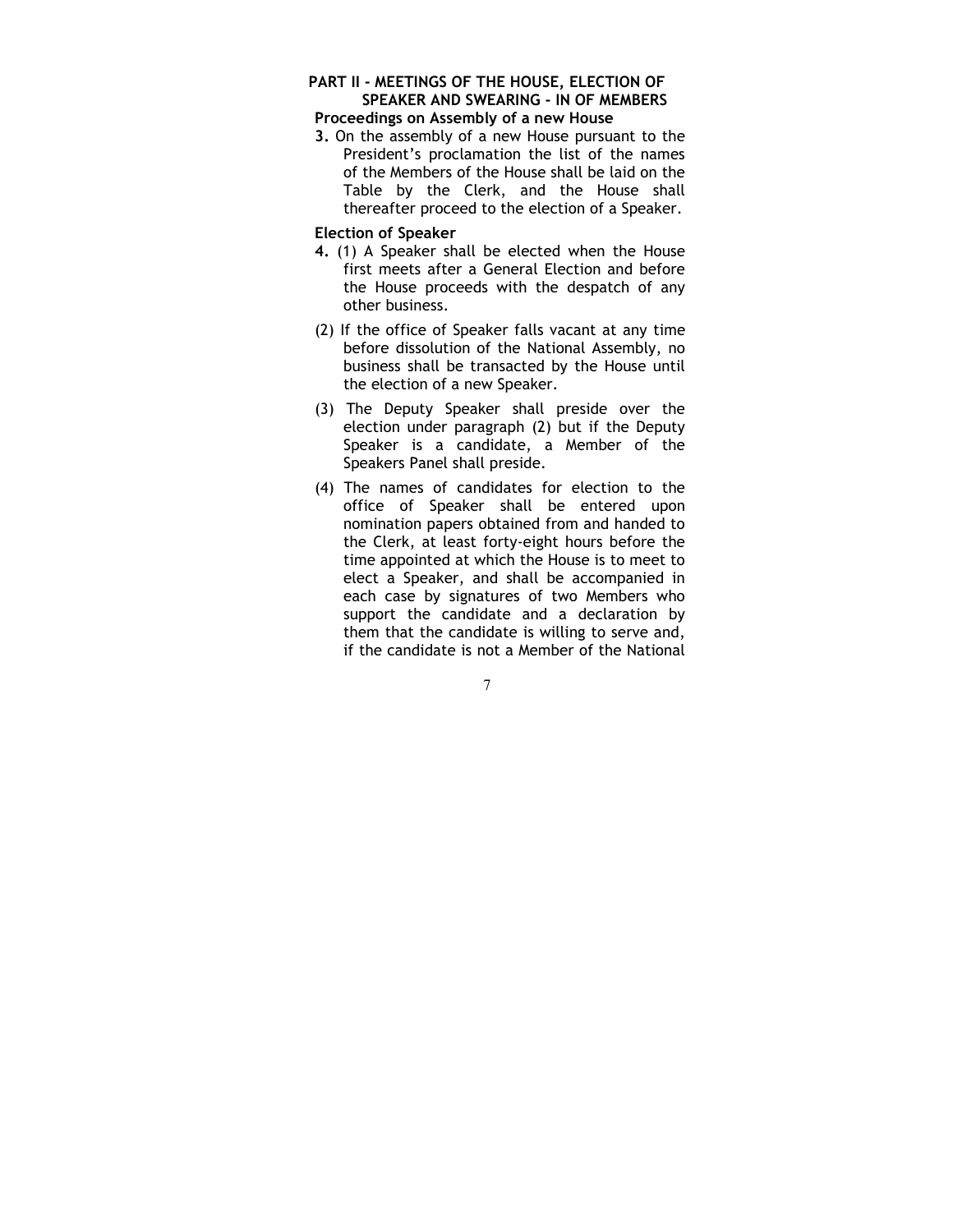Assembly, a declaration by them that the candidate is qualified to be elected as a member of the National Assembly under sections 34 and 35 of the Constitution.

(5) The Clerk shall maintain a register in which shall be shown the date and time when each candidate's nomination papers were received and shall ascertain that every such candidate for election to the office of Speaker is qualified to be elected as such under section 37 of the Constitution.

(6) The Election of the Speaker shall be by secret ballot.

(7) The Clerk shall prepare, at least one hour before the meeting of the House, ballot papers upon which shall be shown the names of all candidates validly nominated under paragraph (5) of this Standing Order, and shall issue not more than one such paper to each Member who comes to the Table to obtain it.

(8) The Clerk shall, at the commencement of each ballot, cause the ballot box, empty and unlocked, to be displayed to the House and shall, in the presence of the House, lock the box, which shall thereafter be kept in the full view of the House until the conclusion of the ballot.

(9) Each Member who wishes to vote shall proceed to a booth or designated area provided by the Clerk for that purpose and located next to and within reasonable distance of the ballot box and shall, whilst therein, mark the ballot paper by placing a mark in the space opposite the name of the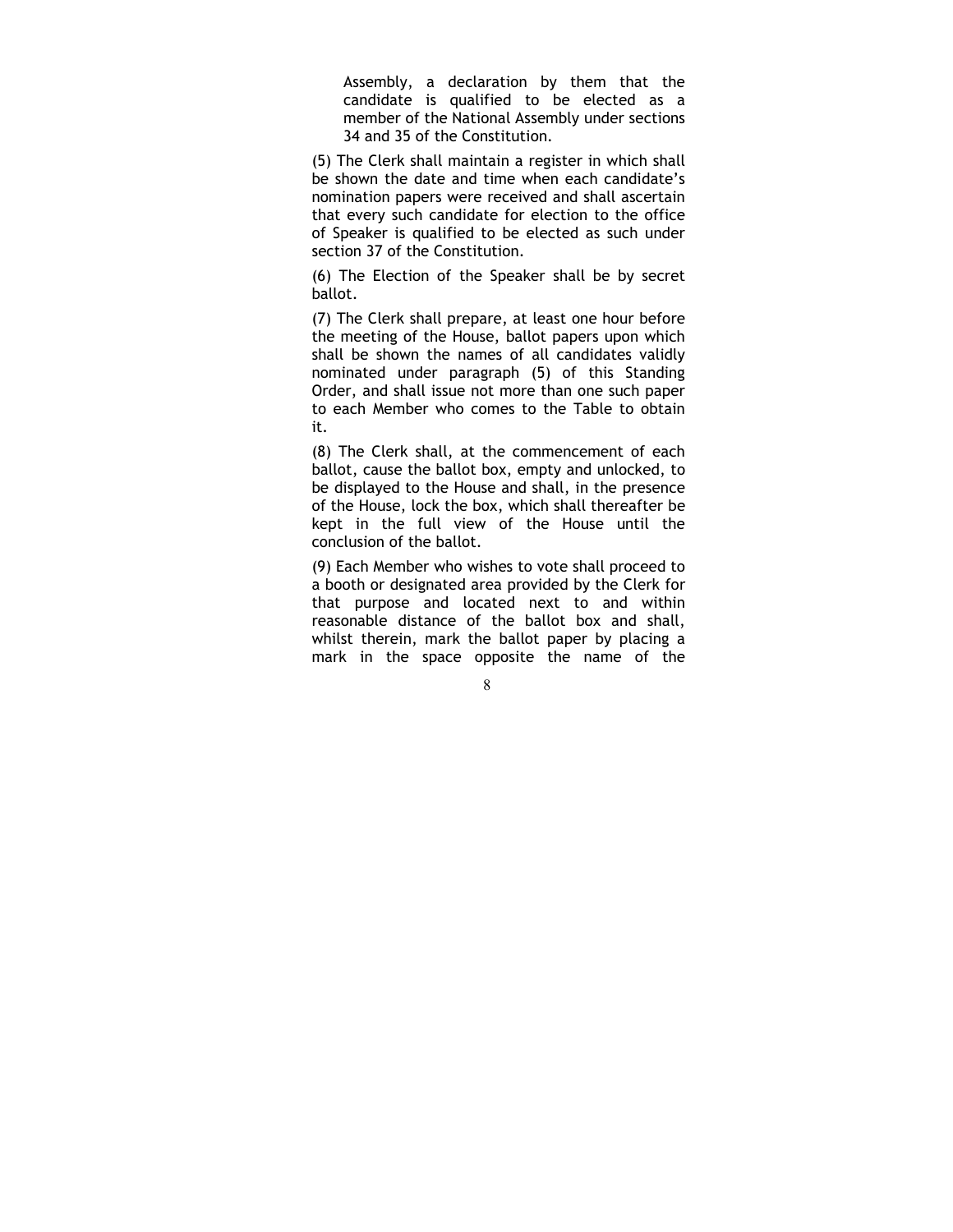candidate for whom the Member wishes to vote, fold the marked ballot paper before leaving the booth or area and place the folded ballot paper in the ballot box:

Provided that a Member who, before the conclusion of a ballot has marked a paper in error may, by returning it to the Clerk, obtain another in its place and the Clerk shall immediately cancel and destroy the paper so returned.

(10) The Clerk shall make such arrangements as may be necessary to enable any Member with disability to vote.

(11) When it appears to the Clerk that all Members who are present and who wish to vote have placed their ballot papers in the ballot box, the Clerk shall unlock the box, examine the ballot papers and, having rejected those unmarked or spoilt, report the result of the ballot; and no Member who has not already recorded his or her vote shall be entitled to do so after the Clerk has unlocked the ballot box.

(12) A person shall not be elected as Speaker, unless supported by votes of two-thirds of all the Members of the House and if no candidate is supported by the votes of two-thirds of all the Members, the candidate who in that ballot receives the highest number of votes and the candidate who in the ballot receives the next highest number shall alone stand for election in a further ballot and the candidate who receives the highest number of votes on the further ballot shall be elected Speaker.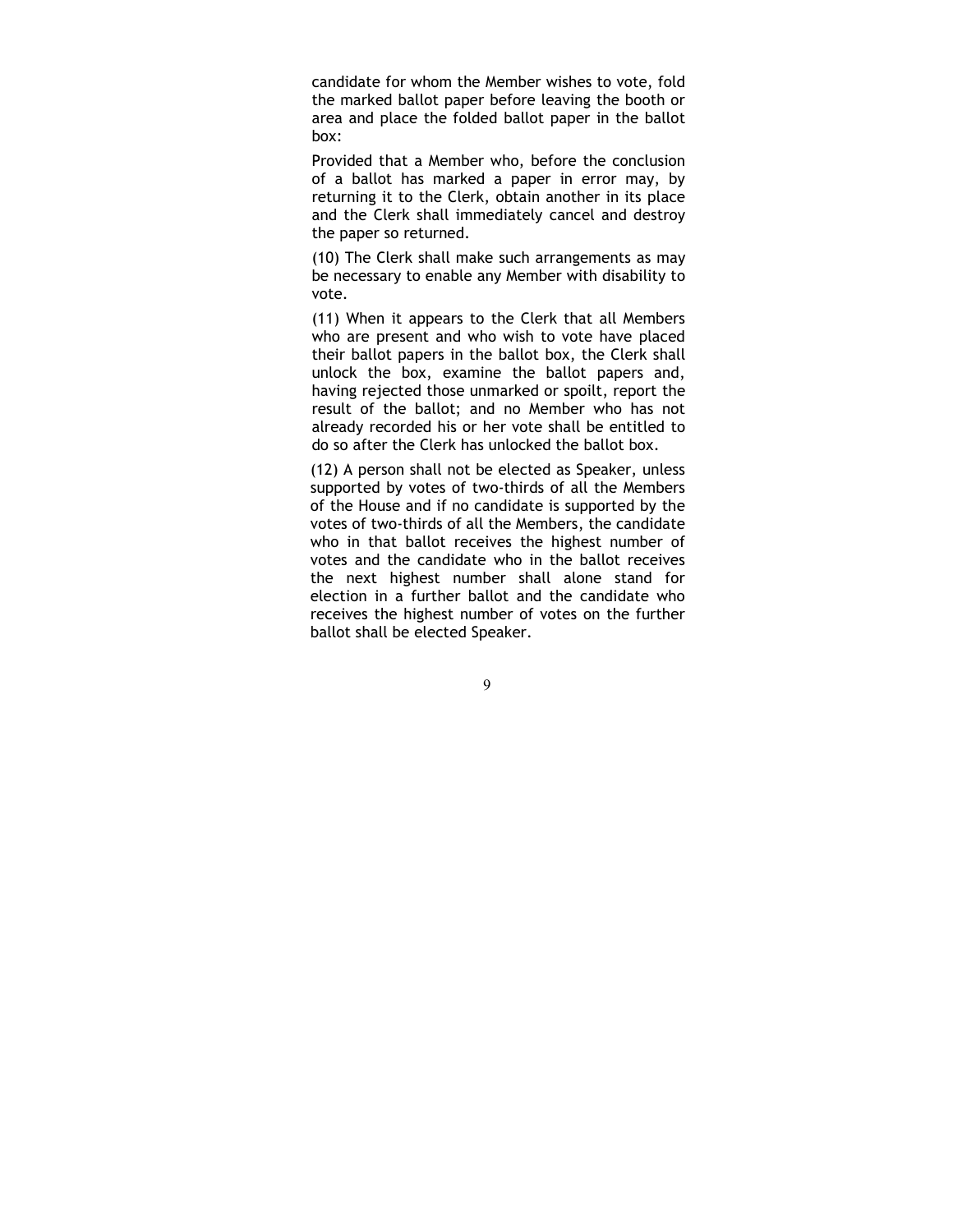(13) A candidate may, by written notice to the Clerk, withdraw his or her name before a ballot is started, and in the event of such withdrawal, the Clerk shall cross the name of that candidate off any ballot papers issued for that or any subsequent ballot.

(14) Notwithstanding anything to the contrary hereinbefore appearing, if there is only one candidate who has been duly nominated, that candidate shall be declared forthwith to have been elected Speaker, without any ballot or minimum vote being required.

# Swearing-in of Members

5. (1) Immediately following the election of a Speaker after a General Election, the Clerk shall administer the Oath or Affirmation of Allegiance to the Speaker in the presence of the assembled House and the Speaker shall then administer the Oath or Affirmation of Allegiance to all the other Members present.

(2) At any other time, the Oath or Affirmation of Allegiance shall be administered by the Speaker immediately after Prayers.

(3) When a Member first attends to take his or her seat after the first meeting of a new House, the Member shall before taking his or her seat be escorted to the Table by two Members and presented by them to the Speaker who shall then administer to the Member the Oath or Affirmation of Allegiance.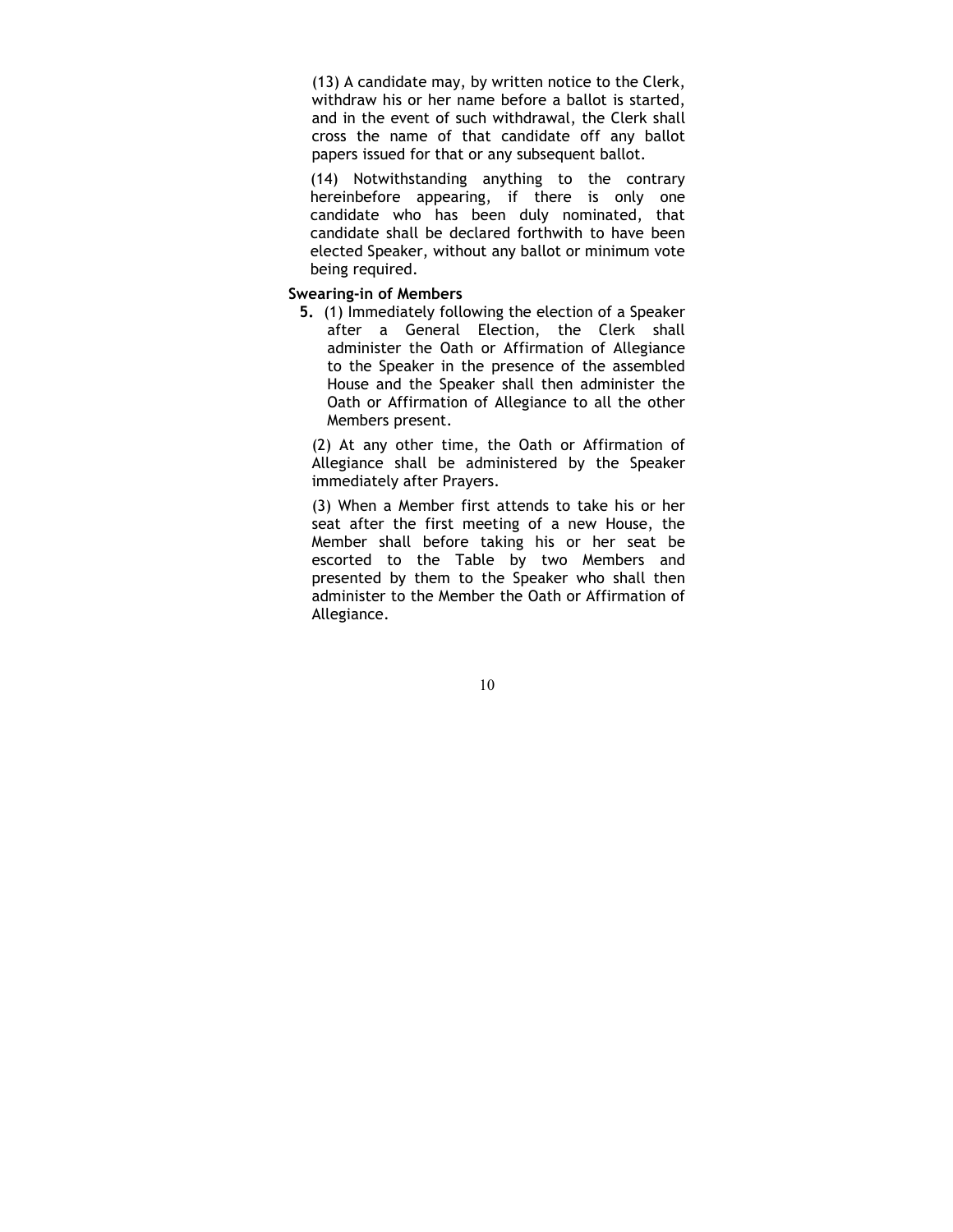Proceedings at the commencement of a Session other than the first Session after a General Election

6. On the first day of a Session, other than the first Session after a General Election, the House shall meet at the time and place appointed by the President, and shall proceed with the Orders of the Day.

Summoning of the House during a Session after adjournment

7. (1) Whenever during a Session the House stands adjourned, whether or not a day has been appointed for the next meeting, the Speaker shall, at the request of the Government or a majority of the Members of the National Assembly (excluding the ex-officio Members), appoint a day or, as the case may be, a day other than the day already appointed for the meeting of the House, and, such day having been notified to the Members, by the Speaker by notice in the Gazette, the House shall meet thereon at such time as shall be appointed.

(2) On any day on which the House meets on the request of the Government under paragraph (1), the business to be transacted shall, subject to the publication of notice thereof in the Order Paper to be circulated on the day on which the House shall so meet, be such as the Government may appoint but subject thereto, the House shall transact its business as if it had been duly adjourned to the day on which it shall so meet.

(3) If the request under paragraph (1), is made by Members, the Members making such request shall specify the business to be transacted on the day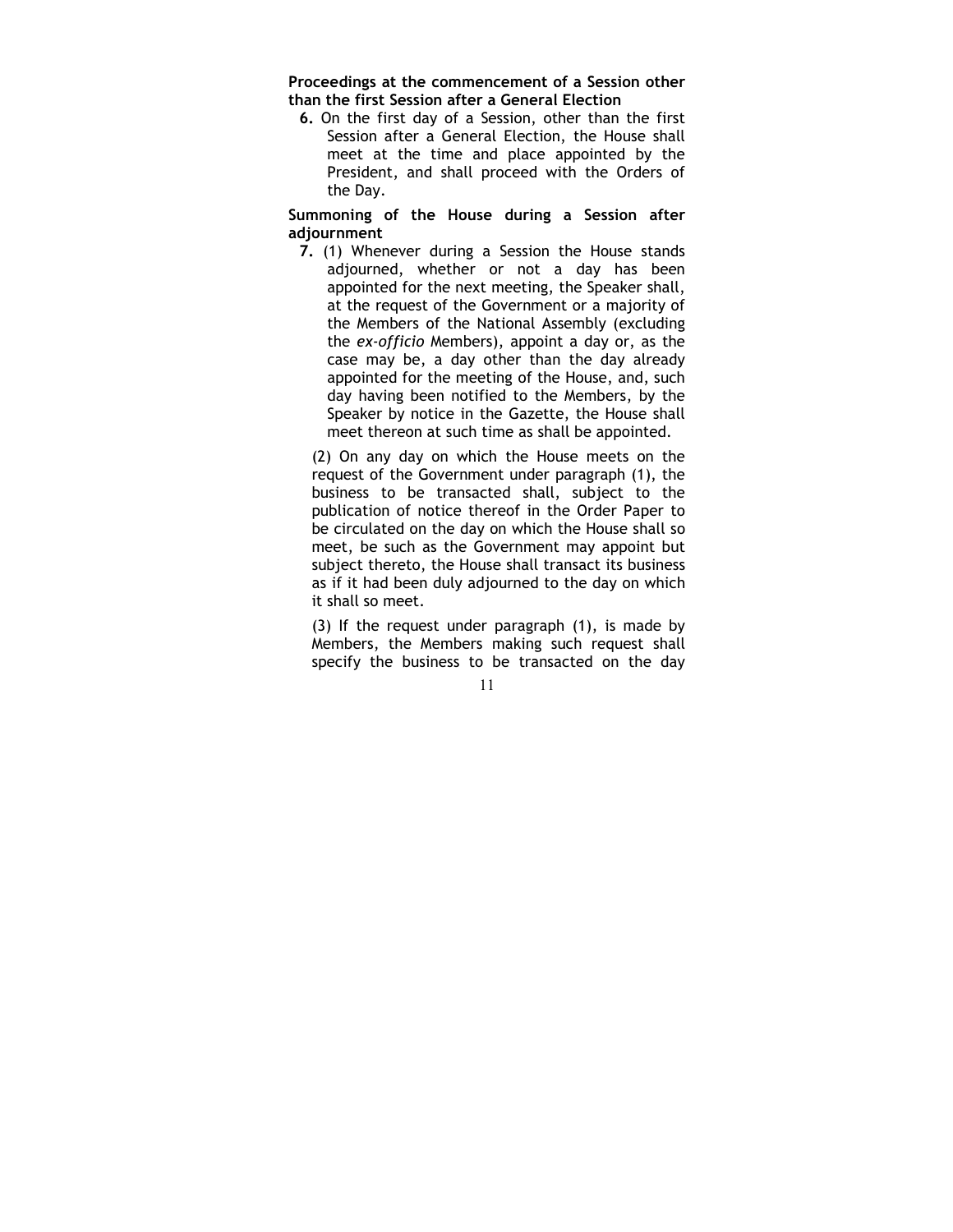appointed and the business so specified shall be the only business before the House during that sitting, after which the House shall adjourn.

(4) Members making a request under paragraph (1) shall sign a register which shall be certified and kept by the Clerk.

# PART III – DEPUTY SPEAKER AND CHAIRPERSON OF **COMMITTEES**

# Election of Deputy Speaker

8. (1) As soon as practicable after the election of the Speaker following upon a dissolution of the National Assembly, a Deputy Speaker shall be elected.

(2) If the office of Deputy Speaker falls vacant at any time before the next dissolution of the National Assembly, the House shall, as soon as practicable, elect a Member to that office.

(3) The procedure in electing a Deputy Speaker shall be the same as that prescribed in paragraphs (4) to (14) of Standing Order 4 (Election of Speaker).

# Chairperson of Committees of the whole House

9. The Deputy Speaker shall be the Chairperson of Committees and shall preside over all Committees of the whole House:

Provided that if the Deputy Speaker is absent, or if the Deputy Speaker considers that it is desirable that he or she should take part in any proceedings in Committee otherwise than as the person presiding, the Speaker shall take the Chair.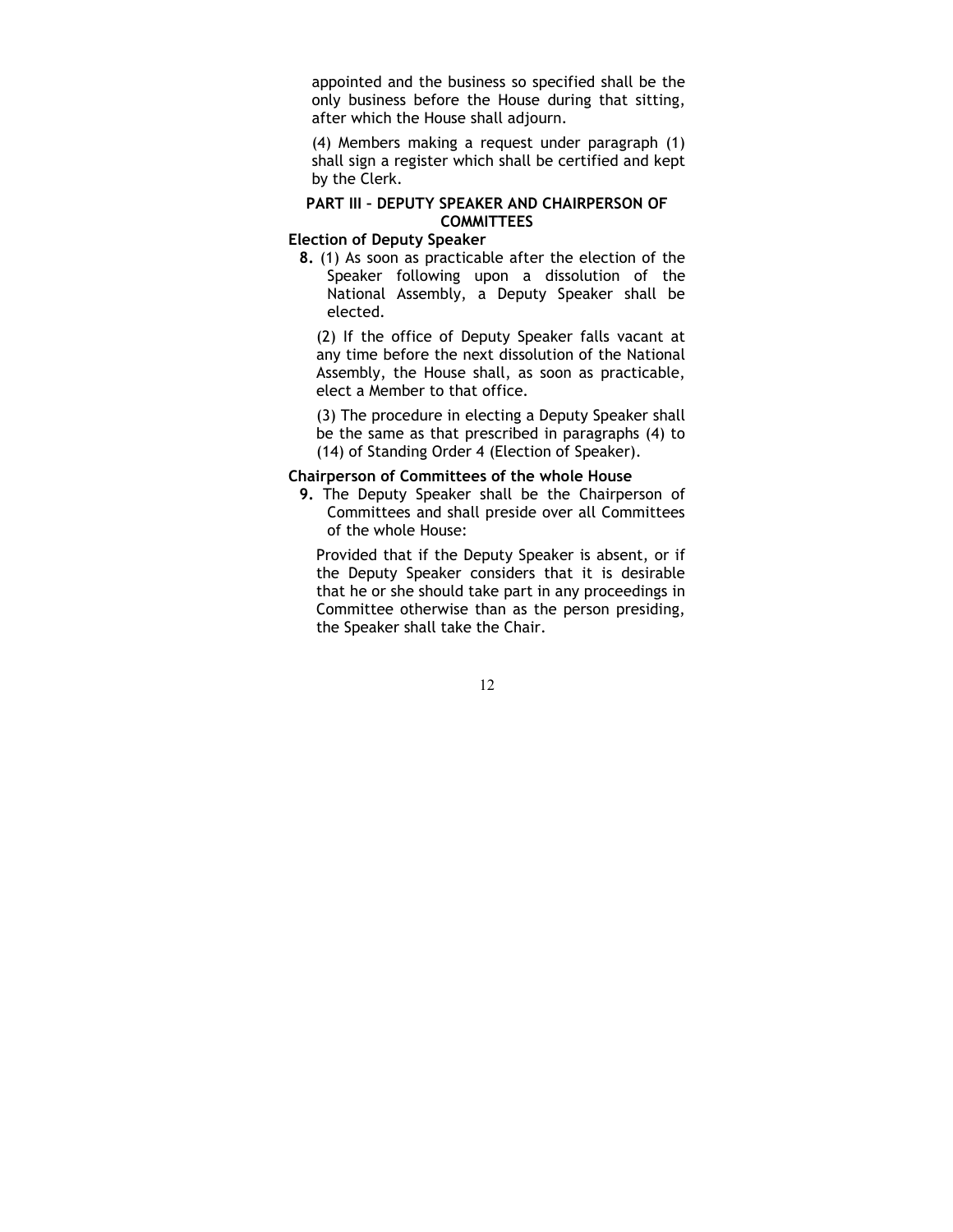#### Appointment of Speakers Panel

10. (1) At the commencement of every Session, or from time to time as necessity may arise, the Speaker shall, with the approval of the House, nominate four Members (not being Ministers) who shall be known respectively as the First, Second, Third and Fourth Chairperson of Committees, and who shall be entitled to exercise all the powers vested in the Chairperson of Committees including the powers as Deputy Speaker.

(2) The Members nominated in accordance with paragraph (1) shall constitute the Speakers Panel.

(3) In nominating the Members of the Speakers Panel, the Speaker shall have regard to the relative party majorities in the House and shall ensure, so far as shall be practicable, that at least one member of the Panel is from either gender.

#### PART IV - LEADER OF GOVERNMENT BUSINESS AND GOVERNMENT PANEL

# Appointment of Leader of Government Business and Government Panel

11. (1) The Leader of Government Business shall be appointed in accordance with Standing Order 2.

(2) At the commencement of every Session, or from time to time as necessity may arise, the Leader of Government Business, with the approval of the Government, shall nominate two Members (being Ministers) who shall be known respectively, as the First and Second Deputy Leader of Government Business.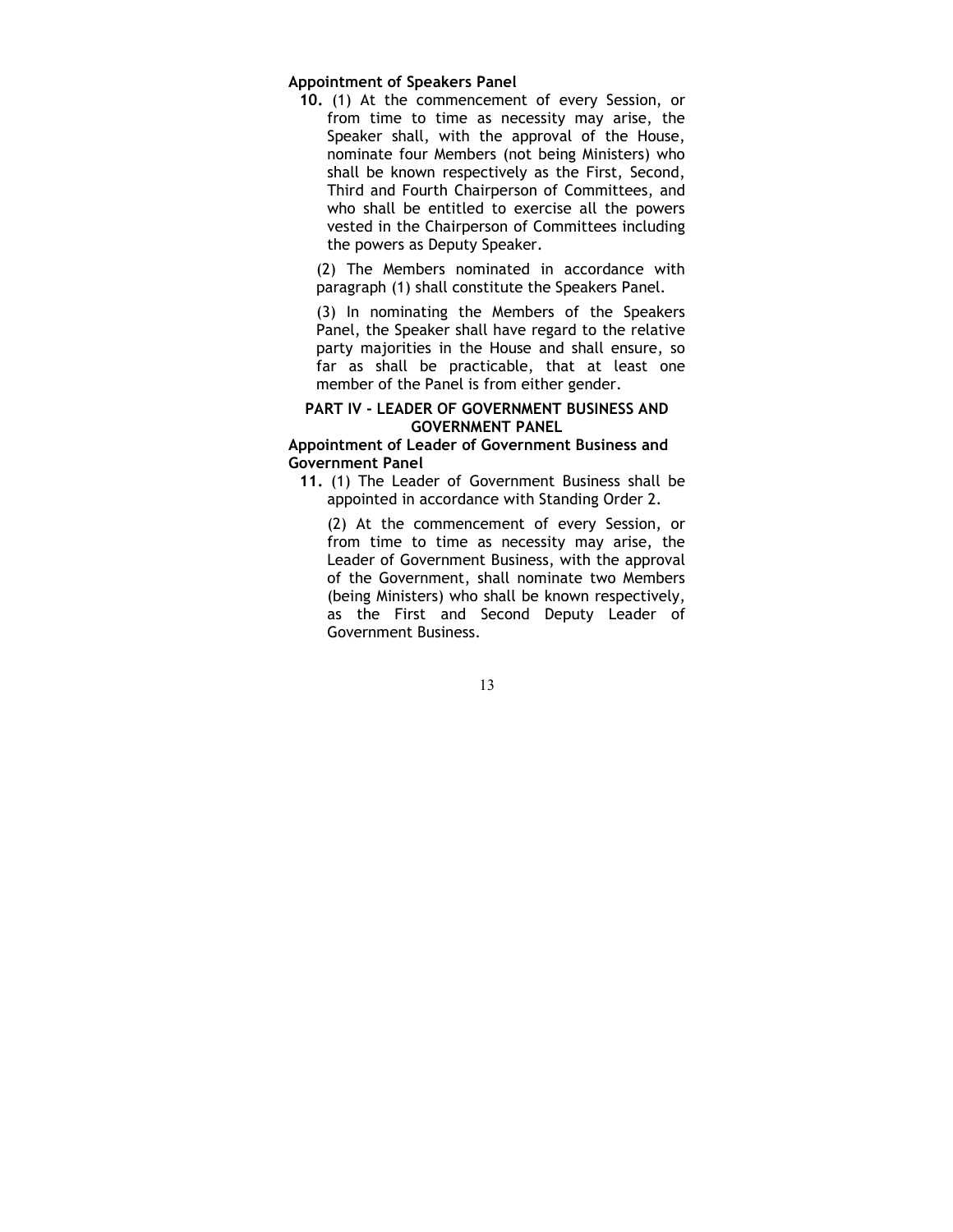(3) The Members nominated in accordance with paragraph (2) shall constitute the Government Panel.

(4) In nominating the Members of the Government Panel, the Leader of Government Business shall have regard to gender in so far as shall be practicable.

# PART V - LEADER OF THE OFFICIAL OPPOSITION AND OPPOSITION PANEL

# Appointment of Leader of the Official Opposition and Opposition Panel

12. (1) The Leader of the Official Opposition shall be appointed in accordance with Standing Order 2.

(2) At the commencement of every Session, or from time to time as necessity may arise, the Leader of the Official Opposition shall nominate two Members (not being Ministers) who shall be known respectively as the First and Second Deputy Leader of the Official Opposition.

(3) The Members nominated in accordance with paragraph (2) shall constitute the Opposition Panel.

(4) In nominating the Members of the Opposition Panel, the Leader of the Official Opposition shall have regard to gender in so far as shall be practicable.

# PART VI - PRESIDENT

Chair of State

13. There shall be a Chair of State in the Chamber for the President.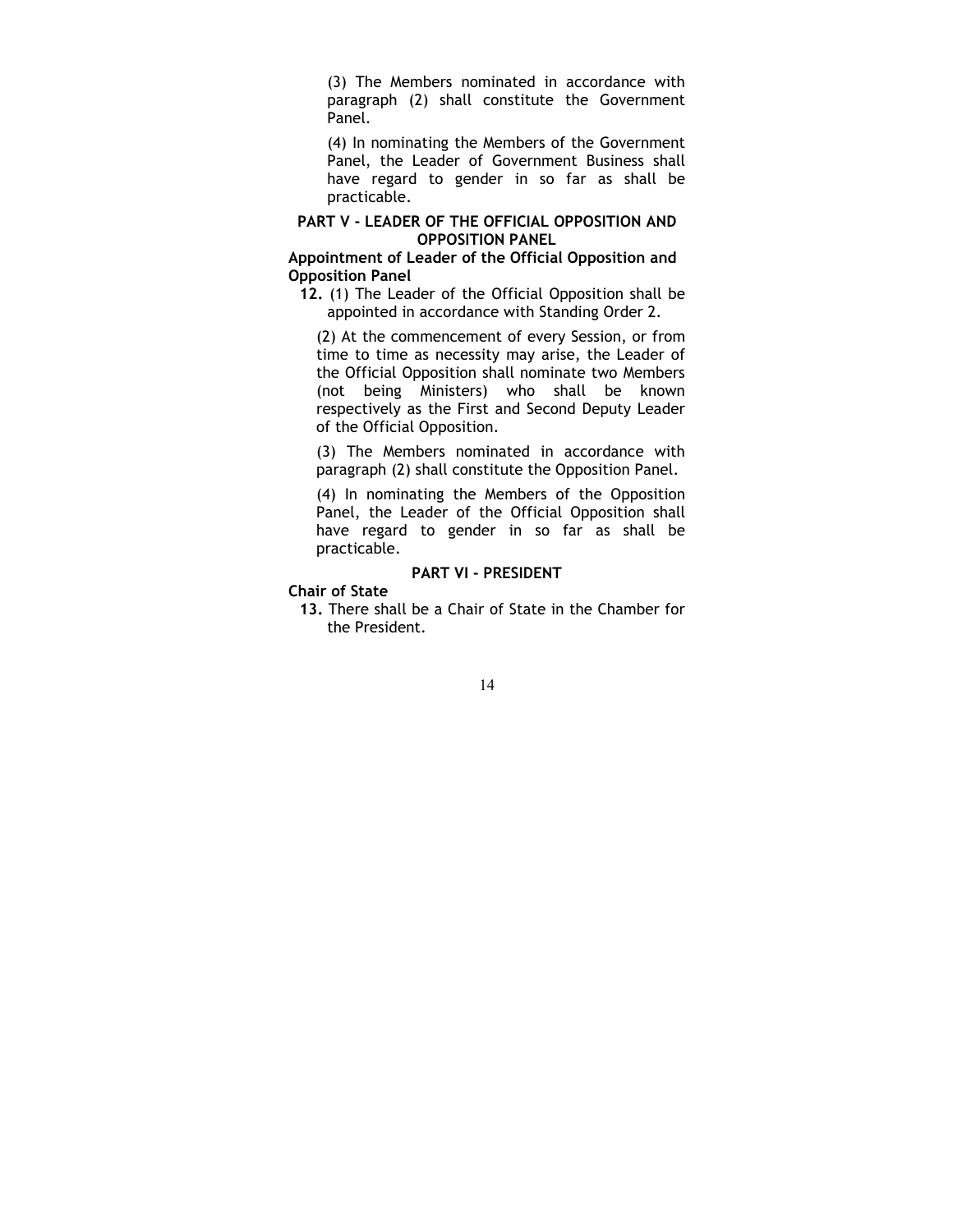## President entering or leaving Chamber

14. The House shall be called to order and stand in silence whenever the President enters or leaves the Chamber.

# Aide-de-Camp

15. The President may be accompanied in the Chamber by an Aide-de-Camp.

#### President occupying Chair of State

- 16. The President, while occupying the Chair of State-
	- (a) may on any day after disposal of all matters other than business and between or by way of interruption of any Orders of the Day (but not in relation to any Order of the Day), make a Presidential statement, which shall be heard in silence and not followed by any comment or question; but
	- (b) shall not otherwise participate in the proceedings of the House in any way.

#### President on front bench

- 17. The President may at any time move from the Chair of State to the front Government bench, and while on that bench –
	- (a) may participate in the proceedings of the House in the same manner as any other Member; but
	- (b) shall be subject to and comply with all rules of debate and other Standing Orders of the House.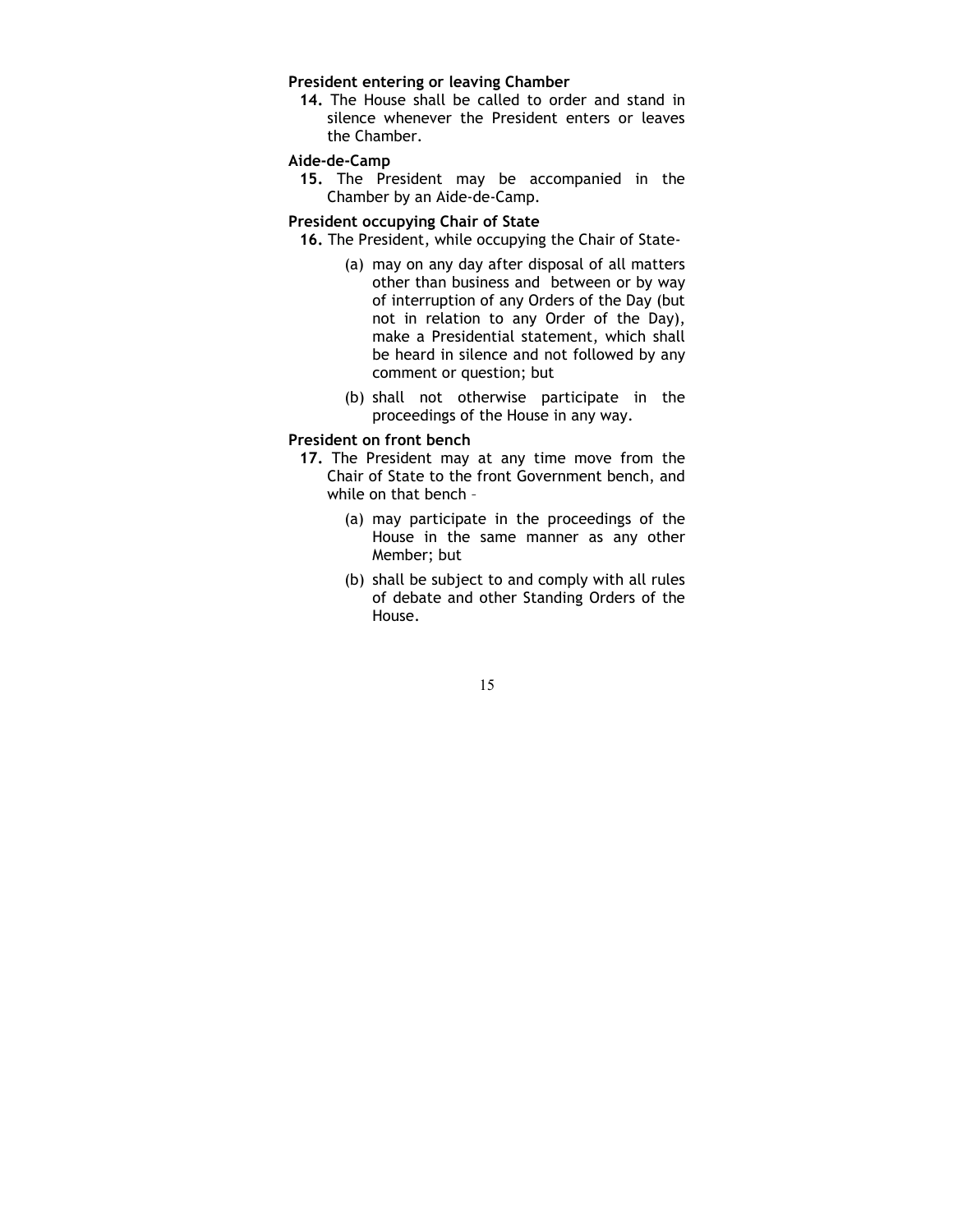#### President's address from Speaker's Chair

18. (1) The President may, on ceremonial occasions address the House from the Speaker's Chair.

(2)Whenever the President delivers a Speech or a Presidential Statement from the Speaker's Chair, the Leader of Government Business shall lay the Speech or Presidential Statement on the Table of the House after such Speech or Statement is read.

(3)The Leader of Government Business may give a notice of Motion to adopt the Speech or Presidential Statement but debate on the Speech or Statement shall not exceed four sitting days.

#### Visiting dignitaries

19. (1) The Speaker may, in consultation with the Leader of Government Business, the Leader of the Official Opposition and the House Business Committee, and after hearing the representations, if any, by any Member on the matter, allow a visiting Head of State or such other dignitary, to address the House.

(2) Standing Orders 14 and 15 shall apply mutatis mutandis to visiting Heads of State and other dignitaries.

# PART VII - SITTINGS AND ADJOURNMENTS OF THE HOUSE

#### Hours of meeting

20. (1) Unless the Speaker, for the convenience of the House otherwise directs, the House shall meet at 9.00 a.m. on Wednesday and at, 2.30 p.m. on Tuesday, Wednesday, and Thursday, but more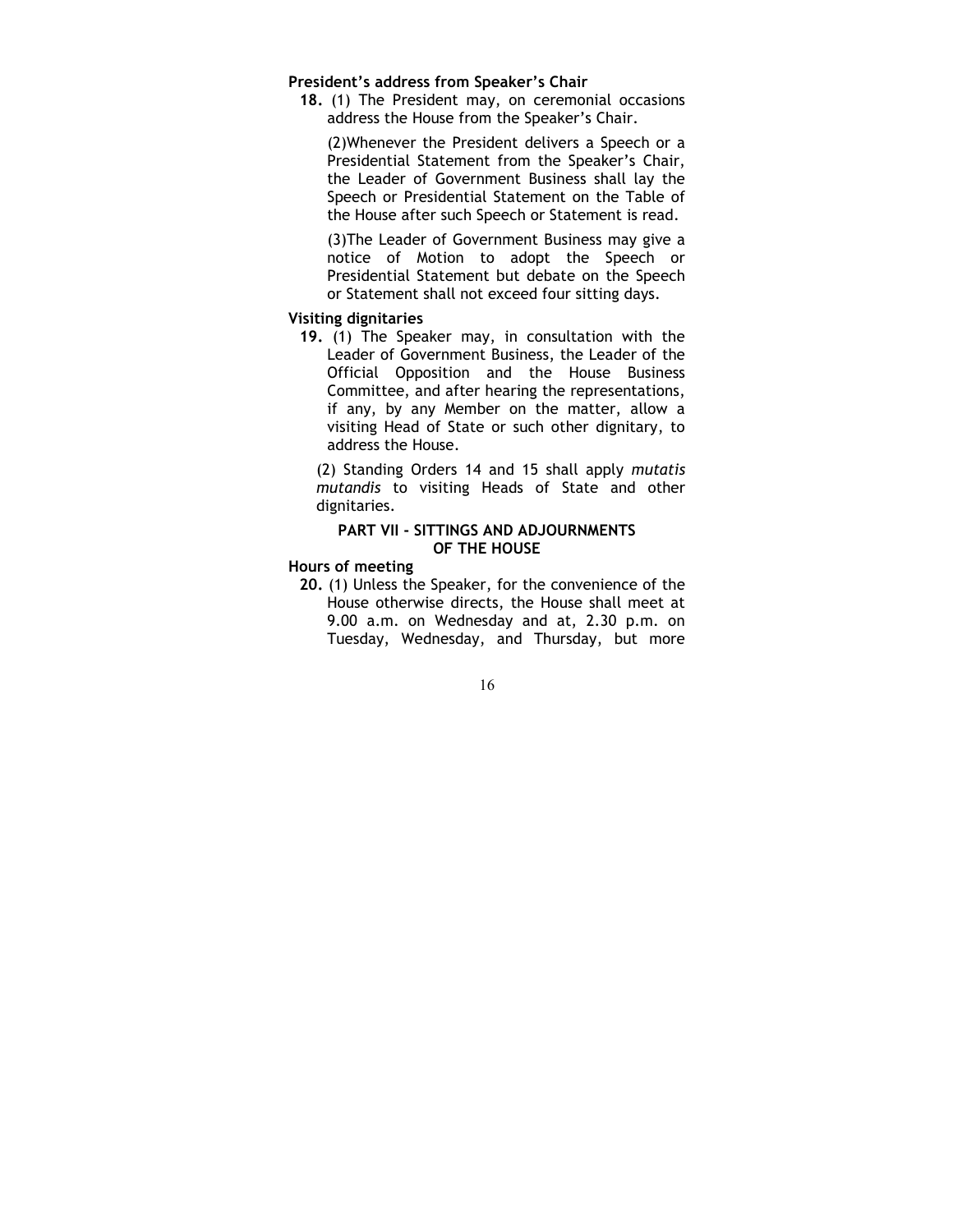than one sitting may be directed during the same day.

(2) Unless for the convenience of the House the Speaker or the Chairperson (as the case may be) directs earlier or later interruption of business, at 6.30 p.m. or (if it is an Allotted Day) at 7.00 p.m., on the occasion of an afternoon sitting and at 12.30 p.m. on the occasion of a morning sitting, the Speaker or the Chairperson of Committees shall interrupt the business then under consideration and if the House is in Committee the Chairperson shall leave the Chair and report progress and ask leave to sit again.

(3) Notwithstanding paragraphs (1) and (2), the House may resolve to meet at any other time on a sitting day in order to transact business.

(4) If at the time appointed for the interruption of business, any division is in progress, or a question is being put from the Chair and a division results immediately thereon, such interruption shall be deferred until after the declaration of the numbers and the result of the division.

(5) Upon the conclusion of all proceedings under paragraphs (2), (3) or (4) of this Standing Order, or upon the earlier completion or deferment of all business standing upon the Order Paper for the sitting, the Speaker shall either adjourn the House without question put, or if notice has been given of a matter to be raised upon a Motion for the Adjournment of the House under Standing Order 21 (Adjournment Motion-End of Sitting) shall call upon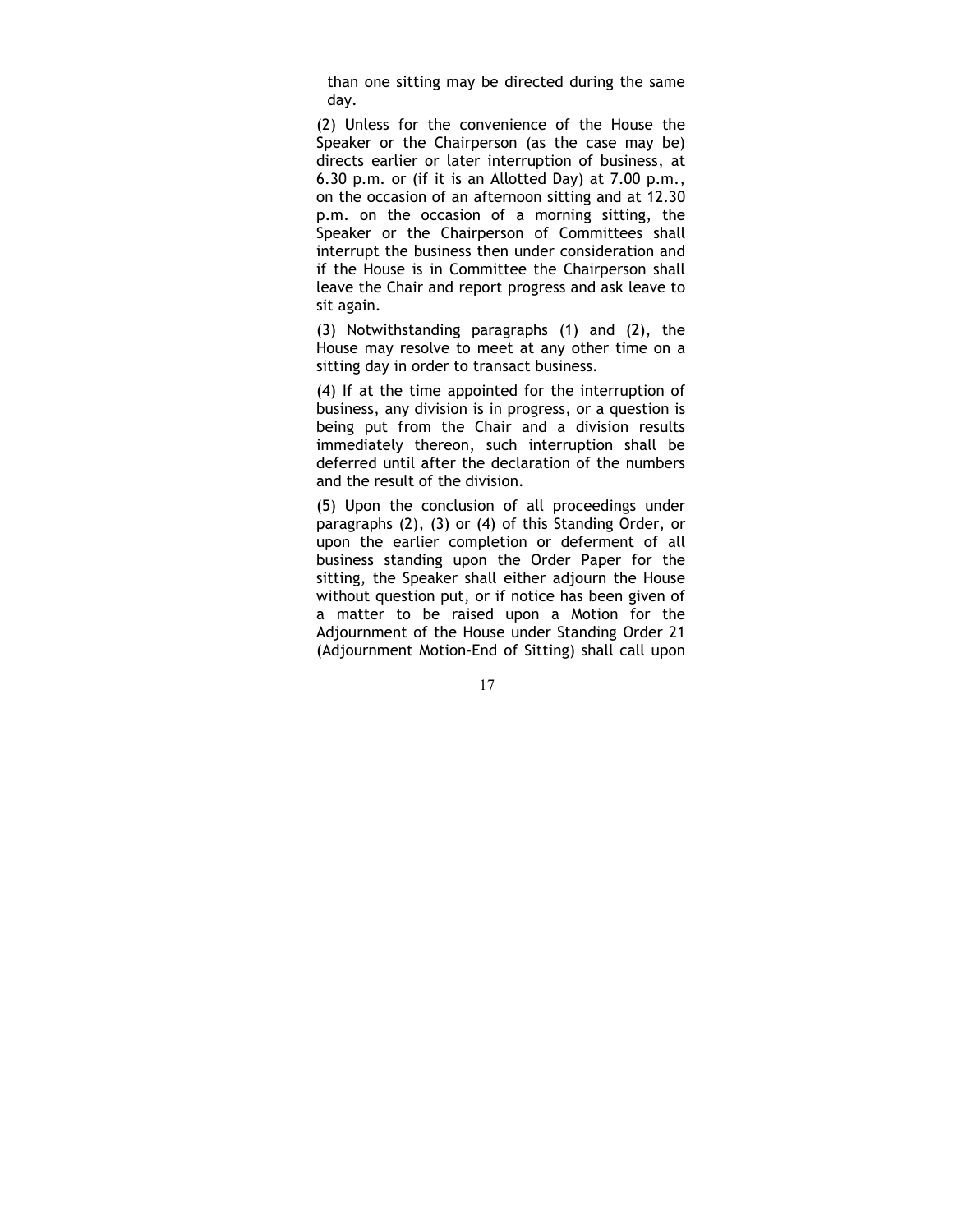a Member to move "That, this House do now adjourn":

(6)Upon the conclusion of any debate arising under paragraph (5), the Speaker shall put the question "That this House do now adjourn".

Provided that, if that question has not been put at the expiration of half-an-hour after the Motion has been moved, the Speaker shall adjourn the House without question put.

# Adjournment Motion-End of sitting

21. (1) Upon any Motion "That, this House do now adjourn" moved under paragraph (5) of Standing Order 20 (Hours of meeting), any Member other than a Minister, who has obtained the right to do so, may raise any matter of administration for which the Government is responsible.

(2) Any Member who wishes to raise a matter under this Standing Order shall give notice of the matter in writing to the Speaker.

(3)Subject to the giving of notice under paragraph (2), the Speaker may allot the right to raise a matter to one Member on any sitting day by such method as he or she may think fit, but shall not allot such right on more than two sitting days in any week, nor on any Allotted Day.

(4) No member speaking on a matter under this Standing Order shall speak for more than ten minutes without the leave of the House.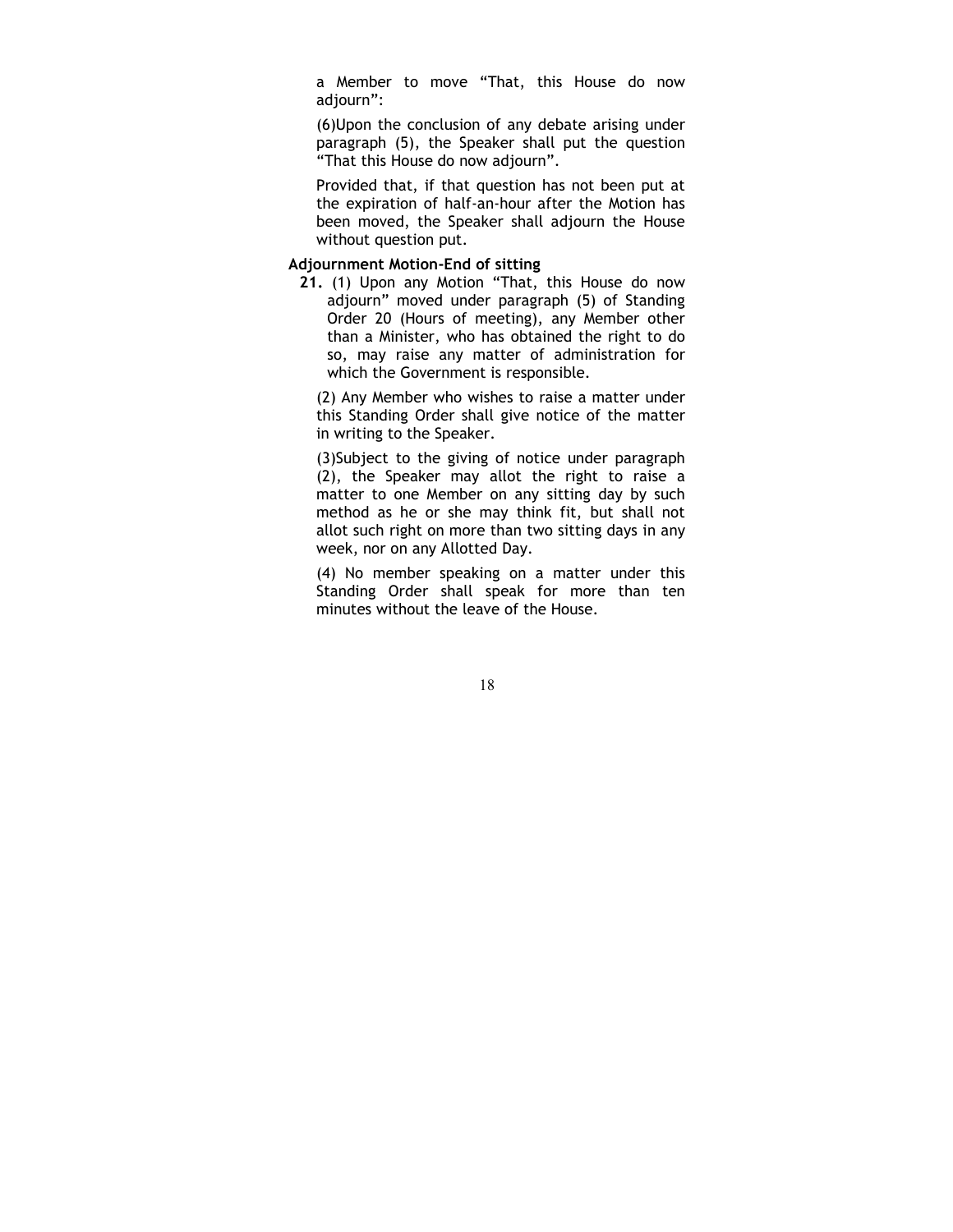#### Resumption of interrupted business

22. Any debate interrupted under this Part shall on coming again before the House or the Committee, be resumed at the point where it was interrupted and any Member whose speech was so interrupted shall have the right to speak on such resumption for the remainder of the time available to him or her but if such Member does not avail himself or herself of this right, his or her speech shall be deemed to have been concluded.

# Adjournment on definite matter of urgent national importance

23. (1) Any Member may at any time rise in his or her place and seek leave to move the adjournment of the House for the purpose of discussing a definite matter of urgent national importance.

(2) A Member who wishes to seek leave to move the adjournment of the House shall, at least two hours before the commencement of the sitting, hand to the Speaker a written notification of the matter but the Speaker shall refuse to allow the claim, unless the Speaker is satisfied that the matter is definite, urgent and of national importance and may properly be raised on a Motion for adjournment of the House.

(3) If the Speaker is satisfied in terms of paragraph (2) and not less than fifteen other Members rise in their places in support, the Speaker shall nominate a time on the same day at which such Motion may be moved.

(4) No Member speaking on a matter under this Standing Order shall speak for more than five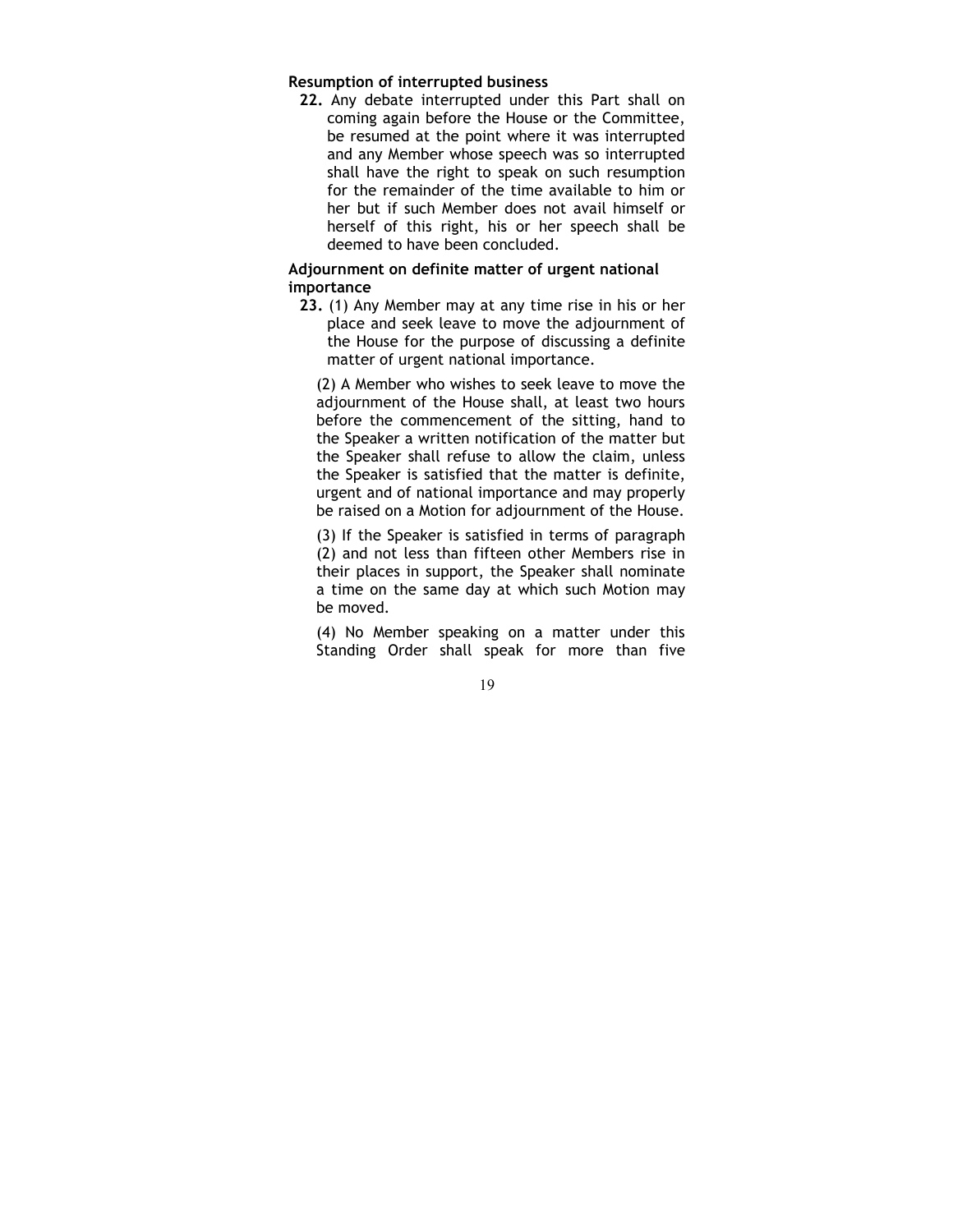minutes without the leave of the House, except that the Mover and one responder may speak for ten minutes each.

(5) The moving of a Motion under this Standing Order shall not prejudice the moving of a motion under Standing Order 20 (Hours of Meeting) during the same sitting.

# Members' Half- Hour Statements

24. (1) Notwithstanding Standing Order 20, (Hours of Meeting) the Speaker shall interrupt the business of the House every Thursday at 6.30 p.m. (or 7.00 p.m. if it is an Allotted Day) to facilitate Members' Half-Hour-Statements.

(2) A Member who wishes to seek leave to raise a matter under this Standing Order shall, before 3.00 p.m. on the day the statement is to be made, hand to the Speaker a written notification of the matter, but the Speaker shall refuse to allow the request, unless satisfied that the matter may properly be discussed in the House.

(3) Where the statement by the member shall require a response from the Government, the notification under paragraph (2) shall be given to the Speaker before 1.00 p.m.

(4) No member making a statement under this Standing Order shall speak for more than three minutes without leave of the House

# Adjournment of debate

25. (1) A Member who wishes to postpone to some future occasion the further discussion of a question which has been proposed from the Chair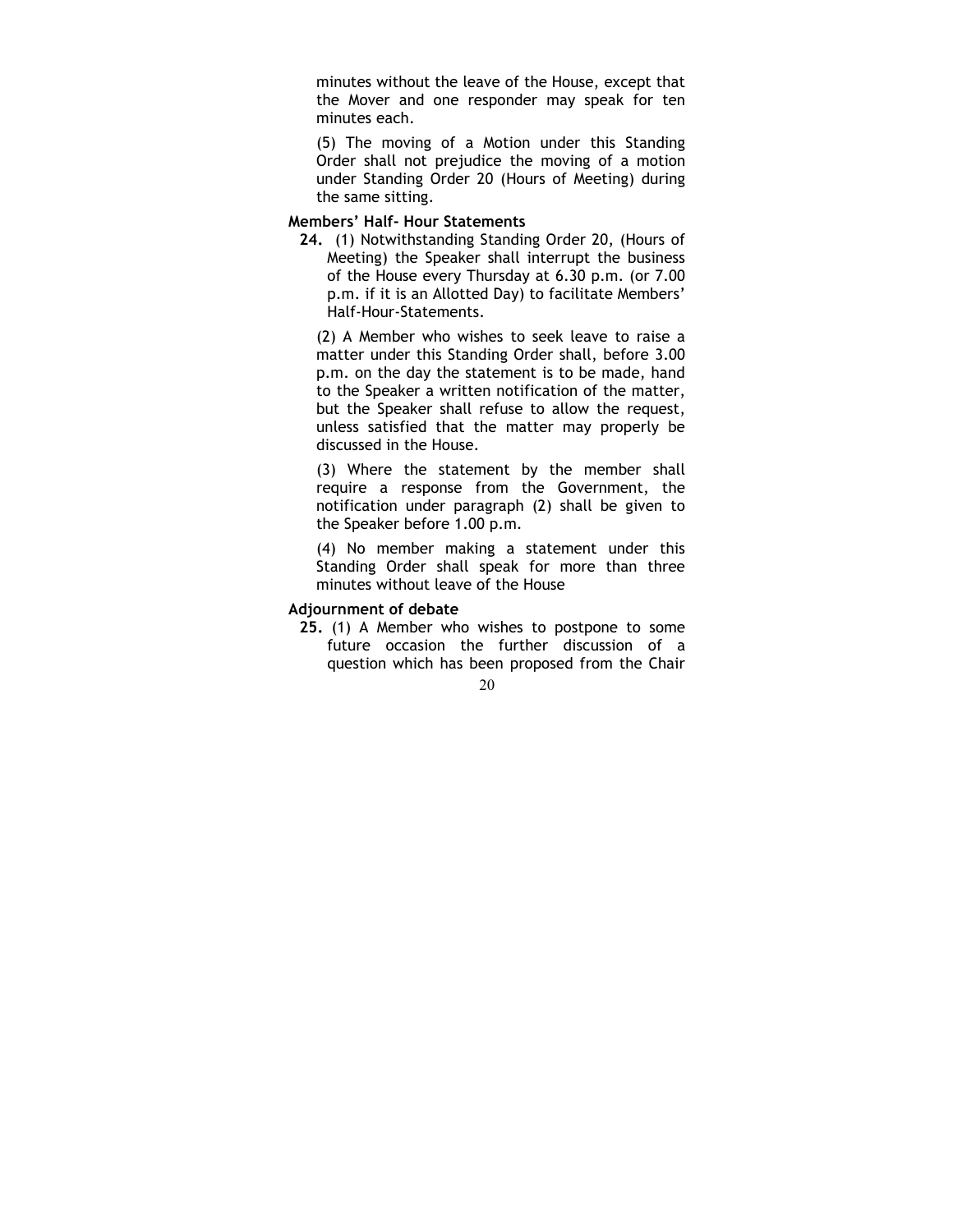may claim to move "That, the debate be now adjourned", or, in Committee of the whole House "That, the Chairperson do report progress".

(2) The debate on a dilatory Motion shall be confined to the matter of the Motion.

(3) If the Speaker is of the opinion that a dilatory Motion is an abuse of the proceedings of the House, the Speaker may forthwith put the question thereon or decline to propose it.

(4) A Member who has moved or seconded a dilatory Motion which has been negatived may not subsequently move or second another such Motion during the same debate, whether in the House or in Committee of the whole House.

Adjournment to a day other than the next normal sitting day

26. On a day when the House is desired to adjourn to a day other than the next normal sitting day, a Minister may move a Motion "That, this House do now adjourn (sine die or to a specified day)".

#### Adjournment of the House

27. (1) A Member may at any time, for reasons stated, seek leave to move "That, this House do now adjourn."

(2) If the Speaker is of the opinion that such Motion for adjournment of the House is frivolous, vexatious, or an abuse of the proceedings of the House, the Speaker may forthwith put the question thereon or decline to propose it.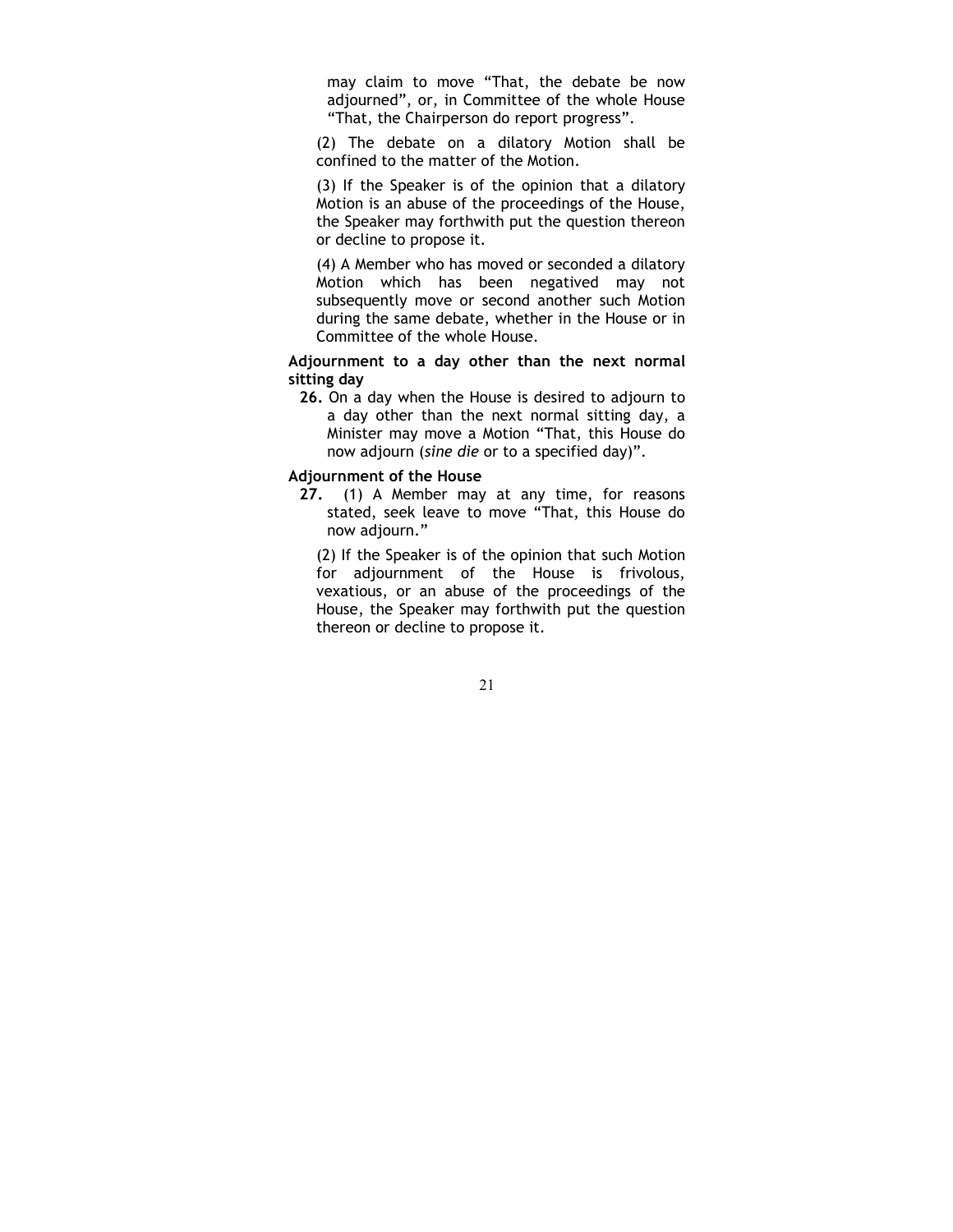(3) The debate on a Motion under this Standing Order shall be confined to the matter of the Motion.

# PART VIII - QUORUM OF THE HOUSE

#### Quorum

28. A quorum of the House or of a Committee of the whole House shall be thirty (30) Members excluding the Member presiding.

#### Procedure where Quorum not present

29. (1) If at any time after the business of the House has commenced, or when the House is in Committee, any Member objects that there is not a quorum present, the Speaker or the Chairperson shall count the House or the Committee as the case may be.

(2) If on the first count a quorum does not appear to be present, the Speaker or the Chairperson shall cause the division bell to be rung as on a division, and if no quorum is present before the expiration of eight minutes from the commencement of such further time as the Speaker may consider reasonable, announce to the House, or to the Committee as the case may be, that, there is not a quorum present and shall proceed as follows:

- (a) If the Speaker is in the Chair, he or she shall adjourn the House until the next sitting without question put.
- (b) If the House is in Committee, the Chairperson shall leave the Chair and report the fact to the Speaker, who shall adjourn the House until the next sitting without question put.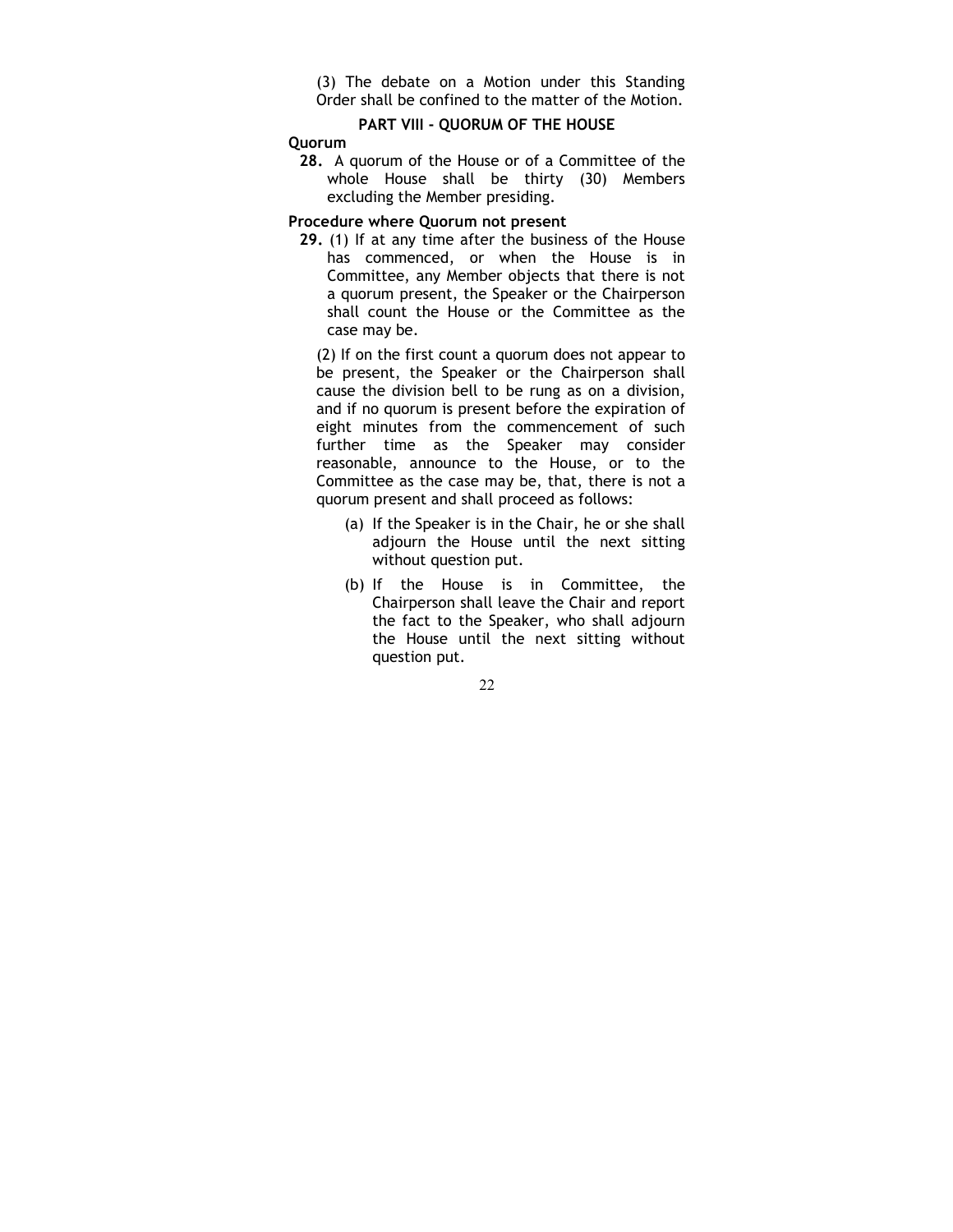(3) Whenever the Speaker or the Chairperson, as the case may be, is engaged in counting the House or the Committee respectively, the doors shall remain unlocked.

(4) If, from the number of Members taking part in a division, it appears that they do not themselves constitute a quorum, the division shall be invalid and the business then under consideration shall stand over until the next sitting and the Speaker shall proceed as if his or her attention had been drawn to the absence of a quorum, but if after so proceeding a quorum is then present, the next business shall be entered upon.

## PART IX - JOURNALS AND RECORDS

### Journals of the House

30. All votes and proceedings of the House shall be noted by the Clerk and shall constitute the Journals of the House.

## Custody of Journals and Records

31. (1) The custody of the Journals and Records, whether audio, electronic or any other form, including all papers and accounts howsoever presented to or belonging to the House, shall be vested in the Clerk, who shall unless otherwise prohibited by any law, allow their access by the public.

(2) The Speaker may make rules to regulate the access by the public to Journals and Records under paragraph (1).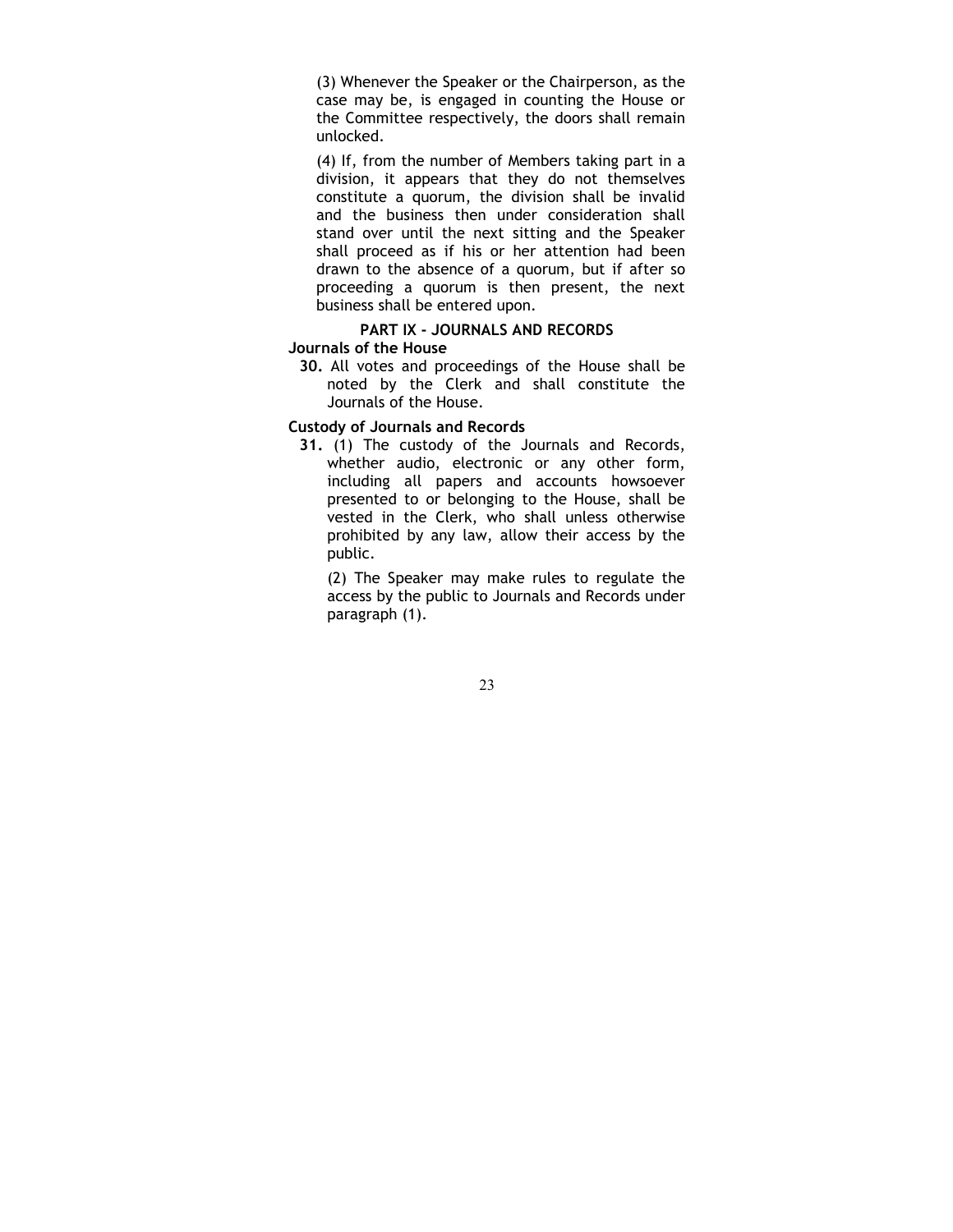### Hansard reports

32. (1) There shall be published a verbatim report of all proceedings of the House, unless the Speaker is satisfied that this is rendered impossible by some emergency.

(2) Every Member shall have an opportunity to correct the draft verbatim report of the Member's contribution, but not so as to alter the substance of what the Member actually said (as to which the Speaker shall, in case of doubt, determine).

## Secret or personal matters

33. The Speaker may direct any matter which, in the Speaker's opinion, is secret or purely personal to be excluded from the Journals of the House and from the verbatim report of proceedings of the House, and to be the subject of a separate verbatim report, which shall be kept in the custody of the Clerk and made available only to Members.

## Broadcast of House Proceedings

34. (1) The proceedings of the House may be broadcast.

(2) The broadcasting of the proceedings of the House shall comply with the Regulations set out in the First Schedule.

# PART X - ORDER OF BUSINESS

## Order Paper to be prepared and circulated

35. (1) The Order Paper shall be prepared by the Clerk, showing the business to be placed before or taken by the House in the order in which it is to be taken, together with such other information as the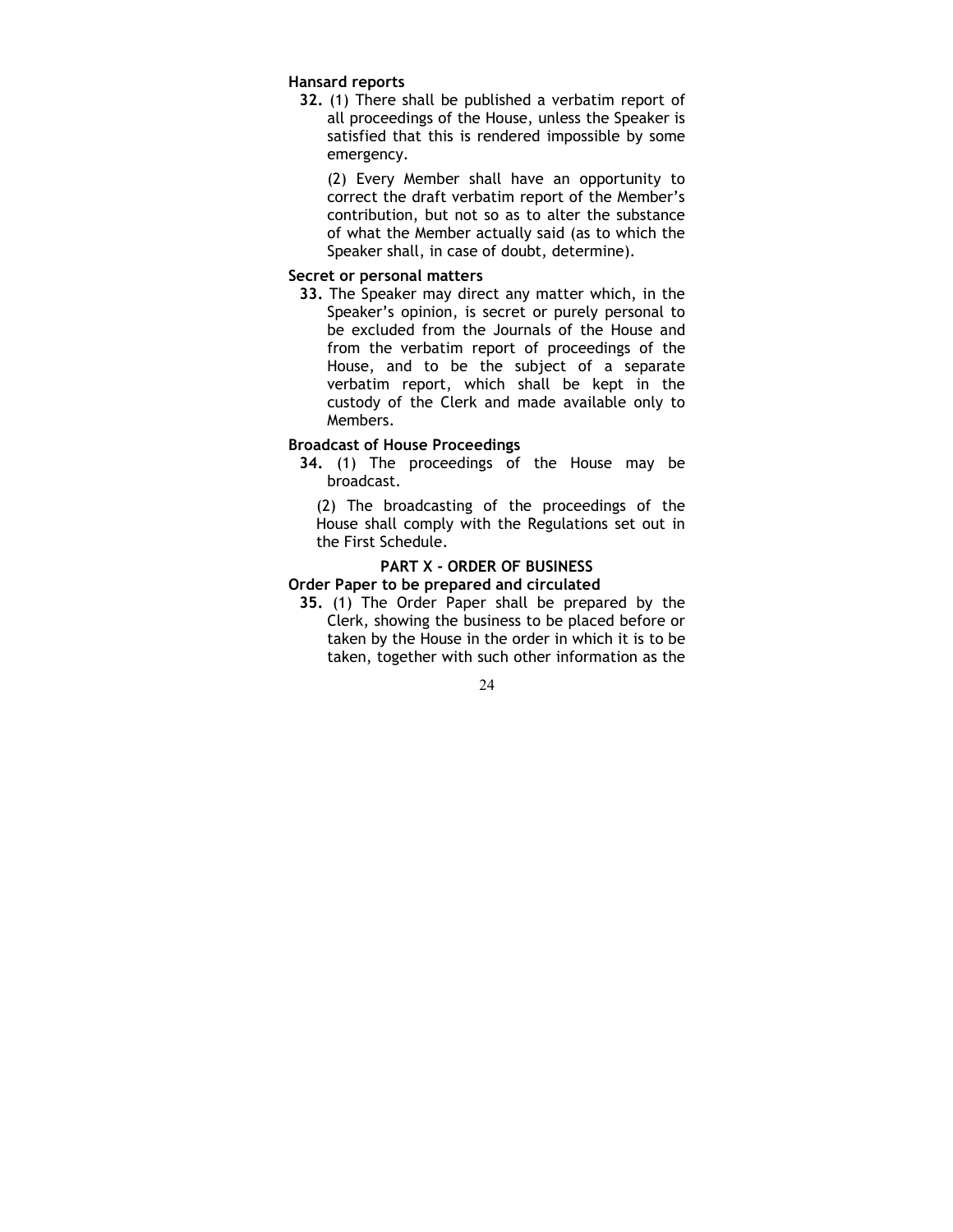Speaker may from time to time direct to be shown therein.

(2) The Order Paper shall be placed in each Member's pigeon hole, at least twelve hours before the House meets, but a supplementary Order Paper shall be made available at least one hour before the House meets.

(3 The Clerk shall prepare and publish on the parliamentary website, weekly programmes showing the business of the House and the schedule of sittings of the various committees and shall circulate such programmes to Government ministries, Members and the media not later than the Friday of the week preceding such business.

## Order of proceedings

- 36. (1) Each day after Prayers have been said, the House shall proceed with the Orders of the Day as follows:
	- (a) Matters other than business
		- (i) Administration of Oath;
		- (ii) Communication from the Chair;
		- (iii) Petitions;
		- (iv) Papers;
		- (v) Notices of Motion;
		- (vi) Questions;
		- (vii) Statements;

(b) Business as set down on the Order Paper (2) Business shall be disposed of in the sequence in which it appears in the Order Paper or in such other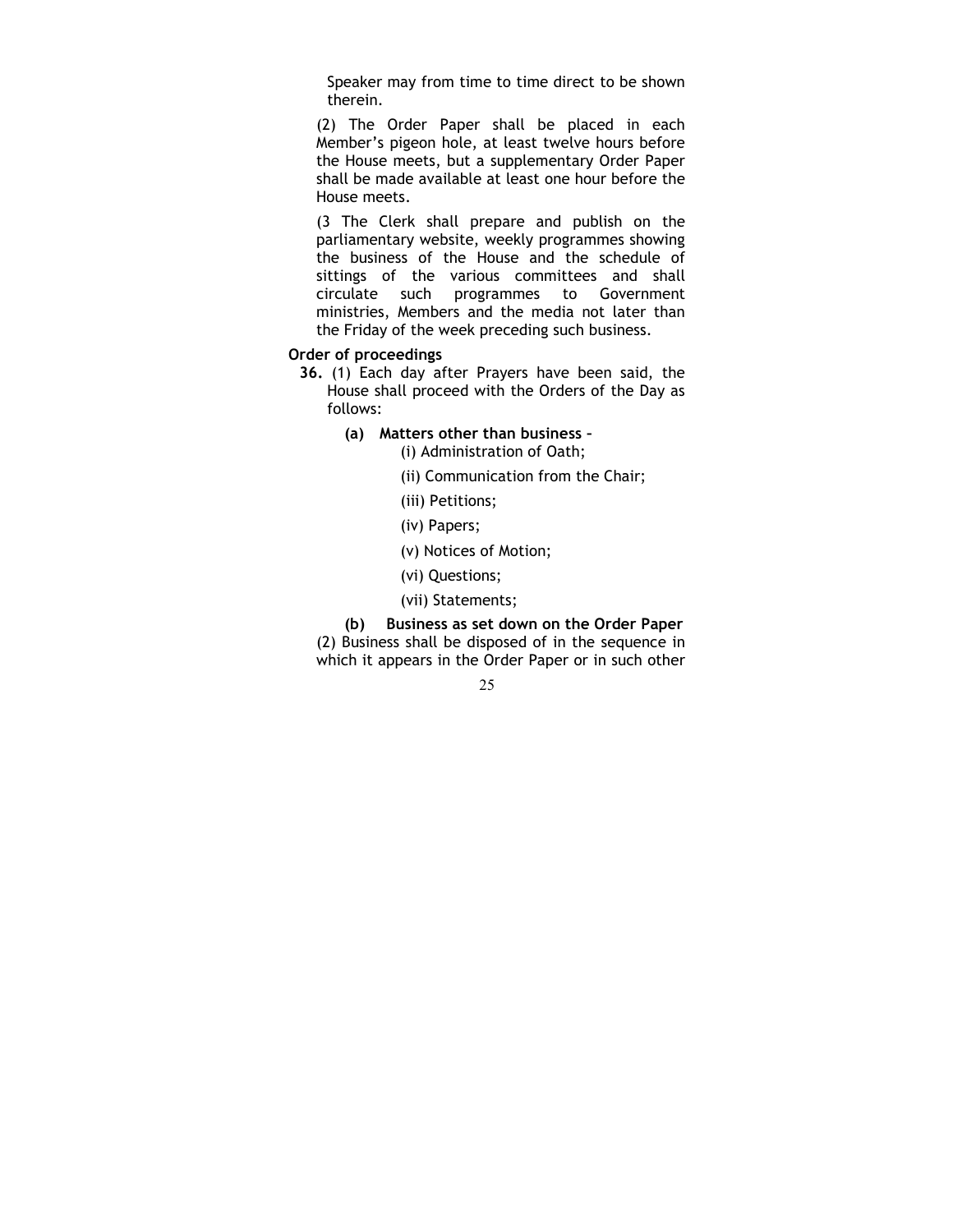sequence as the Speaker may, for the convenience of the House, direct.

(3) A Member who wishes to make or request for a statement under paragraph 1(a) (vii) shall notify the Chair of the substance of the statement to be made, at least one hour before the sitting of the House.

(4) The Leader of Government Business shall, every Thursday or the last sitting day of the week before commencement of business, for not more than fifteen minutes, present and lay on the Table, a statement informing the House of the business coming before the House in the following week.

## Attendance of or messages from the President

37. (1) Whenever the Speaker has been informed that the President will attend a sitting of the House in order to address the National Assembly on a specified day and at a given time, then on that day, no Motion for the adjournment of the House shall be made before the time for which the President's arrival has been notified.

(2) The Speaker shall as soon as he or she has taken the Chair and before the Clerk reads any orders of the day, except the Administration of the Oath, read to the House any message from the President delivered to the Speaker for communication to the House.

## Government business

38. (1) The Government shall have the right to have its business placed on the Order Paper in such sequence as it may determine: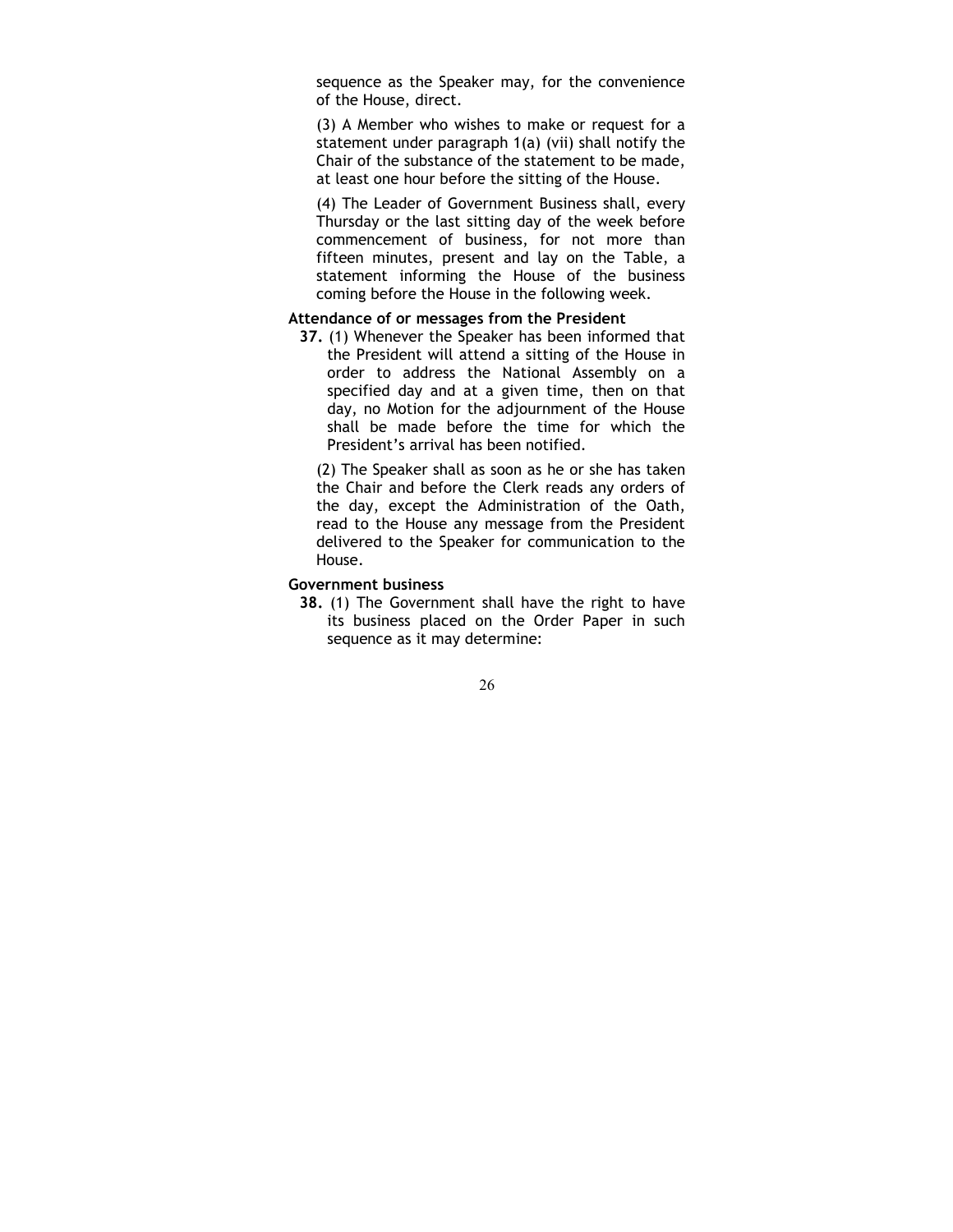Provided that, subject to Standing Order 7(Summoning the House during a Session after adjournment), on every Wednesday morning on which the House sits, business other than Government Business, shall have precedence except for business of the Financial Statement on Annual Estimates.

(2) Unless the House resolves otherwise, on Wednesday morning-

- (a) Bills sponsored by Parties, Committees or Members other than Ministers shall take precedence in that order;
- (b) Bills not sponsored by the Government or by a party shall have precedence over all other business in such order as the party whips may, in consultation with the Speaker, determine;
- (c) a Motion sponsored by a party shall have precedence over all other Motions on such day as the House Business Committee, in consultation with the Speaker, may determine, but where a party has sponsored two or more Motions, the Motions shall be considered in such order as the sponsoring party may determine;
- (d) a Motion not sponsored by the Government or by any party shall have precedence over all other business in such order as the party whips, in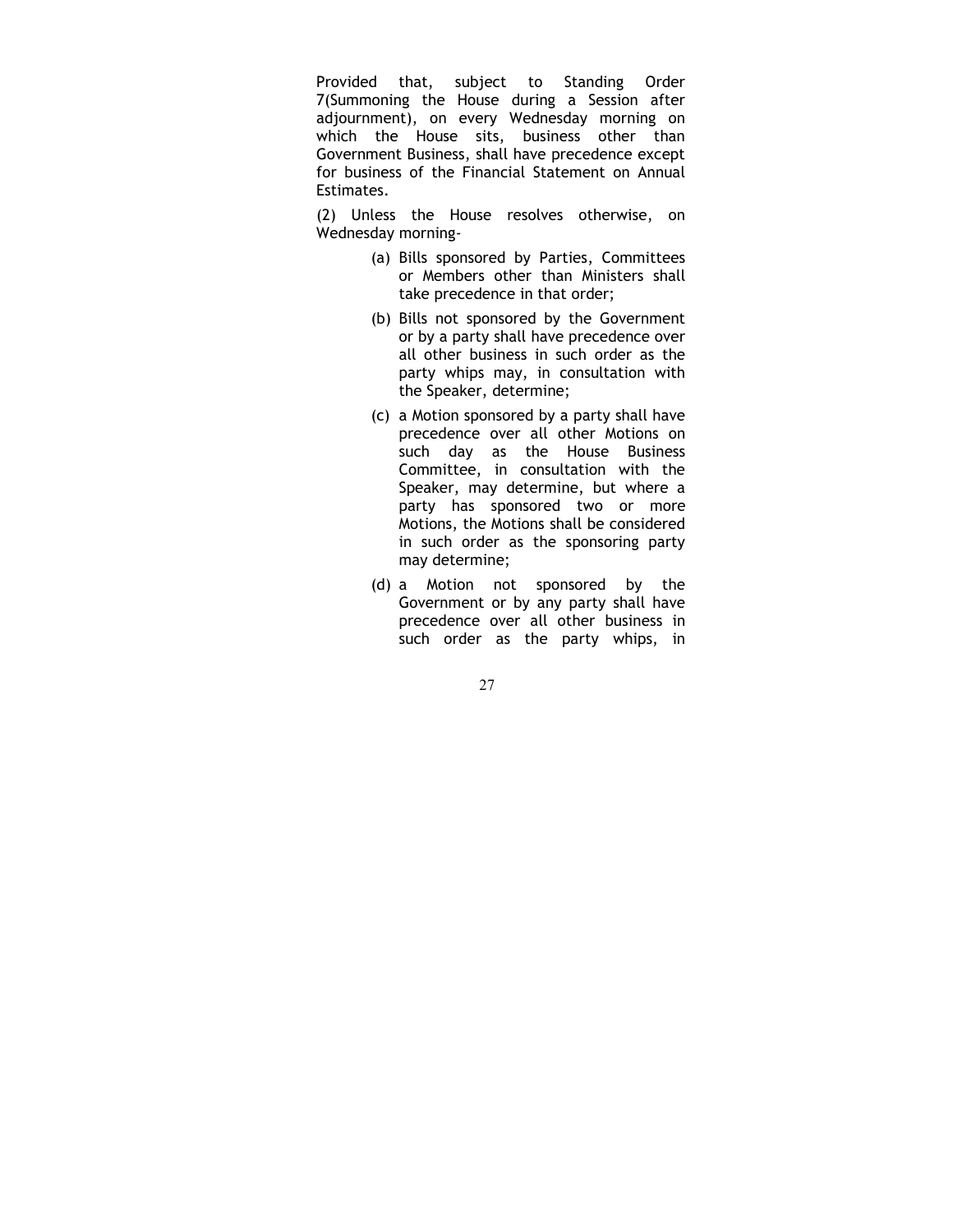consultation with the Speaker, may determine.

- Orders of the Day to be read without Question put
	- 39. The Speaker shall direct the Clerk to read the Orders of the Day without question put.

### PART XI – PRIME MINISTER'S TIME Time allocated to the Prime Minister

- 40. (1) Notwithstanding Standing Order 36 (Order of Proceedings), there shall be time, to be designated the Prime Minister's time, commencing at 3.00 p.m. every Wednesday.
	- (2) During the Prime Minister's Time-
		- (a) the Prime Minister may make a statement, or
		- (b) questions may be put to the Prime Minister

relating to matters of Government policy or the general performance of the Government and Government agencies.

(3) In the absence of the Prime Minister, a Deputy Prime Minister designated by the Prime Minister may make a statement or answer questions under this Part.

(4) The Prime Minister's time shall not exceed fortyfive minutes.

## PART XII – QUESTIONS

### Questions to Ministers

41. (1) Questions may be put to a Minister relating to public affairs with which the Minister is officially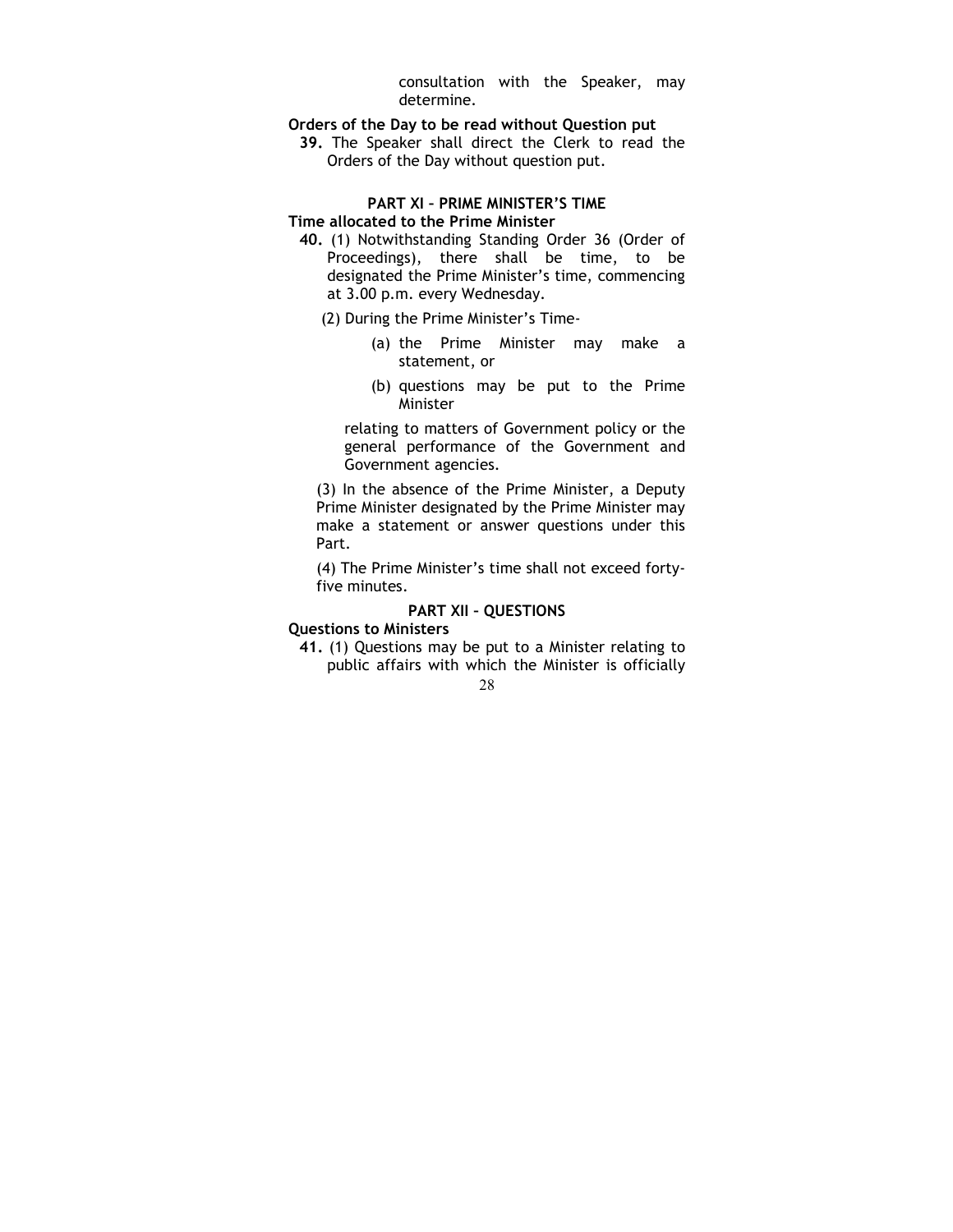connected, to proceedings in the House or to any matter of administration for which the Minister is responsible.

(2) A Question shall be of a genuinely interrogative character and its purpose shall be limited to seeking information or pressing for action.

(3) A Question shall not be made the pretext for a debate.

## Notices of Questions

42. (1) Notices of Questions shall be given by Members in writing to the Clerk and such notice shall state whether the Member desires an oral or a written answer.

(2) Questions which in the opinion of the Speaker are of an urgent character and relate either to matters of public importance or to the arrangement of business may also be asked of a Minister after private notice and shall be answered not later than the next sitting day following such notice.

(3) Every Question shall be submitted by the Clerk to the Speaker for approval.

(4) If the Speaker is of the opinion that any Question of which a Member has given notice to the Clerk is one which infringes any of these Standing Orders, the Speaker may direct –

- (a) that it be not asked except with such alterations as the Speaker may direct; or
- (b) that the Member concerned be informed that the Question is inadmissible.

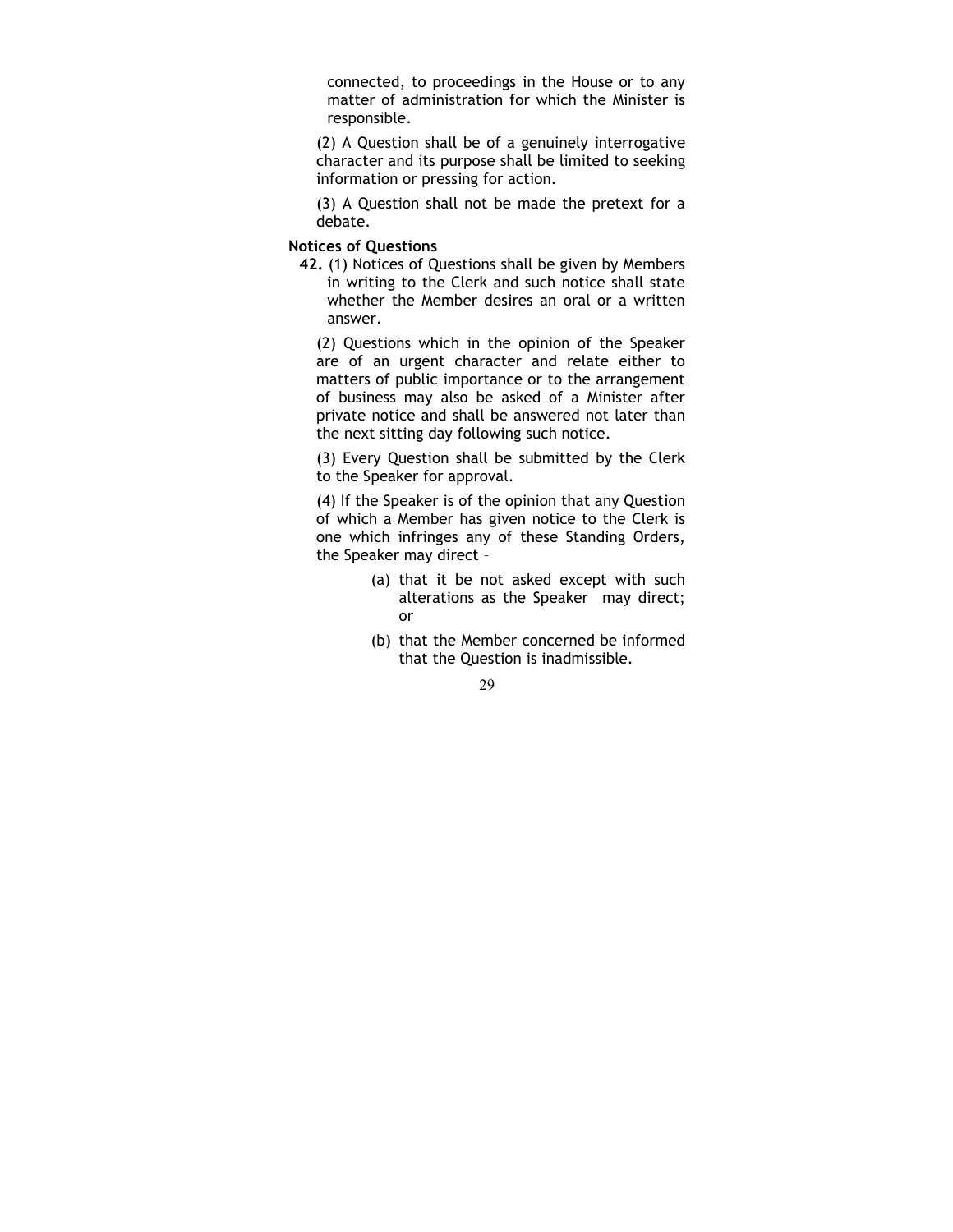(5) When the Speaker directs that a Question is in order, the Clerk shall as soon as possible forward the Question to the Minister to whom it is directed and the Minister shall, within five days of receipt of the Question, submit a written reply to the Clerk.

(6) A Question may be placed on the Order Paper for oral reply at any time after the expiry of five days after it is forwarded to the Minister.

(7) If a Question placed on the Order Paper is not reached, the Question shall take precedence in the next sitting, unless the Speaker otherwise directs.

(8) Upon receiving a Question for oral reply, the Minister shall within the period specified in paragraph (5) submit to the Clerk, fifteen copies of the reply and shall be required to appear in the House to reply on the designated day.

(9) The Clerk shall avail copies of the reply under paragraph (8) and shall post such reply on the parliamentary website on the same day.

(10) In this Standing Order, "Question for oral reply" means a question the answer to which is required to be given orally on the floor of the House.

## Contents of Questions

43. (1) Except as the Speaker may otherwise allow, a Question shall not be in effect a speech or limited to give information or framed so as to suggest its own answer or to convey a particular point of view.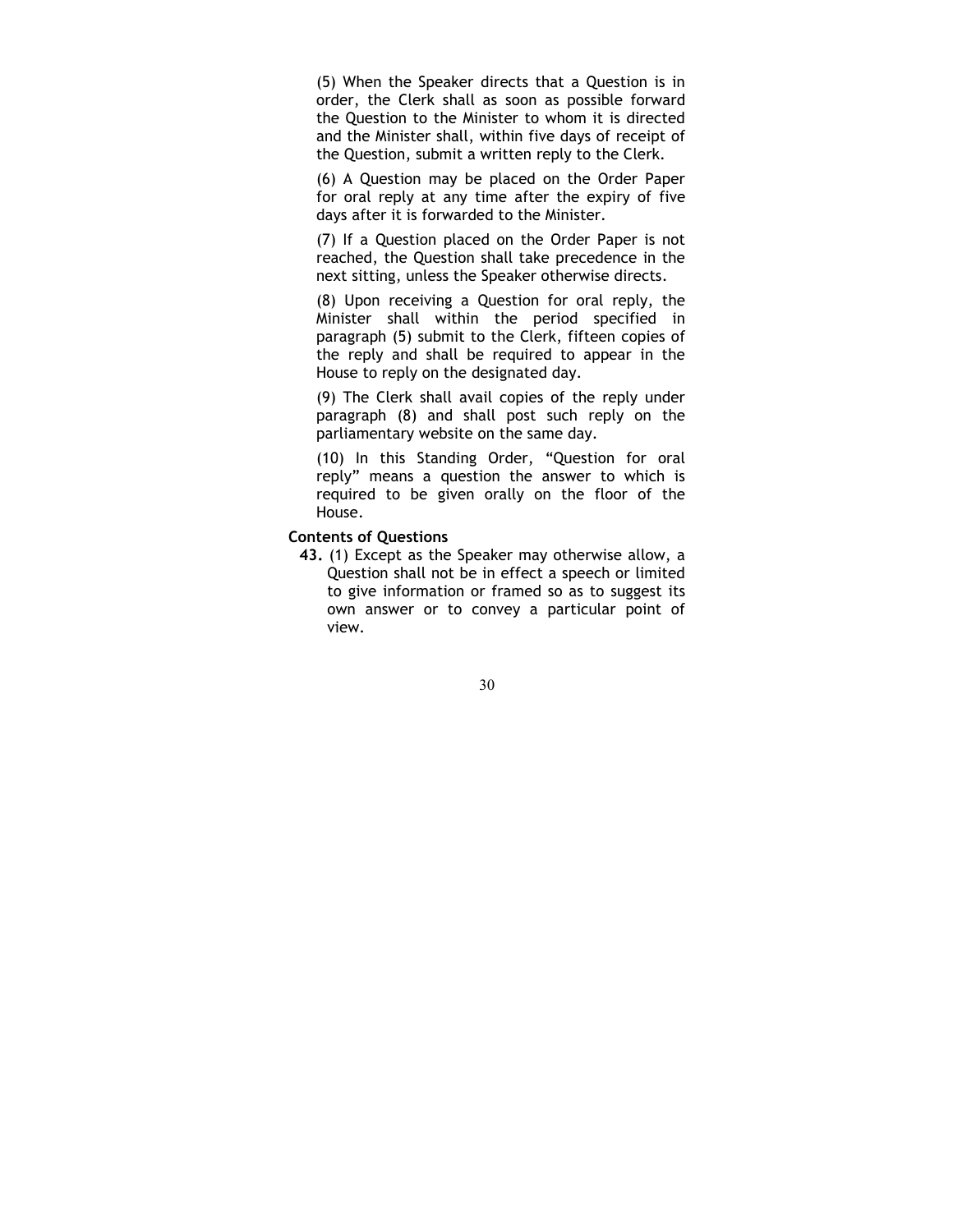(2) The facts on which a Question is based may be set out briefly, provided the Member takes responsibility for their accuracy, but extracts from newspapers or quotations from speeches shall not be admissible.

(3) A Question shall not contain any argument, inference, opinion, imputation or ironical or offensive expression or epithet.

(4) A Question shall not repeat in substance any Question already answered, either as a Question or in the course of a debate during the same Session.

(5) Not more than one subject shall be referred to in any one Question, and a Question shall not be of excessive length.

(6) A Question shall neither include the name of any person or any statement not strictly necessary to render the Question intelligible, nor shall it contain any allegation, which the Member asking the Question is not prepared to substantiate.

(7) A Question shall not seek an expression of opinion.

(8) A Question shall not raise a matter of policy too large to be dealt with within the limits of an answer to a Question.

(9) A Question shall not be asked which makes or implies any allegation of a personal nature or which reflects upon the conduct of any person whose conduct can only be challenged upon a substantive Motion or upon the conduct of any other person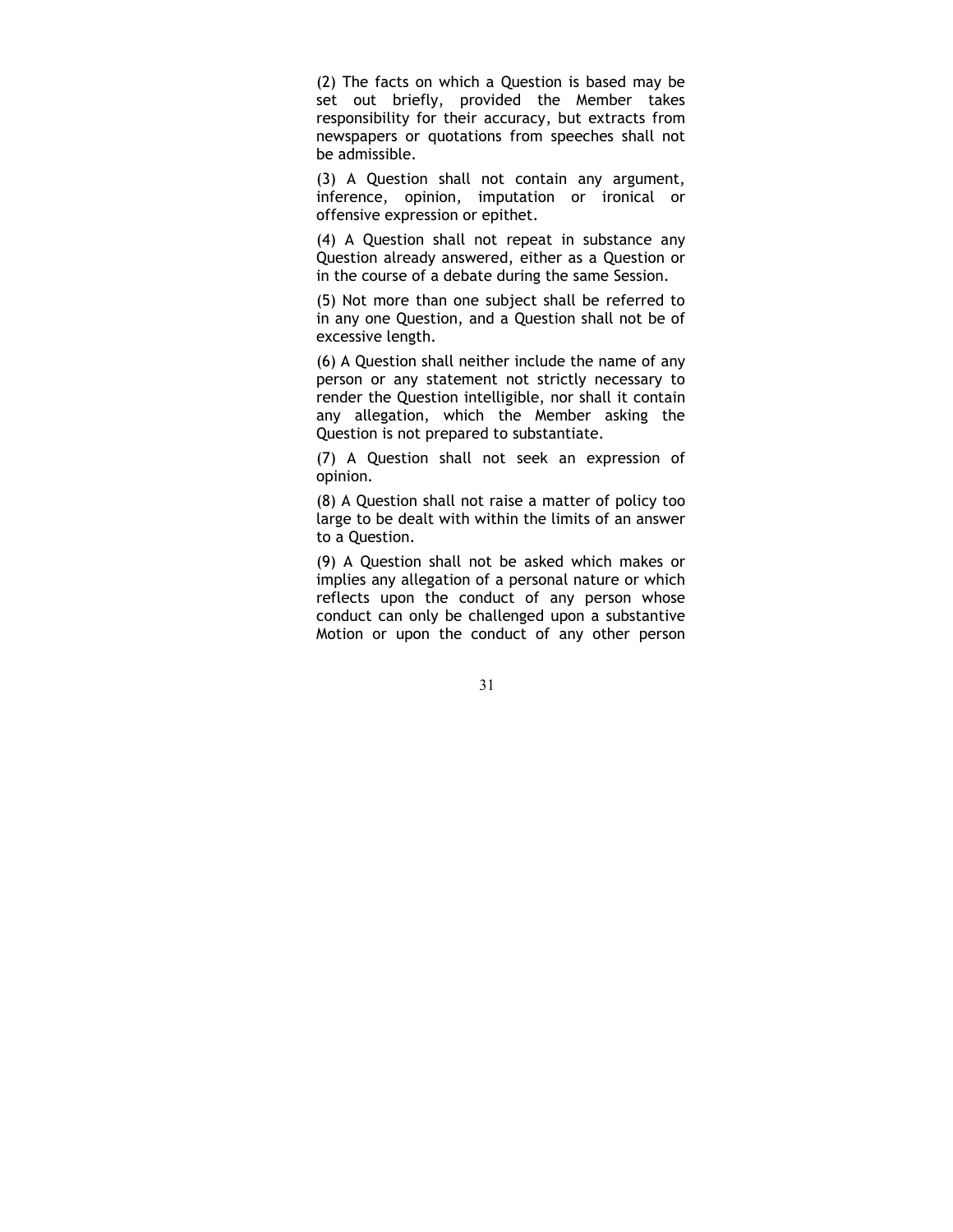otherwise than in the person's official or public capacity.

(10) Reference shall not be made in a Question to any particular matter which is sub judice, and in determining whether a matter is sub judice, Standing Order 80 (Matters sub judice or secret) shall apply.

(11) A Question shall not seek information which, by operation of any written law, is secret.

(12) A Question, the answer to which is readily available in ordinary works of reference or official publications, shall not be asked.

(13) A Question shall not ask whether any statement in the press or of a private individual or unofficial body, other than a report of something written or said by a Minister or civil servant is accurate.

(14) A Question shall not refer discourteously to any friendly country, nor to any Head of State or Government or the representative in Kenya of any friendly country.

(15) A Question shall not refer to proceedings of a Select Committee before that Committee has made its report to the House.

#### Supplementary Questions

44. (1) Any Member may ask a Supplementary Question for the purpose of elucidating the answer given to the original Question, but a Supplementary Question must not introduce matters not related to the original Question.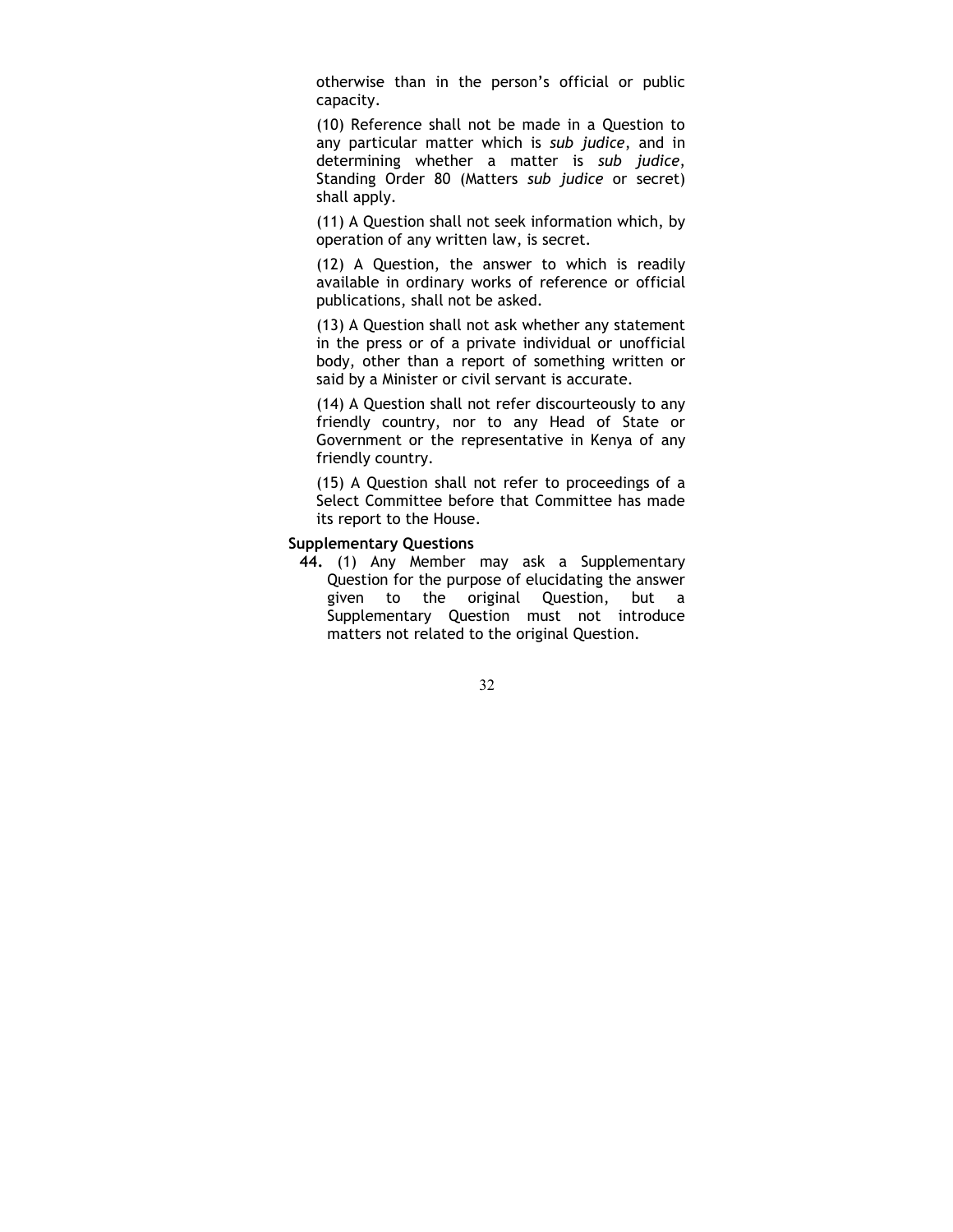(2) Standing Order 43 (Contents of Questions) shall apply mutatis mutandis to Supplementary Questions.

#### Written Answers

45. (1) If a Member indicates that he or she desires only a written answer to a Question, six copies of the answer shall be delivered to the Clerk within ten days after the day on which it was forwarded to the Minister and the Clerk shall cause it to be circulated in the Official Report of the House Debates on the next sitting day following the day on which the answer is received or as soon as possible thereafter.

(2) If the indication under paragraph (1) is given on a day when the House is on recess, the Clerk shall cause the answer to be included in the Official Report of the House Debates for the first day when the House sits next.

### Failure to ask or answer Question

46. It shall be disorderly conduct for a Member to fail to ask or for a Minister to fail to answer a question listed on the Order Paper without the leave of the Speaker.

## PART XIII - MOTIONS AND AMENDMENTS Notices of Motions.

47. (1) Except as otherwise provided by these Standing Orders, notice shall be given by a Member of any Motion which the Member proposes to move.

(2) Before giving notice of Motion, the Member shall deliver to the Clerk a copy of the proposed Motion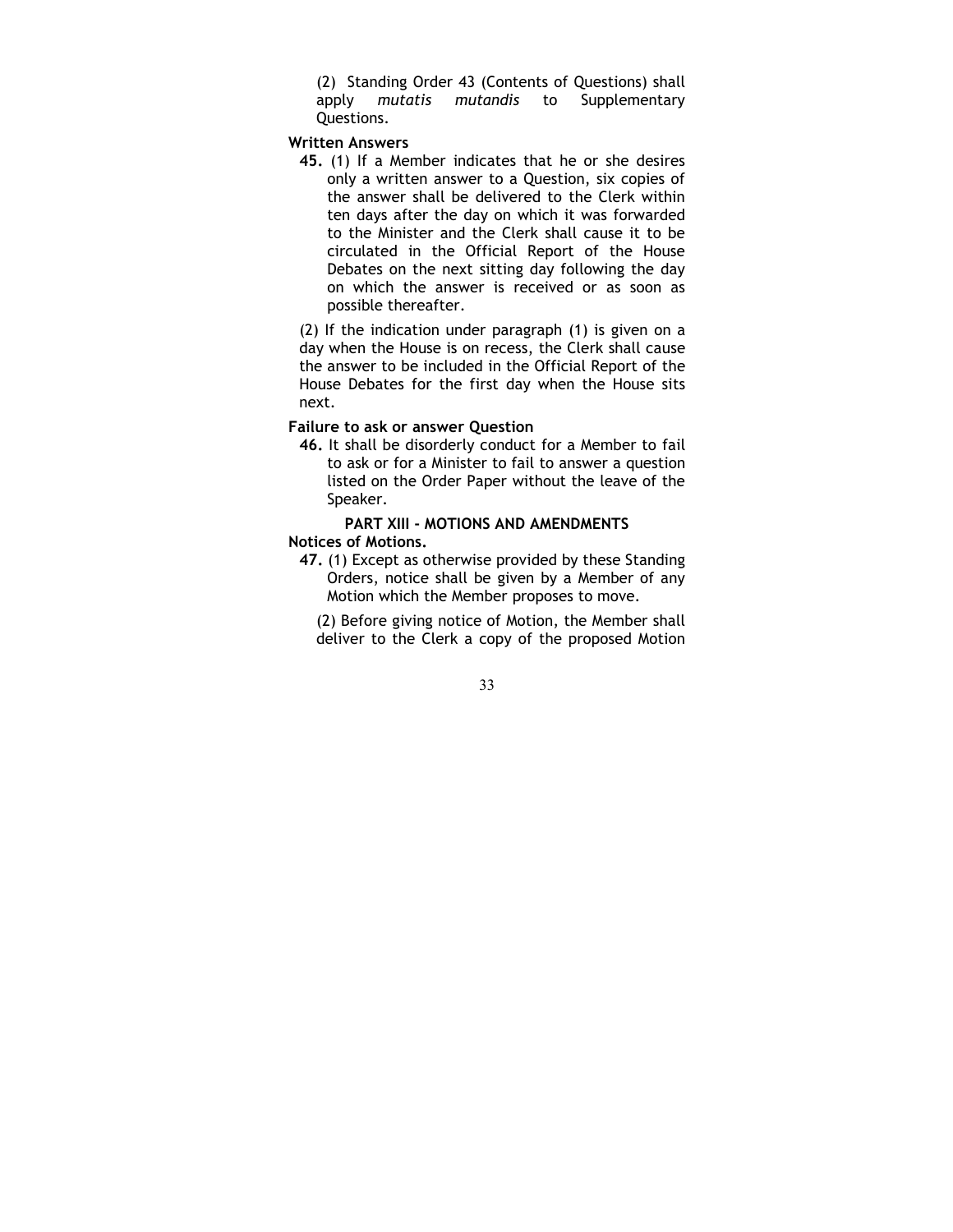in writing and signed by the Member; and the Clerk shall submit the proposed Motion to the Speaker.

(3) If the Speaker is of the opinion that any proposed Motion –

- (a) is one which infringes, or the debate on which is likely to infringe, any of these Standing Orders; or
- (b) is contrary to the Constitution, without expressly proposing appropriate amendment of the Constitution; or
- (c) is too long; or
- (d) is framed in terms which are inconsistent with the dignity of the House; or,
- (e) contains or implies allegations which the Speaker is not satisfied that the Mover can substantiate; or
- (f) calls for the commitment of public funds for which no provision is made in the Annual Estimates as adopted by the National Assembly;

the Speaker may direct either that, the Motion is inadmissible, or that notice of it cannot be given without such alteration as the Speaker may approve.

(4) A Member giving notice of a Motion approved by the Speaker shall state its terms to the House if such Member is a Minister or if the original copy received by the Clerk has been certified by a party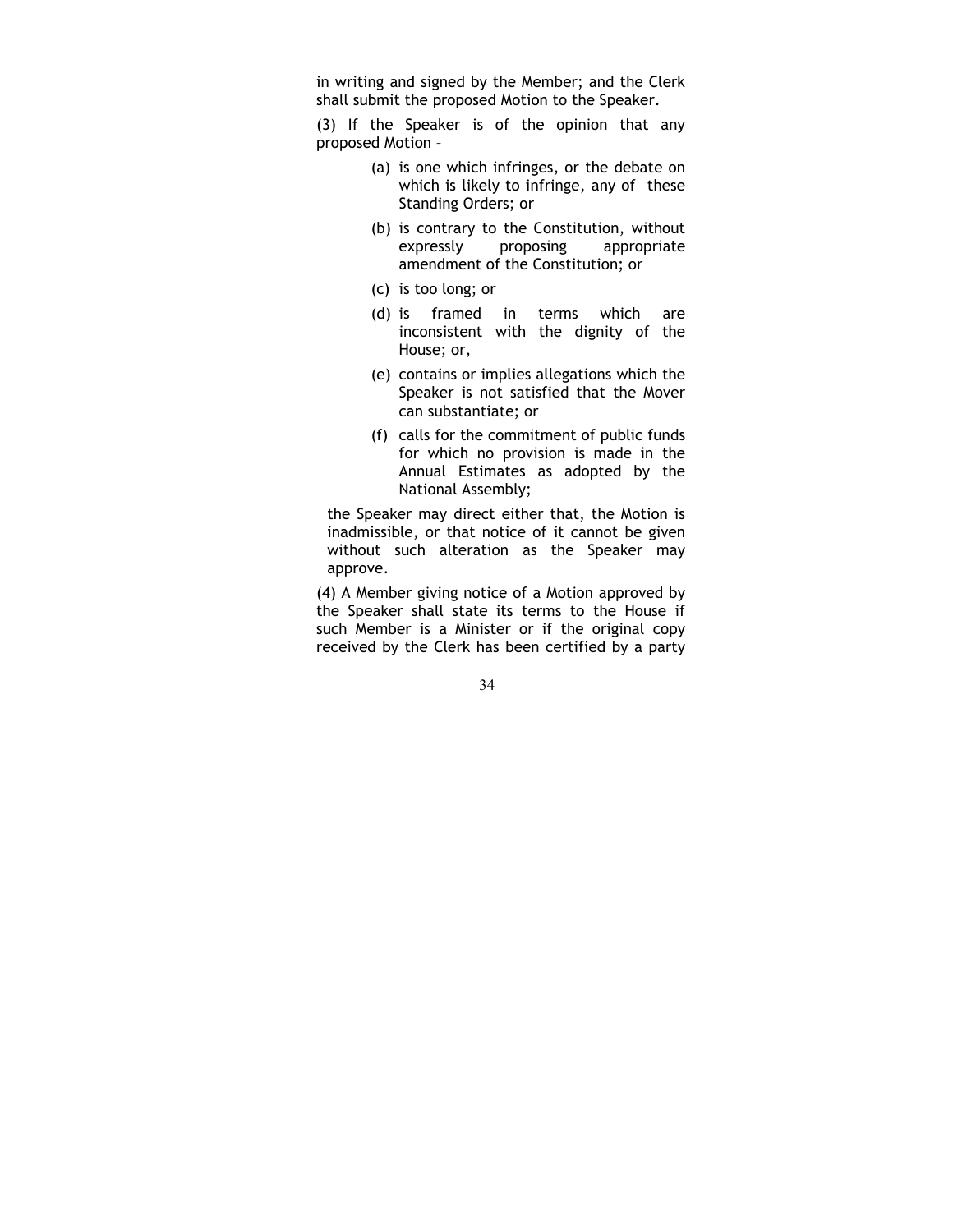leader or party whip for sponsorship by the Member's party.

(5) Notice of an approved Motion other than those under paragraph (4) shall be given to Members by means of a list to be published in such manner as the Speaker may from time to time direct and the Member giving such notice shall state its terms to the House only if and when the Motion has acquired precedence in accordance with Standing Order 38 (Government business), but at least one day before the Motion appears on the Order Paper.

### Amendment of Notice of Motion

48. (1) The Speaker may permit a Member to move in amended form, a Motion of which notice has been given if in the opinion of the Speaker the amendment does not materially alter any principle embodied in the Motion of which notice has been given.

### Certain Motions not to be moved

49. No Motion may be moved which is the same in substance as any question which has been resolved (either in the affirmative or in the negative) during the preceding six months in the same Session:

Provided that a Motion to rescind the decision of such a question may be moved with the permission of the Speaker.

## Time for moving Motions

50. (1) Every Motion approved by the Speaker shall be allotted time.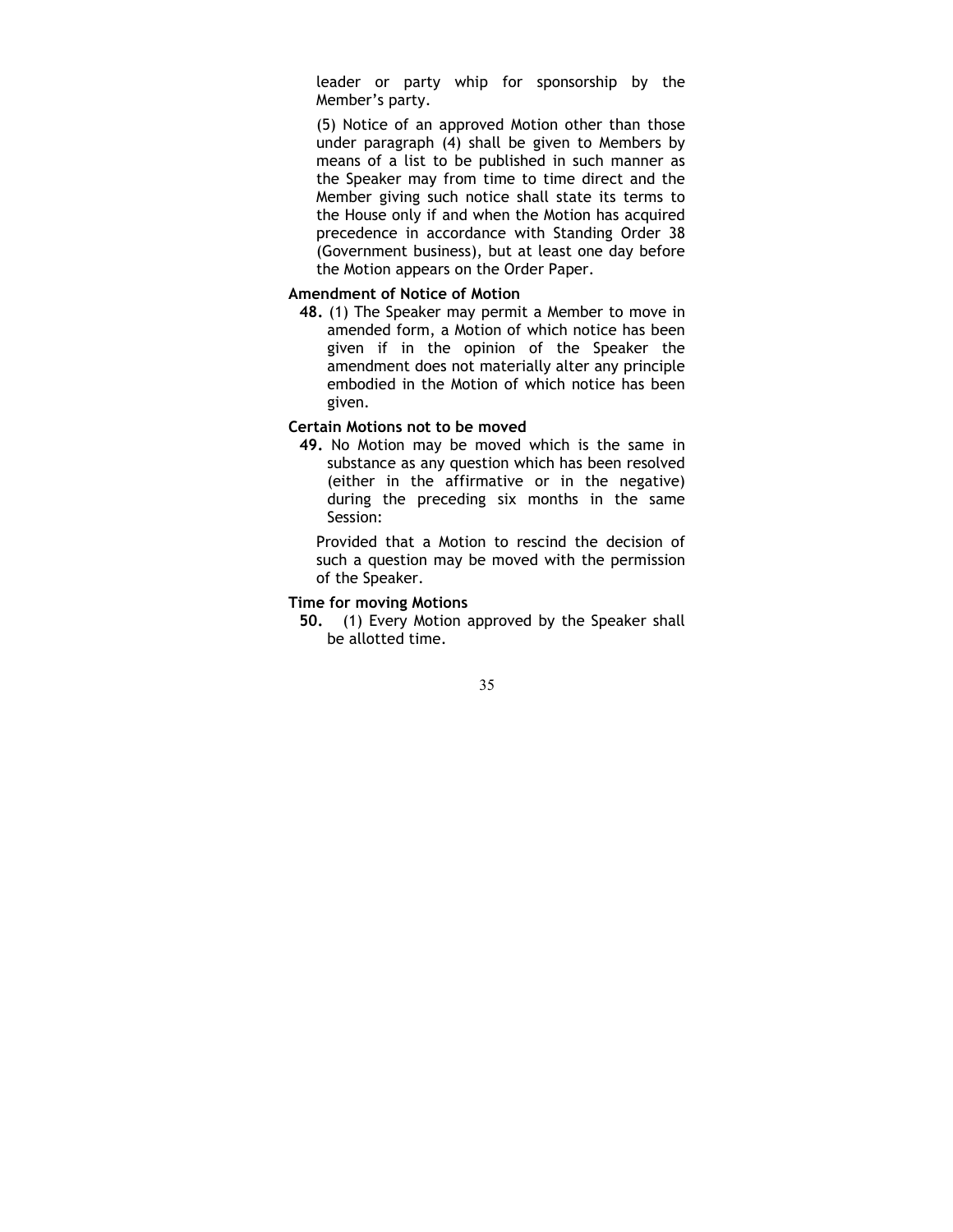(2) A Member who has a Motion standing in his or her name may authorise in writing some other Member to move that Motion in the Member's stead.

(3) Where no Member moves a Motion at the time prescribed therefor by or under these Standing Orders, such Motion shall not again be published in the Order Paper during the same Session except with the leave of the Speaker.

## Motion withdrawn may be moved again

51. A notice of Motion may be withdrawn by the Member who gave the notice, but notice of the same Motion may be given again either by the same or by any other Member.

### Motions which may be moved without Notice

- 52. The following Motions may be moved without notice:
	- (a) Motion by way of amendment to a question already proposed from the Chair;
	- (b) Motion for the adjournment of the House or of a debate;
	- (c) Motion for the withdrawal of strangers;
	- (d) Motion that the House do dissolve itself into a Committee of the whole House;
	- (e) Motion moved when the House is in Committee;
	- (f) Motion for the suspension of a Member;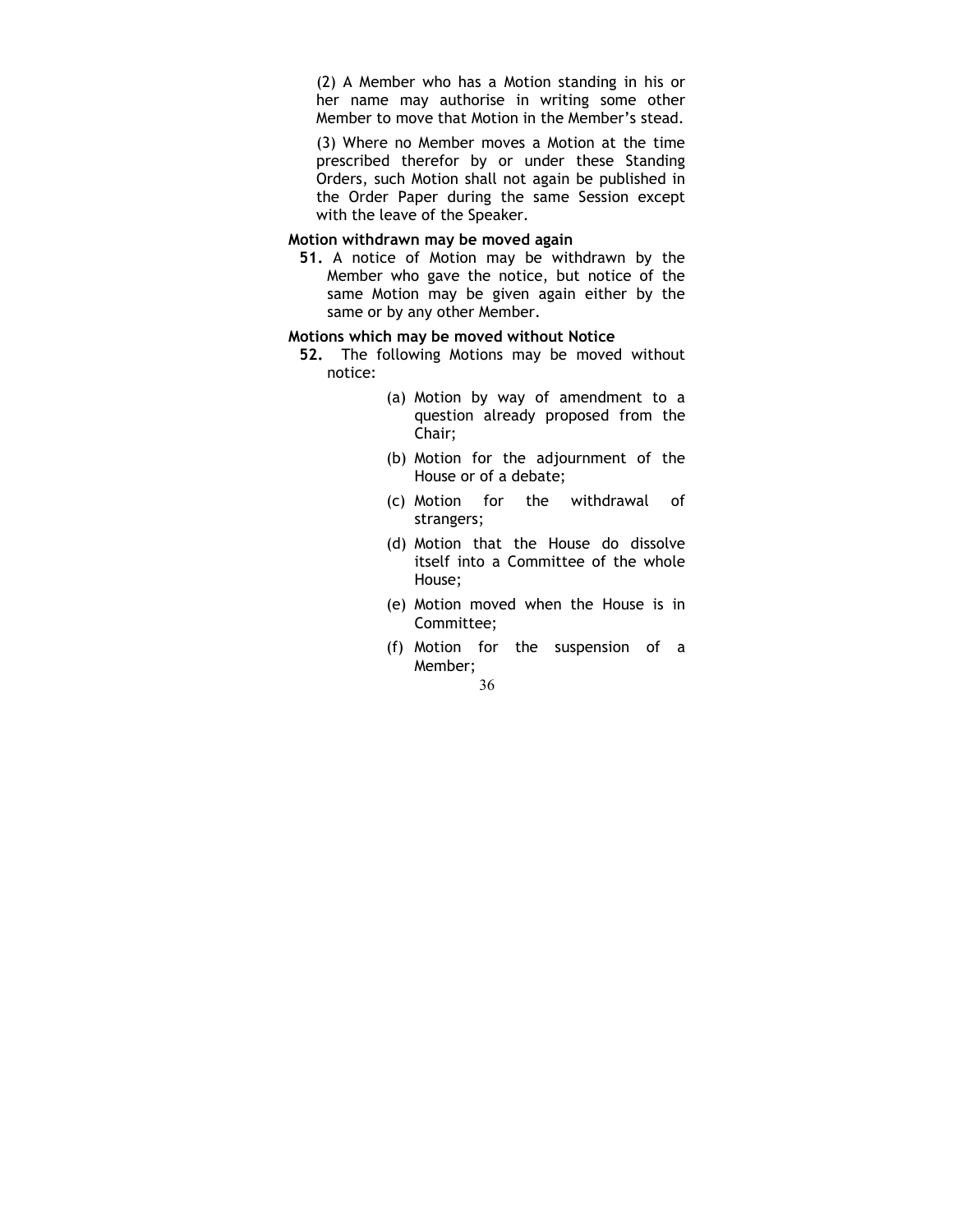- (g) Motion made in accordance with the Standing Orders governing the procedure as to Bills;
- (h) Motion for the agreement of the House with a Committee of the whole House in a resolution reported, or for the re-committal thereof or for the postponement of the further consideration thereof;
- (i) Motion raising a question of privilege;
- (j) Motion for the orders of the House under these Standing Orders;
- (k) Motion made under Standing Order 216 (Exemption of business from Standing Orders);
- (l) Motion made for the limitation of a debate under Standing Order 87 (Limitation of debate);

### Manner of debating Motions and Amendments thereto

53. (1) When a Motion has been moved and if necessary seconded, the Speaker shall propose the question thereon in the same terms as the Motion, and debate may then take place upon that question.

(2) At the conclusion of the debate, the Speaker shall put the question.

(3) Any amendment to the Motion which a Member wishes to propose in accordance with these Standing Orders may be moved and if necessary, seconded at any time after the question upon the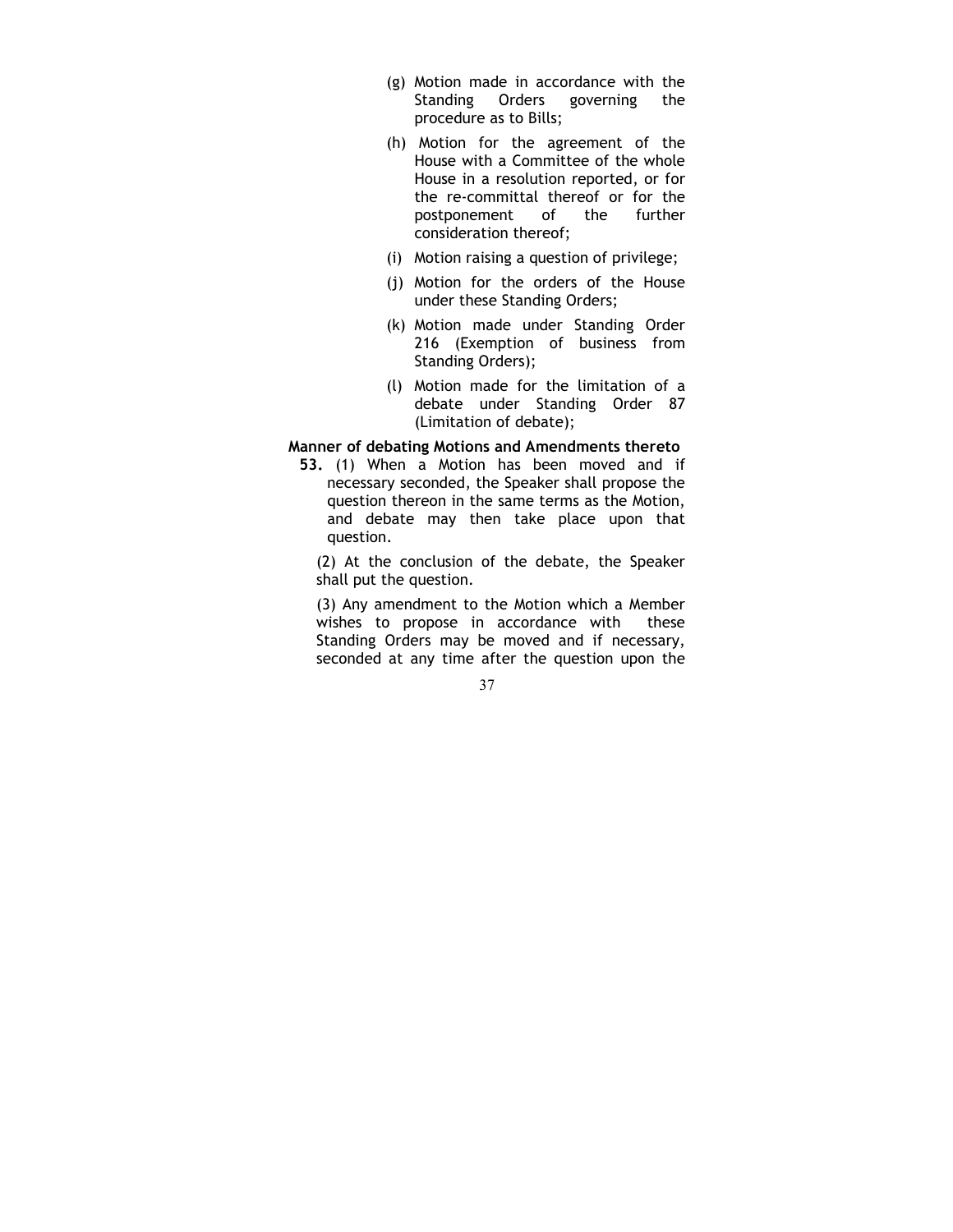Motion has been proposed and before it has been put and when every such amendment has been disposed of, the Speaker shall either again propose the question upon the Motion or propose the question upon the Motion as amended as the case may require, and after any further debate which may arise thereon, shall put the question.

(4) Upon any amendment to leave out any of the words of the Motion, the question to be proposed shall be "That, the words proposed to be left out be left out".

(5) Upon any amendment to insert words in, or add words at the end of a Motion, the question to be proposed shall be "That, the words [of the amendment] be inserted" (or "added").

(6) Upon any amendment to leave out words and insert or add other words instead, a question shall first be proposed "That, the words proposed to be left out be left out of the question", and if that question is agreed to, the question shall then be proposed, "That, the words [of the amendment] be therein inserted" (or "added"), but if the first question is negatived, no further amendment may be proposed to the words which it has been decided shall not be left out.

(7) When two or more amendments are proposed to be moved to the same Motion, the Speaker shall call upon the movers in the order in which their amendments relate to the text of the Motion, or in cases of doubt in such order as the Speaker shall decide.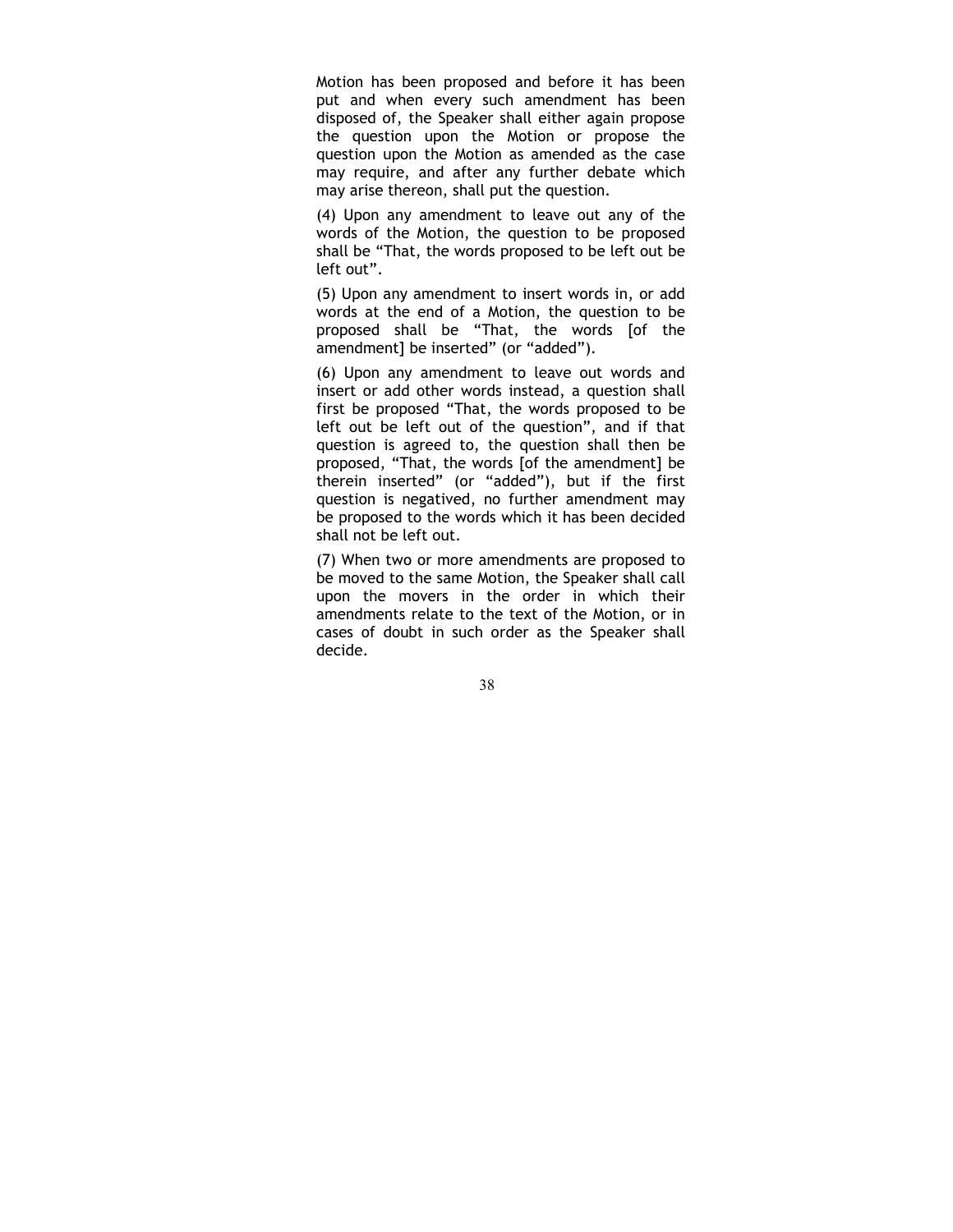(8) No amendment may be moved which relates to any words which it has been decided shall not be left out of a Motion.

(9) An amendment to an amendment may be moved and if necessary, seconded at any time after the question upon the original amendment has been proposed and before it has been put.

(10) Paragraphs (4), (5), (6), (7) (8) and (9) of this Standing Order shall apply to the debate of amendments to amendments with the substitution whenever appropriate of the words "original amendment" for the word "question".

(11) When every amendment to an amendment has been disposed of, the Speaker shall either again propose the question upon the original amendment or propose the question upon the original amendment as amended as the case may require.

### Amendments to be in writing

54. The proposer of an amendment shall, before moving it, hand the proposed amendment in writing, signed by the proposer, to the Clerk.

#### Amendments to be relevant to Motion

55. (1)Every amendment shall be relevant to the question which it seeks to amend and shall not raise any question which, in the opinion of the Speaker, should be raised by a substantive Motion after notice given.

(2) No amendment shall be permitted if in the opinion of the Speaker, it represents a direct negative of the question proposed.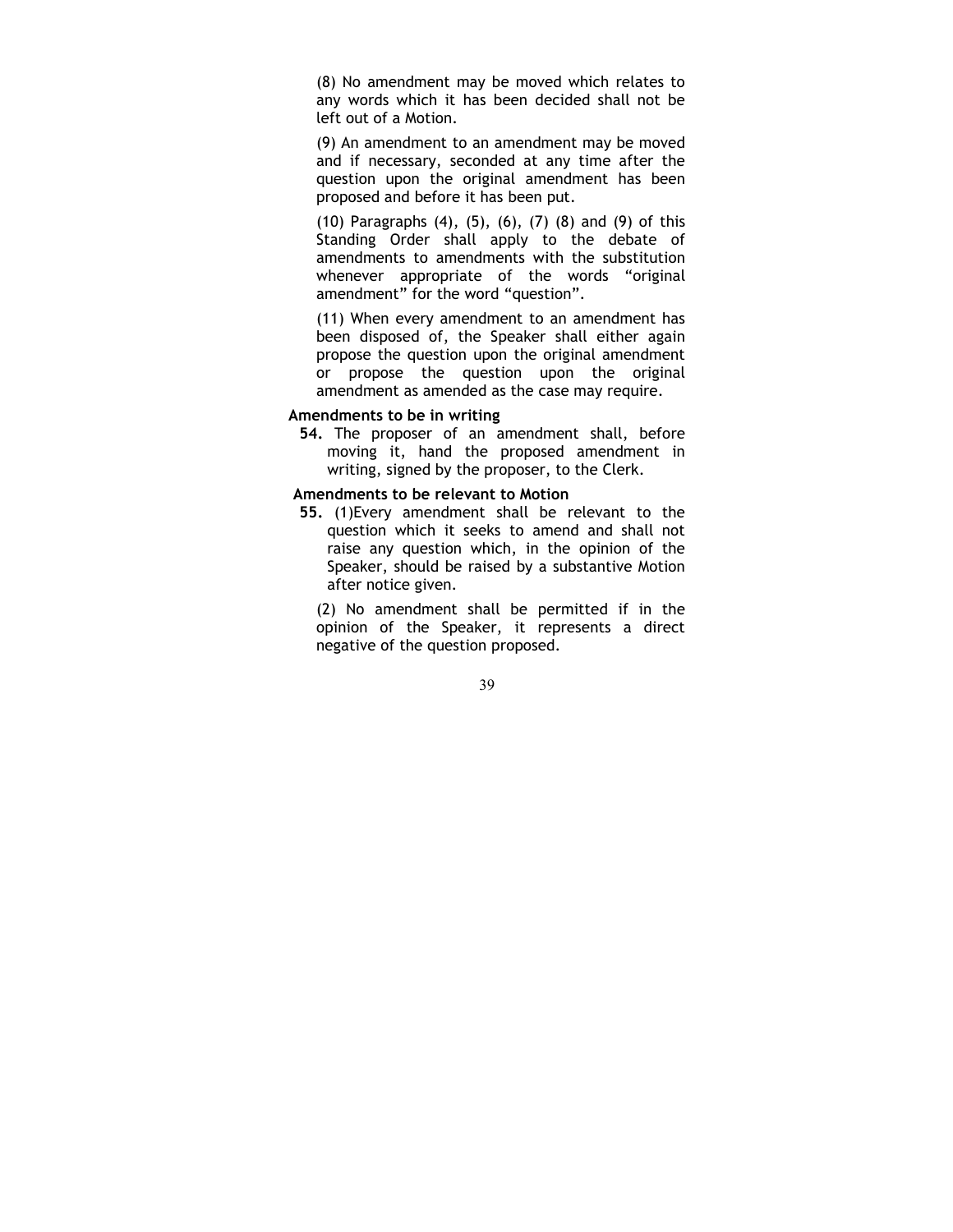## Question proposed after Motion made

56. The question on any Motion shall not be proposed unless it shall have been seconded and any Motion that is not seconded shall be deemed to have been withdrawn, and shall not be moved again in the same Session:

Provided that a Motion made in Committee shall not require to be seconded.

## Motion in possession of the House

57. After the question has been proposed on a Motion, the Motion shall be deemed to be in the possession of the House, and cannot be withdrawn without the leave of the House.

### Question as amended put

58. When a question has been amended it shall, when put, be put as amended.

## When amendment proposed but not made

59. When any amendment has been proposed but no amendment has been made, the question when put shall be put as originally proposed.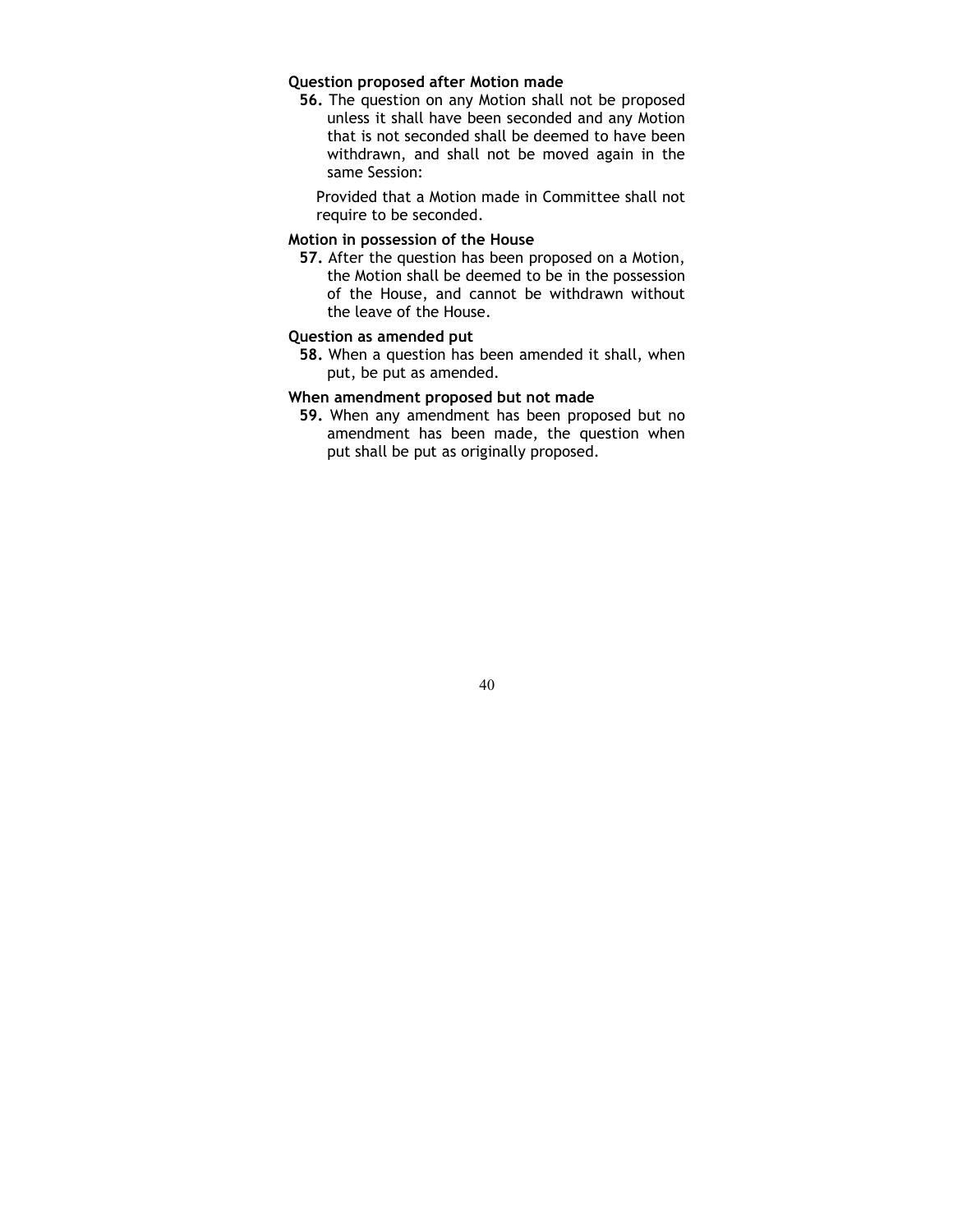## Division claimed

- 60. (1) The Speaker shall direct a division to be taken if a Member claims a division and –
	- (a) the Speaker considers that there is a reasonable doubt as to the outcome of the vote in question; or
	- (b) if, on a question other than a question of procedure, twenty or more further Members rise in their places to support the Member claiming the division.

(2) The Speaker shall direct a division to be taken in every instance where the Constitution lays down that a fixed majority is necessary to decide any question.

### Division Bell rung and doors to be locked

61. (1) When the Speaker directs a division to be taken, the Division Bell shall be rung for eight minutes.

(2) The names of two tellers for the "Ayes" and two tellers for the "Noes" shall be submitted to the Speaker.

(3) At the end of eight minutes, the Speaker shall direct the doors to be locked and the Bar drawn and no Member shall thereafter enter or leave the House until after the division has been taken.

## Direction of Ayes and Noes

62. (1) When the doors have been locked and the Bar drawn and the names of the tellers have been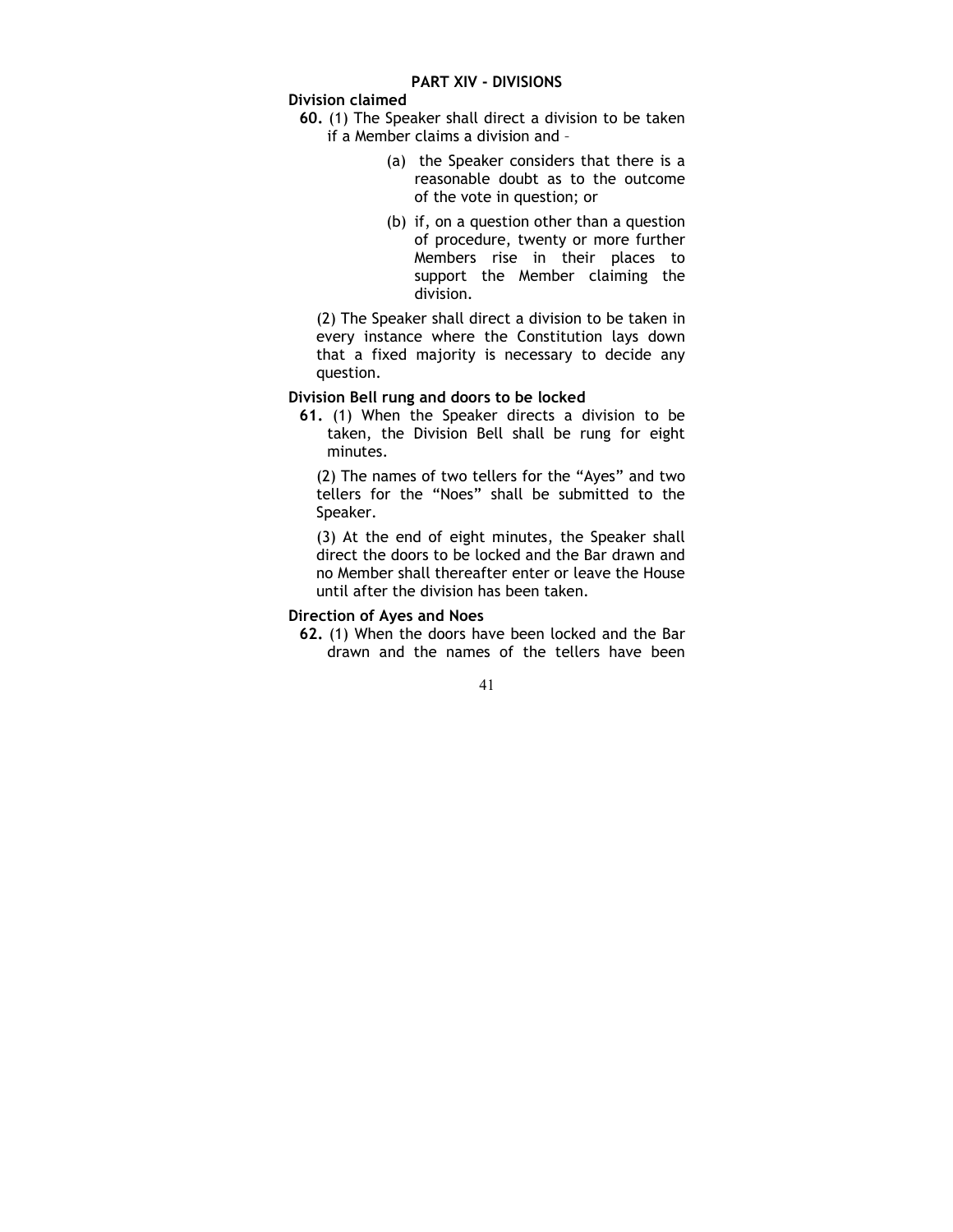announced, the Speaker shall put the question again and then direct the "Ayes" into the lobby on the right and the " Noes" similarly to the left and the doors of each lobby shall be locked ten minutes thereafter.

(2) The Speaker or the Chairperson of the Committee shall, after fifteen minutes, or such further interval after the locking of the lobby doors as the Speaker or the Chairperson of the Committee may determine; call the House to Order, and any Member who shall not have voted then shall forfeit the right to vote and shall be deemed to have abstained from voting.

(3) The Clerk shall record the name of any Member who is deemed to have abstained from voting under paragraph (2).

### Obligation to vote

63. (1) No Member shall be obliged to vote in a division, but those present but not voting shall record their abstention with the Clerk.

(2) It shall be disorderly conduct for a Member to fail to record his or her abstention in a division.

### Original vote

64. Every Member, other than the substantive Speaker or the Attorney- General, shall be entitled to vote in a division, even though the Member is in the Chair.

## Casting vote

65. Whenever there is an equality of votes on any question not requiring a special majority, the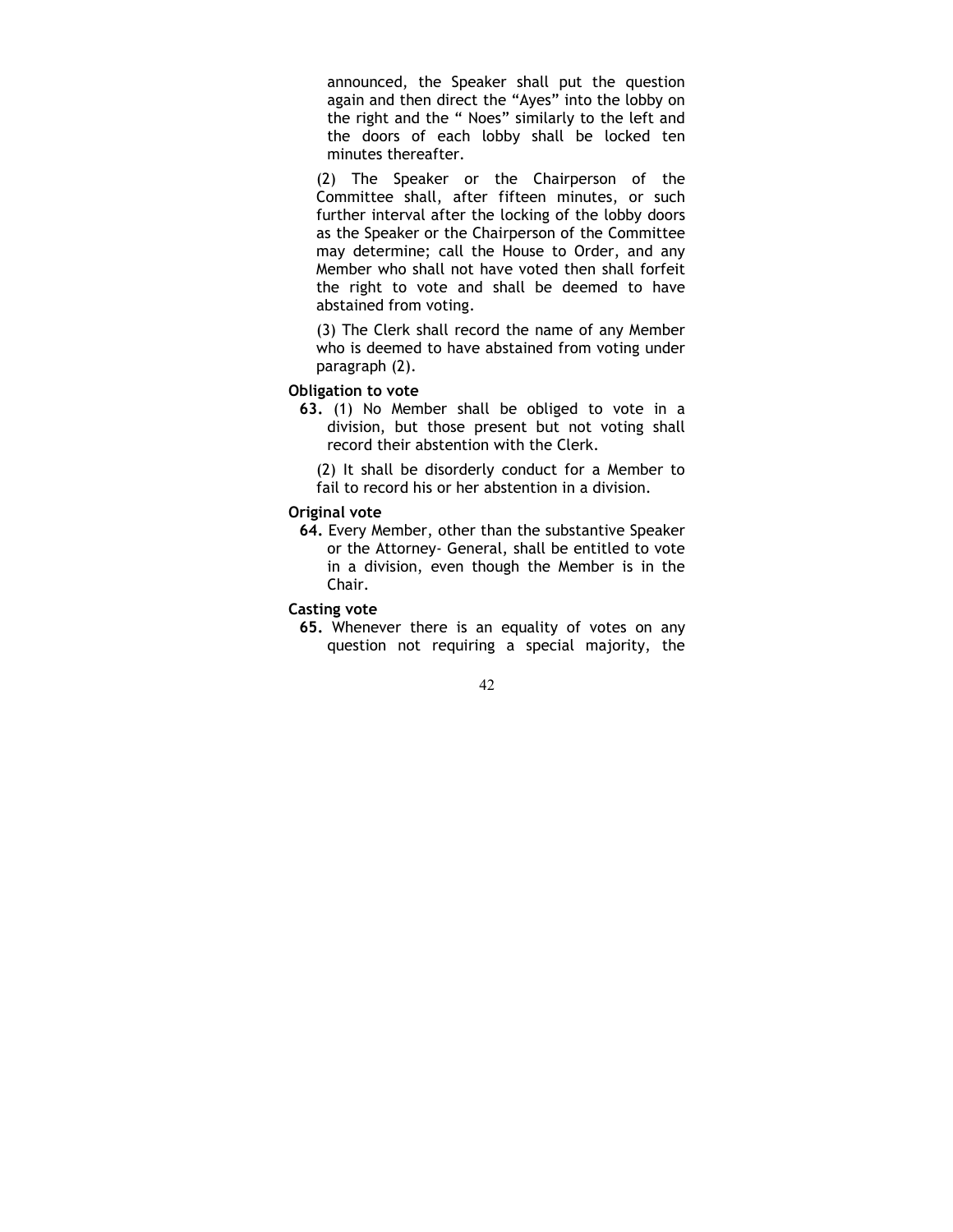Speaker (including any other Member in the Chair) shall have a casting vote.

## In case of confusion or error

66. In case of confusion or error occurring in the course of a division concerning the numbers or names recorded, which cannot otherwise be corrected, the Speaker shall direct the House to proceed to another division.

#### Errors corrected

67. If, after a division has been made, it is discovered that the number has been inaccurately reported or that an error has occurred in the names on the division lists, the facts shall be reported to the House and the Speaker shall direct that the necessary corrections be made.

Instances where Constitution requires a fixed majority

68. (1) In every instance where the Constitution lays down that a fixed majority is necessary to decide any question, the House shall not proceed to a division on that question unless and until a number of Members equivalent to such fixed majority is present at the time for directing the division.

(2) If a division on the question on a Bill to alter the Constitution results in a majority of "Ayes", but less than sixty-five per cent of all the members of the House (excluding the ex officio members) and the "Noes" have not numbered thirty-five per cent of all the Members of the House or more, the Speaker may direct one further division on the same question to be held within seven days from the date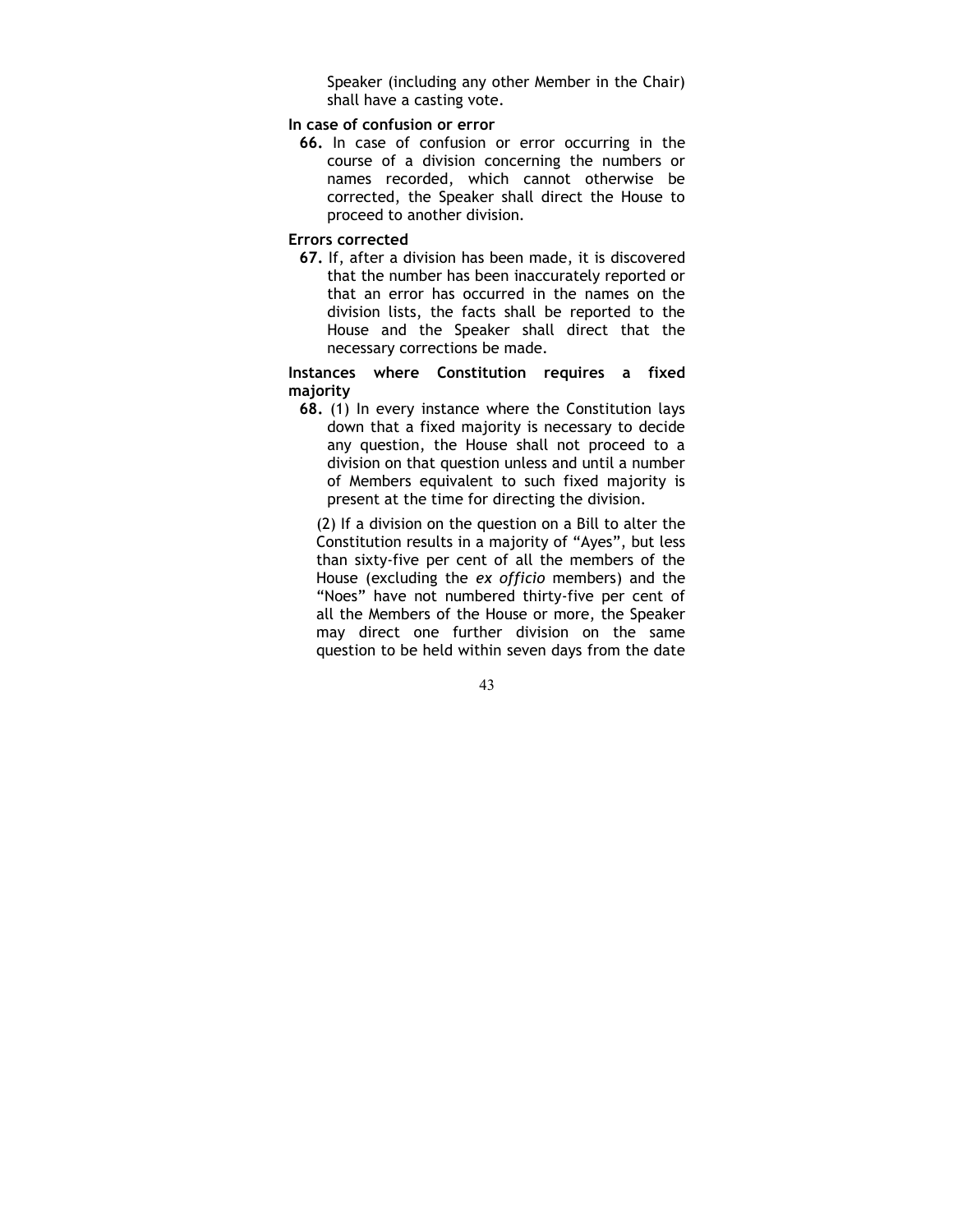of that first division; but if the Speaker does not so direct any further division, or if on such further division the fixed majority is not obtained, the Speaker shall declare that the Motion is negatived.

#### PART XV - RULES OF DEBATE Proceedings to be in Kiswahili or English

69. All proceedings of the House shall be conducted either in Kiswahili or in English:

Provided that a Member who begins a speech in either of these languages shall continue in the same language until conclusion of the speech.

## Members to address the Speaker

70. Every Member desiring to speak shall rise and address the Speaker.

## Two or more Members rising to speak

71. If two or more Members rise at the same time, the Member called upon by the Speaker shall be entitled to speak.

## Speeches may not be read

72. No Member shall read a speech but a Member may read short extracts from written and printed papers in support of an argument and may refresh memory by reference to notes:

Provided that the Speaker may allow a Member to read a speech in particular cases where the Speaker is satisfied that this is necessary for precision in statement of facts.

### No Member to speak after Question put

73. No Member shall speak to any question after the same has been put by the Speaker.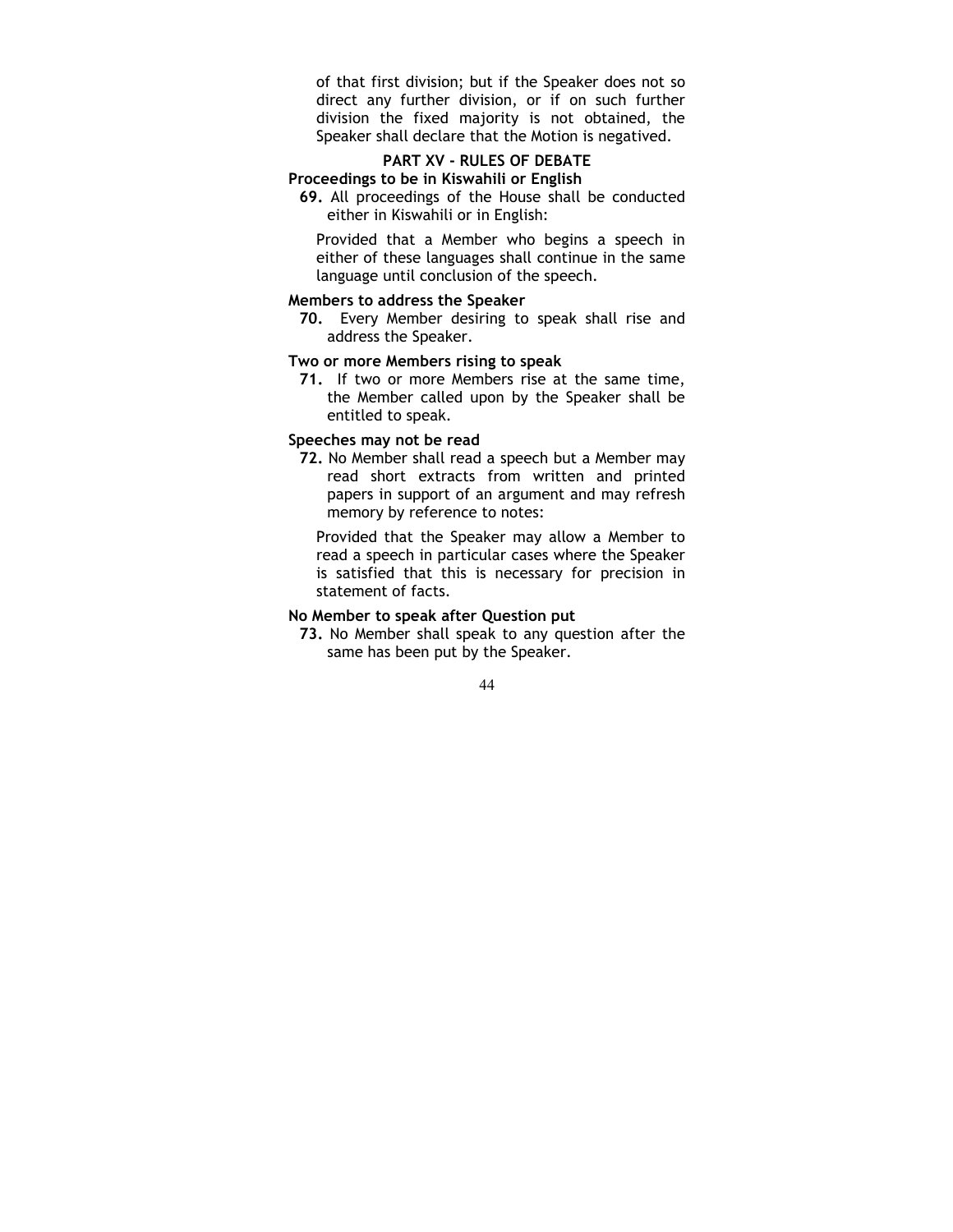#### Speaking twice to a Question

74. (1) No Member shall speak more than once to a question except in Committee of the whole House:

Provided that –

- (i) a Member who has spoken on a question may again be heard to offer explanation of some material part of the Member's speech which has been misunderstood but must not introduce new matter;
- (ii) a reply shall be allowed to a Member who has moved a substantive Motion but not to a Member who has moved an amendment.

(2) The mover of a substantive Motion may surrender all or part of his or her right to reply to another Member or Members nominated by him or her who has not already spoken to such Motion.

#### Point of Order

75. (1) Any Member may rise on a point of order at any time during the speech of another Member stating that the Member rises on a point of order:

Provided that the Speaker may require that the Member rising on a point of order indicate the Standing Order upon which the point of order is based.

(2) When a Member rises on a point of order during the speech of another Member, the Member who was speaking shall thereupon resume his or her seat and the Member rising on the point of order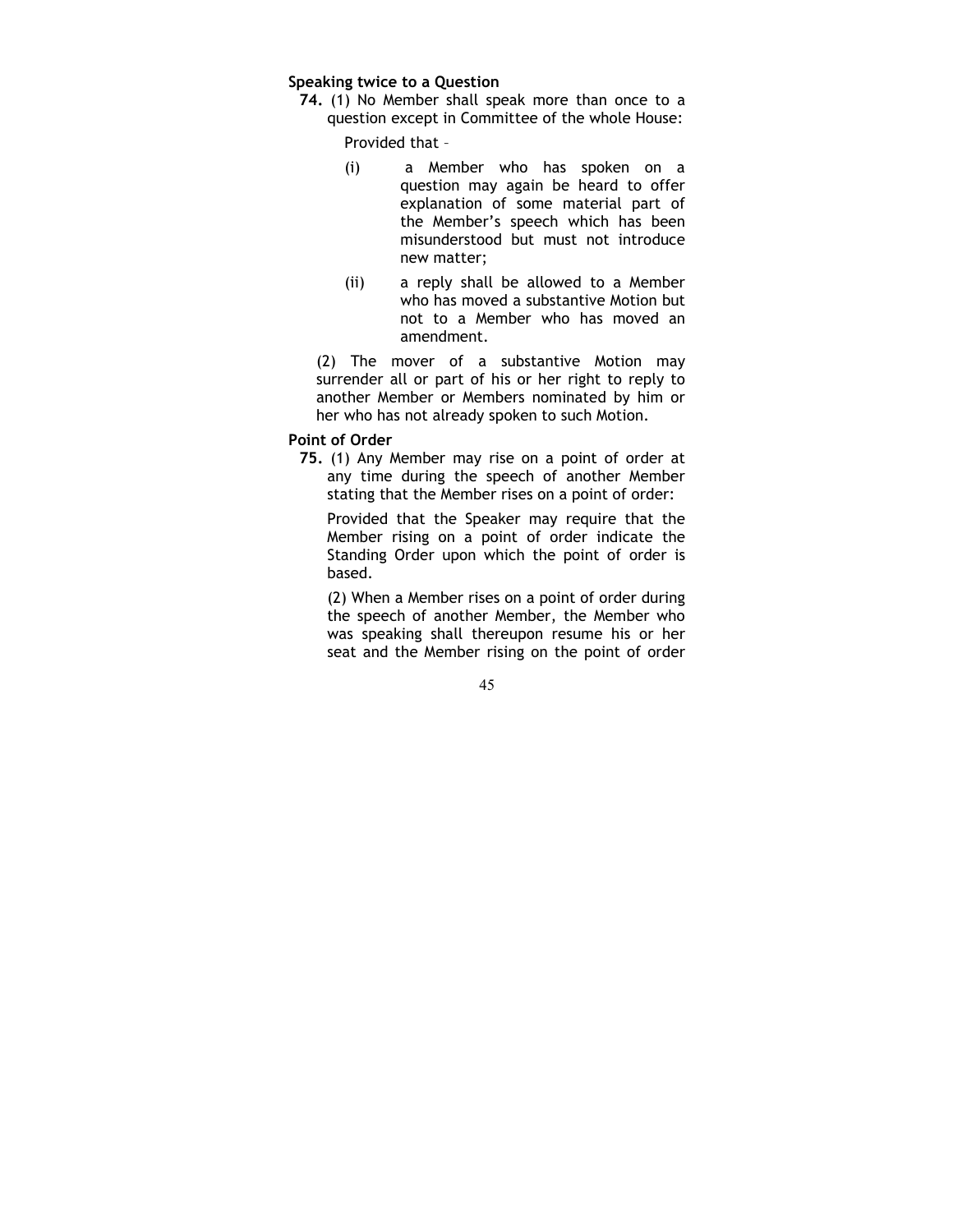shall do likewise when he or she has concluded his or her submission, but no other Member may, except by leave of the Speaker, speak on the point of order.

(3) The Speaker shall either give a decision on the point of order forthwith or announce that the decision is deferred for consideration after which the Member who was speaking at the time the point of order was raised may continue to speak.

(4) The Speaker or the Chairperson shall order any Member who unnecessarily and persistently interrupts proceedings or consults loudly and disruptively to withdraw from the Chamber and Standing Order 97 (Disorderly conduct) shall apply to any such Member.

#### Personal statements

76. By indulgence of the House, a Member may explain matters of a personal nature although there is no question before the House, but such matter may not be debated.

## Anticipating debate

77. (1) It shall be out of order to anticipate the debate of a Bill which has been published as such in the Gazette by discussion upon a substantive Motion or an amendment, or by raising the subject matter of the Bill upon a Motion for the adjournment of the House.

(2) It shall be out of order to anticipate the debate of a Motion of which notice has been given by discussion upon a substantive Motion or an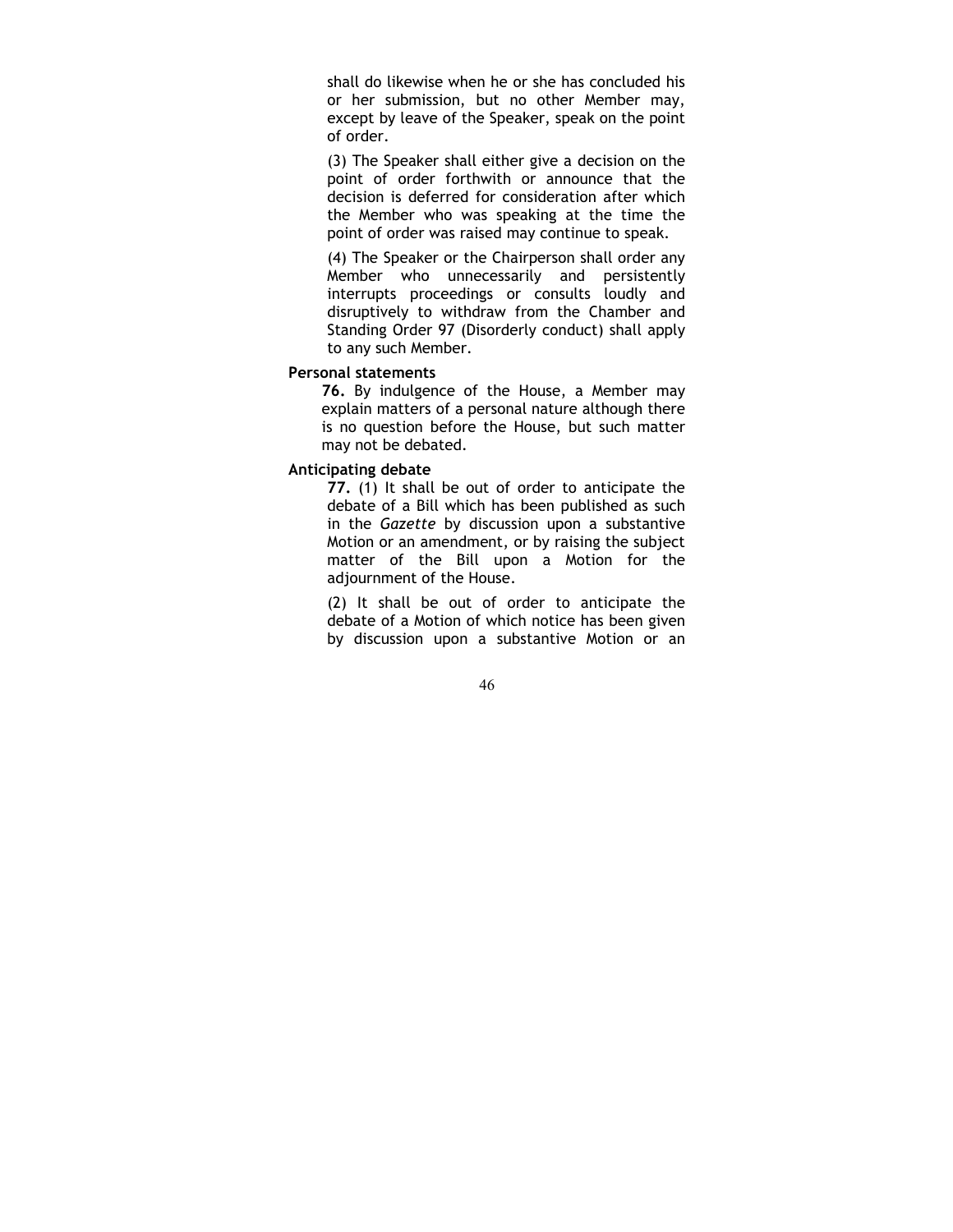amendment, or by raising the same subject matter upon a Motion of the adjournment of the House.

(3) In determining whether a debate is out of order on the grounds of anticipation, regard shall be had to the probability of the matter anticipated being brought before the House within a reasonable time.

Proceedings of Select Committees not to be referred to

78. No Member shall refer to substance of the proceedings of a Select Committee before the Committee has made its report to the House.

## Contents of speeches

79. (1) Neither the personal conduct of the President, nor the conduct of the Speaker or of any judge, nor the judicial conduct of any other person performing judicial functions, nor any conduct of the Head of State or Government or the representative in Kenya of any friendly country shall be referred to adversely, except upon a specific substantive Motion of which at least three days' notice has been given.

(2) It shall be out of order to introduce an argument on any specific question upon which the House has taken a decision during the same Session, except upon a Motion to rescind that decision made with the permission of the Speaker.

(3) It shall be out of order to use offensive or insulting language whether in respect of Members of the House or other persons.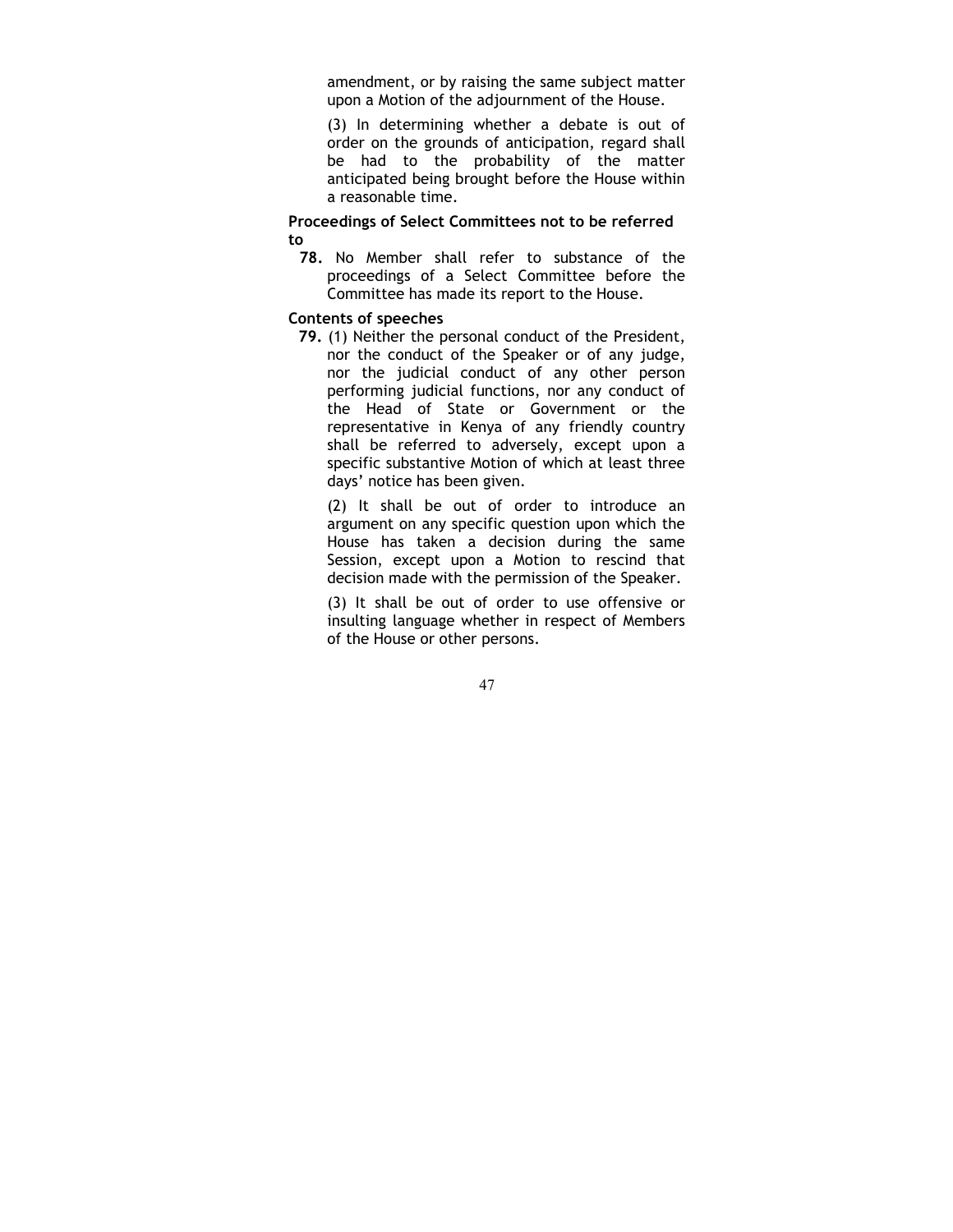(4) No Member shall impute improper motive to any other member except upon a specific substantive Motion of which at least three days' notice has been given, calling in question the conduct of that Member.

## Matters sub judice or secret

80. (1) Subject to paragraph (5), no Member shall refer to any particular matter which is sub judice or which, by the operation of any written law, is secret.

(2) A matter shall be considered to be sub judice when it refers to active criminal or civil proceedings and the discussion of such matter is likely to prejudice its fair determination.

(3) In determining whether a criminal or civil proceeding is active, the following shall apply-

- (a) criminal proceedings shall be deemed to be active when a charge has been made or a summons to appear has been issued;
- (b) criminal proceedings shall be deemed to have ceased to be active when they are concluded by verdict and sentence or discontinuance;
- (c) civil proceedings shall be deemed to be active when arrangements for hearing, such as setting down a case for trial, have been made, until the proceedings are ended by judgment or discontinuance;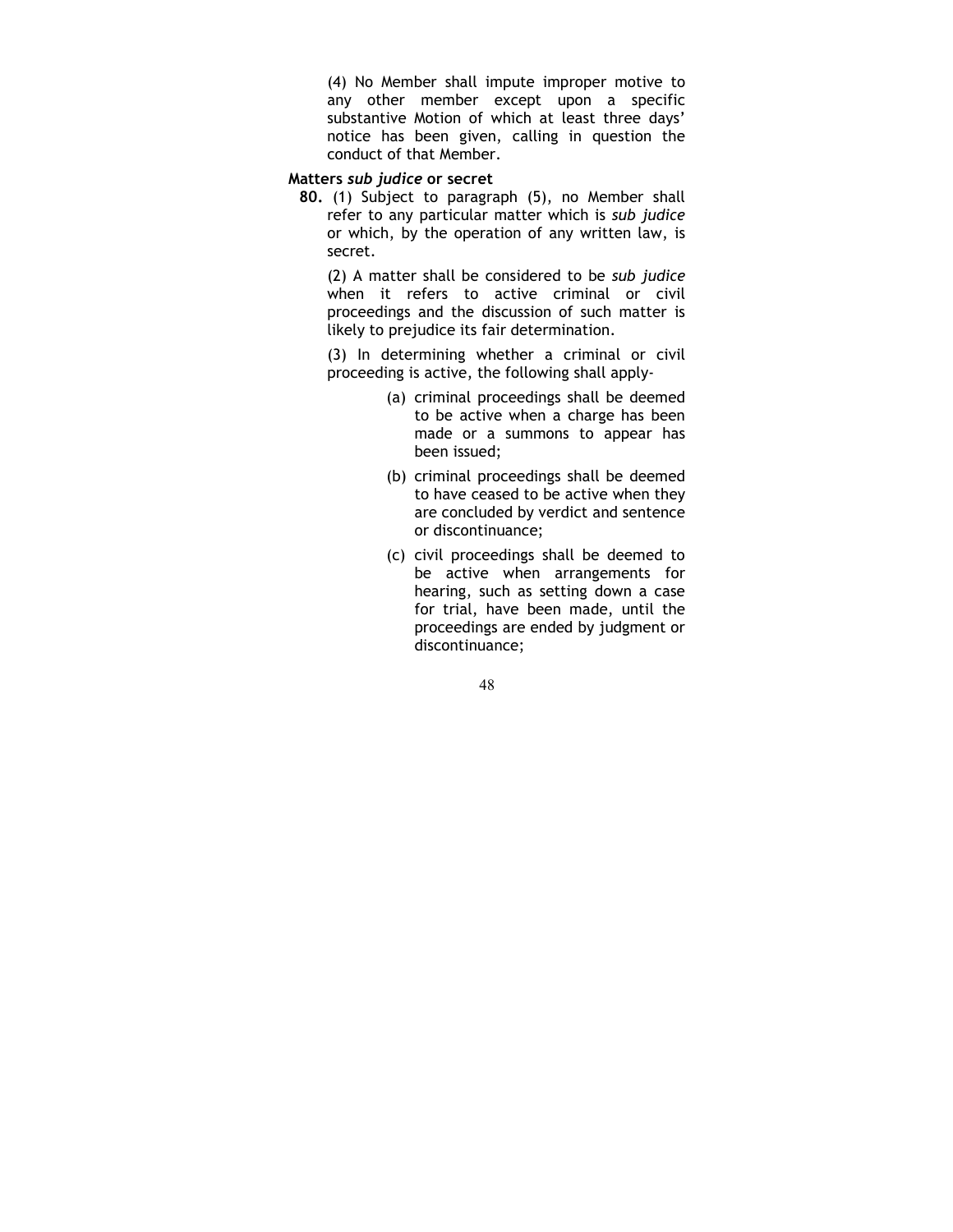(d) appellate proceedings whether criminal or civil shall be deemed to be active from the time when they are commenced by application for leave to appeal or by notice of appeal until the proceedings are ended by judgment or discontinuance.

(4) A Member alleging that a matter is sub judice shall provide evidence to show that paragraphs (2) and (3) are applicable.

(5) Notwithstanding this Standing Order, the Speaker may allow reference to any matter before the House or a Committee.

### Declaration of interest

81. A Member who wishes to speak on any matter in which the Member has a personal interest shall first declare that interest.

### Responsibility for statement of fact

82. (1) A Member shall be responsible for the accuracy of any facts which the Member alleges to be true and may be required to substantiate any such facts instantly.

(2) If a Member has sufficient reason to convince the Speaker that the Member is unable to substantiate the allegations instantly, the Speaker shall require that such Member substantiates the allegations not later than the next sitting day, failure to which the Member shall be deemed to be disorderly within the meaning of Standing Order 97 (Disorderly conduct) unless the Member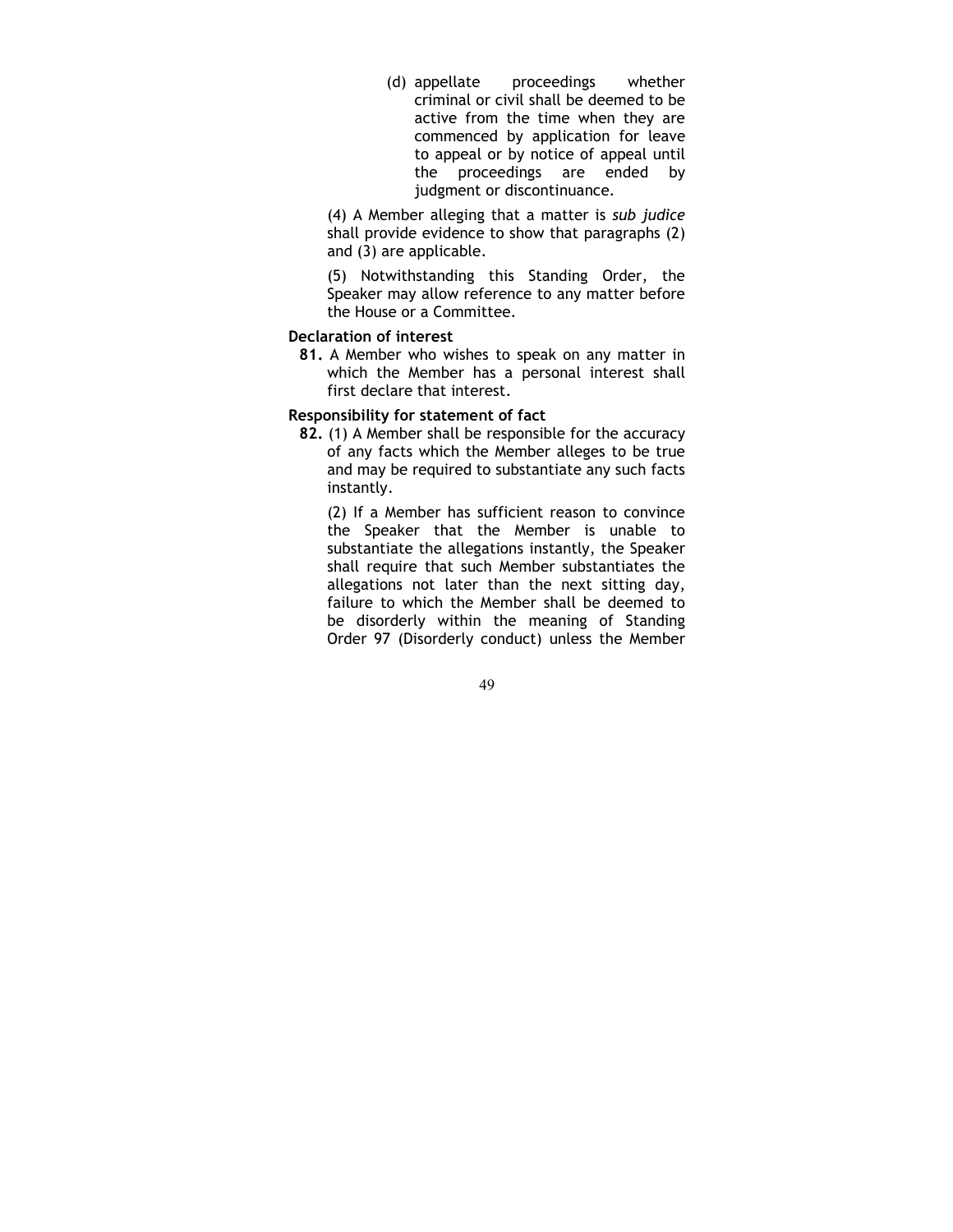withdraws the allegations and gives a suitable apology, if the Speaker so requires.

Member who has spoken to question may speak to amendment

83. Where an amendment has been moved, and if necessary seconded, any Member who has already spoken to the main question may speak to the amendment, and any Member who has not spoken to the main question but speaks to the amendment does not thereby forfeit the right to speak to the main question.

### Debate on amendment confined to amendment

84. Where an amendment has been moved, and if necessary seconded, debate shall be confined to the amendment:

Provided that, the Speaker may, direct that the debate on the amendment may include debate on the matter of the Motion where, in the Speaker's opinion, the matter of the amendment is not conveniently severable from the matter of the Motion, and where the Speaker does so direct, a Member who speaks to the amendment shall not be entitled, after the amendment has been disposed of, to speak to the Motion, and any Member who has already spoken to the Motion may in speaking to the amendment, speak only to any new matter raised thereby.

#### Reserving rights of speech

85. Upon a Motion, other than a Motion by way of amendment to a question proposed by the Speaker, a Member may second by rising in his or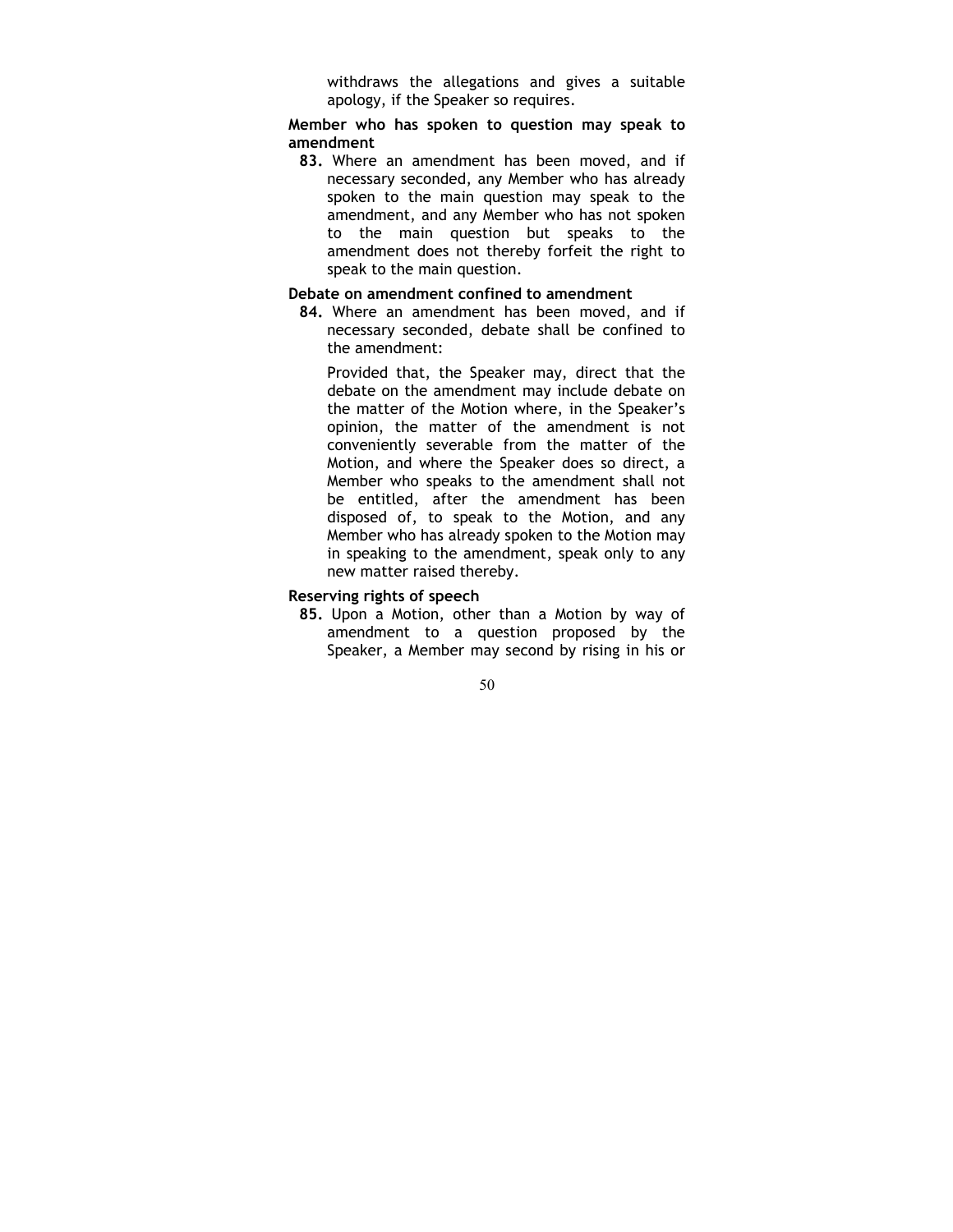her place and signifying acquiescence by bowing the head, without speaking, and such Member shall thereby reserve the same rights of speech as the Member would have had if some other Member had seconded such Motion.

## Closure of debate

86. (1) After the question on a Motion the Mover of which has a right of reply has been proposed, a Member rising in his or her place may claim to move "That, the Mover be now called upon to reply", and, unless the Speaker is of the opinion that such Motion is an abuse of the proceedings of the House, or an infringement of the rights of Members, the question "That, the Mover be now called upon to reply", shall be put forthwith, and decided without amendment or debate and if that question is agreed to, the Mover may, immediately reply to the debate, and as soon as the Mover has concluded or, if the Mover does not wish to reply, immediately, the Speaker shall put the question.

(2) After the question on a Motion the Mover of which has no right of reply has been proposed, a Member rising in his or her place may claim to move "That, the question be now put", and, unless the Speaker is of the opinion that such a Motion is an abuse of the proceedings of the House, or an infringement of the rights of Members, the question "That, the question be now put", shall be put forthwith, and decided without amendment or debate and if that question is agreed to, the Speaker shall immediately put the question accordingly.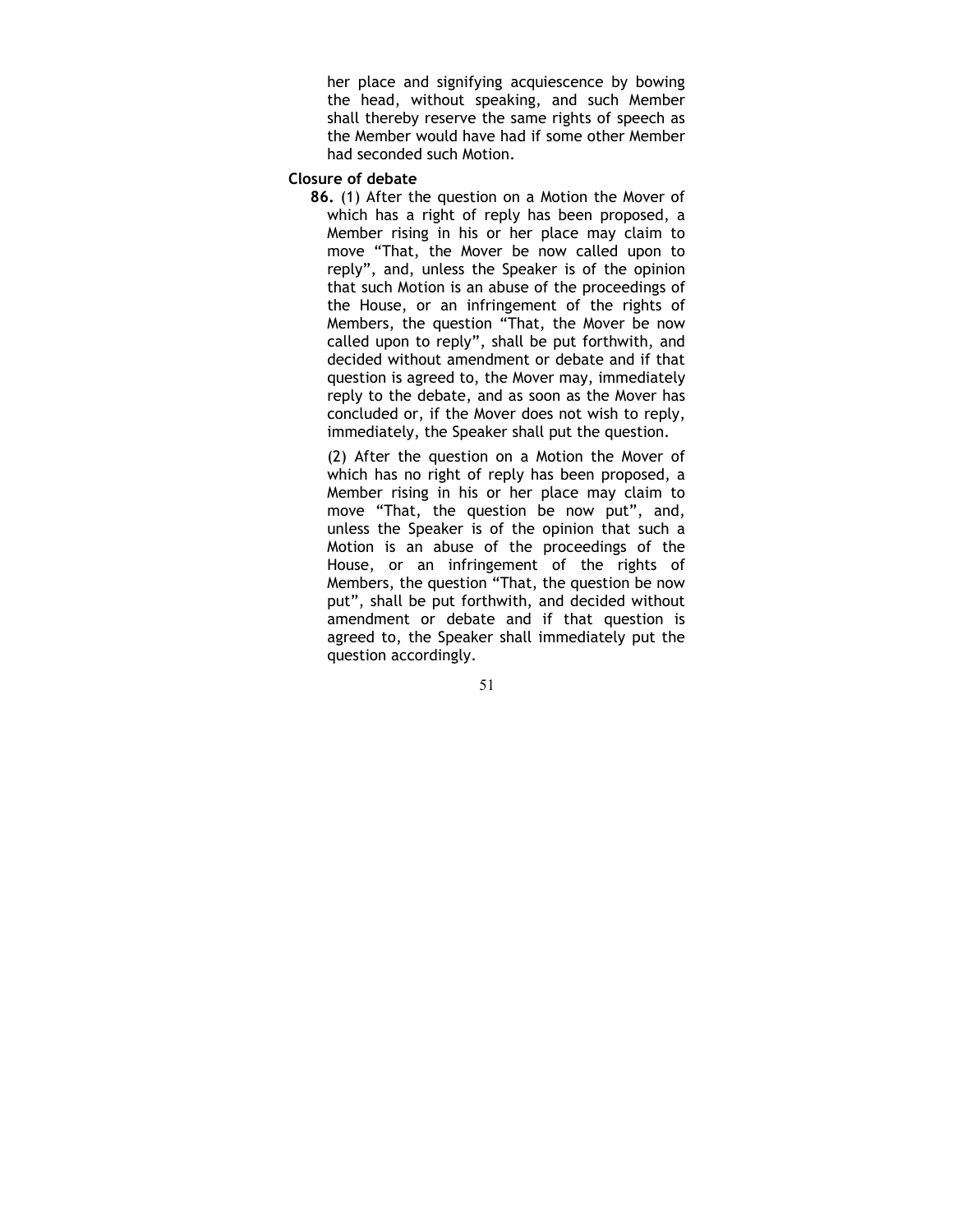## PART XVI - LIMITATION OF DEBATE

## Limitation of debate

87. (1) The House may, on a Motion made by any Member in accordance with this Standing Order, impose a limit in respect of debate on any particular Motion or Bill by allotting a limited period of time for such debate or by limiting the time during which Members may speak in such debate or by imposing both such limitations.

(2) A Motion for limitation of debate under this Standing Order may be made without notice:

Provided that such Motion shall not be made in the course of the debate to which it refers unless it is moved after adjournment of such debate and before the debate is resumed.

(3) The time during which Members may speak in a debate on Bills shall be limited as follows: -

- (a) In a debate of Public Bills
	- (i) the Leader of Government Business, designated Minister or any other Member when moving; not more than sixty (60) minutes; when replying; not more than sixty (60) minutes;
	- (ii) the Leader of the Official Opposition Party or the designated opposition spokesperson, when submitting the official position; a maximum of sixty (60) minutes;
	- (iii) the Chairperson or designated Member of the relevant Committee; a maximum of thirty (30) minutes; and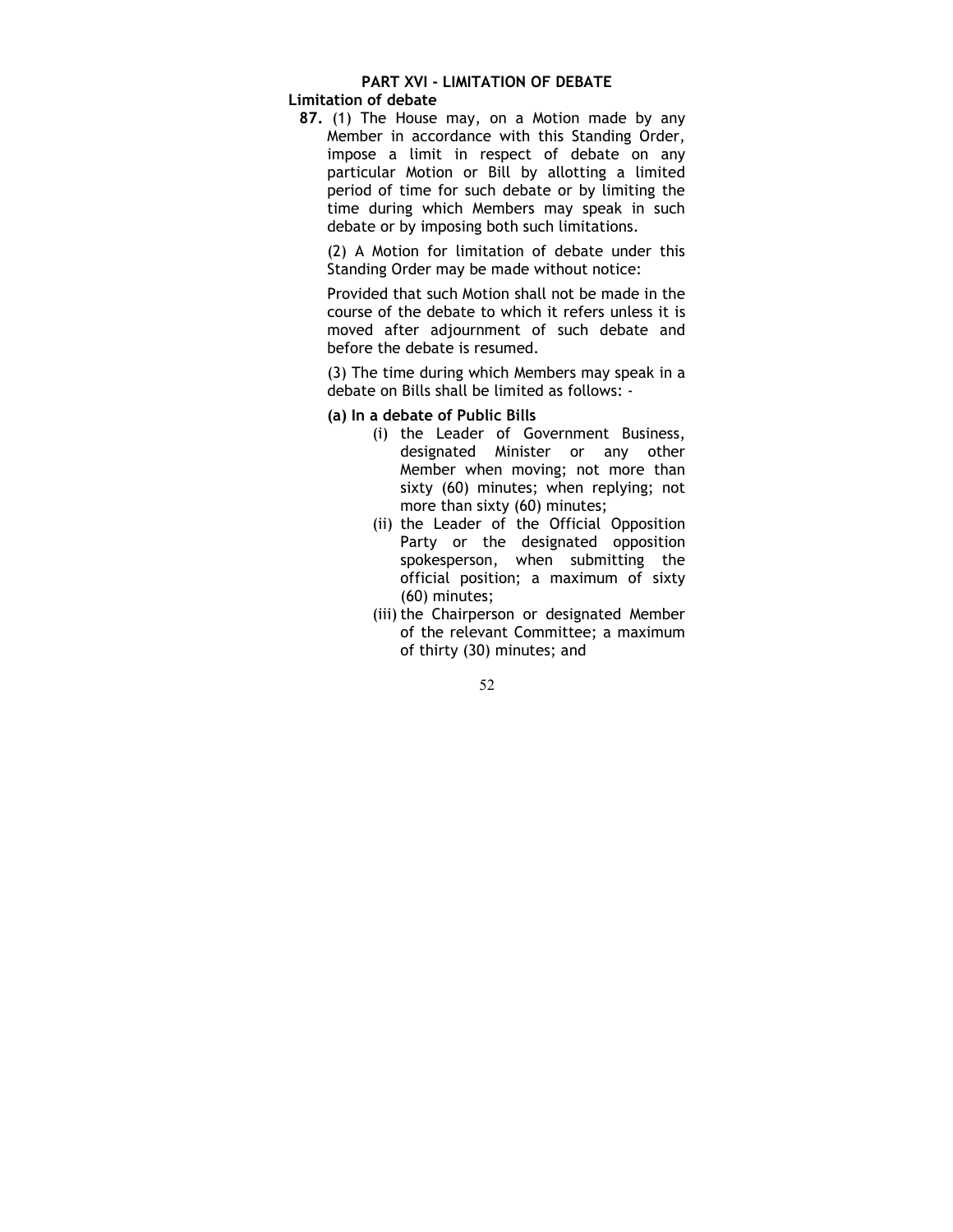(iv) every other Member, when speaking to the Bill; a maximum of twenty (20) minutes.

## (b) In a debate of Private Bills

- (i) the Member initiating the Bill, when Moving; not more than sixty (60) minutes; when replying not more than sixty (60) minutes;
- (ii) the designated Minister in submitting the official response; a maximum of sixty (60) minutes;
- (iii) the Chairperson or designated Member of the relevant Committee; a maximum of thirty (30) minutes; and
- (iv) every other Member when speaking to the Bill, a maximum of twenty (20) minutes.

(4) The time during which Members may speak in a debate to Sessional Papers or Reports of Committees, shall be limited as follows:

### (c) In a debate on Sessional Papers

- (i) the Leader of Government Business, designated Minister or any other Member when moving; not more than sixty (60) minutes: when replying not more than twenty (20) minutes;
- (ii) the Leader of the Official Opposition Party or a Spokesperson thereof, in submitting the official position; a maximum of sixty (60) minutes;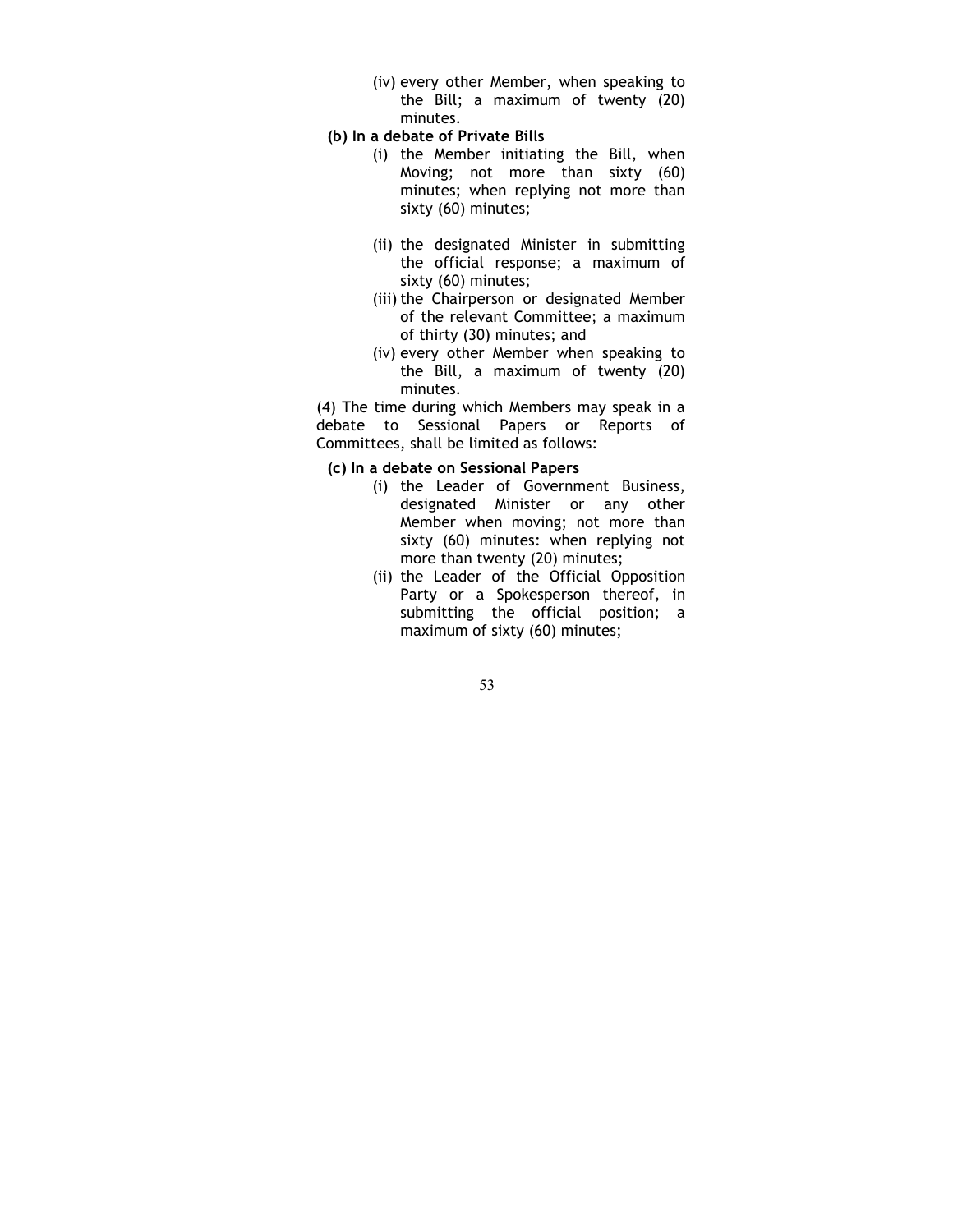- (iii) the Chairperson or designated Member of the relevant Committee; a maximum of thirty (30) minutes; and,
- (iv) every other Member, when speaking to the Sessional Paper; a maximum of twenty (20) minutes.
- (d) In a debate on Reports of Committees
	- (i) the Chairperson of the Committee or designated Member of the Committee, when moving; not more than sixty (60) minutes; when replying not more than twenty (20) minutes;
	- (ii) the Leader of Government Business or designated Minister, in submitting the official position; a maximum of thirty (30) minutes;
	- (iii) the Leader of the Official Opposition Party or Spokesperson thereof; a maximum of thirty (30) minutes; and
	- (iv) every other Member when speaking to the Report; a maximum of twenty (20) minutes.

(5) In this Standing Order "designated Minister" means the Minister in charge of the Bill, Sessional Paper or committee report to which the debate in the House relates.

## PART XVII - ORDER IN THE HOUSE AND IN COMMITTEE OF THE WHOLE HOUSE

#### Maintenance of order

88. Order shall be maintained in the House by the Speaker and in a Committee of the whole House by the Chairperson of such Committee; but disorder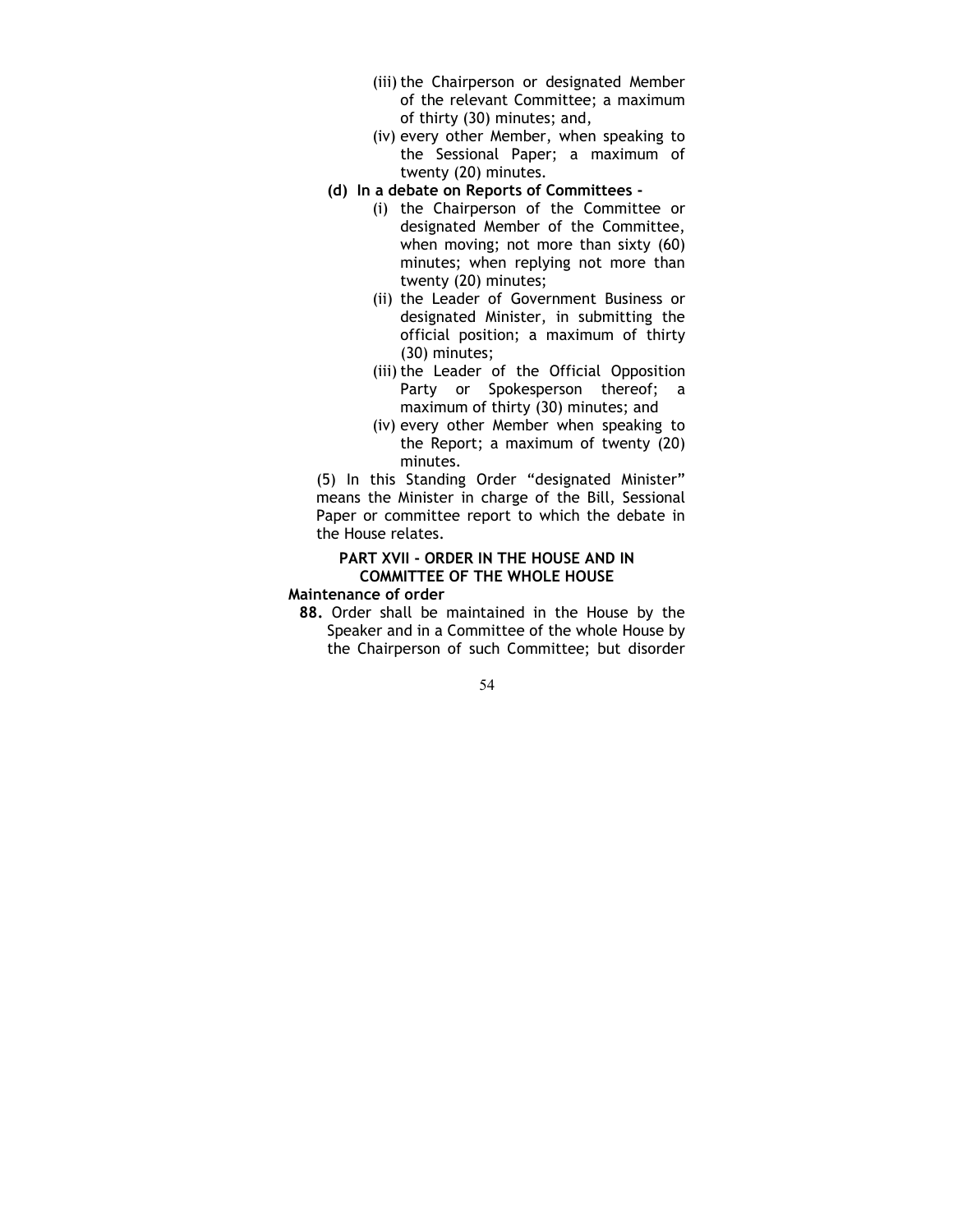in Committee may be censured only by the House on receiving a report thereof.

## Security checks

89. A Member shall be subjected to a security check or screening before entering the chamber.

#### Firearms and other offensive weapons

90. No Member shall bring any offensive weapon into the Chamber and any such weapon must be deposited with the Serjeant-at-Arms for safe custody, and collected at the time of leaving.

## Lady Members' handbags

91. A lady Member may be allowed into the Chamber with a handbag of reasonable size.

## When the Speaker rises Members to be silent

92. Whenever the Speaker or the Chairperson of Committees rises, any Member then speaking, or offering to speak, shall sit down and the House or the Committee shall be silent, so that the Speaker or the Chairperson of Committees may be heard without interruption.

### Members and the Chair

93. (1) Every Member shall bow to the Chair in passing to or from his or her seat or across the Floor of the House but, if need be, a Member may show respect in any other manner consistent with the Member's faith and with the dignity of the House.

(2) No Member shall pass between the Chair and any Member who is speaking or between the Chair and the Table except in so far as it is necessary for the purpose of the administration of Oath or affirmation of Allegiance.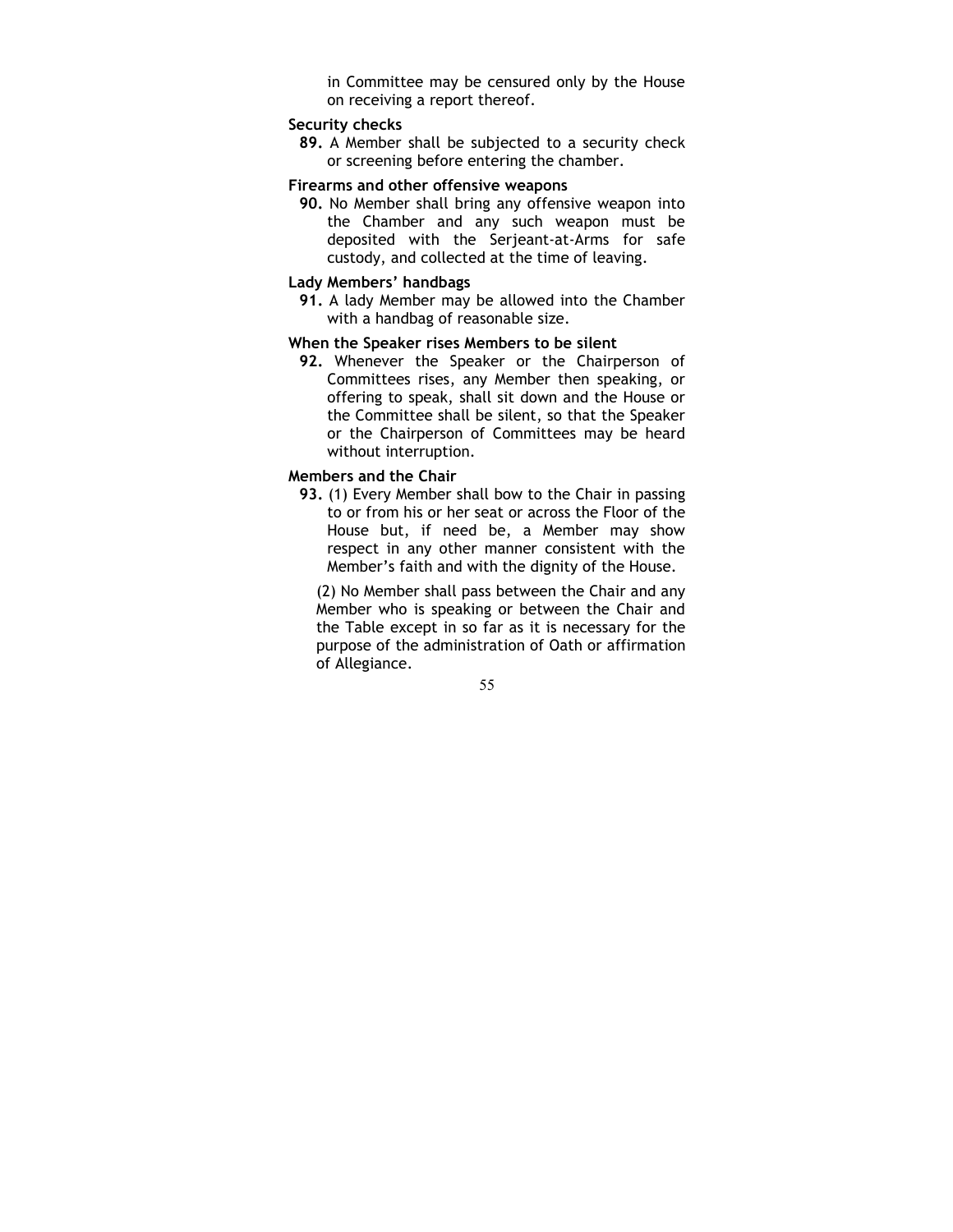#### Members to be seated

94. Except when passing to and from his or her seat or when speaking, every Member when in the Chamber shall be seated, and shall not at any time stand in any of the passages and gangways.

## Members to remain in their places until the Speaker has left the Chamber

95. When the House adjourns, Members shall stand in their places until the Speaker has left the Chamber.

## Irrelevance or repetition

96. The Speaker or the Chairperson of Committees, after having called attention to the conduct of a Member who persists in irrelevance or tedious repetition either of the Member's own arguments or the arguments used by other Members in debate, may, after having first warned him or her direct that member to discontinue his or her speech.

## Disorderly conduct

- 97. (1) Conduct is grossly disorderly if the Member concerned-
	- (a) creates actual disorder;
	- (b) knowingly raises a false point of order;
	- (c) uses or threatens violence against a Member or other person;
	- (d) persists in making serious allegations without, in the Speaker's opinion, adequate substantiation;
	- (e) otherwise abuses his or her privileges;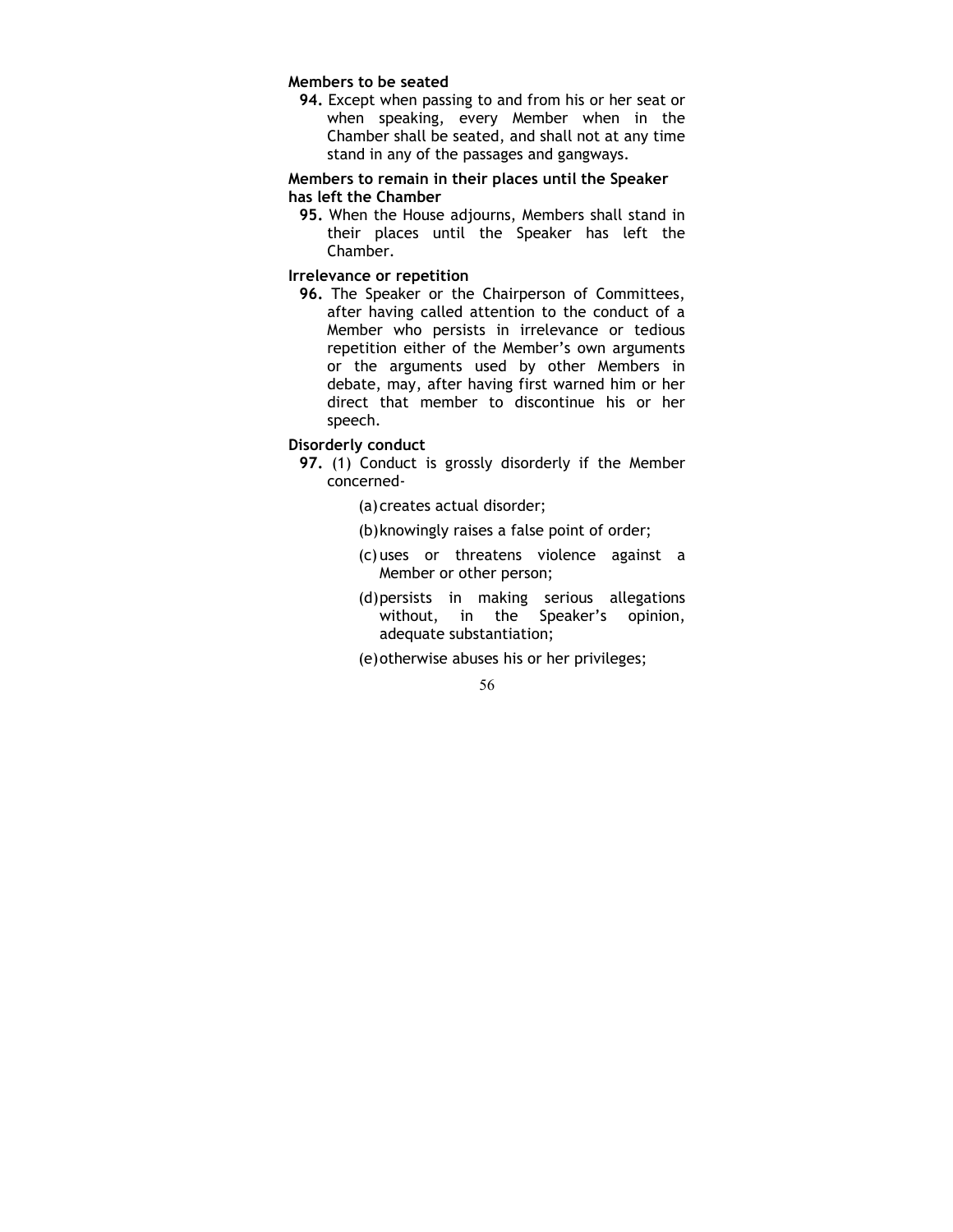- (f) deliberately gives false information to the House;
- (g) refuses to answer a legitimate question by a Member;
- (h) votes more than once in breach of these Standing Orders;
- (i) commits any serious breach of these Standing Orders; or
- (j) acts in any other way to the serious detriment of the dignity or orderly procedure of the House.

(2) The Speaker or the Chairperson of Committees shall order any Member whose conduct is grossly disorderly to withdraw immediately from the precincts of the Assembly, either-

- (a) for the remainder of that day's sitting; or
- (b) for a period not exceeding two sitting days, including the day of suspension

but if on any occasion the Speaker or the Chairperson deems that his or her powers under this Standing Order are inadequate, the Speaker or the Chairperson may name such Member or Members, in which event the procedure prescribed in Standing Order 98 (Member may be suspended after being named) shall be followed.

## Member may be suspended after being named

57 98. (1) Any Member may at any time, on a point of order, invite the Speaker or the Chairperson of Committees to name another Member for grossly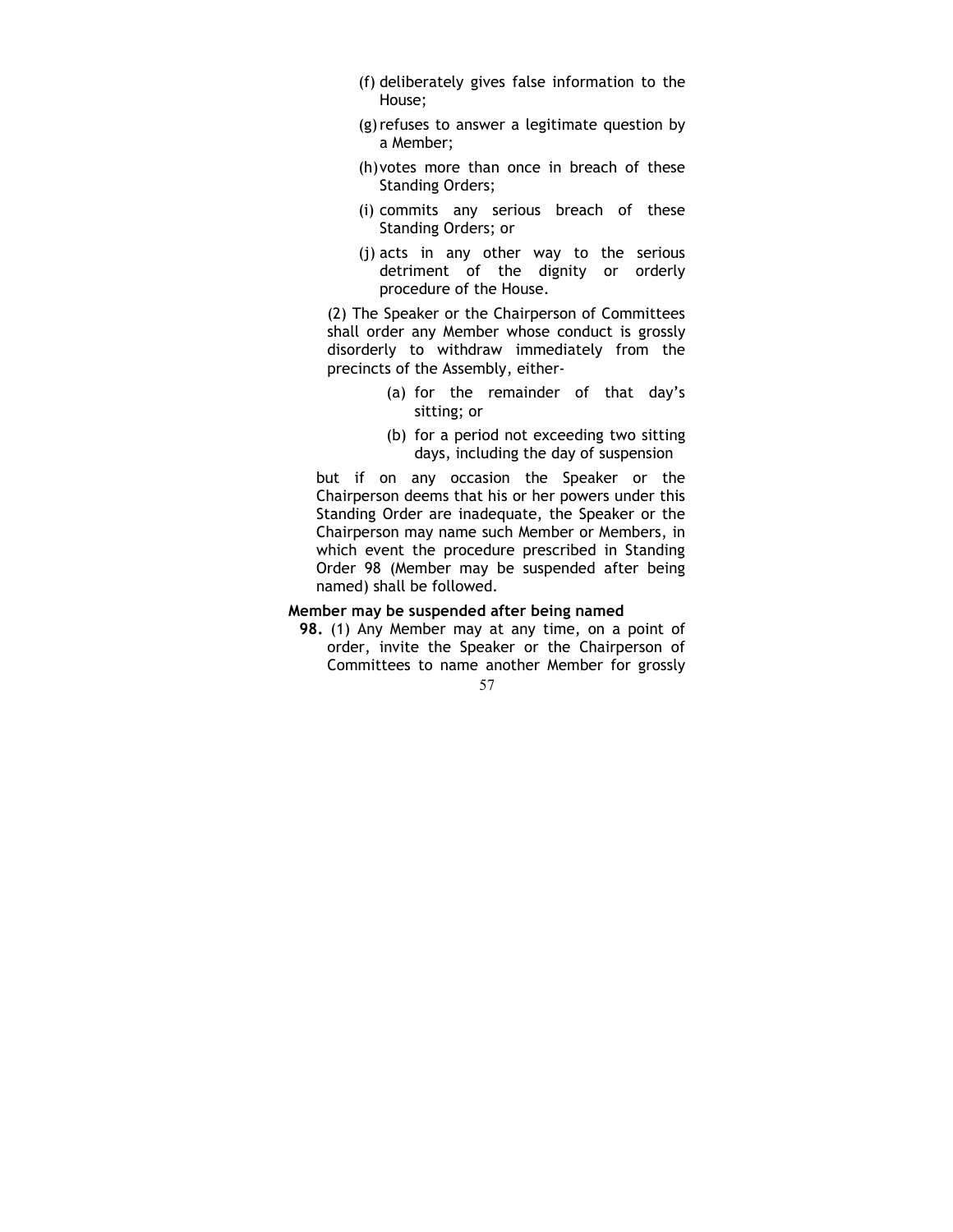disorderly conduct, but the decision whether or not to do so shall remain with the Speaker or Chairperson.

(2) Whenever a Member shall have been named by the Speaker or by the Chairperson, then –

- (a) if the breach has been committed by such Member in the House, a Motion shall be made by any other Member present "That, such Member (naming the Member) be suspended from the service of the House", and the Speaker shall forthwith put the question thereon, no amendment, adjournment, or debate being allowed;
- (b) if the breach has been committed in a Committee of the whole House, the Chairperson shall forthwith leave the Chair and report the circumstances to the House; and the Speaker shall on a Motion as aforesaid being made, forthwith put the question, no amendment, adjournment or debate being allowed, as if the offence had been committed in the House itself.

Member suspended to withdraw from precincts of the Assembly

- 99. (1) Whenever a member has been named in accordance with Standing Order 98 (Member may be suspended after being named), the Speaker
	- 58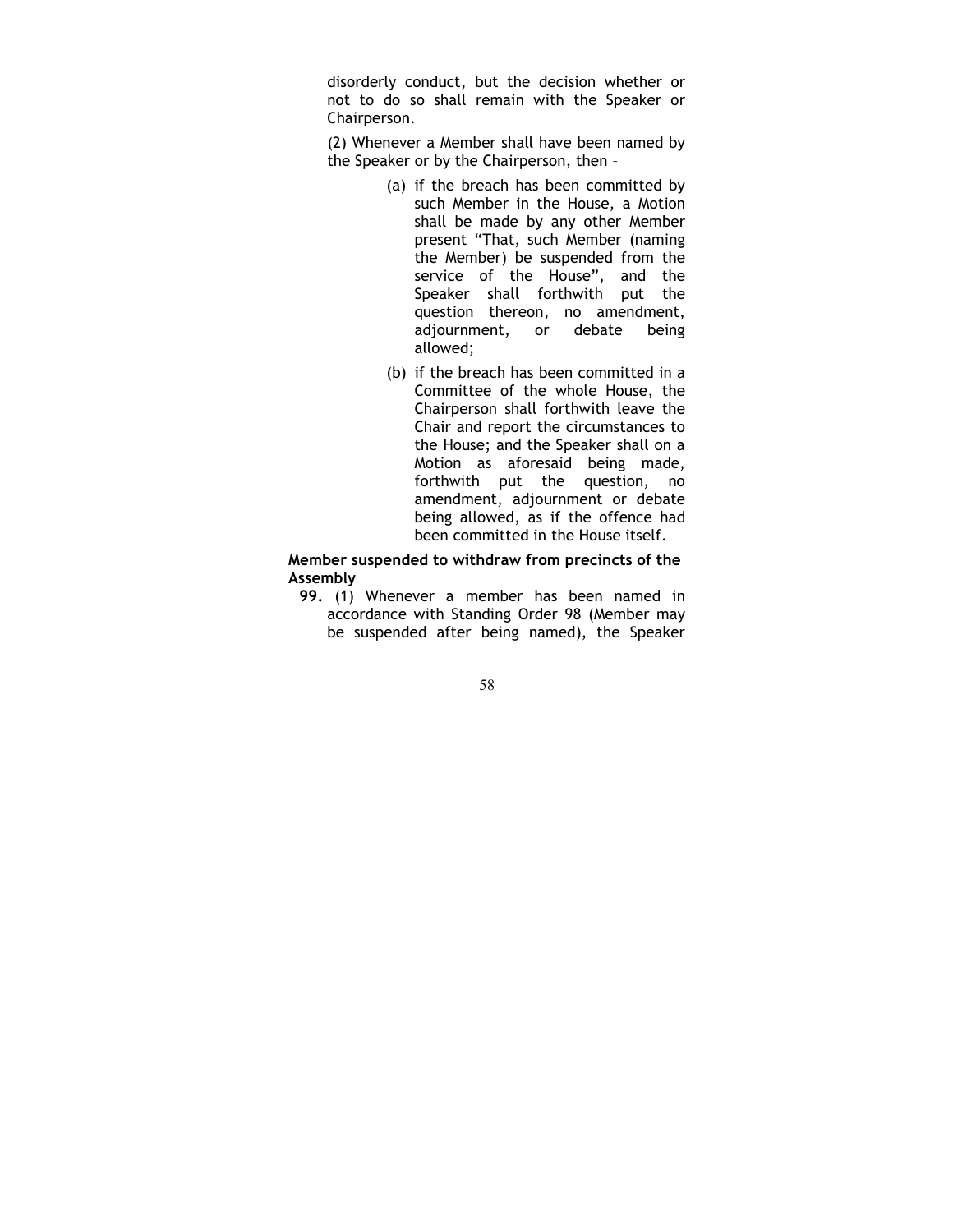shall order the Member to withdraw from the Chamber and the precincts of the Assembly.

(2) Any Member who is ordered to withdraw under Standing Order 97 (Disorderly conduct) or who is suspended from the service of the House under Standing Order 98 (Member may be suspended after being named) shall forthwith withdraw from the precincts of the Assembly and shall during the period of such withdrawal or suspension (except during a recess) forfeit the right of access thereto.

(3) Any Member who demonstrates or makes disruptive utterances against the suspension of a named Member shall be deemed to be disorderly in accordance with Standing Order 97 (Disorderly conduct).

### Time during which Member may be suspended

100. (1) If any Member is suspended under Standing Order 98 (Member may be suspended after being named) the suspension on the first occasion shall be for four days including the day of suspension; on the second occasion during the same Session for eight days, including the day of suspension; and on the third or any subsequent occasion during the same Session for twenty-eight days, including the day of suspension.

(2) For the purpose of this Standing Order "day" means a day upon which the House sits.

(3) A member who is suspended from the sittings of the House shall forfeit all allowances during the period of such suspension.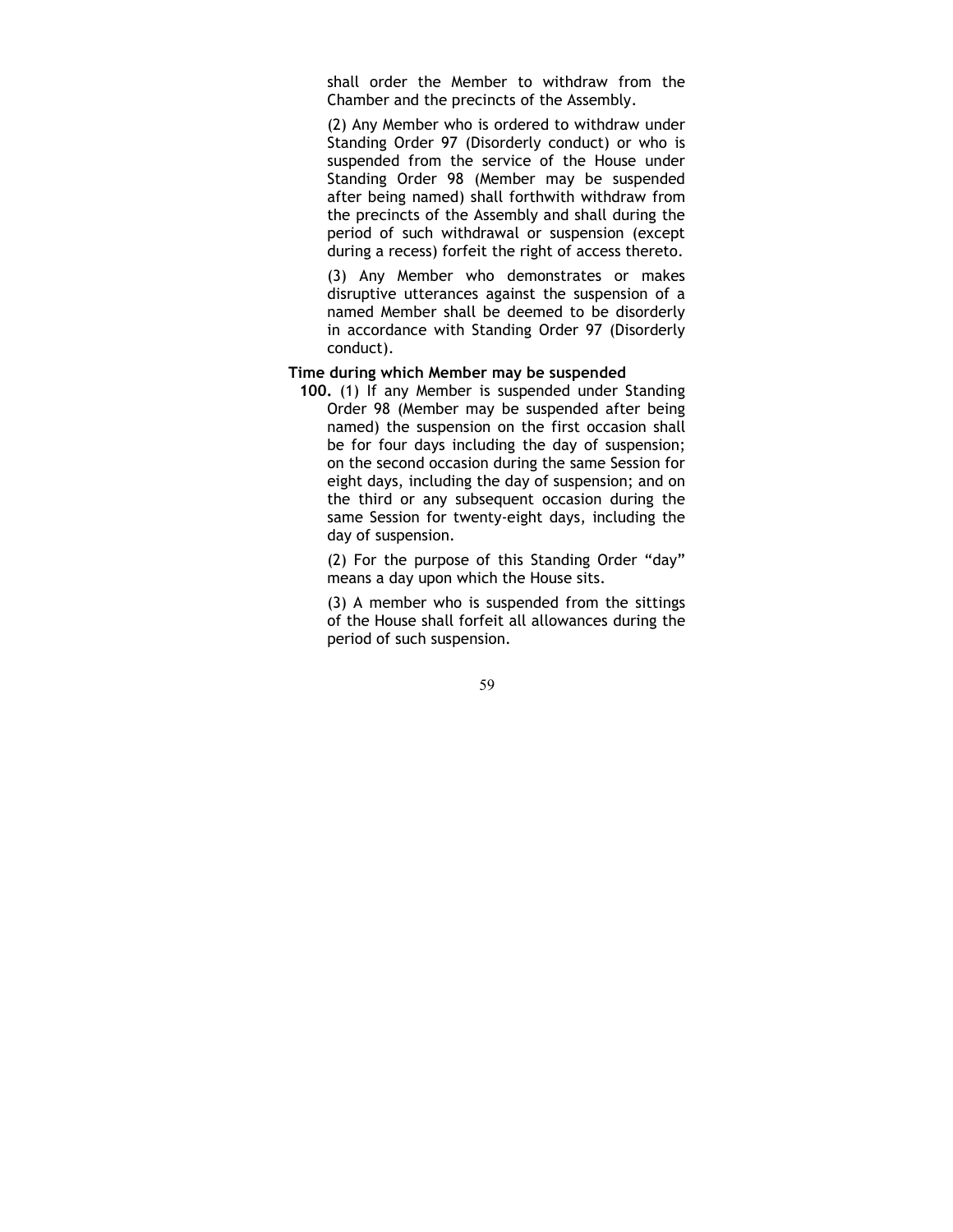### Action to be taken on refusal to withdraw

101. If any Member shall refuse to withdraw when required by or under these Standing Orders, the Speaker or the Chairperson of Committee as the case may be, having called the attention of the House or Committee to the fact that recourse to force is necessary in order to compel such Member to withdraw, shall order such Member to be removed and such Member shall thereupon without question put be suspended from the service of the House during the remainder of the Session and shall during such suspension, forfeit the right of access to the precincts of the Assembly.

#### Grave disorder

102. (1) In the event of grave disorder arising in the House, the Speaker may, adjourn the House forthwith or suspend any sitting for a period to be determined by him or her.

(2) In the event of grave disorder arising in the Committee of the whole House, the Speaker shall resume the Chair forthwith.

# PART XVIII - PUBLIC BILLS

### Application and limitation

103. The provisions of this part shall apply in respect of all public Bills.

### Introduction of Bills

104. (1) A legislative proposal for which a Member is in charge shall, together with a memorandum setting out its objectives, be submitted to the Speaker.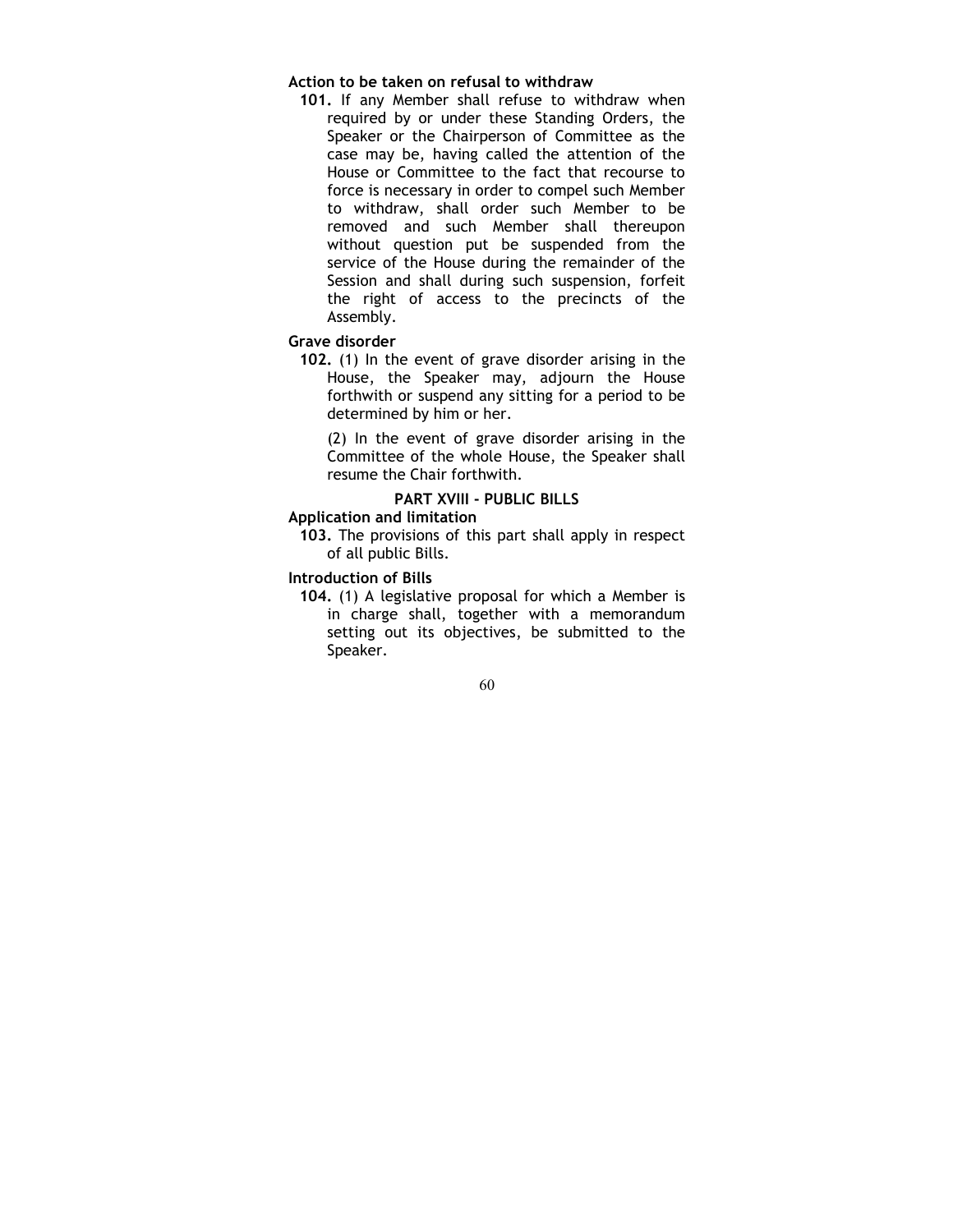(2) The Speaker shall refer the legislative proposal and the memorandum to the Clerk who upon being satisfied that the legislative proposal is in order as to format and style, shall submit the legislative proposal to the Speaker with recommendations.

(3)The Speaker shall direct either that the legislative proposal be not proceeded with or that it be accepted, and if the Speaker certifies that the legislative proposal is accepted the proposal shall be published as a Bill and may be read a First Time.

(4) A Minister or any other member desiring to introduce a Bill shall, upon-publication of the Bill in the Gazette, deliver to the Clerk a sufficient number of copies of the Bill for distribution to Members and on receipt of such copies, the Clerk shall forthwith despatch a copy to every Member.

(5) A Bill shall be introduced by way of First Reading thereof in accordance with Standing Order 110.

### Printing of amending provisions

105. Where a Bill seeks to amend any provision of an existing Act, the text of the relevant part of such provision shall either be printed or else copied and supplied with every copy of the Bill which is dispatched to Members, unless in the opinion of the Speaker, the amendment is formal, minor or self- explanatory.

### Memorandum of Objects and Reasons

106. (1) Every Bill shall be accompanied by a memorandum containing a statement of the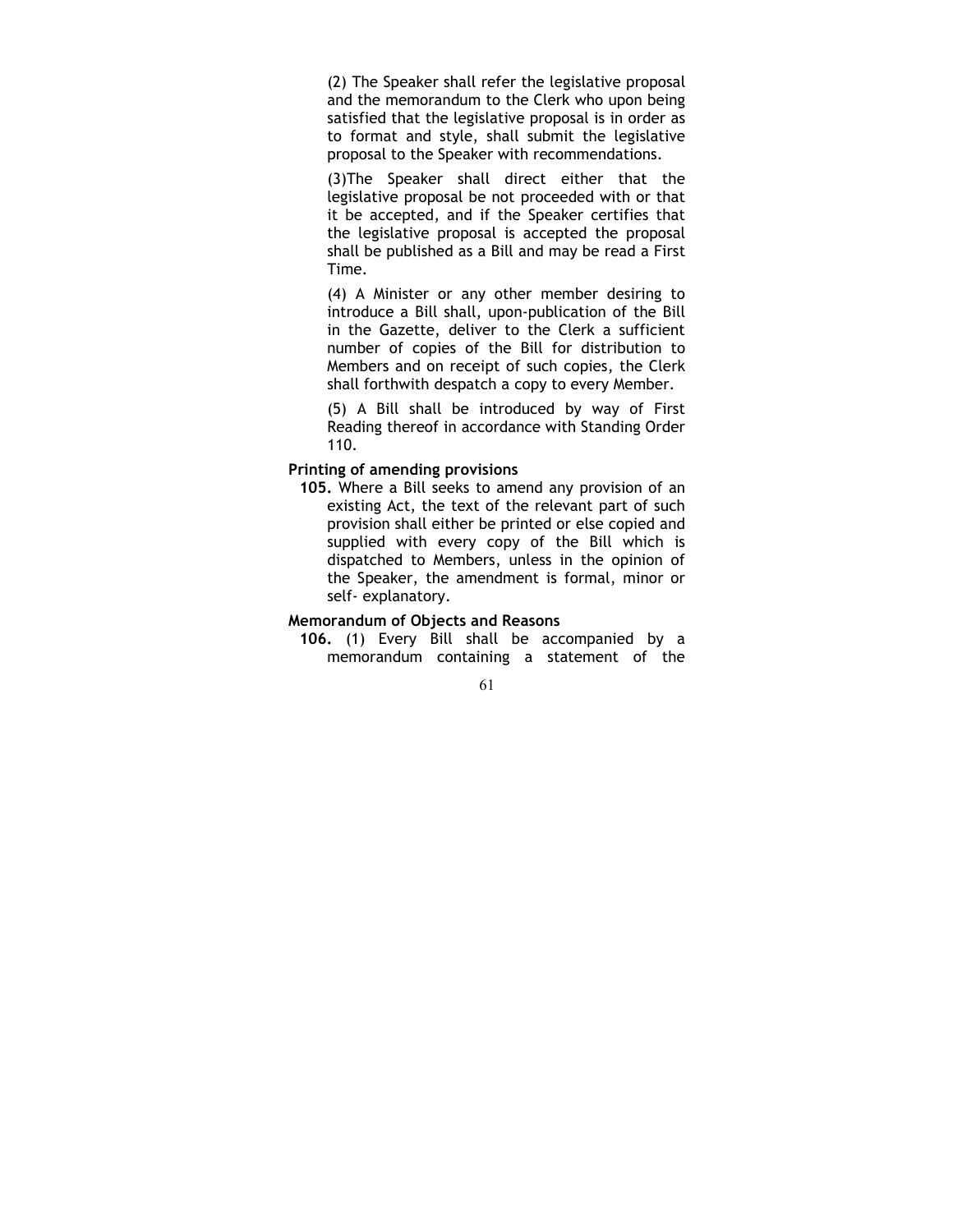objects and reasons of the Bill and, if the expenditure of public moneys will be involved should the Bill be enacted, an estimate, where possible, of such expenditure.

(2) A Bill introduced by a Member other than a Minister shall be signed by that Member.

### Publication

107. No Bill shall be introduced unless such Bill together with the memorandum referred to in Standing Order 106 (Memorandum of objects and reasons), has been published in the Gazette (as a Bill to be originated in the House), and unless, in the case of a Consolidated Fund Bill, an Appropriation Bill or a Supplementary Appropriation Bill, a period of seven days, and in the case of any other Bill a period of fourteen days, beginning in each case from the day of such publication, or such shorter period as the House may resolve with respect to the Bill, has ended.

### Not more than one stage of a Bill to be taken at the same sitting

108. Except with the leave of the House, not more than one stage of a Bill may be taken at any one sitting:

Provided that this Standing Order shall not apply to or in respect of any Appropriation Bill or Consolidated Fund Bill.

### Reading of Bills

109. A Bill is read by the reading of the title thereof.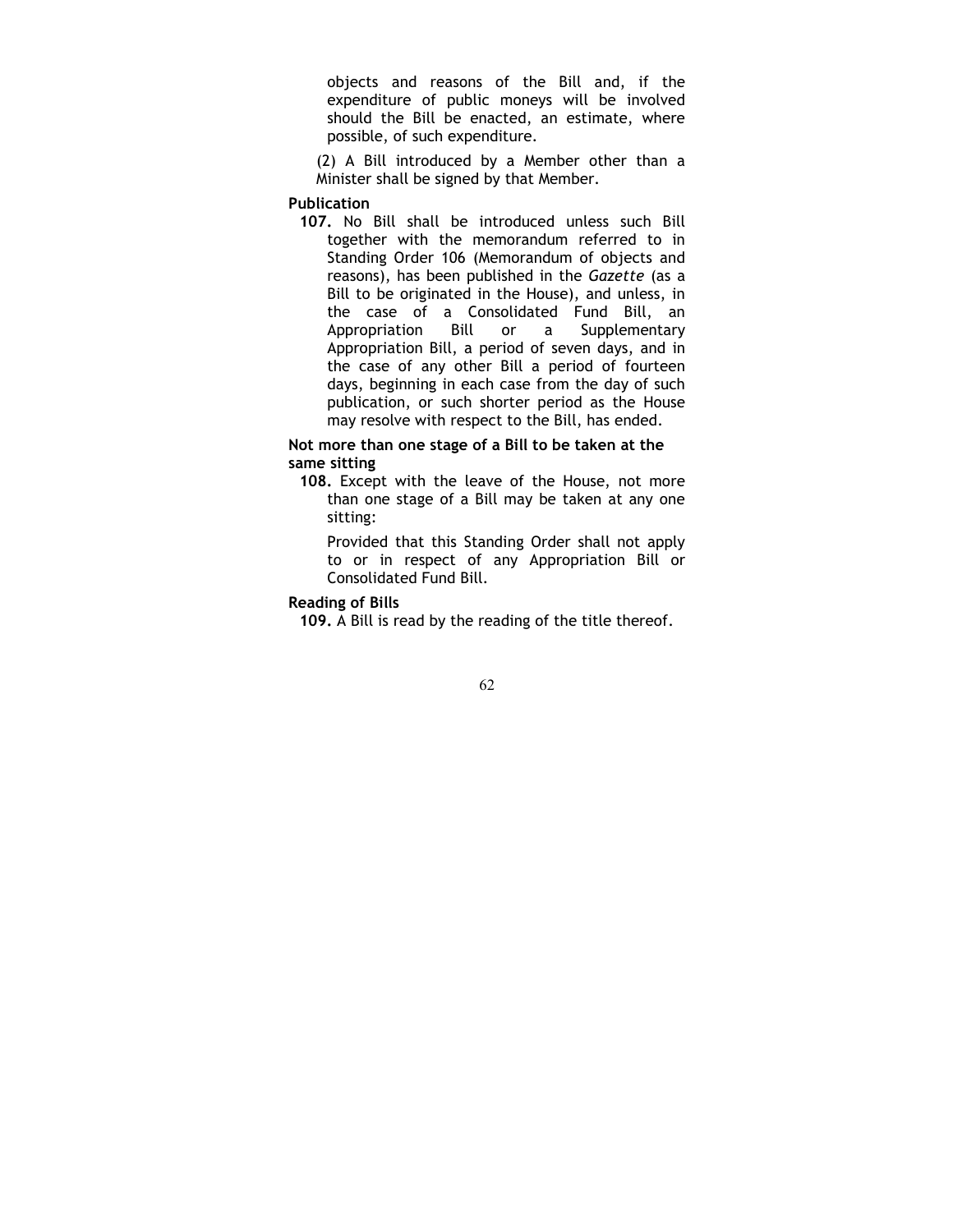#### First Reading

110. Every Bill shall be read a First Time without Motion made or question put.

#### Committal of Bills to Committees

111. (1) A Bill having been read a First Time shall stand committed to the relevant Departmental Committee without question put.

(2) The Chairperson of the Departmental Committee, or a Member designated by the Committee to which a Bill is committed shall present the Committee's report to the House within ten calendar days of such committal and upon such presentation, or if the Committee's report is not presented when it becomes due, the Bill shall be ordered to be read a Second Time on such day as the designated Minister or Member who introduced the Bill shall appoint:

Provided that, if for any reason, at the commencement of the Second Reading the report of the Committee is not presented, the Committee shall report progress and the failure to present the report shall be reported to the Liaison Committee for necessary action.

(3) This Standing Order shall not apply in the case of a Consolidated Fund Bill, an Appropriations Bill, a Supplementary Appropriations Bill or a Constitution of Kenya (Amendment) Bill.

(4) In this Standing Order "designated Minister" means the Minister in charge of the matter to which the Bill before the House relates.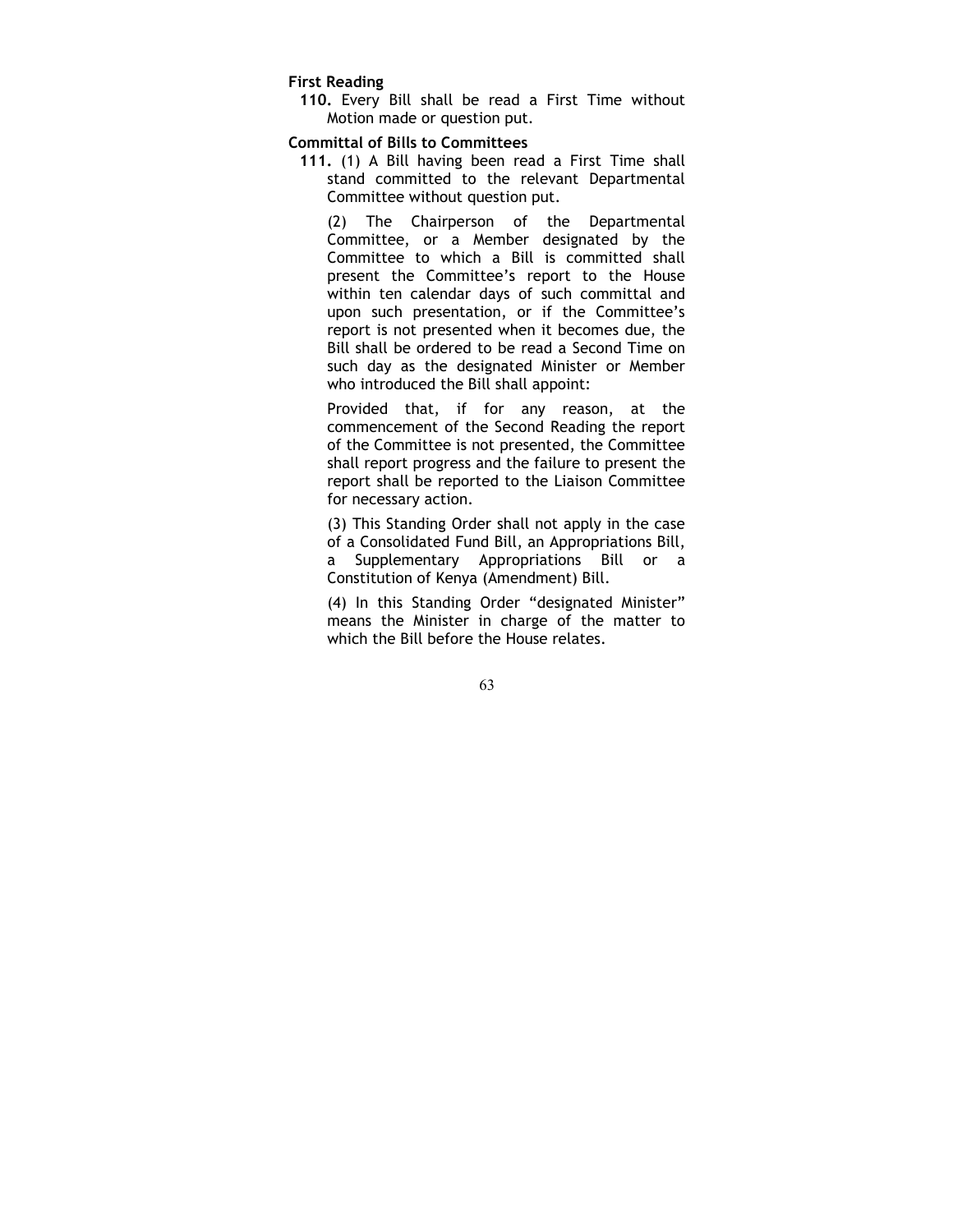#### Second Reading

112. (1) On the Order of the Day being read for the Second Reading of a Bill, a Motion shall be made, "That, the .........Bill be now read a Second Time,".

(2) No amendment may be moved to the question "That, the ......Bill be now read a Second Time", other than an amendment to leave out the word "now" and to add, at the end of the question, the words "upon this day...........months".

### Committal of Bills to Committee of the whole House

113. (1) A Bill having been read a Second Time shall stand committed to a Committee of the whole House.

(2) On the Order of the Day for Committee on a Bill being read, the Speaker shall leave the Chair without question put.

#### Power of Committee to amend Bills

114. A Committee to which a Bill is committed shall have power to make such amendments thereto relevant to the subject matter of the Bill, or pursuant to any special instruction by the House, as it shall think fit, but if any such amendment is not within the title of the Bill, the Committee shall amend the title accordingly and report the amendment thereof specially to the House.

# Sequence to be observed on a Bill in Committee

115. In considering a Bill in Committee, the various parts thereof shall be considered in the following sequence –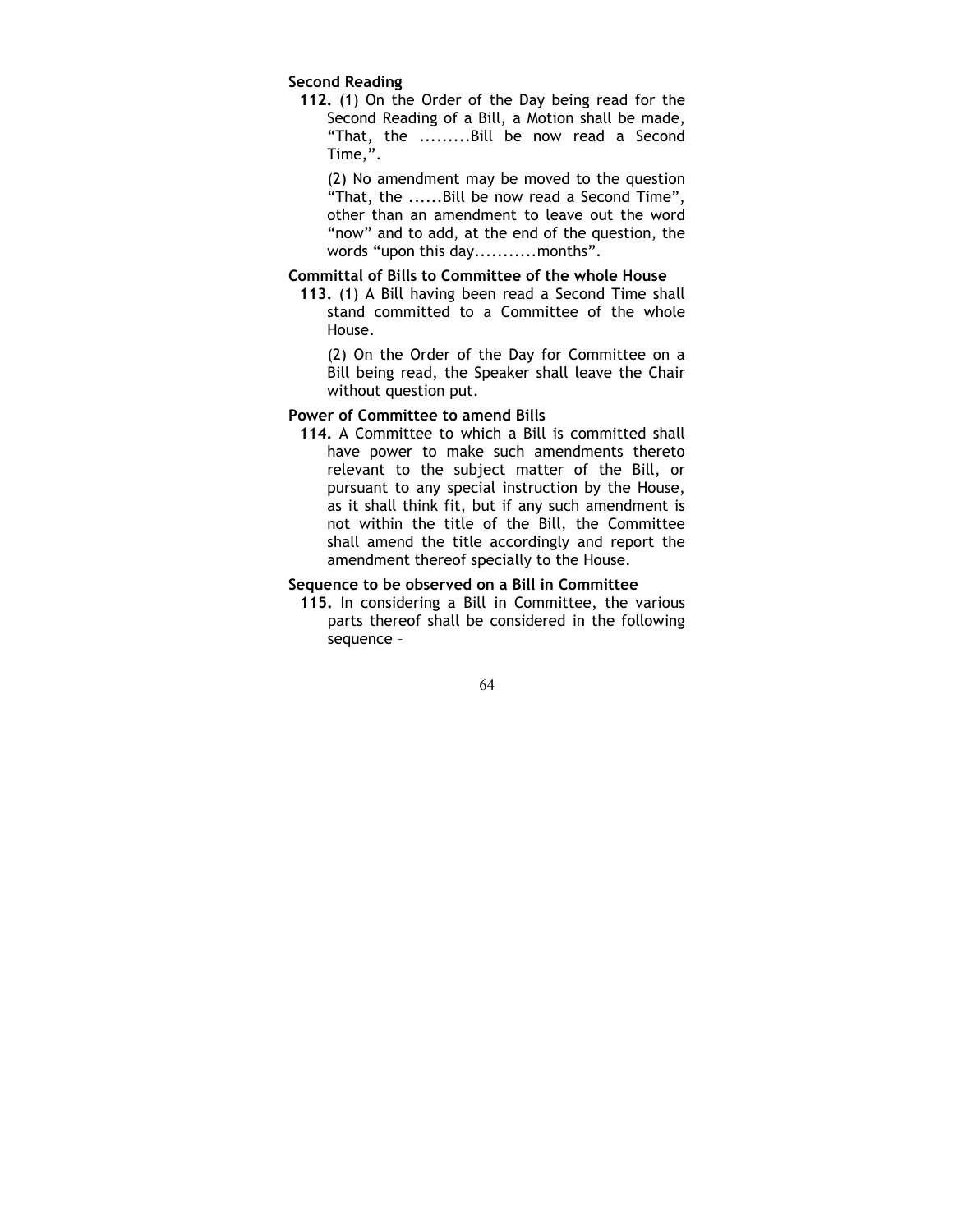- (a) clauses as printed, excluding the clause providing for the citation of the Bill;
- (b) new clauses;
- (c) schedules;
- (d) new schedules;
- (e) preamble, if any;
- (f) title;
- (g) the clause providing for the citation of the Bill

# Procedure in Committee of the whole House on a Bill

116. (1) The Clerk shall call severally each part of the Bill in the sequence prescribed in Standing Order 115 and if no amendment is proposed thereto or when all proposed amendments have been disposed of, the Chairperson shall propose the question "That, the .... (as amended) stand part of the Bill" and, when Members who wish to speak have spoken, the Chairperson shall put that question to the Committee for decision.

(2) No amendment shall be moved to any part of a Bill by any Member, other than the Member in charge of the Bill, unless written notification thereof shall have been given to the Clerk before the commencement of the sitting at which that part of the Bill is considered in Committee:

Provided that where an amendment has been moved to any part of a Bill in accordance with this paragraph, any Member may move an amendment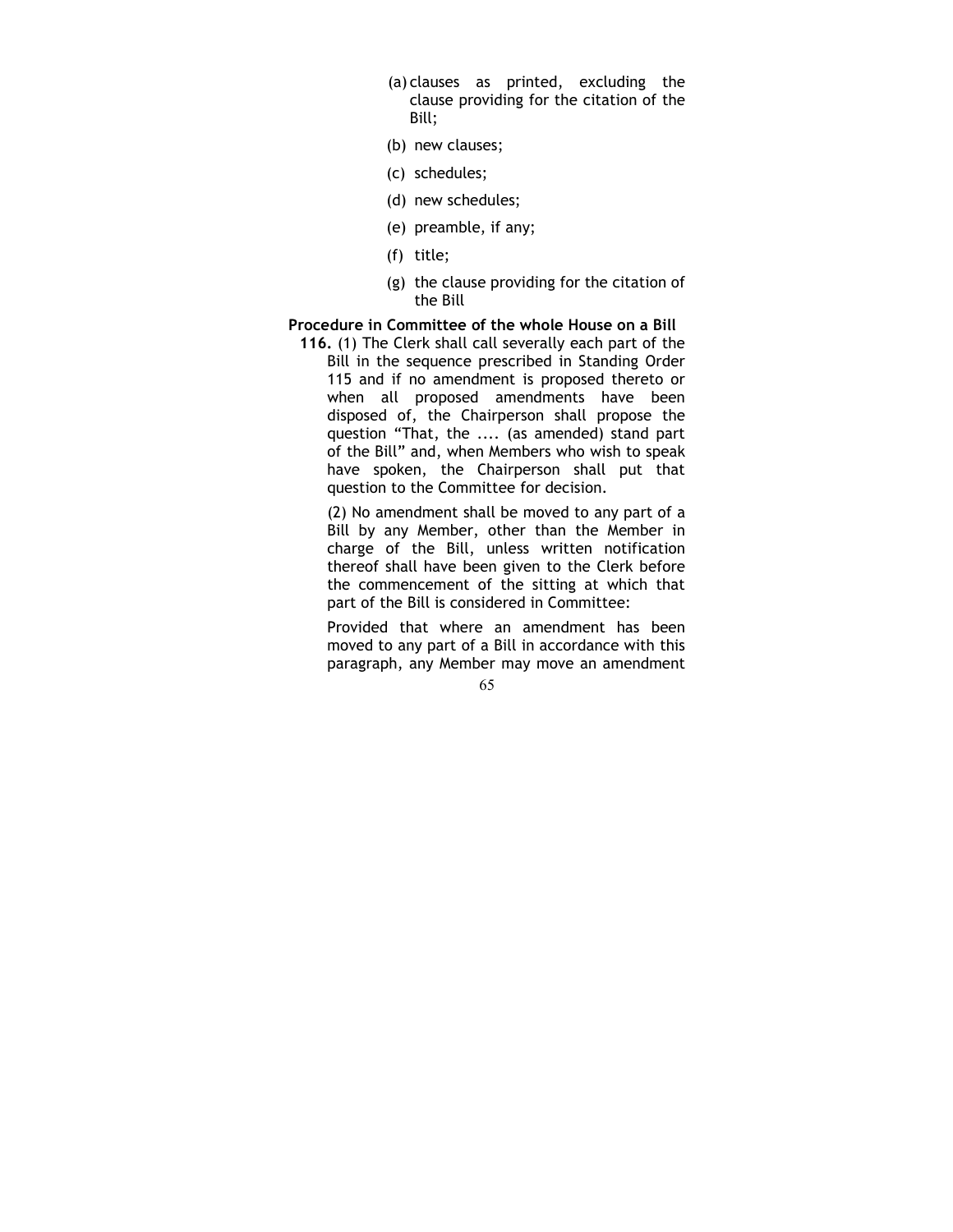to that amendment on delivering to the Chairperson the terms of his or her amendment in writing.

(3) No amendment shall be moved which is inconsistent with any part of the Bill already agreed or any decision already made by the Committee, and the Chairperson may at any time during the debate of a proposed amendment, withdraw it from the consideration of the Committee if in the opinion of the Chairperson, the debate has shown that the amendment contravenes this paragraph.

(4) The Chairperson may refuse to propose the question upon any amendment which in the opinion of the Chairperson is frivolous or would make the clause or schedule which it proposes to amend unintelligible or ungrammatical.

(5) Paragraph (4) of Standing Order 53 (Manner of debating Motions) shall apply, mutatis mutandis, to the proceedings for amendment of a Bill in Committee.

(6) The consideration of any part of a Bill may be postponed until such later stage of the proceedings in Committee on such Bill as the Committee may determine.

(7) On any Motion being made for the addition of a new clause, the clause shall be deemed to have been read a First Time and the question shall then be proposed "That, the clause be read a Second Time" and if this is agreed, amendments may then be proposed to the new clause and the final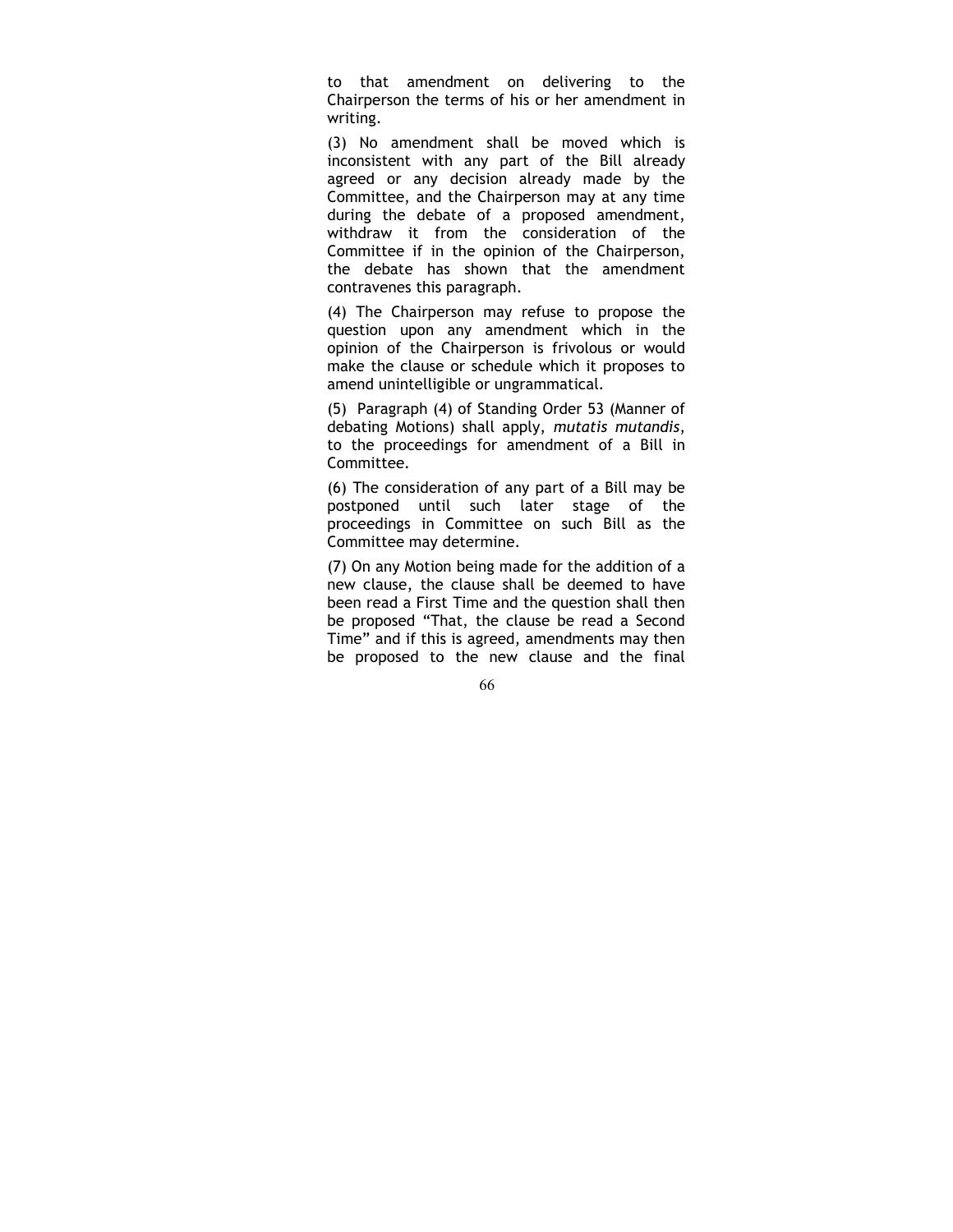question to be proposed shall be "That, the clause (as amended) be added to the Bill".

(8) New schedules shall be disposed of in the same way as new clauses.

(9) The question to be put on the preamble (if any) shall be "That, the preamble (as amended) be the preamble of the Bill."

(10) The question to be put on the title of the Bill shall be "That, the title (as amended) be the title of the Bill".

(11) No question shall be put on the enacting formula.

(12) At the conclusion of the proceedings in Committee on a Bill, or, if more than one, on all such Bills a Minister or the Member in charge shall move "That, the Bill(s) (as amended) be reported to the House", and the question thereon shall be decided without amendment or debate.

#### Report of Progress

117. If any Member before the conclusion of proceedings on a Bill in a Committee of the whole House moves to report progress and such Motion is carried, the Chairperson shall leave the Chair and the Chairperson, or, if the Speaker has taken the Chair in Committee, the Member in charge of the Bill, shall report progress to the House and shall ask leave to sit again, and a day for the resumption of the proceedings shall be determined by the Member in charge of the Bill.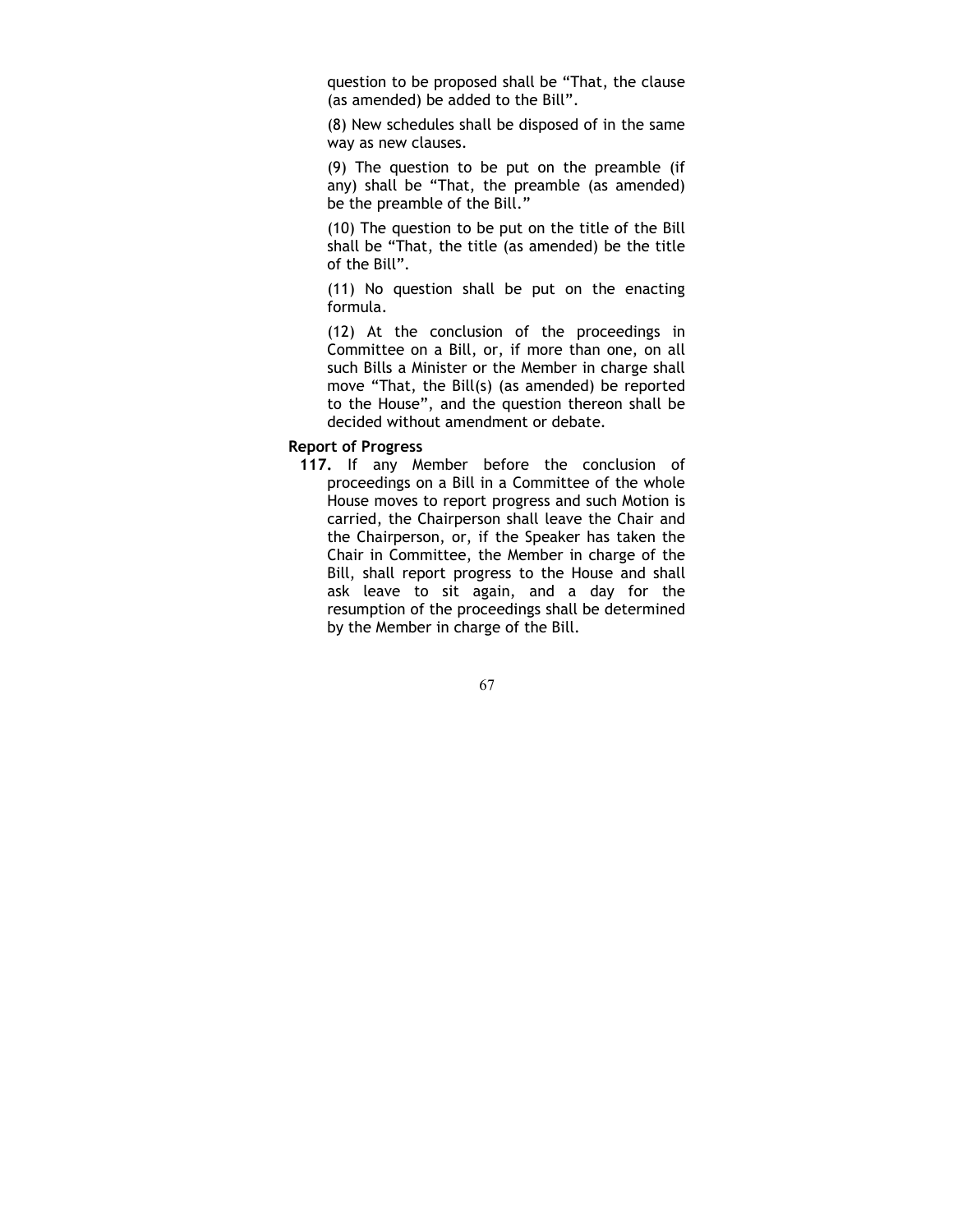### Bill to be reported

118. When a Committee of the whole House has agreed that a Bill or a number of Bills be reported, the Chairperson, shall forthwith leave the Chair of the Committee and the House shall resume, and the Chairperson or if the Speaker has taken the Chair in Committee, the Member in charge of the Bill shall report the same to the House, and each Bill, if more than one, shall be so reported separately.

### Procedure on Bills reported from Committee of the whole House

119. (1) When a Bill has been reported from a Committee of the whole House on committal, the House shall consider the Bill as so reported upon a Motion "That the House do agree with the Committee in the said report".

(2) The question on any Motion moved under paragraph (1) of this Standing Order shall be put forthwith, no amendment, adjournment or debate being allowed, unless any Member desires to delete or amend any provision contained in a Bill, or to introduce any new provision therein, in which case he or she may propose any amendment to add, at the end of the Motion, the words "subject to the recommittal of the Bill (in respect of some specified part or of some proposed new clause or new schedule) to a Committee of the whole House", and if that Motion is agreed to with such an amendment, the Bill shall stand so re-committed.

(3) The House shall either forthwith or upon a day named by the Member in charge of the Bill dissolve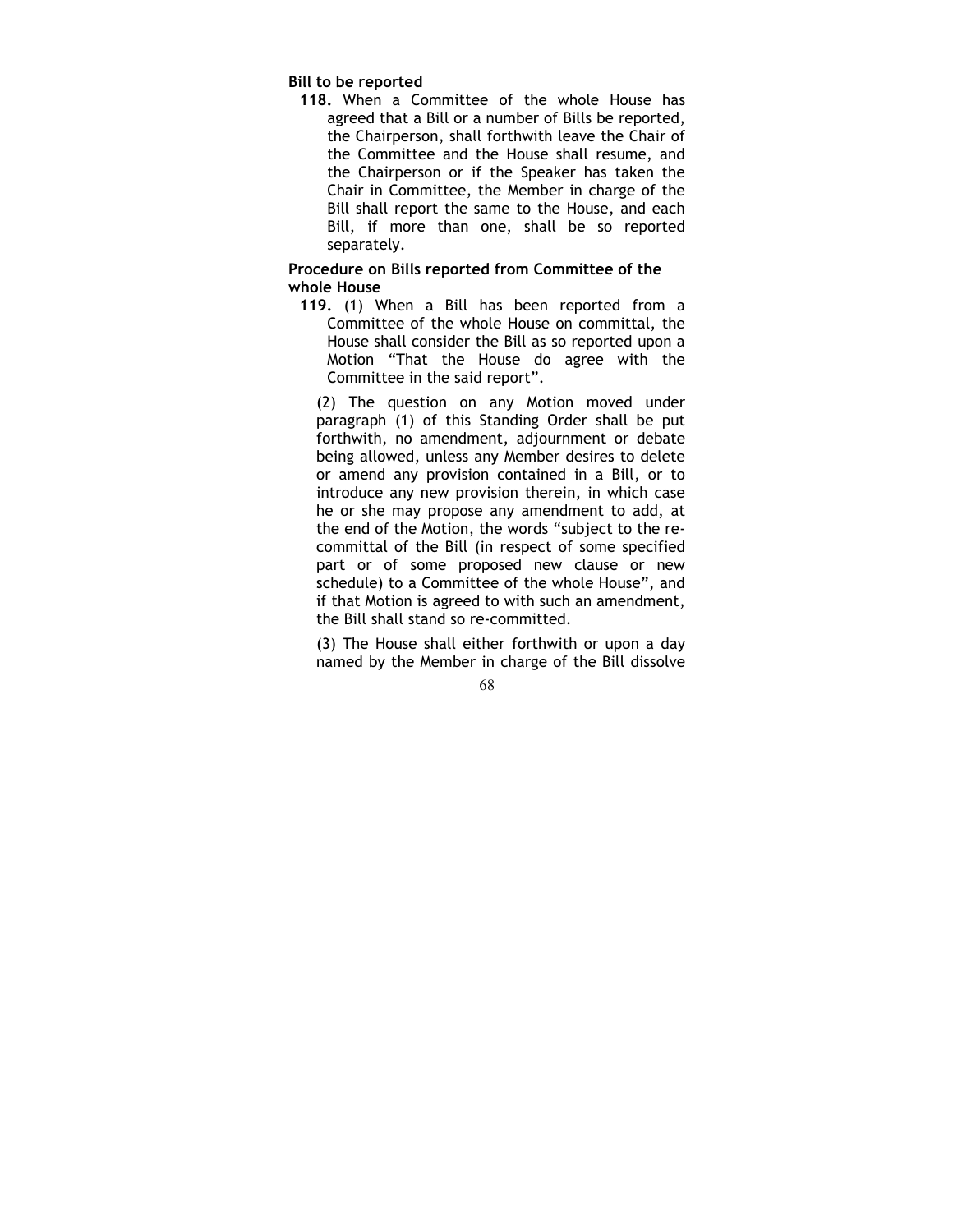itself into Committee to consider the matters so recommitted.

#### Procedure on Bills reported from Select Committees

120. (1) The report of a Select Committee on a Bill shall be laid on the Table of the House by the Chairperson of the Select Committee or by some other Member authorised by the Committee in that behalf.

(2) The House shall consider the Bill as reported from the Select Committee upon a Motion "That, the report of the Select Committee be approved".

(3) Standing Order 119 (Procedure on Bills reported from Committee of the whole House) shall apply to any Motion to approve the report of a Select Committee on a Bill.

### Procedure upon the re-committal of a Bill

121. (1) When a Bill has been re-committed to a Committee of the whole House, the Committee shall consider only the matters so re-committed and any matter directly consequential thereon.

(2) Except as is provided by paragraph (1), the procedure in Committee on a Bill re-committed shall apply mutatis mutandis on a Bill on first committal.

(3) When a Bill has been reported from a Committee of the whole House after re-committal Standing Order 119 (Procedure on Bills reported from Committee of the whole House) shall apply.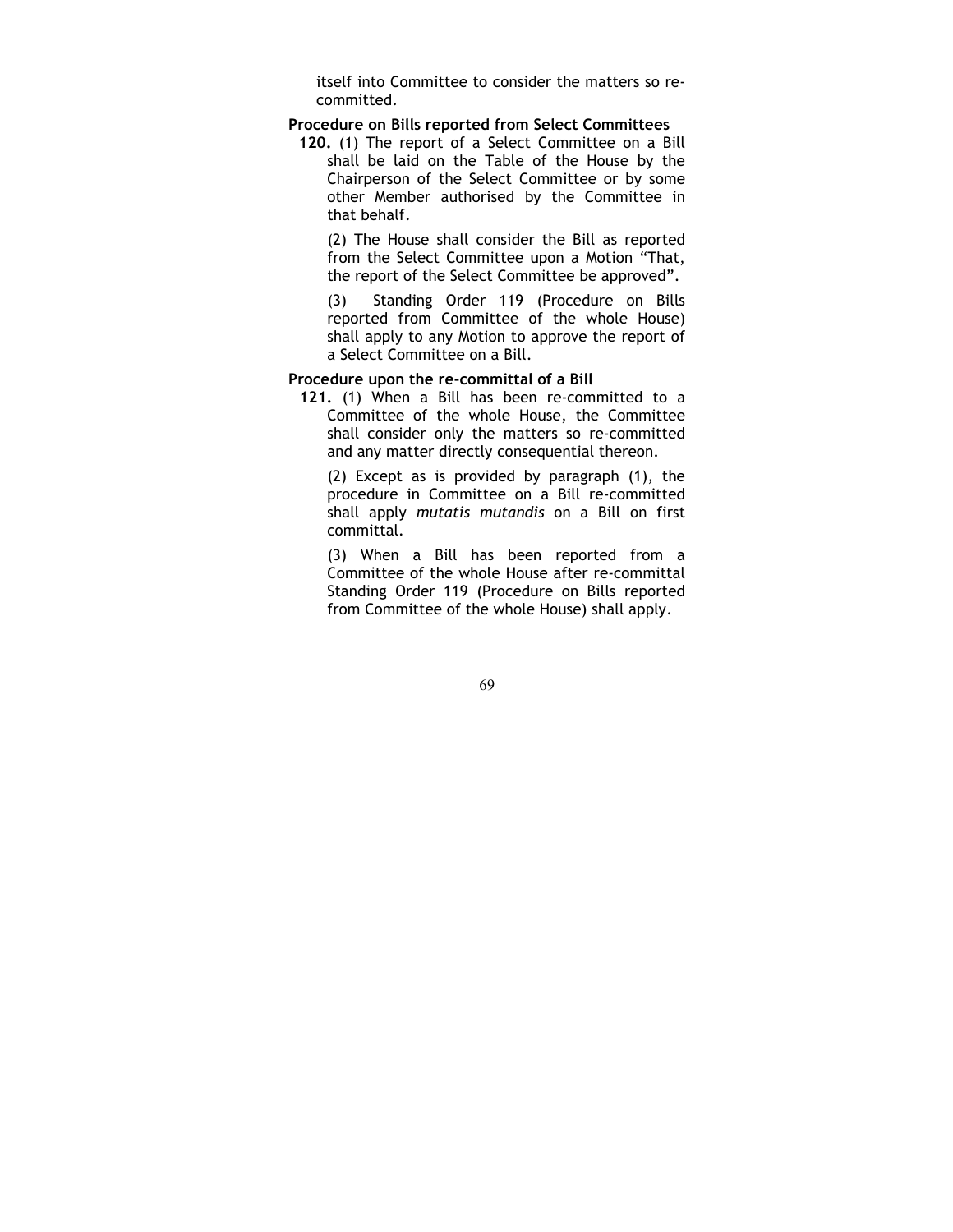### Third Reading

122. (1) On the adoption of a report on a Bill, the Third Reading may with the leave of the Speaker be taken forthwith and if not so taken forthwith, shall be ordered to be taken on a day named by the Member in charge of the Bill.

(2) On the Third Reading of a Bill, a Motion shall be made "That, the .... Bill be now read a Third Time" and amendments may be proposed similar to those on Second Reading

### Withdrawal of Bills

123. Either before the commencement of business or on the Order of the Day for any stage of the Bill being read, the Member in charge of a Bill may, without notice, move that the Bill be withdrawn.

### Re-introduction of Bills

124. (1) A Bill, the Second Reading or Third Reading of which has been rejected may be introduced again in the next Session, or after the lapse of six months in the same Session, but subject to fresh publication as provided by Standing Order 104 (Introduction of Bills).

(2) The consideration of a Bill which was interrupted at the end of a Session shall resume in the next Session of the same Parliament at the stage where it was last interrupted, notwithstanding prorogation.

#### Custody of Bills

125. (1) Every Bill passed by the House shall remain in the custody of the Clerk.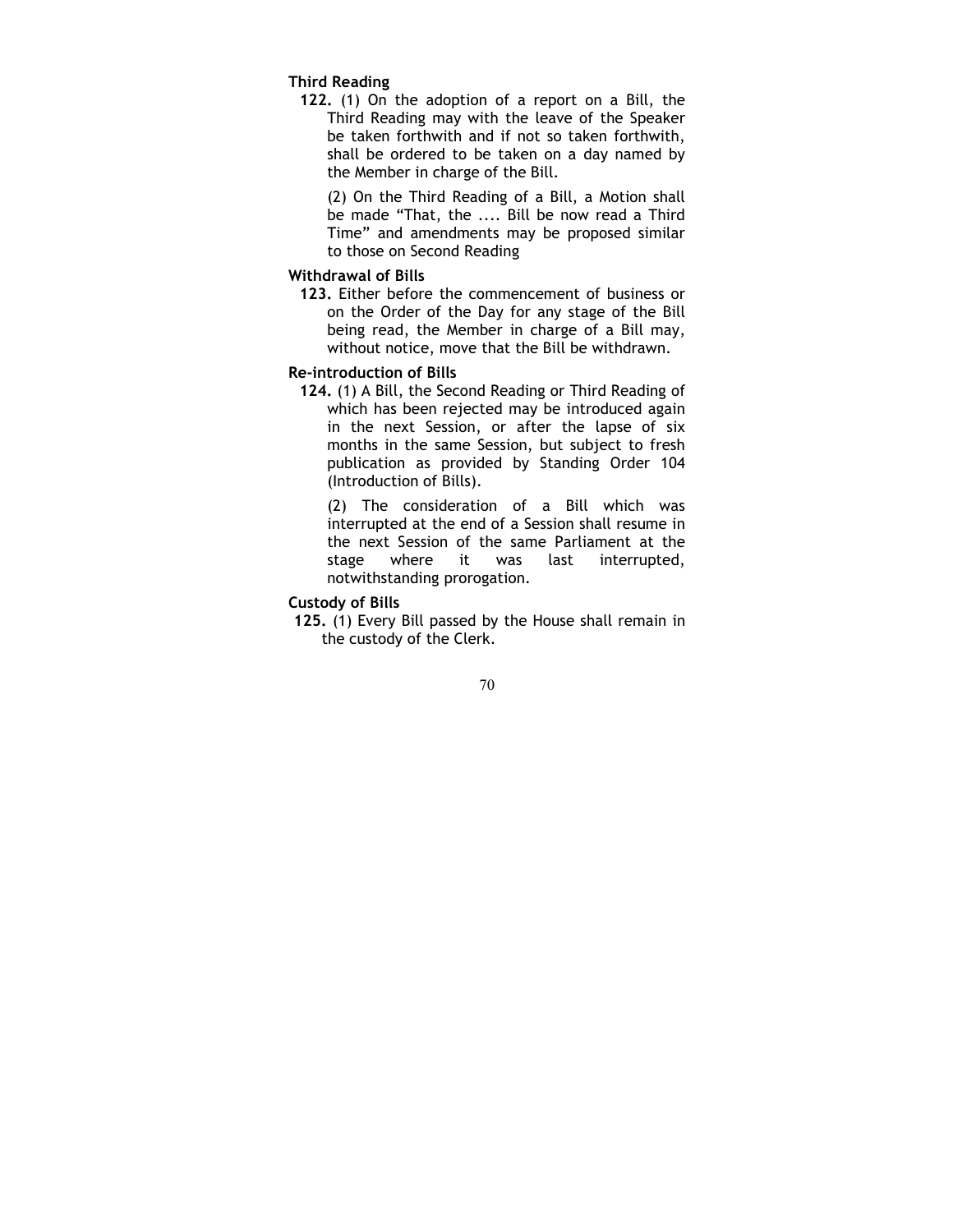(2) At any time before the certification and submission of a Bill to the President, the Speaker may correct formal errors or oversights therein without changing the substance of the Bill.

(3) The Clerk shall present the Bill to the Attorney-General within fourteen days of its passage by the House.

(4) The Attorney-General shall present the Bill to the President within fourteen days from the time of receipt from the Clerk.

(5) At the expiry of fourteen days, the Attorney-General shall file return to the Speaker indicating the time and the date the Bill was presented to the President.

(6) When the President submits a Memorandum on a Bill to the Speaker pursuant to Section 46 of the Constitution, the House shall deliberate on such memorandum within twenty-one days of the date when the House next meets.

### PART XIX - PRIVATE BILLS

# Application of public Bill procedure

126. Except as otherwise provided in this part, the Standing Orders relating to public Bills shall apply in respect of private Bills.

### Saving clause

127. Every private Bill, shall contain a clause saving the rights of the President, the Government of the Republic of Kenya, of all bodies politic or corporate, and of all others, except such as are mentioned in the Bill and those claiming by, from or under them.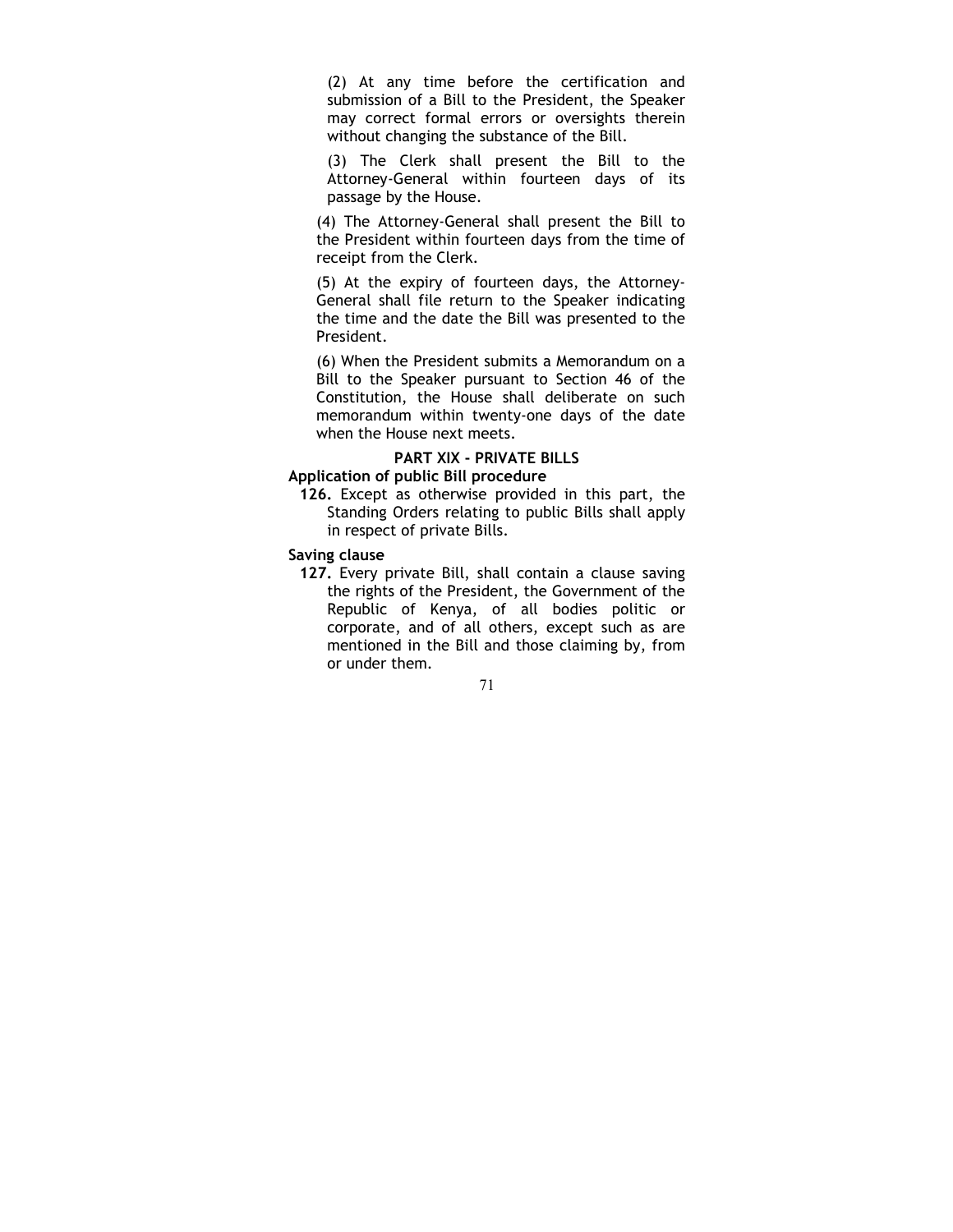### Private Bill affecting private rights

128. (1) No private Bill which directly affects the private rights or property of any persons, shall originate in the House unless the provisions of this Standing Order as to notice have been complied with.

(2) A notice shall be published in not less than three separate issues of the Gazette, specifying the general nature and objects of the Bill; the last of such publications being not less than fourteen days before the presentation of the Petition referred to in Standing Order 129 (Petition for Leave).

#### Petition for leave

129. (1) No private Bill shall be introduced unless a Petition for the same, headed by the short title of the Bill, and signed by the parties, being promoters of the Bill, or some of them, has been previously presented to the House with a copy of the Bill annexed.

(2) It shall be the duty of the Clerk to scrutinise petitions presented to the House and where, after such scrutiny, he is not satisfied that the provisions of this Part have been complied with, he shall so report to the Speaker.

(3) The promoters shall deposit with the Clerk a sufficient number of copies of the Petition with the Bill annexed, for distribution to Members and on receipt of such copies, the Clerk shall forthwith dispatch a copy to every Member.

(4) The Petition shall be read at the first sitting of the House after it is so deposited and thereupon the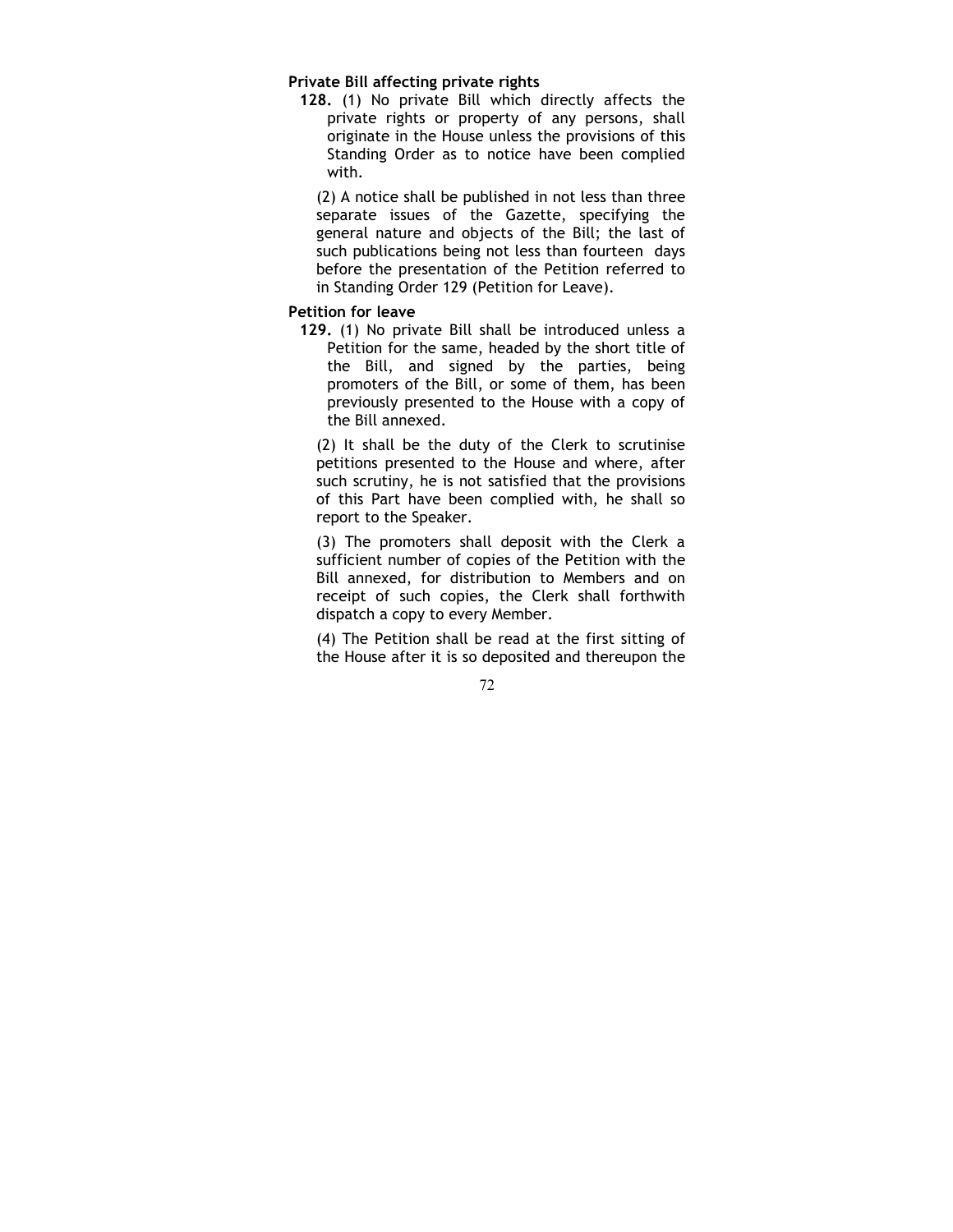question "That, the promoters be granted leave to proceed" shall be put forthwith and decided without amendment or debate.

### Security for cost of printing

130. (1) Where leave to proceed is granted, the Government Printer shall within seven days of a request being made by the Clerk, provide an estimate of the cost of printing the Bill and the promoters of the Bill shall meet such cost.

(2) The promoters shall deposit at least twenty five percent of the estimated total cost of printing the Bill as security with the Clerk.

### Bills authorising the construction of work

- 131. (1) In the case of a private Bill authorising the construction of work, before such Bill shall be read a First Time, the promoters shall-
	- (a) deposit with the Clerk an estimate of the expense of the undertaking, signed by the person making such estimate and approved by the Clerk; and
	- (b) deposit with the Clerk a sum not less than 4 per centum of the amount of the estimate under paragraph (1)

and in every such Bill, there shall be inserted a clause to the effect that, if the works authorised to be constructed are not completed previous to the expiration of a time to be limited by the Bill for such completion, the sum deposited with the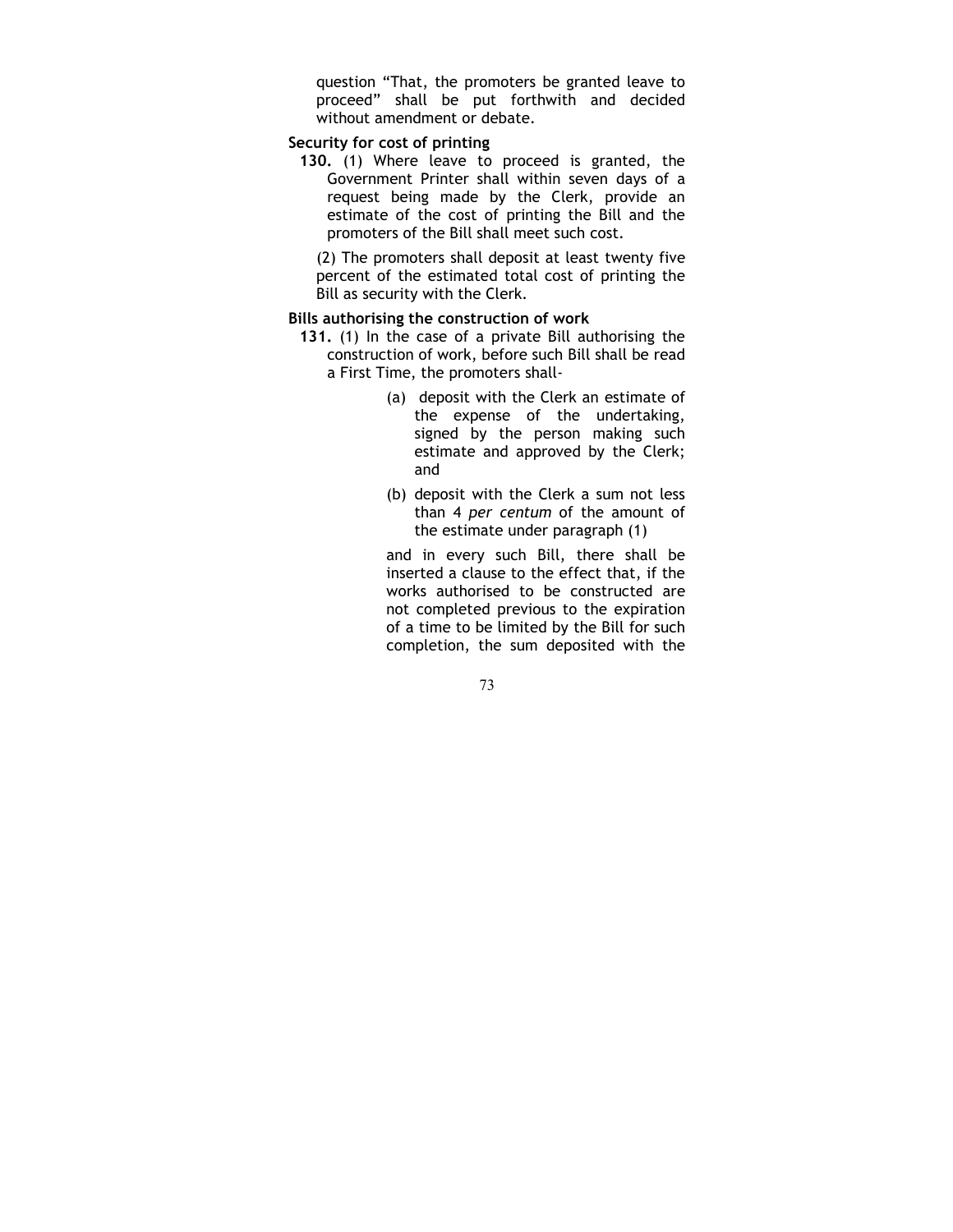Clerk shall be forfeited to the Government.

### First Reading

132. When the provisions of this part have been complied with, the Clerk shall cause the Bill to be printed, distributed to Members and published in the Gazette and at the first sitting of the House held not less than fourteen days after such publication, the Bill shall be read a First Time.

### How Bills may be opposed

133. No person, other than a Member, shall be heard, whether in person or by advocate, in opposition to a private Bill unless such person has previously lodged a Petition with the Clerk, showing the nature of the person's objections to the Bill and whether the person's objections extend to the whole or some part of the Bill and praying that he or she may be heard in person or by advocate, as the case may be.

### Rights of audience before Committee on opposed Bill

134. (1) Subject to these Standing Orders all petitions against a private Bill containing a prayer that the petitioners be heard by themselves, or by their advocates, shall stand referred to a Select Committee which shall hear any such petitioners or advocates.

(2) The promoters of an opposed private Bill shall be entitled to be heard before the Select Committee on the Bill by themselves, or by their advocates, in favour of the Bill and against any petitions against the Bill.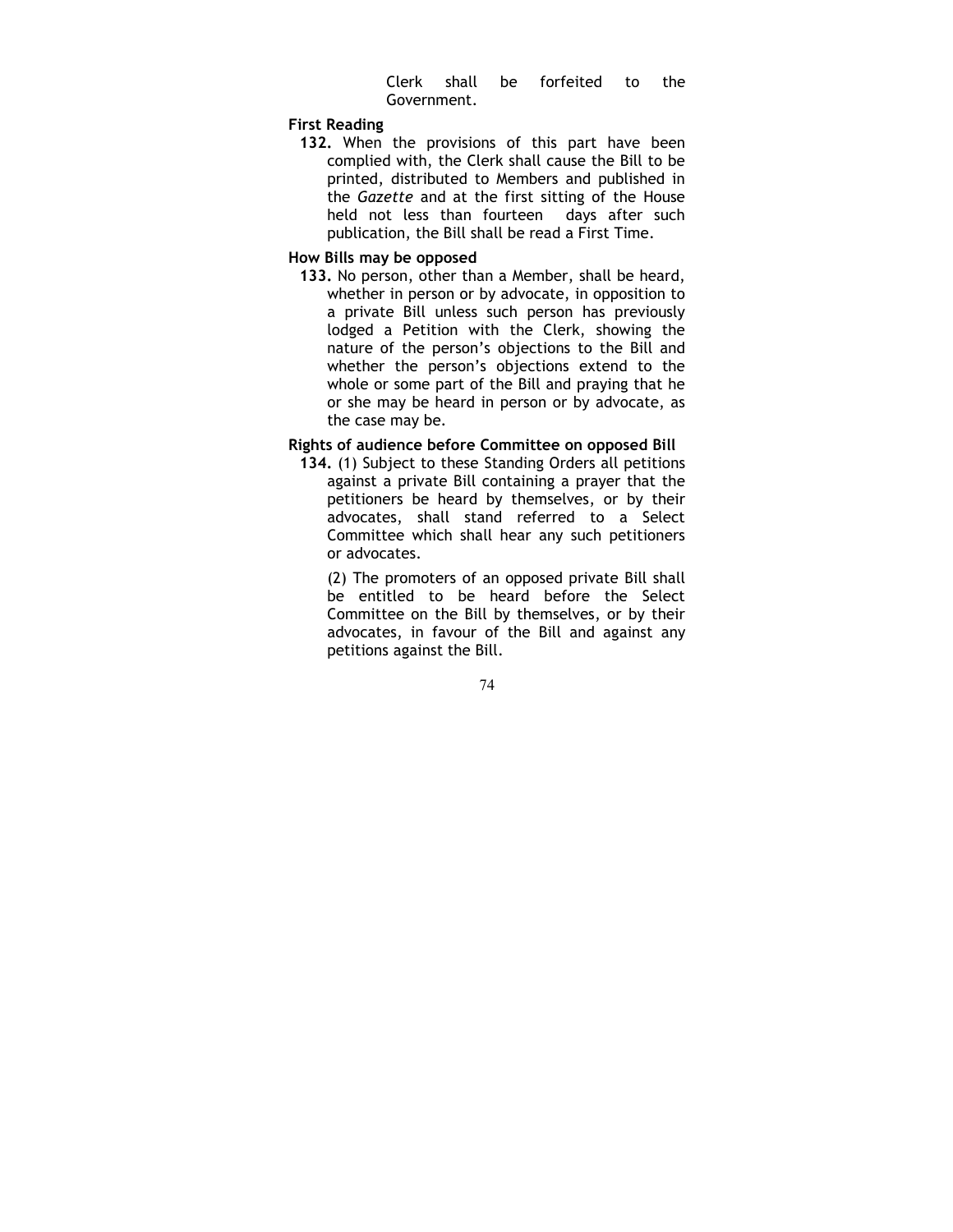### Printing expenses

135. As soon as practicably possible, after a private Bill is passed, rejected or abandoned, the Government printer shall make out an account showing the expenses of printing and shall, if the amount of the account is less than the security deposited, refund the balance, and if it is excess, cause the promoter to pay the balance.

### PART XX - COMMITTEE OF THE WHOLE HOUSE Limits on consideration of matters by Committee

136. A Committee shall not consider any matter other than a matter which has been referred to it or which it is required by these Standing Orders to consider.

### Committee of the whole House may not adjourn

137. A Committee may not adjourn its own sitting or the consideration of any matter to a future sitting, but the Chairperson may by Motion be directed notwithstanding that all matters referred to the Committee have not yet been considered, to report progress to the House and ask leave to sit again.

### Report

138. When all the matters referred to a Committee of the whole House have been considered, the Chairperson shall be directed by Motion to report to the House.

### No debate on Motion for Report

139. When a Motion is made in Committee to report or to report progress and ask leave to sit again, the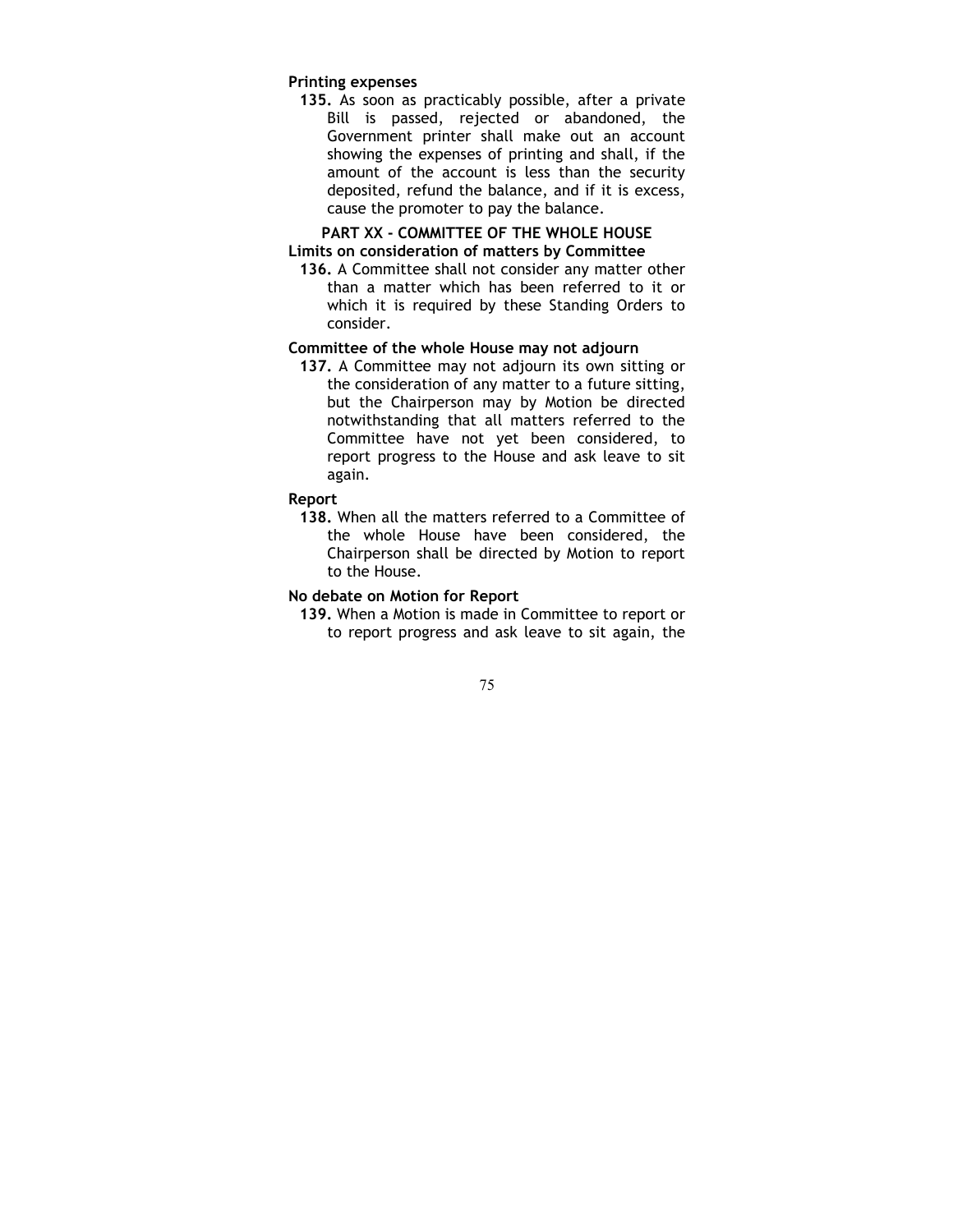question shall be put forthwith and decided without amendment or debate.

### Chairperson leaves Chair without question put when directed to report

140. (1) When the Chairperson has been directed to report to the House, he or she shall leave the Chair without question put.

(2) Except as otherwise provided by these Standing Orders, every report shall be made without question put, and may, by Motion, be agreed to or negatived by the House or re-committed to the<br>Committee, or postponed for further Committee, or postponed for further consideration.

### General application of rules in Committee

141. Except as otherwise provided in these Standing Orders, the same rules of order and of debate for the conduct of business shall be observed in Committee as in the House.

### PART XXI - SUPPLY AND WAYS AND MEANS General

Restrictions with regard to certain financial measures

142. Except on the recommendation of the President signified by a Minister, the House shall not -

- (a) proceed upon any Bill (including any amendment to a Bill) that, in the opinion of the person presiding, makes provision for any of the following purposes -
	- (i) the imposition of taxation or the alteration of taxation otherwise than by reduction;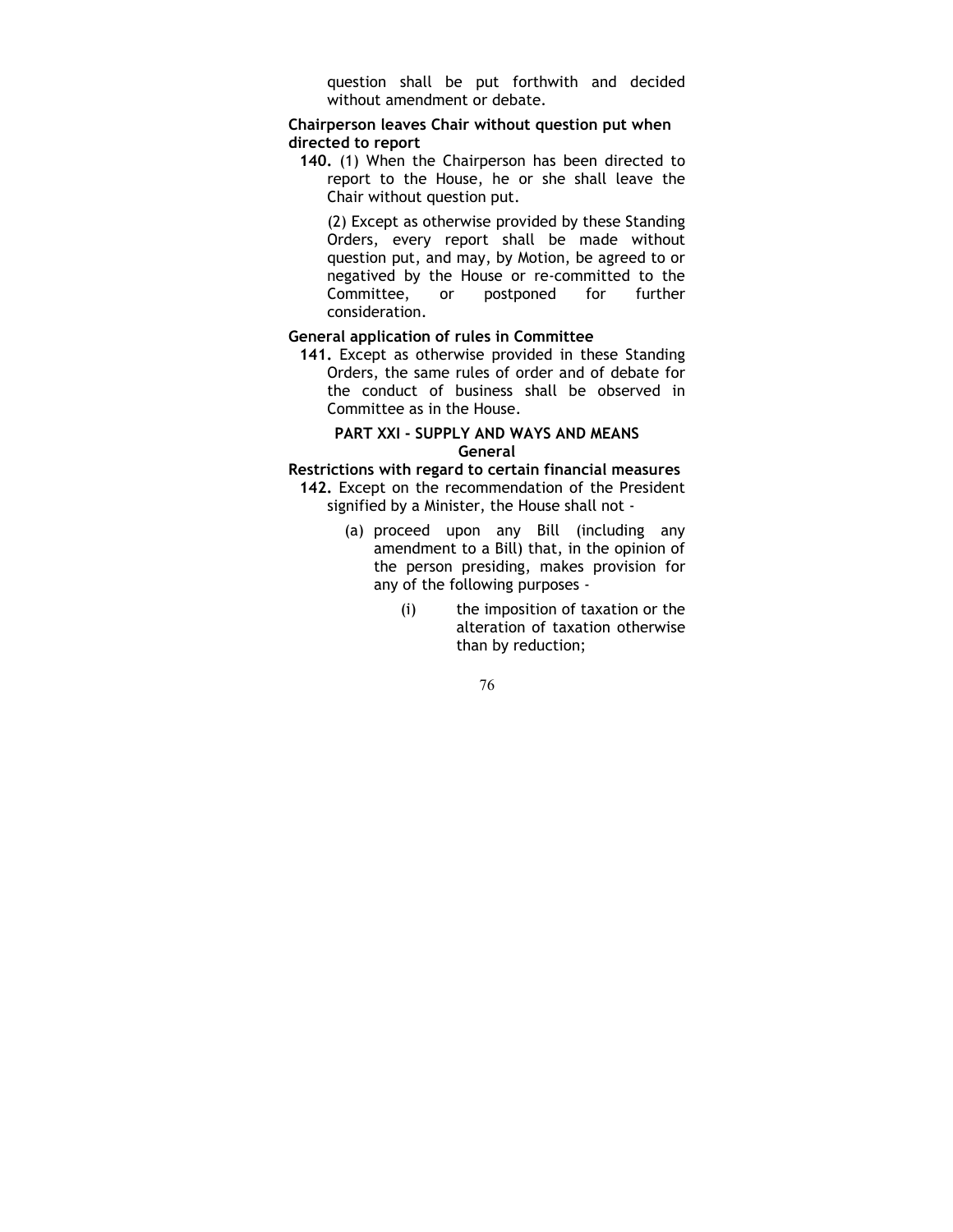- (ii) the imposition of any charge upon the Consolidated Fund or any other fund of the Government of Kenya or the alteration of any such charge otherwise than by reduction;
- (iii) the payment, issue or withdrawal from the consolidated Fund or any other fund of the Government of Kenya of any money not charged thereon or any increase in the amount of such a payment, or withdrawal; or
- (iv) the composition or remission of any debt due to the Government of Kenya; or
- (b) proceed upon any Motion (including any amendment to a Motion) the effect of which, in the opinion of the Speaker, would be to make provision for any of these purposes.

### Presentation of Budget Policy Paper

143. (1) Every year, not later than  $21^{st}$  March, the Minister responsible for matters relating to finance, shall prepare and lay before the House a Paper to be referred to as the Budget Policy Statement.

(2) The Budget Policy Statement shall contain, and not limited to-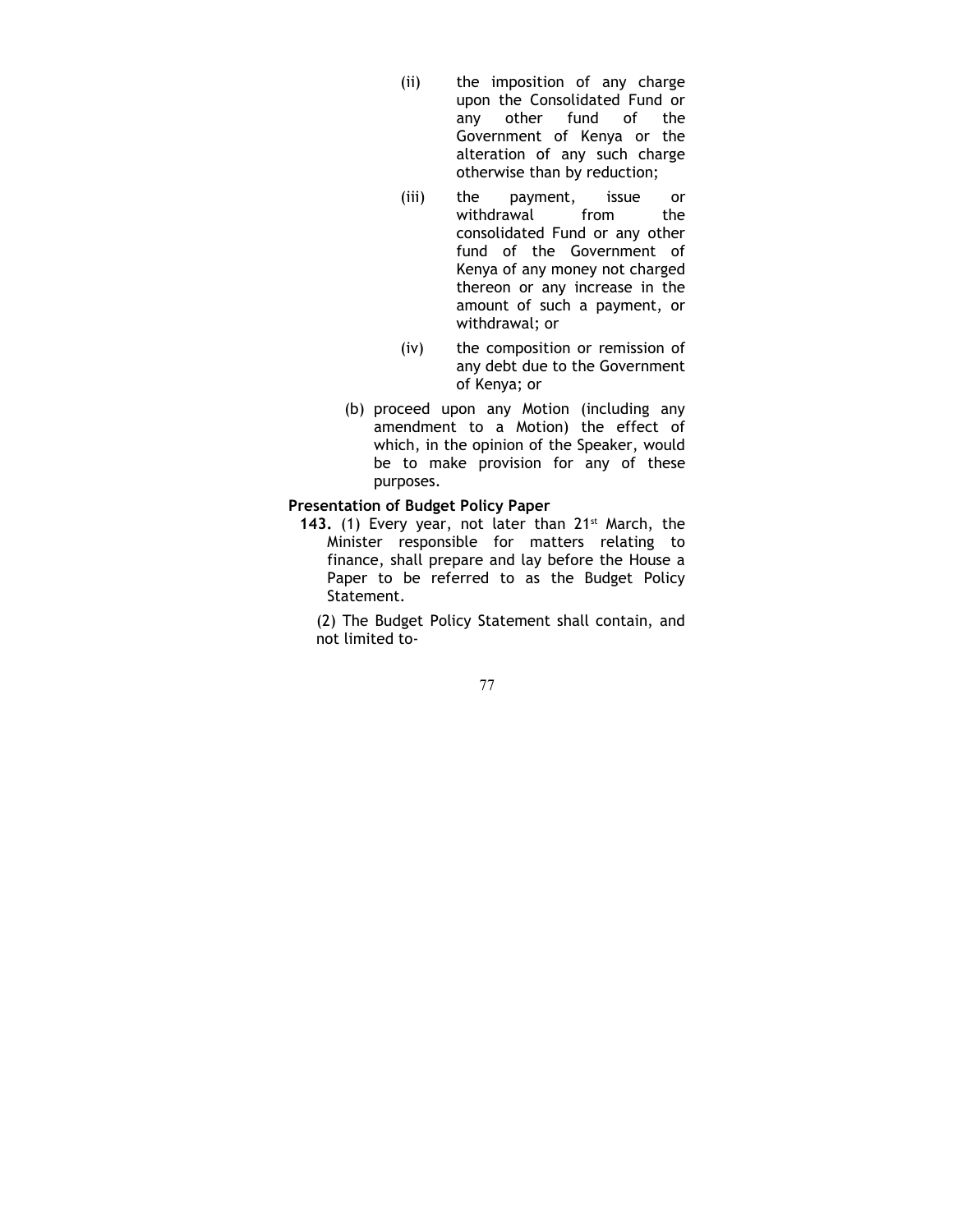- (a) an assessment of the current financial year and the projected state of the economy for the next three years;
- (b) the macro economic and fiscal policies for the period specified under sub-paragraph (a);
- (c) targets for total overall revenues including domestic and external borrowing and aggregate expenditure; and
- (d) the total resources to be allocated to individual programmes and projects within a sector or Ministry for the period identified under sub-paragraph (a) indicating the outputs expected from each such programme or project during the period

and shall detail the criteria used to allocate or apportion the available public resources among the various programmes and projects.

(3) Upon being laid before the House, the Budget Policy Statement shall stand committed to the Budget Committee without question put.

(4) In considering the Budget Policy Statement, the Budget Committee shall consult each Departmental Committee and shall, not later than 15th April, lay its report before the House.

(5) The House shall consider the report of the Budget Committee on a motion that "this House do adopt the report of the Budget Committee on the Budget Policy Statement made by the Minister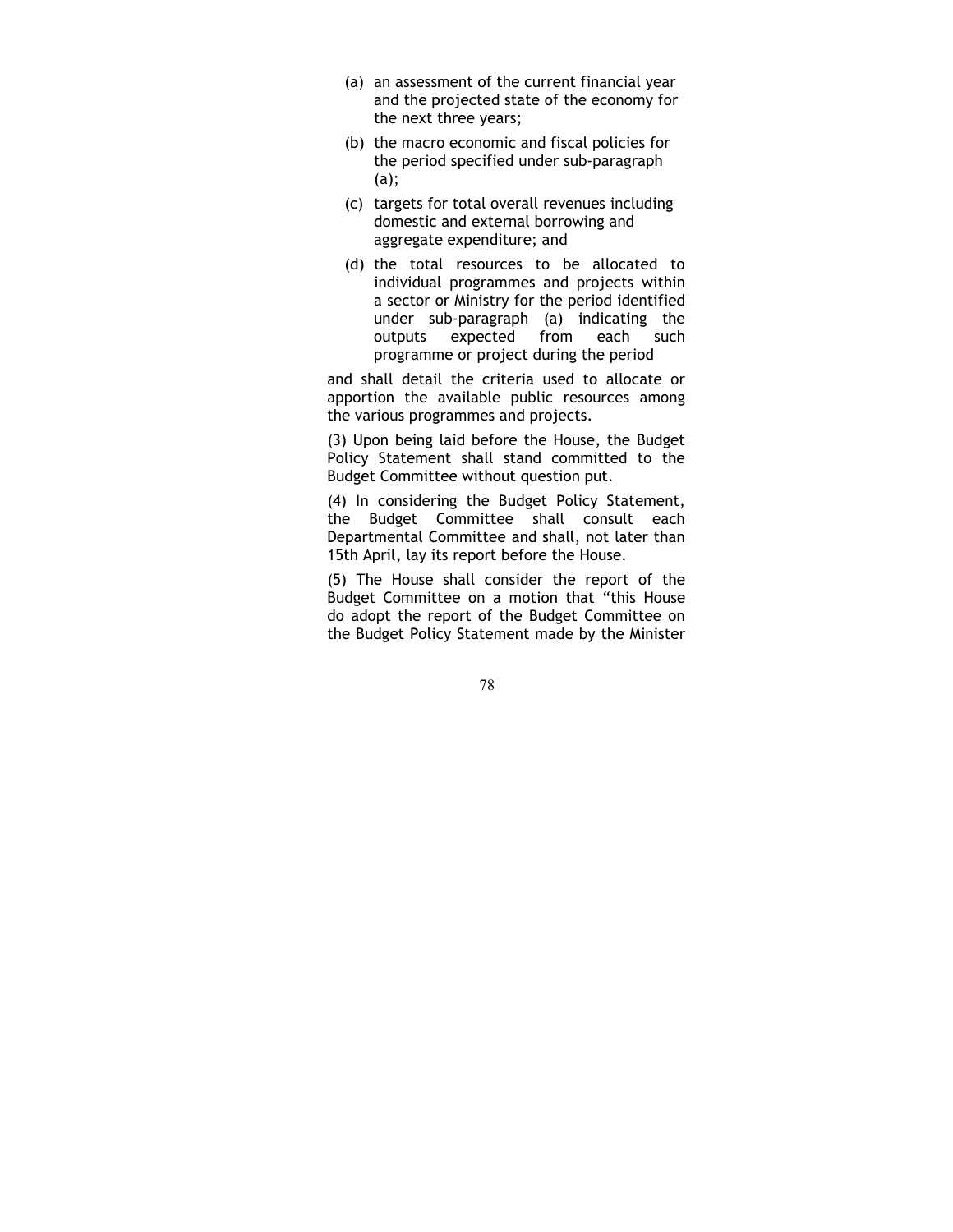for Finance on....(date when the Statement was made)"

#### Presentation of Annual Estimates

144. The Annual Estimates shall be laid on the Table of the House not later than 20th June.

### Committee of Ways and Means and Committee of Supply

145. The Committee of Ways and Means and the Committee of Supply shall be Committees of the whole House.

#### Definition of day

146. For the purposes of this Part, a day shall be deemed to consist of any period of not less than three hours prior to 1.00 p.m. or of not less than three hours between 2.30 p.m. and 7.00 p.m. or of not less than three hours after 7.00 p.m.

### Committee of Ways and Means

### Moving into Committee of Ways and Means

147. On an Order of the Day for Committee of Ways and Means being read the Speaker shall leave the Chair without question put unless a Minister moves "That, the Speaker do now leave the Chair" for the purpose of enabling the Minister to deliver a financial statement.

### Precedence and limitation of Debate on Financial Statement (Budget)

148. (1) Unless the House otherwise orders, the debate on the financial statement on the Annual Estimates shall take precedence over all other business, and until disposed of shall be set down each day as the first business of that day.

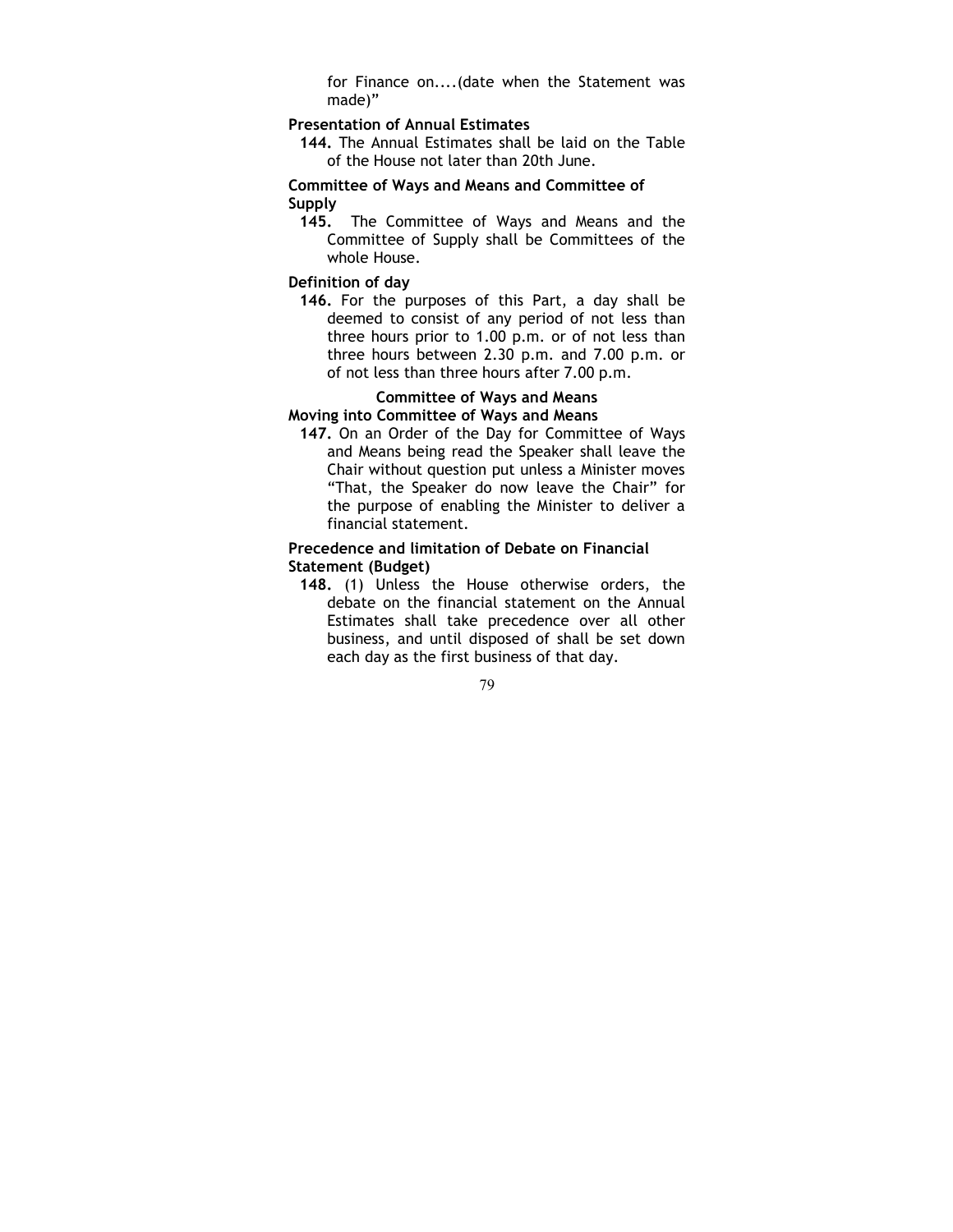(2) The debate on the financial statement on the Annual Estimates shall be limited to three days exclusive of the Mover's speech and reply.

#### Procedure in Committee of Ways and Means

149. (1) Two days shall be allotted for the consideration in Committee of Ways and Means of proposals in the financial statement on the Annual Estimates for imposing, renewing, altering or repealing any rate, tax or duty.

(2) No Member other than a Minister shall move the several Motions in respect of the imposition or renewal of such rates, taxes or duties, and such Motions may be agreed to or amended or negatived, but no amendment whereby the charge upon the people would be increased may be moved to any such Motion.

(3) No Member other than the Mover shall speak more than once on any such Motion.

(4) On the last of the allotted days, the Chairperson shall, one hour before the time for interruption of business, forthwith put every question necessary to dispose of the Motion then under consideration and shall then forthwith put severally the question necessary to dispose of the business of Ways and Means under the same Order of the Day.

(5) On any day upon which the Chairperson is under this order directed to put forthwith any questions, the consideration of the business of Ways and Means shall not be anticipated by a Motion of the adjournment of the House and no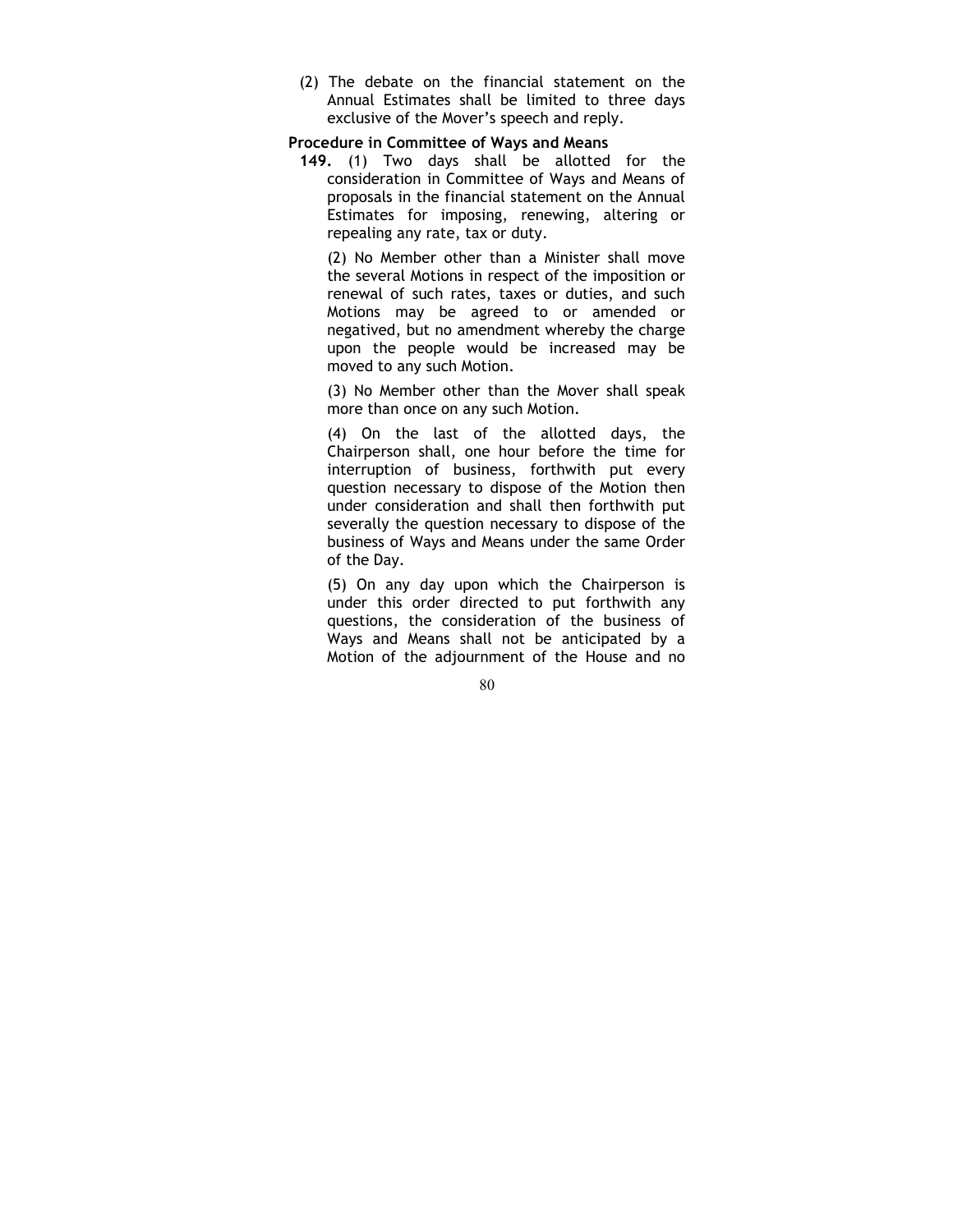dilatory Motion shall be moved in relation to that business, and the business shall not be interrupted under any Standing Order.

(6) On the last of the allotted days, no business other than the business of Ways and Means shall be taken until the business of Ways and Means has been completed.

#### Consideration of Ways and Means Resolutions

150. (1) The report or any resolution of the Committee of Ways and Means shall be considered by the House forthwith, unless the House otherwise orders, upon a Motion, "That, the House do agree with the Committee in the said resolution".

(2) The question on any Motion moved under paragraph (1) of this Standing Order shall be put forthwith, no amendment, adjournment or debate being allowed, unless a Minister desires to amend or to add to the resolution in which case the Minister may propose an amendment to add, at the end of the Motion, the words "subject to the re-committal of the resolution (in respect of some specific amendment or addition) to the Committee of Ways and Means."

(3) If the Motion is agreed to with the Minister's amendment, the resolution shall stand recommitted to the Committee of Ways and Means and the House shall either forthwith or upon a day determined by the Minister dissolve itself into Committee of Ways and Means to consider the resolution so re-committed.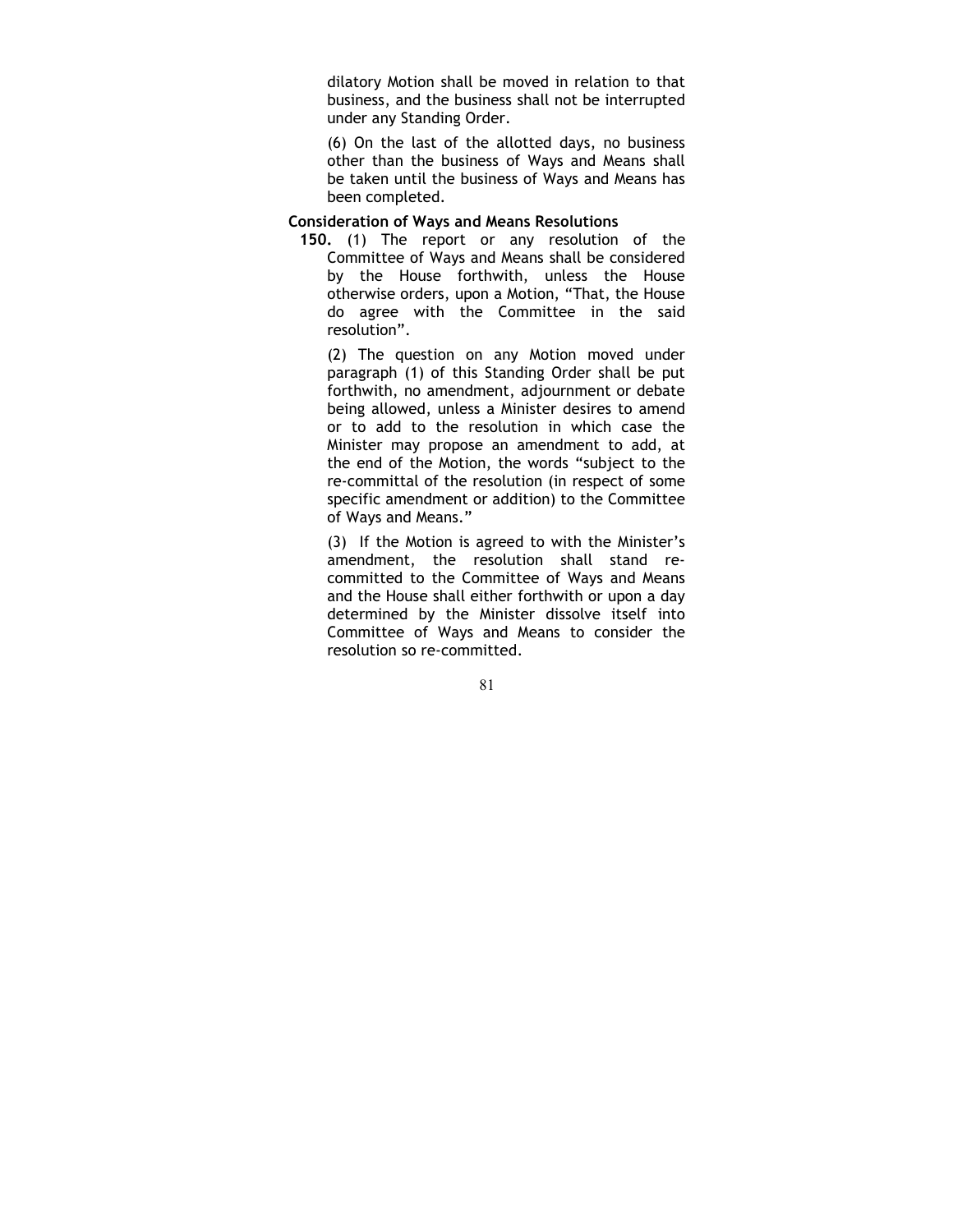(4) When any resolution of the Committee of Ways and Means has been re-committed to the Committee, the Committee shall consider only the matters in respect of which it was so recommitted and any matter directly consequential thereon.

(5) Except as provided by paragraph (3) of this Standing Order, paragraphs (2) and (3) of Standing Order 149 (Procedure in Committee of Ways and Means) and the provisions of this Standing Order shall apply in respect of a resolution so recommitted.

Procedure on Motions for charges upon the people other than those arising out of the Financial Statement (Budget)

151. (1) The Government shall have the right from time to time, to set down an Order of the Day for Committee of Ways and Means for the purpose of dealing with Motions (other than Motions arising out of the financial statement on the Annual Estimates) in respect of the imposition, renewal, alteration or repeal of rates, taxes or duties; or for approval of any proposal (other than a Bill) for borrowing or for guarantee:

Provided that no Order of the Day shall be set down as aforesaid on any day on which business other than Government business has precedence.

(2) Paragraphs (2) and (3) of Standing Order 149 (Procedure in Committee of Ways and Means) shall apply to Motions under consideration by the Committee of Ways and Means other than Motions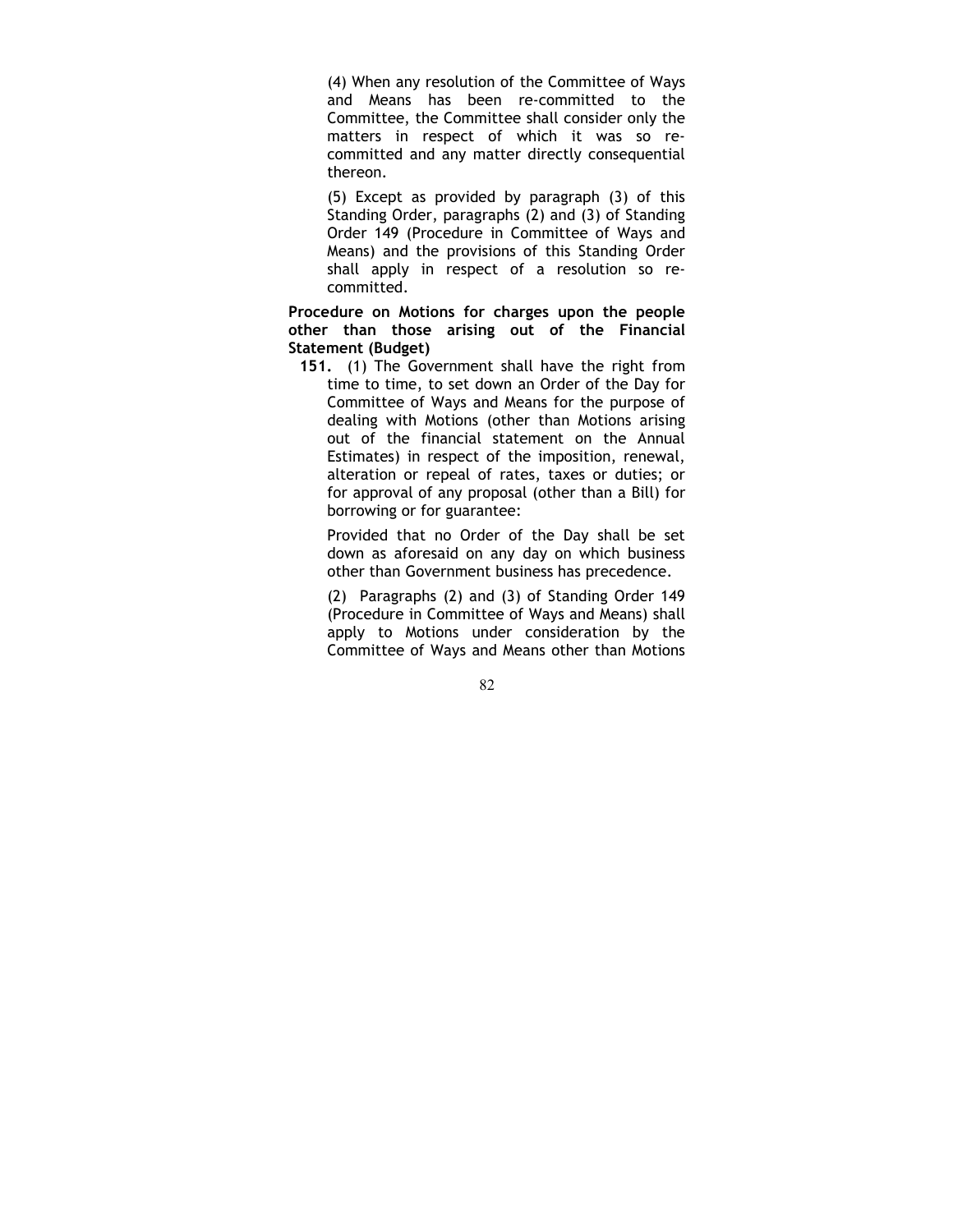arising out of the financial statement and to the reports thereon.

(3) On the day on which an Order of the Day for Committee of Ways and Means has been set down under this Standing Order, the business of such Order shall commence not later than three hours before the time for interruption of business and unless the House orders that the business of the Committee of Ways and Means shall continue for more than one day, the Chairperson shall, half an hour before the time for interruption of business, forthwith put every question necessary to dispose of the Motion then under consideration, and shall then forthwith put severally the questions necessary to dispose of the business of Ways and Means under the same Order of the Day.

(4) On any day upon which the Chairperson is under this Order directed to put forthwith any questions, the consideration of the business of Ways and Means shall not be anticipated by a Motion for the adjournment of the House and no dilatory Motion shall be moved in relation to that business, and the business shall not be interrupted under any Standing Order.

#### Committee of Supply Committal of Annual Estimates to committees

152. (1) Upon being laid before the National Assembly, the Annual Estimates shall stand committed to the respective Departmental Committees according to their mandates.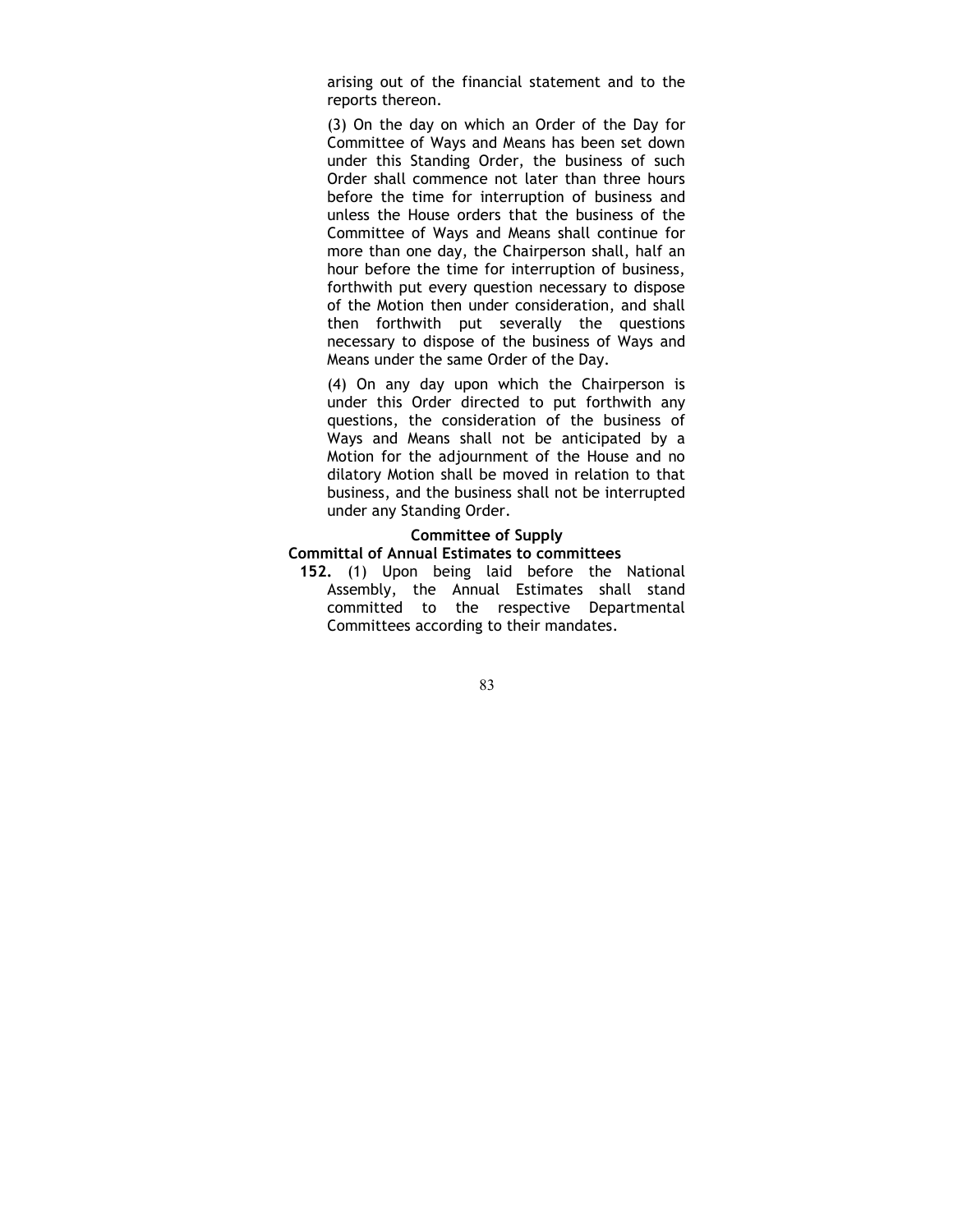(2) Each Departmental Committee shall consider, discuss and review the Estimates committed to it under this Standing Order and submit its report thereon to the House within twenty-one days after they were first laid before the House.

# Order of Votes

153. The House Business Committee after consultation with the Liaison Committee shall determine the order in which the House shall consider the Votes of the various Ministries.

#### Moving into Committee of Supply

154. (1) On an Order of the Day for Committee of Supply being read, the Speaker shall leave the Chair without question put, unless a Minister moves "That, the speaker do now leave the Chair", for the purpose of enabling the Minister to initiate a debate on the policy implied under a Vote for which the Minister is responsible.

(2) Each Minister shall move the Votes for each Ministry indicating that he or she had discussed such Vote with the relevant Departmental Committee.

(3) In the debate initiated under paragraph (1), priority shall be given to the Chairperson of the relevant Departmental Committee.

### Procedure in Committee of Supply

155. (1) A Maximum of fourteen days shall be allotted for the consideration in Committee of Supply of proposals in respect of the Annual Estimates.

(2) Not more than three hours shall be spent on any Vote, and any Vote which has not been granted within the period provided for under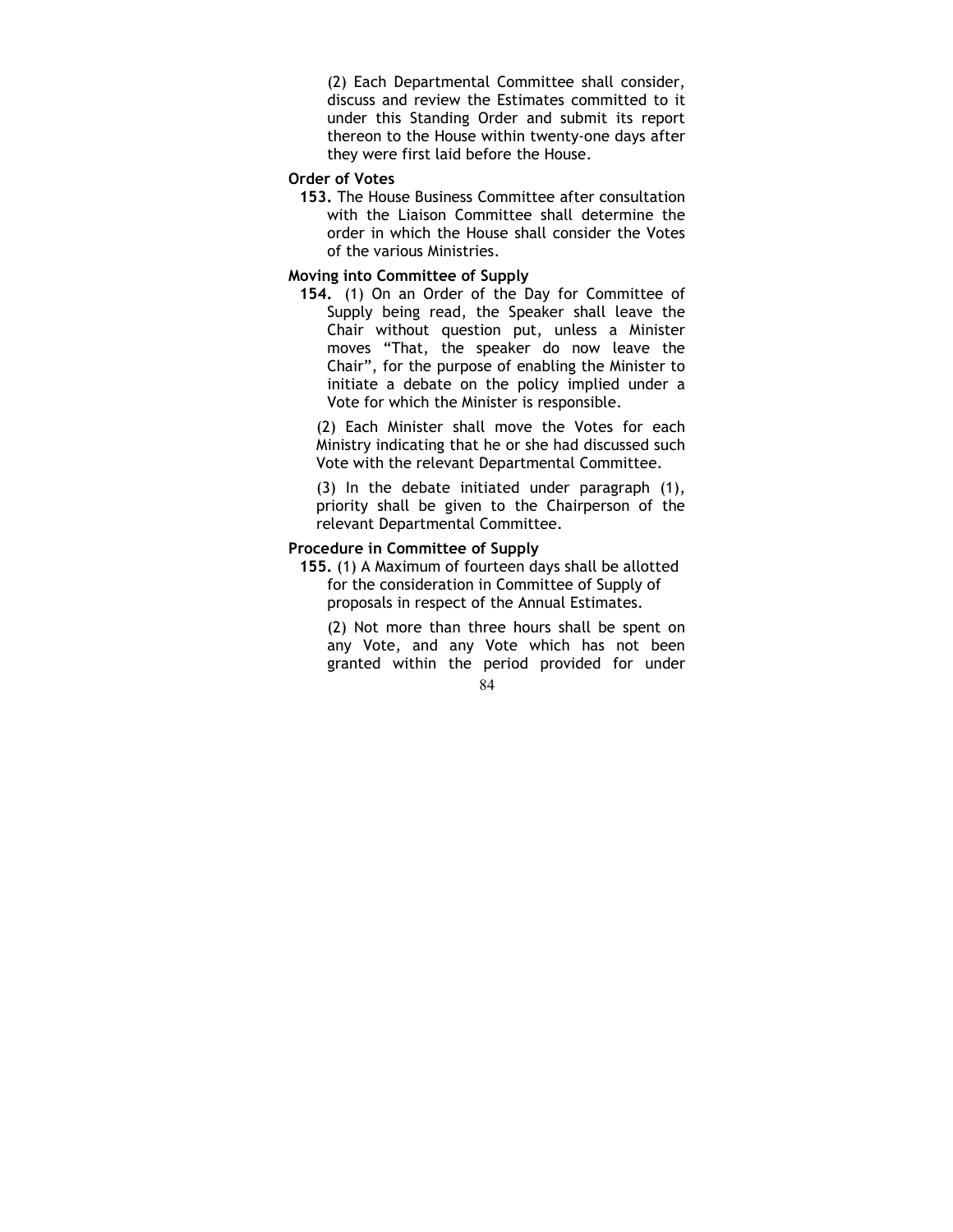paragraph (1) shall be left for disposal under paragraph (8) of this Standing Order.

(3) The Chairperson shall put severally the questions with respect to the Votes of the Annual Estimates namely, that, the several amounts of such Votes be granted.

(4) A motion to reduce the amount of a Vote in the Annual Estimates shall be moved for any specific Vote but no such motion may seek to reduce a Vote by an amount exceeding one percent of the total net proposed expenditure.

(5) The Committee shall not attach a condition or an expression of opinion to a Vote or any part thereof, nor alter the ambit thereof.

(6) Paragraphs (3), (4) and (5) shall mutatis mutandis, apply in consideration of Annual Estimates by Departmental Committees.

(7) Any Vote on account shall be put down as the first business on the first of the allotted days, being a day before 26th June; and if on the last allotted day before 26th June the question with respect to any Vote on account shall not have been put, then the Chairperson shall, half an hour before the time for the interruption of business, forthwith put that question.

(8) On the last of the allotted days, being a day before 31st August, the Chairperson shall, one hour before the time for the interruption of business, forthwith put every question necessary to dispose of the Vote then under consideration, and shall then forthwith put severally the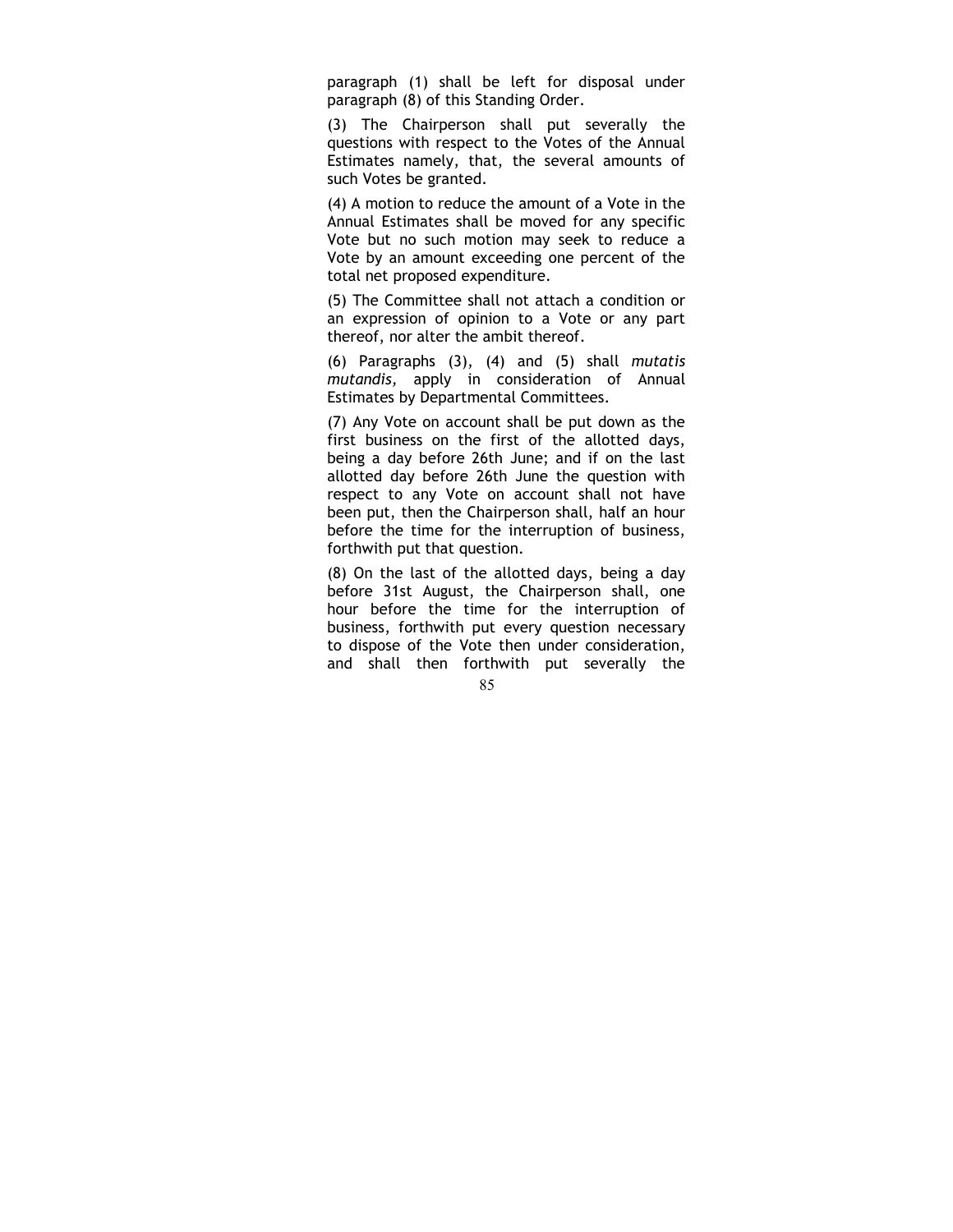questions necessary to dispose of every Vote not yet granted; and if at that time the House is not in Committee, the House shall forthwith move into committee without question put, for that purpose.

(9) On any day upon which the Chairperson is under this order directed to put forthwith any question, the consideration of the business of Supply shall not be anticipated by a Motion for the adjournment of the House, and no dilatory Motion shall be moved in relation to that business, and the business shall not be interrupted under any Standing Order.

(10) On the last of the allotted days, no business other than the business of Supply shall be taken until the business of Supply has been completed.

### Procedure on Supplementary Estimates

156. (1) The Government shall have the right from time to time to set down an Order of the Day for Committee of Supply for the purpose of dealing with Motions (other than Motions arising out of the financial statement on the Annual Estimates) in respect of the business of Supply:

Provided that no Order of the Day shall be set down for Committee of Supply on any day on which business other than Government business has precedence.

(2) Paragraphs (3) and (4), of Standing Order 155 (Procedure in Committee of Supply) shall mutatis mutandis, apply to Supplementary Estimates.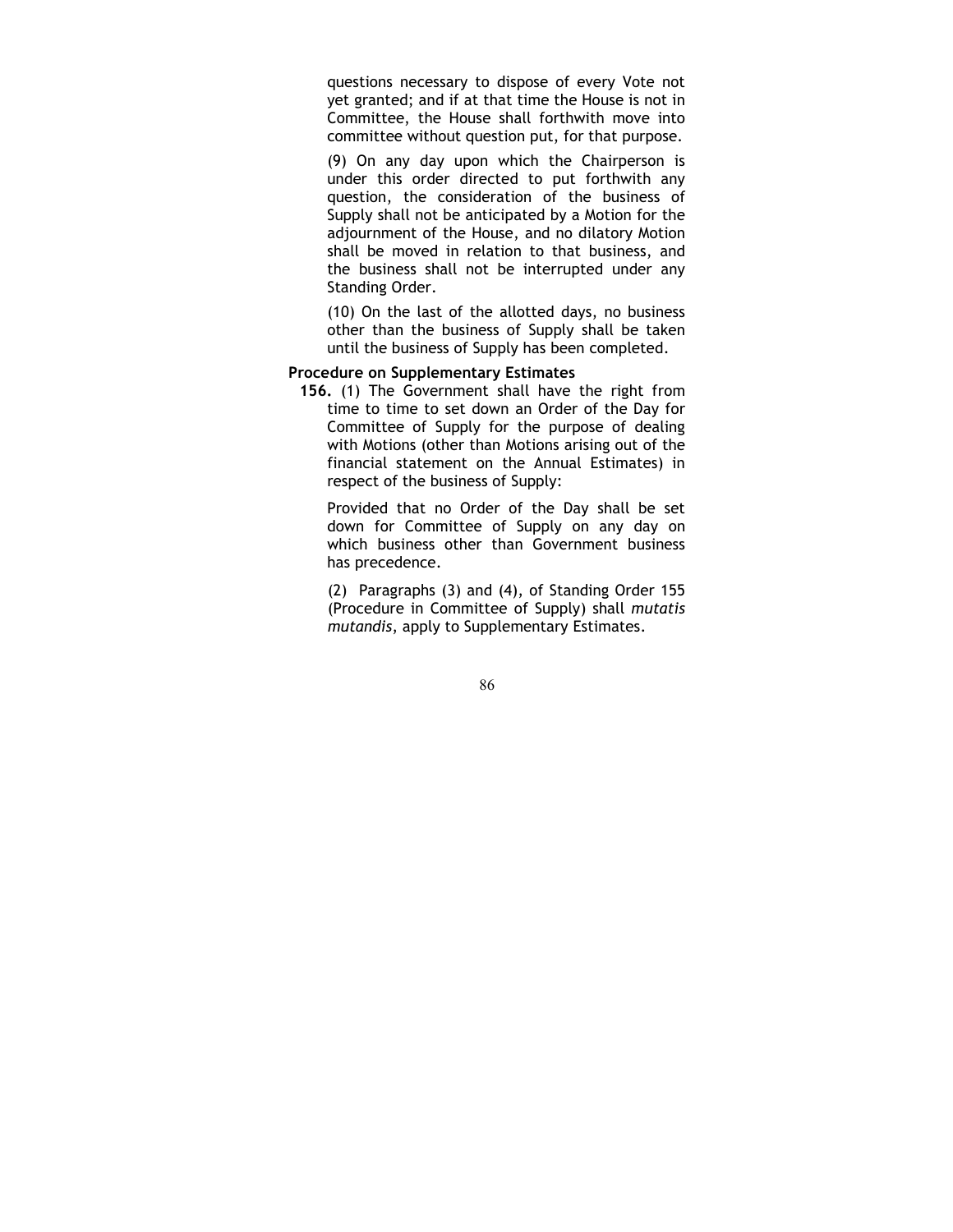(3) On any day on which an Order of the Day for Committee of Supply has been set down under this Standing Order, the business of such order shall commence not later than three hours before the time for interruption of business and, unless the House otherwise orders that such business shall continue for more than one day, the Chairperson shall, half an hour before the time for interruption of business forthwith put every question necessary to dispose of the Motion then under consideration and shall then forthwith put severally the questions necessary to dispose of the business of Supply under the same Order of the Day.

(4) On any day upon which the Chairperson is under this order directed to put forthwith any questions, the consideration of the business of Supply shall not be anticipated by a Motion for the adjournment of the House, and no dilatory Motion shall be moved in relation to the business, and the business shall not be interrupted under any Standing Order.

### Consideration of Supply Resolutions

157. Standing Order 150 (Consideration of Ways and Means Resolutions) shall mutatis mutandis apply to the report on any resolution of the Committee of Supply.

### PART XXII - SELECT COMMITTEES

#### House Business Committee

158. (1) There shall be a select committee, to be designated the House Business Committee, consisting of not less than fifteen and not more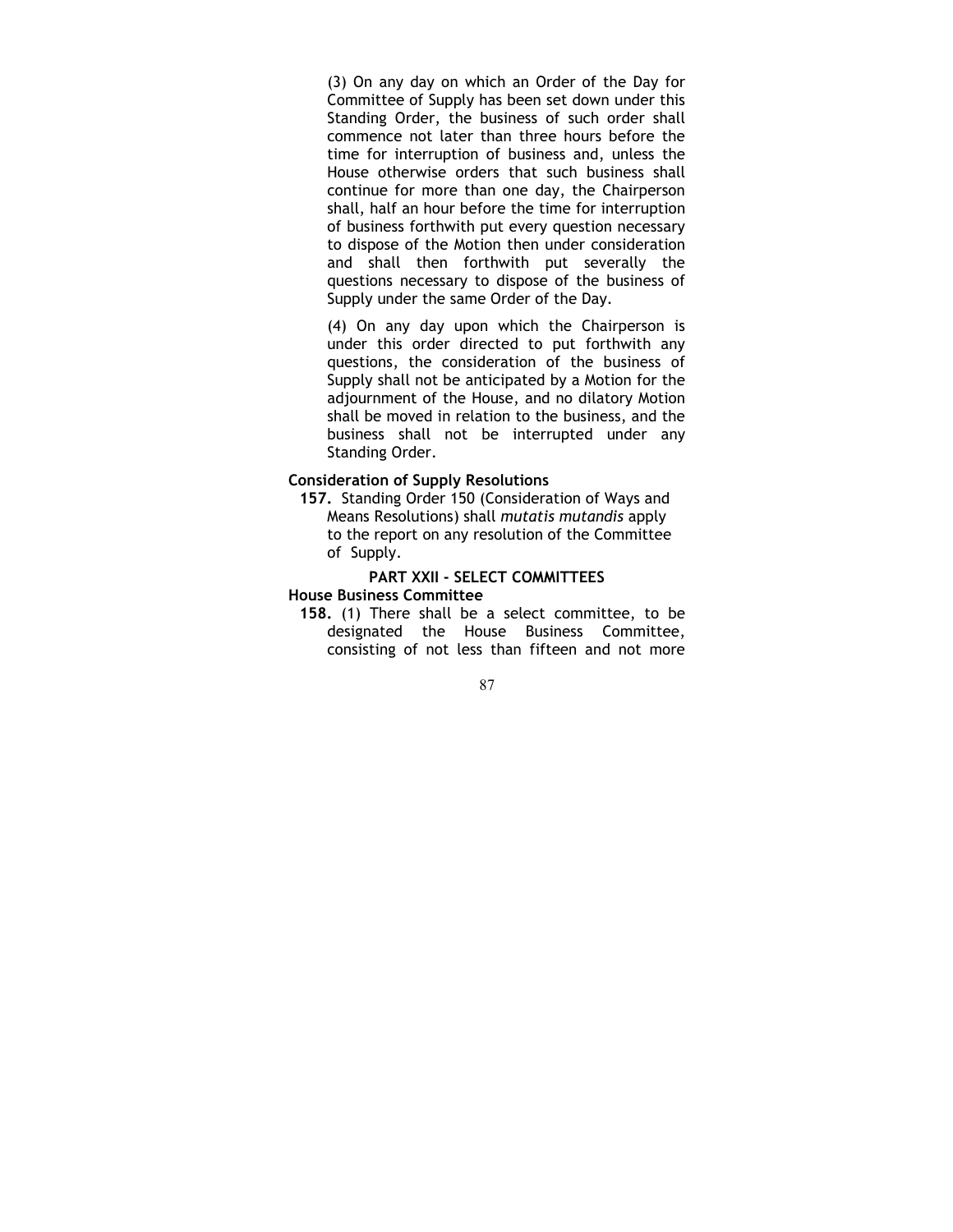than twenty-one members, who shall be nominated by each parliamentary party and approved by the House at the commencement of every Session, reflecting the relative majorities of the seats held by each of the parliamentary parties in the National Assembly:

Provided that the party or parties forming the Government shall have a majority:

Provided further that at least thirty percent of the membership of the House Business Committee shall be members who are not ministers.

(2) In nominating members to the House Business Committee, each parliamentary party shall include its Whip into the membership.

(3) The Speaker shall be an ex-officio member of the House Business Committee.

(4) In the absence of the Speaker, the Deputy Speaker or a member of the Speakers Panel shall represent the Speaker in a meeting of the House Business Committee.

(5) The House Business Committee shall consider such matters as may from time to time arise in connection with the business of the House and shall have and perform such powers and functions as are conferred on and ascribed to it by these Standing Orders or from time to time by the House.

(6)The Chairperson of the House Business committee shall be a Member nominated by the Government.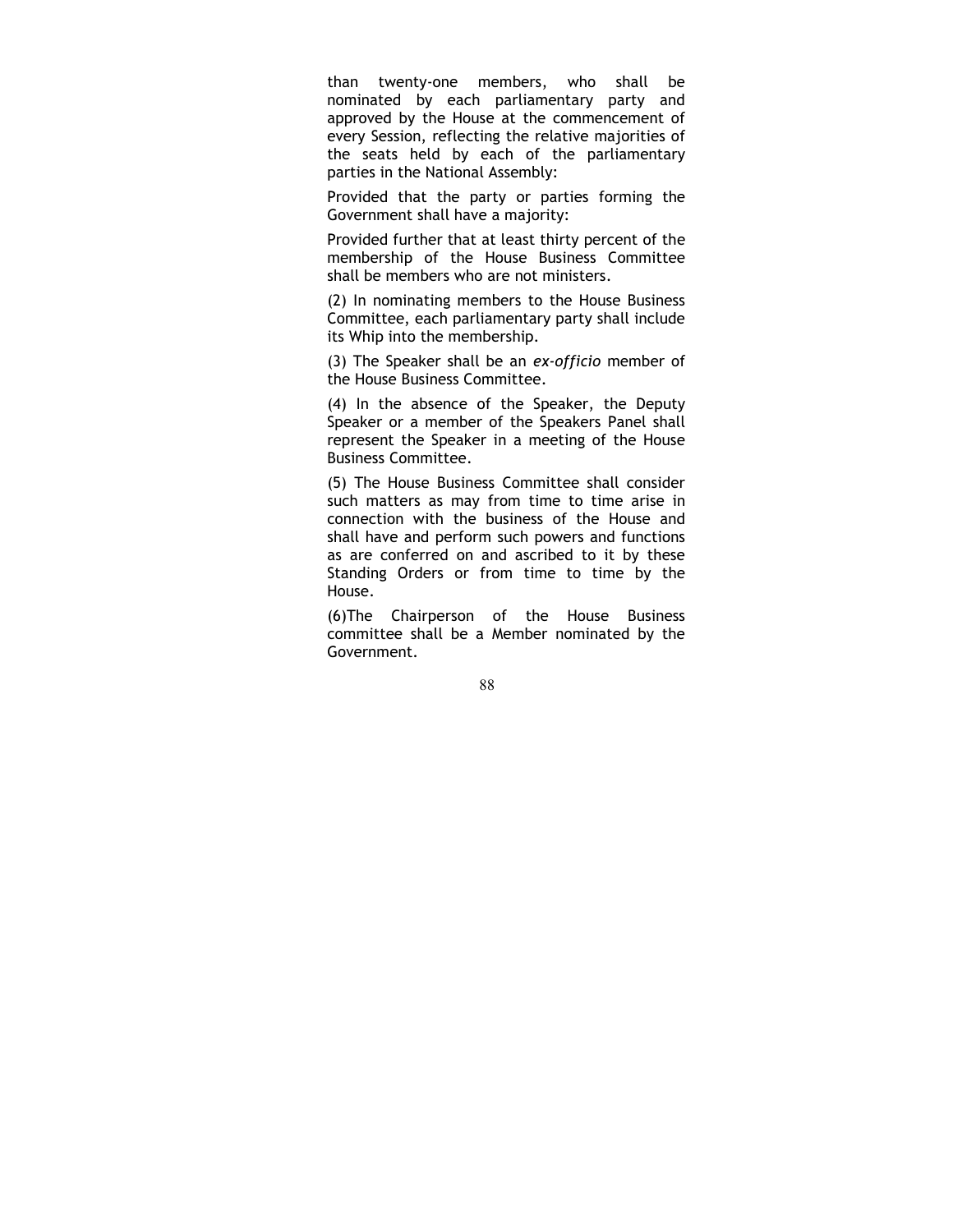(7) The Chairperson and at least one third of the other members of the House Business Committee shall form a quorum.

(8) If, for any reason, a member of the House Business Committee is unable to attend, the nominating party may appoint another Member in that Member's place for the period for which the member is unable to attend.

(9) The Chairperson of the House Business Committee shall have an original but not a casting vote.

(10) Unless the House Business Committee otherwise resolves, meetings of the House Business Committee shall be in camera.

### General Provisions

### Nomination of members of select committees

159. Unless otherwise provided by any written law or these Standing Orders, the House Business Committee shall, in consultation with parliamentary parties, nominate, for approval by the House, Members who shall serve on any select committee.

Criteria for nomination

160. In nominating Members to serve on any select committee, the House Business Committee shall ensure that the membership of each committee reflects the relative majorities of the seats held by each of the parliamentary parties in the National Assembly and Kenya's ethnic, geographical, cultural, political, social and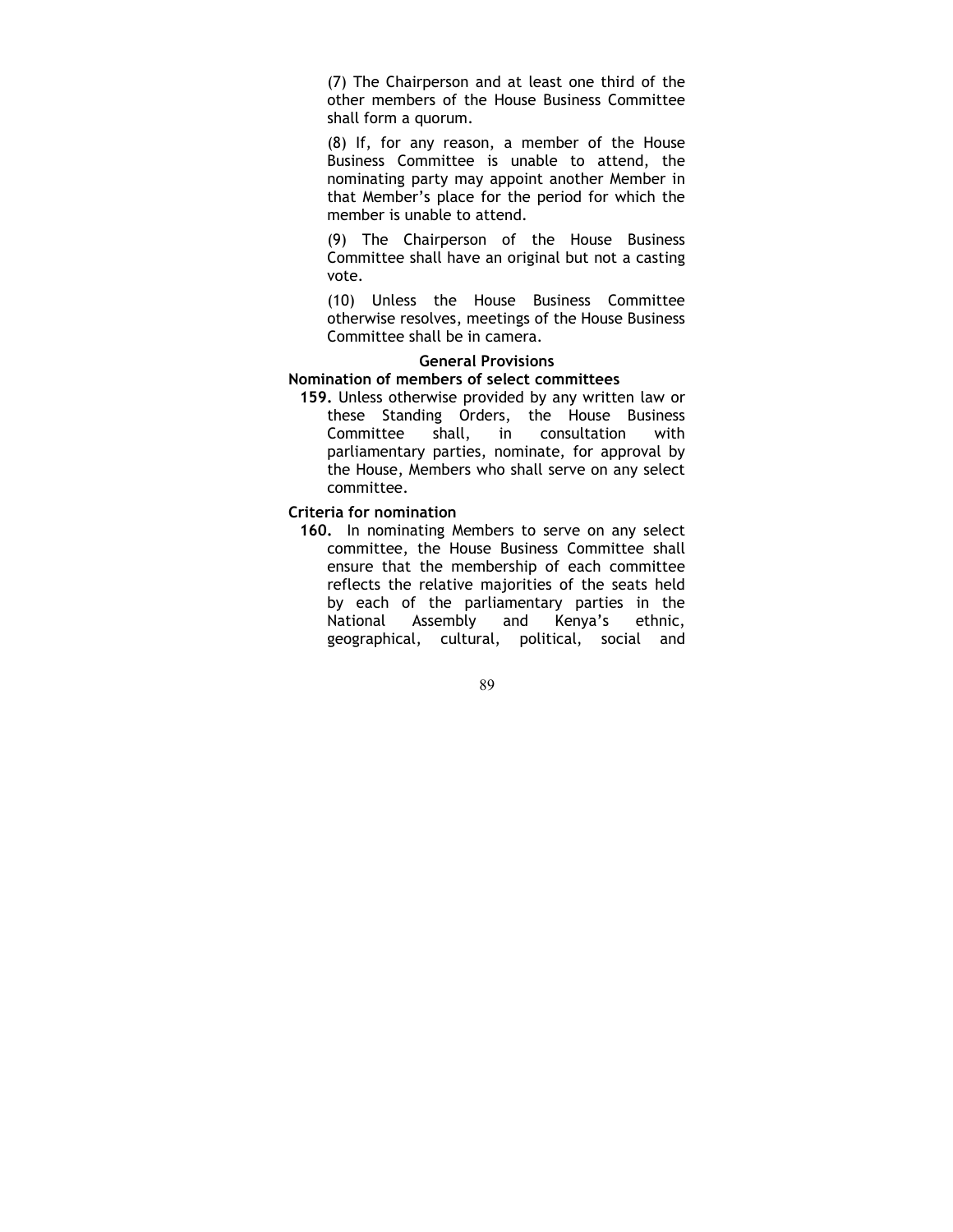economic diversity; and shall give consideration to the need for gender balance.

### Composition of select committees

161. Subject to any written law, these Standing Orders or a resolution of the House, a select committee shall consist of an odd number of members not being ministers and being, not less than five and not more than eleven.

### Chairing of select committees and quorum

- 162. (1) Subject to paragraph (2), unless otherwise provided under any written law, these Standing Orders or by resolution of the House-
	- (a) a select committee shall, upon appointment, elect its chairperson and vicechairperson from amongst its members;
	- (b) any three members of a select committee shall constitute a quorum.

(2) A Member against whom an adverse recommendation has been made in a report of a committee that has been adopted by the House shall be ineligible for election as chairperson or vice-chairperson of any committee.

#### Conduct of election

163. The Clerk shall arrange a time for the first meeting of a Committee within seven days of its constitution and as soon as quorum is present, the Clerk shall conduct the election of the Chairperson and vice-chairperson.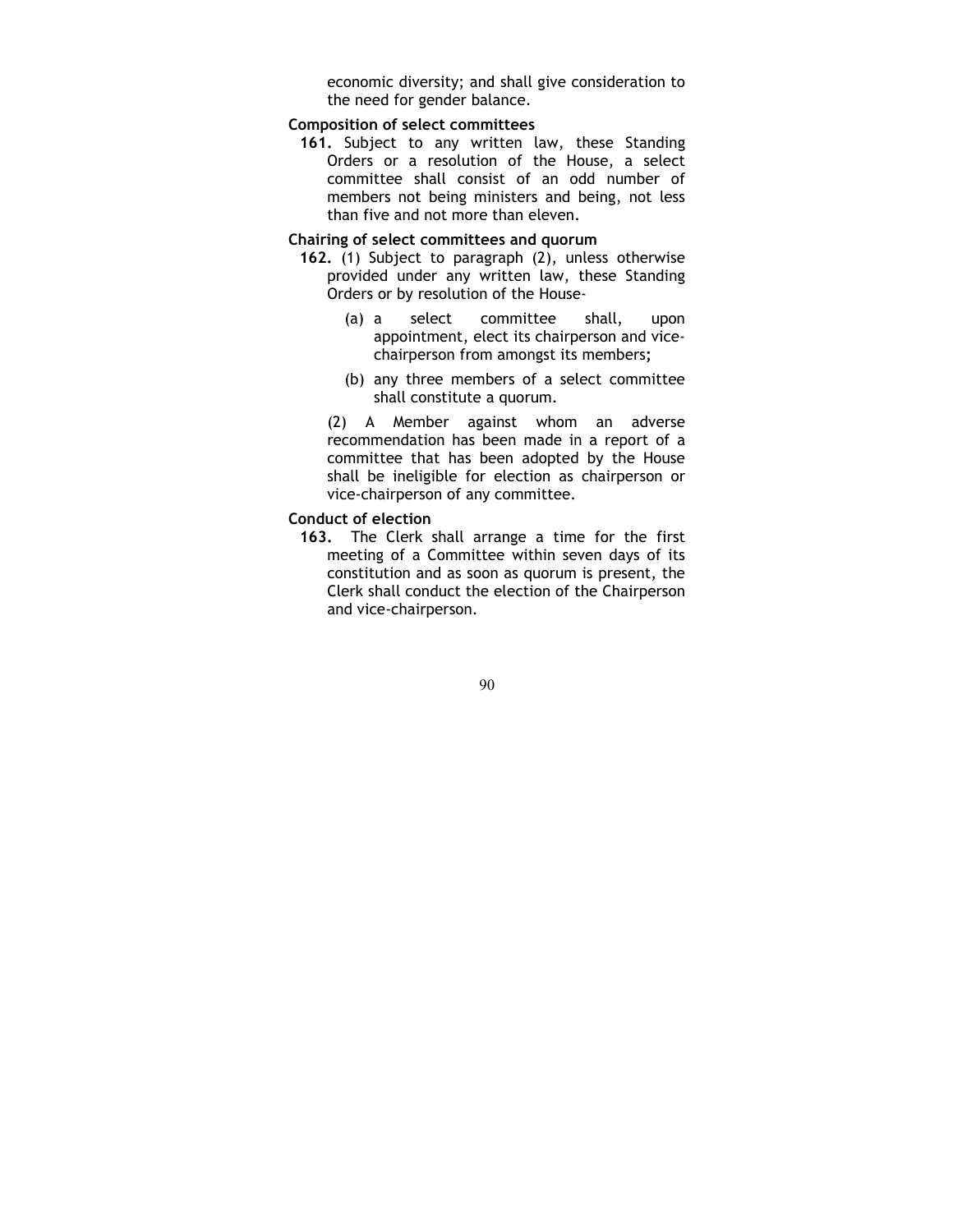# Notice of meetings

164. A notice of any meeting of a select committee shall be given by the Clerk to all members of the committee showing the date of the meeting, time, venue and agenda.

### Sittings of select committees

165. A sitting of a Committee of the House shall take place at the date and time determined by the Chairperson but no meeting of a Committee may be held outside the precincts of the Assembly without the approval of the Speaker.

### Member adversely mentioned not to sit

166. A Member who is adversely mentioned in a matter under deliberation by a Committee shall not be present at any meeting at which the Committee is deliberating on the matter.

### Adjournment for lack of quorum

167. Unless quorum is achieved within thirty minutes of the appointed time, a meeting of a committee of the House shall stand adjourned to such time on another day as the chairperson of the committee may appoint, but a committee may continue its proceedings, even if in the course of its proceedings, the members present do not form quorum.

### Frequency of meetings

168. Unless the House otherwise resolves every select committee shall meet at least once every month.

#### Failure to attend meetings

169. (1) If a member fails to attend four consecutive sittings of a Committee without the written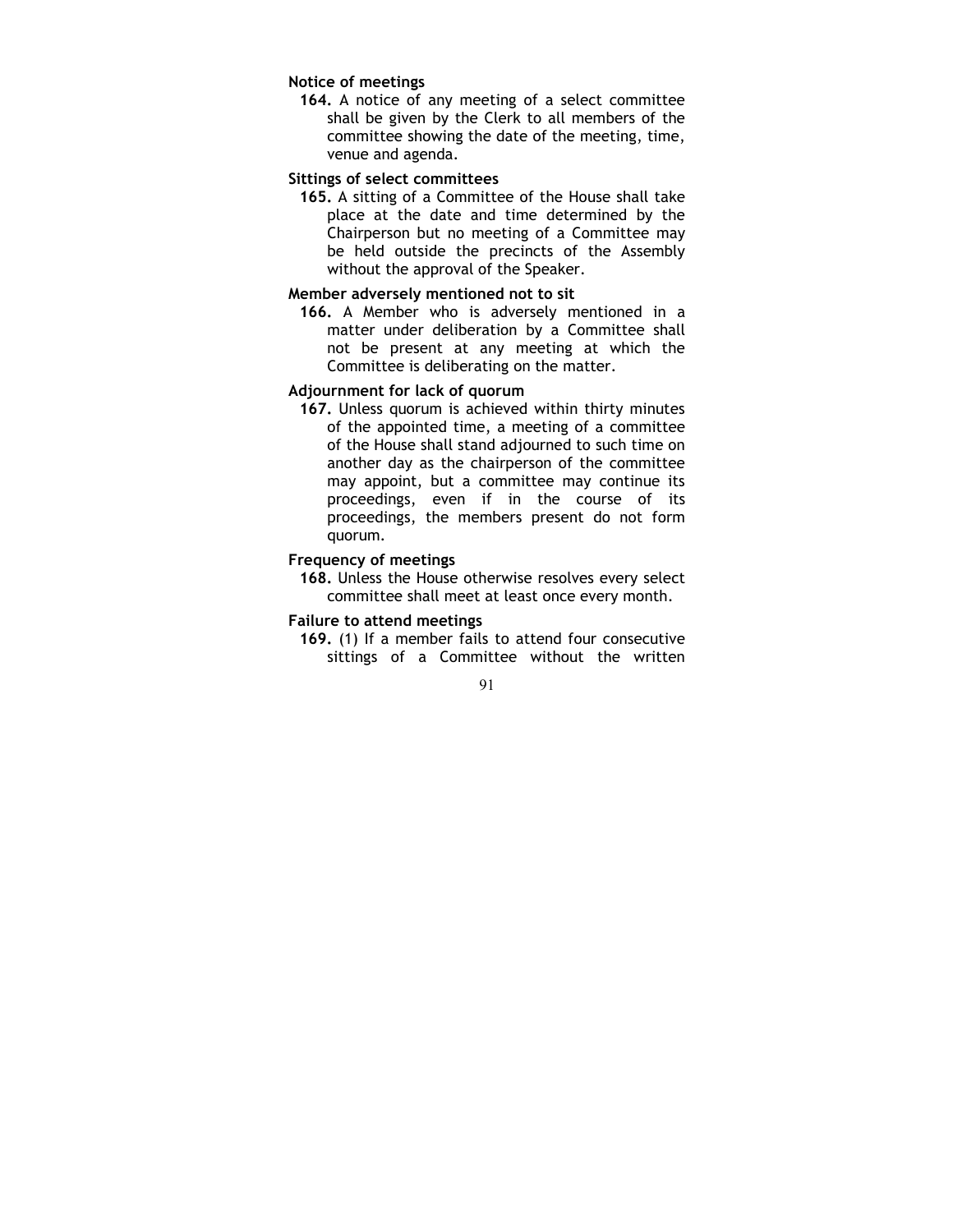permission of the chairperson of the Committee, or the permission of the Speaker if the member is the chairperson, the member or the chairperson, as the case may be shall cease to be a member of that Committee and the matter shall be reported to the Liaison Committee.

(2) Upon receipt of a report under paragraph (1), the Liaison Committee shall report the matter to the House for replacement of the Member concerned.

### Absence of chairperson and vice-chairperson

170. In the absence of the chairperson and vicechairperson at any meeting, a Member designated by the chairperson shall take the Chair, and in the absence of such designated Member, the Members present shall elect one of them to take the Chair.

#### List of attendance

171. The names of members present at each sitting of a select committee shall be entered in the minutes.

### Minutes of select committees

172. The minutes of the proceedings of a select committee shall be laid on the Table of the House with the report of the committee and may, subject to Standing Order 31 (Custody of Journals and Records), be published.

### Summoning of witnesses

173. In their deliberations, Departmental Committees shall enjoy and exercise all the powers and privileges of Parliament including the summoning of witnesses, receiving evidence and the request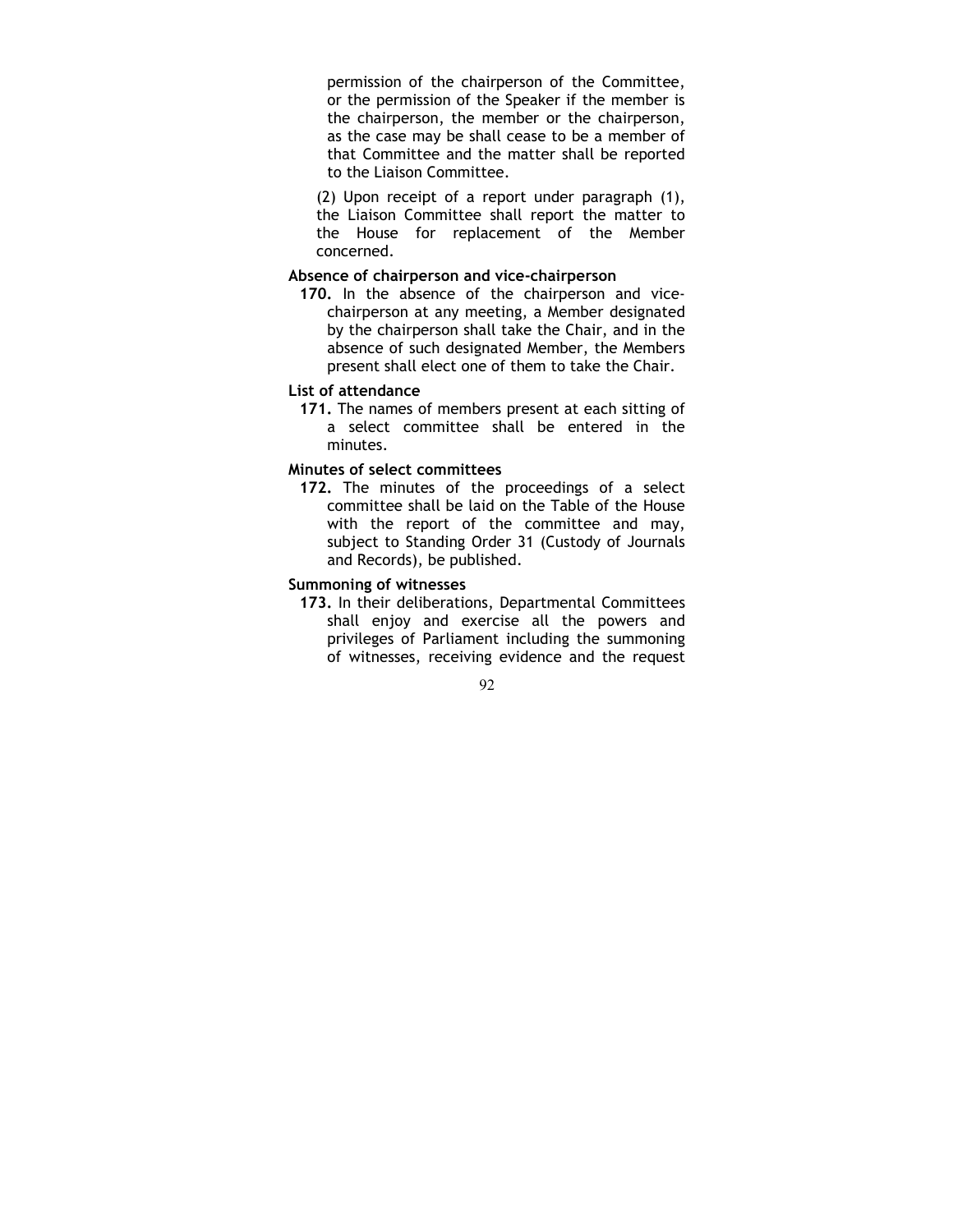for and receipt of papers and documents from the Government and the public.

Temporary absence of a member of a select committee

174. Unless otherwise provided for in these Standing Orders, in the event that any member of a Committee is absent or otherwise unable to attend the sittings of the committee, the party whip of that Member's party may appoint another Member to act in that Member's place during the period of such absence or inability.

### Vote of no confidence in the chairperson or vicechairperson

175. (1) By a resolution supported by a majority of its members, a Committee may resolve that it has no confidence in the chairperson or vice chairperson and such resolution shall be reported to the Liaison Committee which shall, as soon as it is practicable, arrange for the election of a new chairperson or vice-chairperson as the case may be.

(2) The members desiring to make a resolution under paragraph (1) shall serve the chairperson or vice-chairperson with a written notice and may if they constitute a majority, request the Clerk to call for a meeting at the expiry of three days after the giving of such notice.

### Filling of vacancies in select committees

176. A vacant position occasioned by the resignation, removal or appointment of a Member to the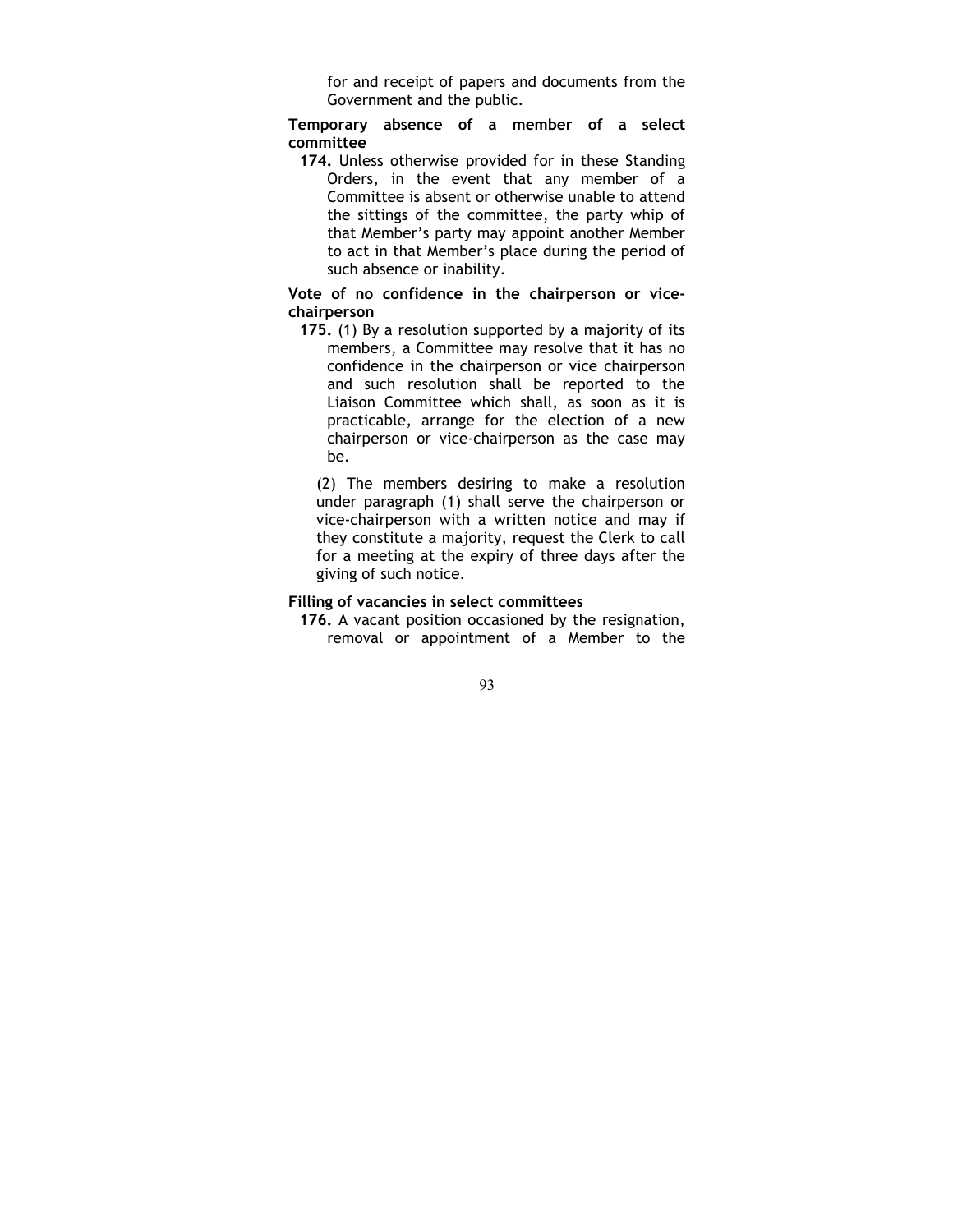Government shall be filled within seven days after the National Assembly next meets.

### Original vote

177. The Chairperson of a select committee shall have an original vote but not a casting vote

### Attendance by non-members of select committee

178. A Member may attend and participate in a meeting of any committee of the House of which he or she is not a member, other than the House Business Committee, but such member shall not be entitled to vote.

### Procedure in select committees

179. (1) Except as and to the extent to which the chairperson may otherwise direct for the purpose of facilitating full consideration and discussion of the matter referred to the Committee, the procedure in a select committee shall be as nearly as possible, the same as that in Committee of the whole House:

Provided that any question arising in a select committee shall be decided by vote and the resolution on any such vote shall constitute the decision of the select committee on that question.

(2) The minutes of a select committee shall be kept in the same form as the Votes and Proceedings of a Committee of the whole House:

Provided that where a vote on a question is not unanimous, the names of the members voting for and against the question or declining to vote respectively, shall be recorded in the minutes.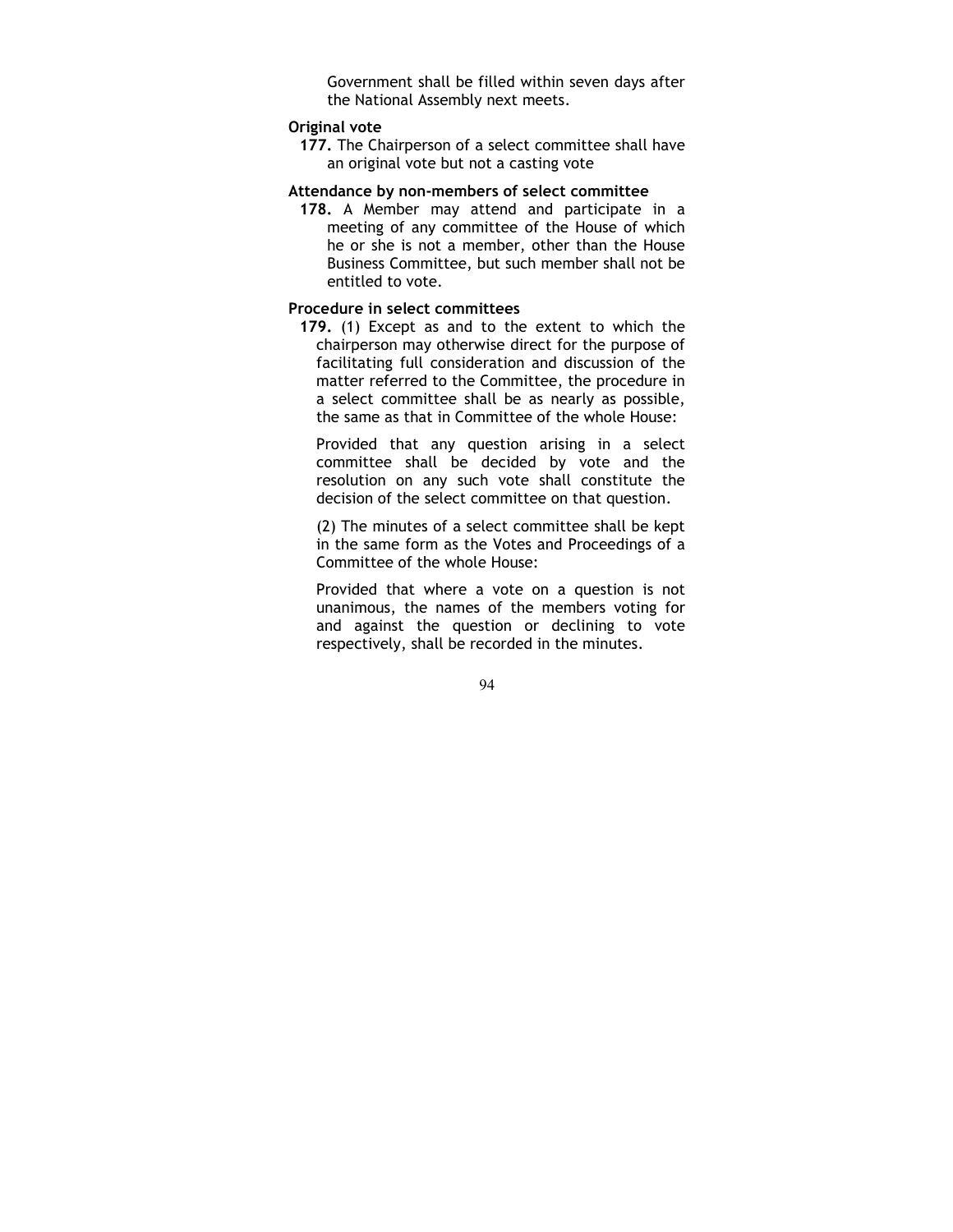(3) A committee may continue its deliberations, notwithstanding the adjournment or prorogation of the House.

(4) The deliberations of a select committee shall be confined to the matter referred to it by the House and any extension or limitation thereof directed by the House and, in the case of a select committee on a Bill, to the Bill committed to it and relevant amendments.

#### Public access to meetings of select committee

- 180. All committee proceedings shall be open to the public except-
	- (a) where the Committee otherwise decides;
	- (b) when the Committee is considering its recommendations for the purposes of writing and compiling its report.

#### Reports of select committees

181. (1) The report of a select committee shall be signed by the chairperson on behalf of the Committee:

> Provided that if the chairperson is absent or is not readily available, the vice-chairperson shall sign, and in the absence of both the chairperson and the vice-chairperson, the committee shall nominate another member to sign the report.

(2) A select committee shall adopt its report in a meeting attended by a majority of its members.

(3) A report of a select committee, together with the minutes of the proceedings of the committee,

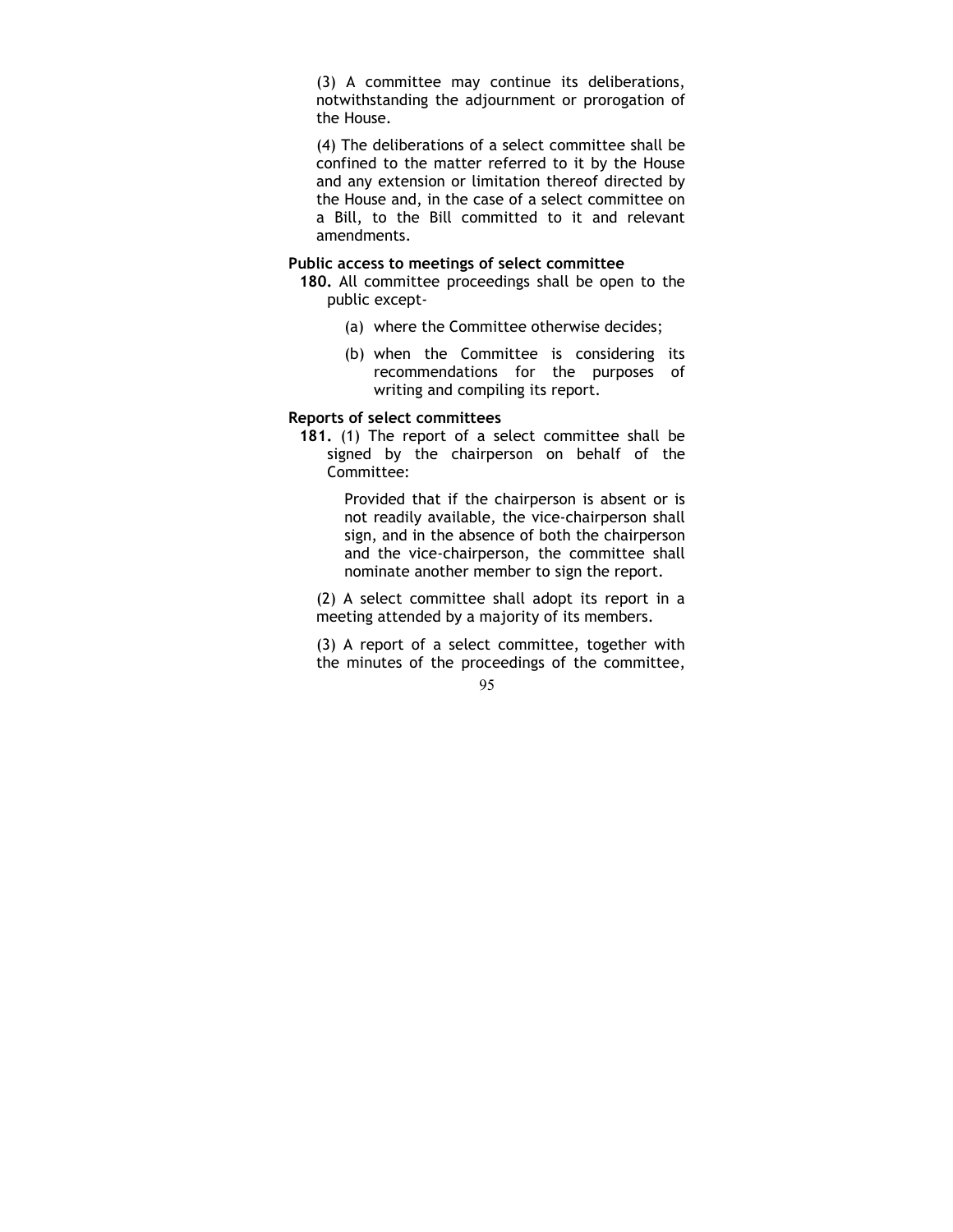and with such note or record of any evidence by the committee as the committee may deem fit, shall be laid on the Table of the House by the chairperson of the select committee or by some other member authorised by the committee on its behalf within fourteen sitting days of the conclusion of its proceedings.

## Progress reports

182. Unless a more regular interval is prescribed under any written law or these Standing Orders, each select committee shall, through the Liaison Committee, submit half yearly progress reports to the House.

#### Ministers' reports

183. (1) Within sixty days of a resolution of the House or adoption of any report of a select committee, the Minister under whose portfolio the matter raised in the report or contained in the assurances or resolution fall, shall provide a report to the House.

(2) A Minister who fails to submit a report under this Standing Order shall be deemed to be disorderly within the meaning of Standing Order 97 (Disorderly conduct).

# Joint meetings of committees

184. A committee may meet with any other committee for the purpose of carrying out its mandate.

# Joint committees

185. (1) Two or more committees of the House considering similar matters may, with approval by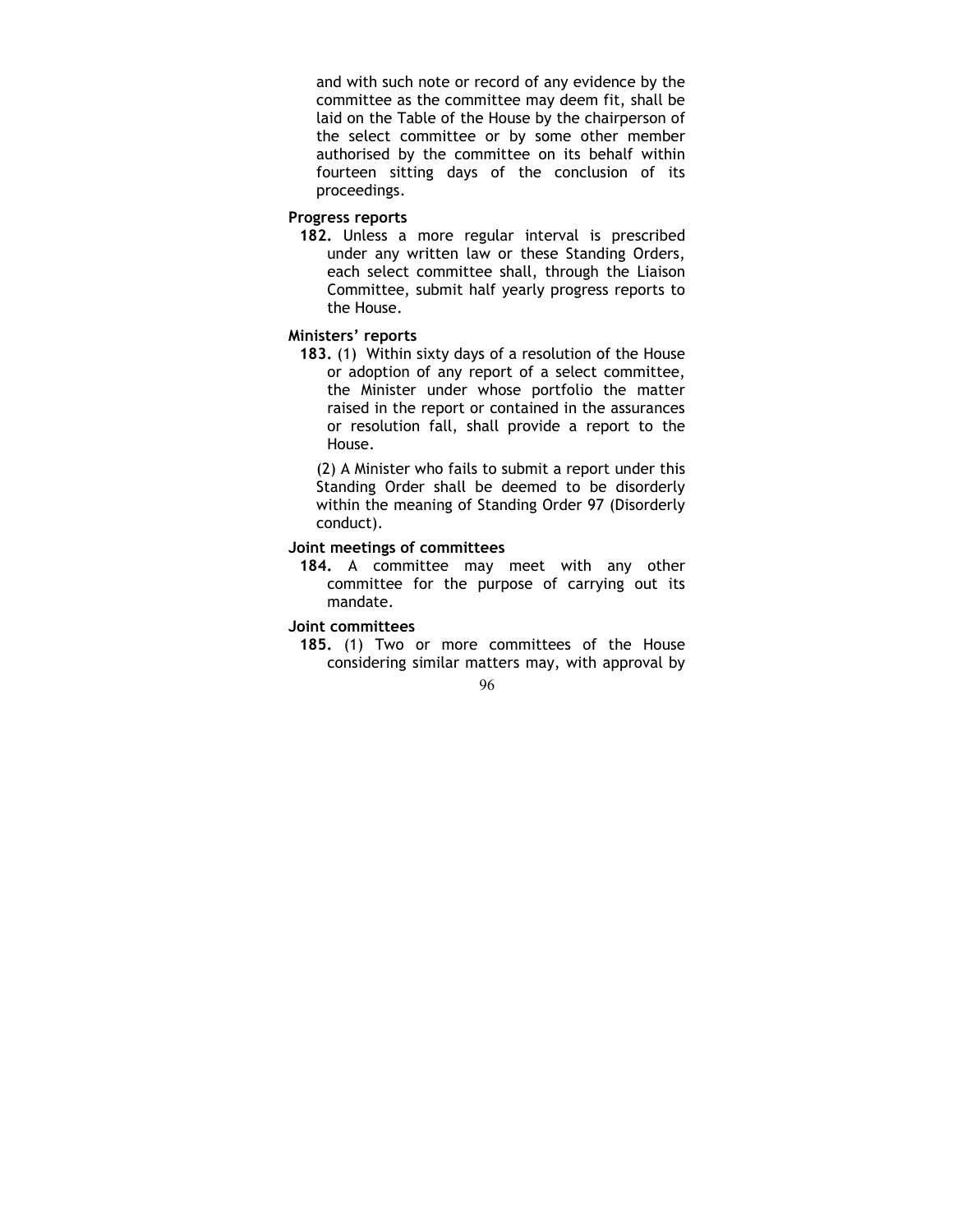the Liaison Committee, conduct business as a Joint Committee.

(2) The quorum of a Joint Committee shall be seven members, excluding the Chairpersons.

(3) A Joint Committee shall not adopt its report, unless by a resolution supported by not less than a majority of the total number of the members of the Joint Committee.

## Engagement of experts

186. A Committee may, with the approval of the Speaker, engage such experts as it may consider necessary in furtherance of its mandate.

# Public Accounts Committee

187. (1) There shall be a select committee to be designated the Public Accounts Committee for the examination of the accounts showing the appropriations of the sum voted by the House to meet the public expenditure and of such other accounts laid before the House as the Committee may think fit.

(2) The Public Accounts Committee shall consist of a chairperson who shall be the Leader of the Official Opposition or where there is no Official Opposition, a Member from a party not in Government, elected by the Committee.

(3) In the membership of the Public Accounts Committee, the opposition parties shall have a majority of one.

(4) The Public Accounts Committee constituted by the House immediately following the general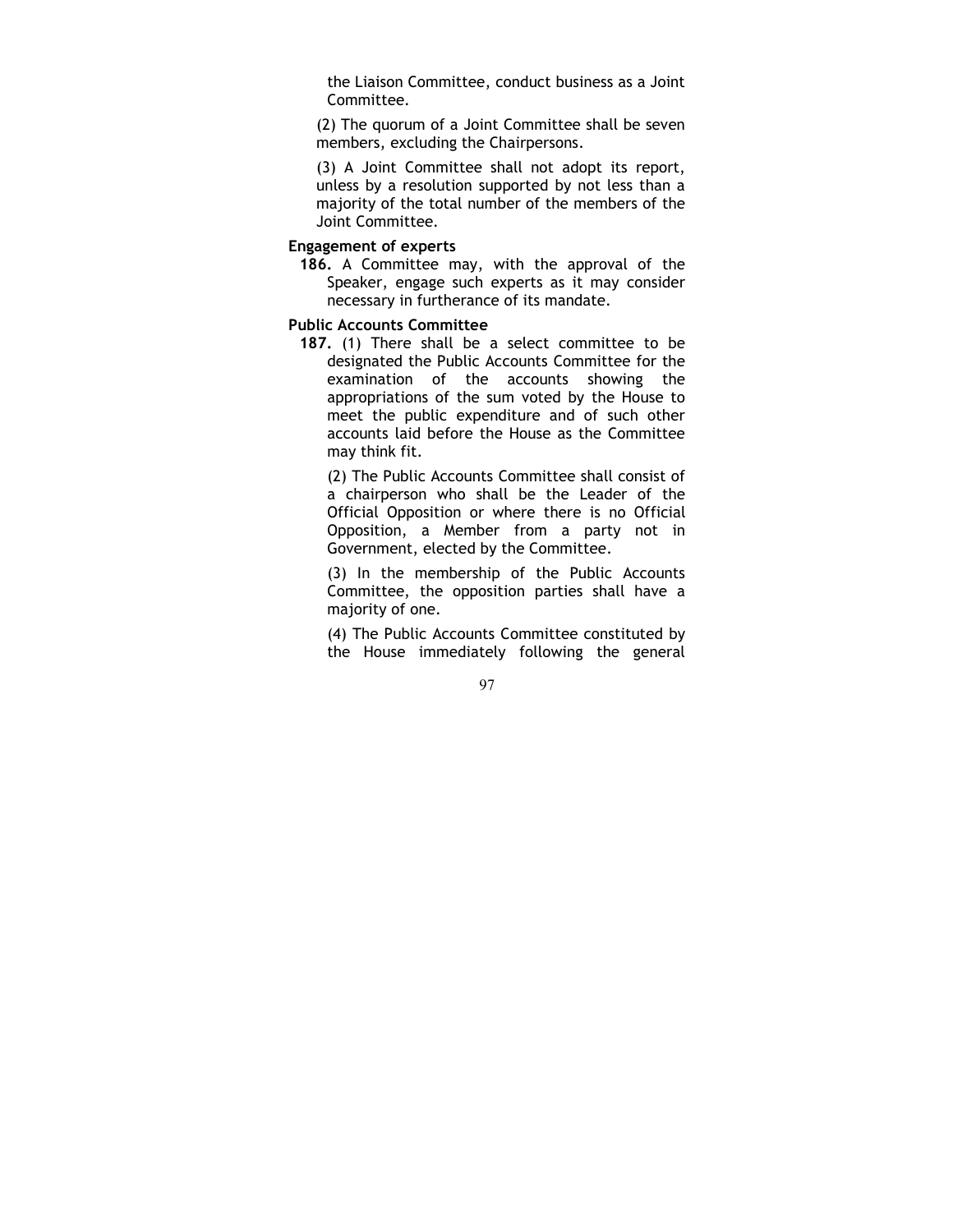election shall last for a period of three calendar years and that constituted thereafter shall serve for the remainder of the parliamentary term.

 (5) The Public Accounts Committee shall elect a vice-chairperson from amongst its members.

#### Public Investments Committee

- 188. (1) There shall be a select committee to be designated the Public Investments Committee for the examination of the working of the public investments.
- (2) The Public Investments Committee shall consist of a chairperson who shall be a Member who does not belong to a party in Government.

(3) In the membership of the Public Investments Committee, the opposition parties shall have a majority of one.

(4) The Public Investments Committee constituted by the House immediately following the general elections shall last for a period of three calendar years and that constituted thereafter shall serve for the remainder of the parliamentary term.

(5) The functions of the Public Investments Committee shall be: -

- (a) to examine the reports and accounts of the public investments;
- (b) to examine the reports, if any, of the Controller and Auditor General on the public investments;
- 98 (c) to examine, in the context of the autonomy and efficiency of the public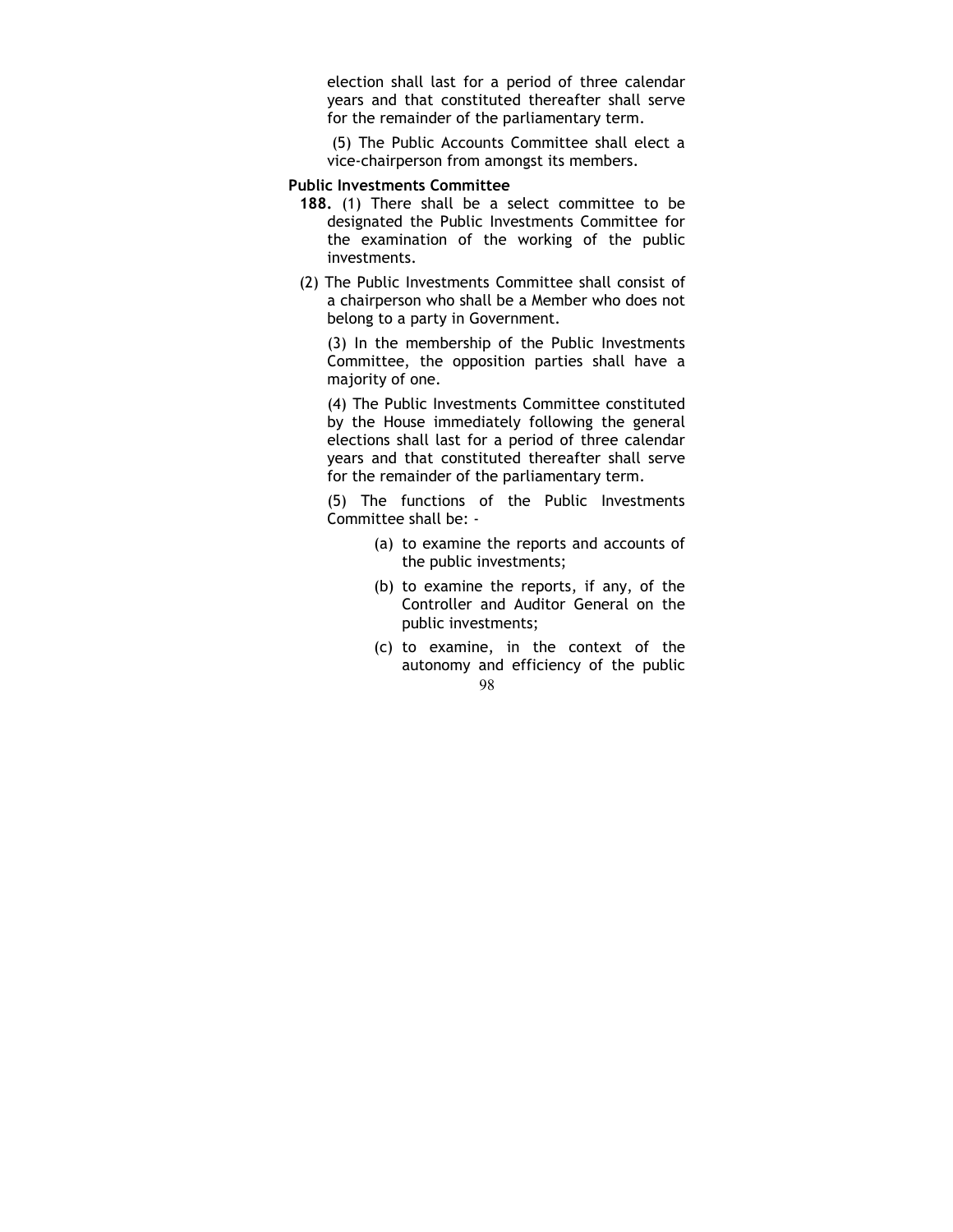investments, whether the affairs of the public investments, are being managed in accordance with sound financial or business principles and prudent commercial practices:

Provided that the Public Investments Committee shall not examine any of the following, namely:

- (i) matters of major Government policy as distinct from business or commercial functions of the public investments;
- (ii) matters of day-to-day administration; and,
- (iii) matters for the consideration of which machinery is established by any special statute under which a particular public investment is established.

# Local Authorities and Funds Accounts Committee

189. (1) There shall be a select committee to be designated the Local Authorities and Funds Accounts Committee for the examination of the accounts showing the appropriations of the sum voted by the House to meet the public expenditure in local authorities and all other Funds and of such other accounts laid before the House as the Committee may think fit.

(2) The Committee shall not examine matters of policy or day-to-day administration of local authorities or other Funds.

(3) The Local Authorities and Funds Accounts Committee shall consist of a chairperson who shall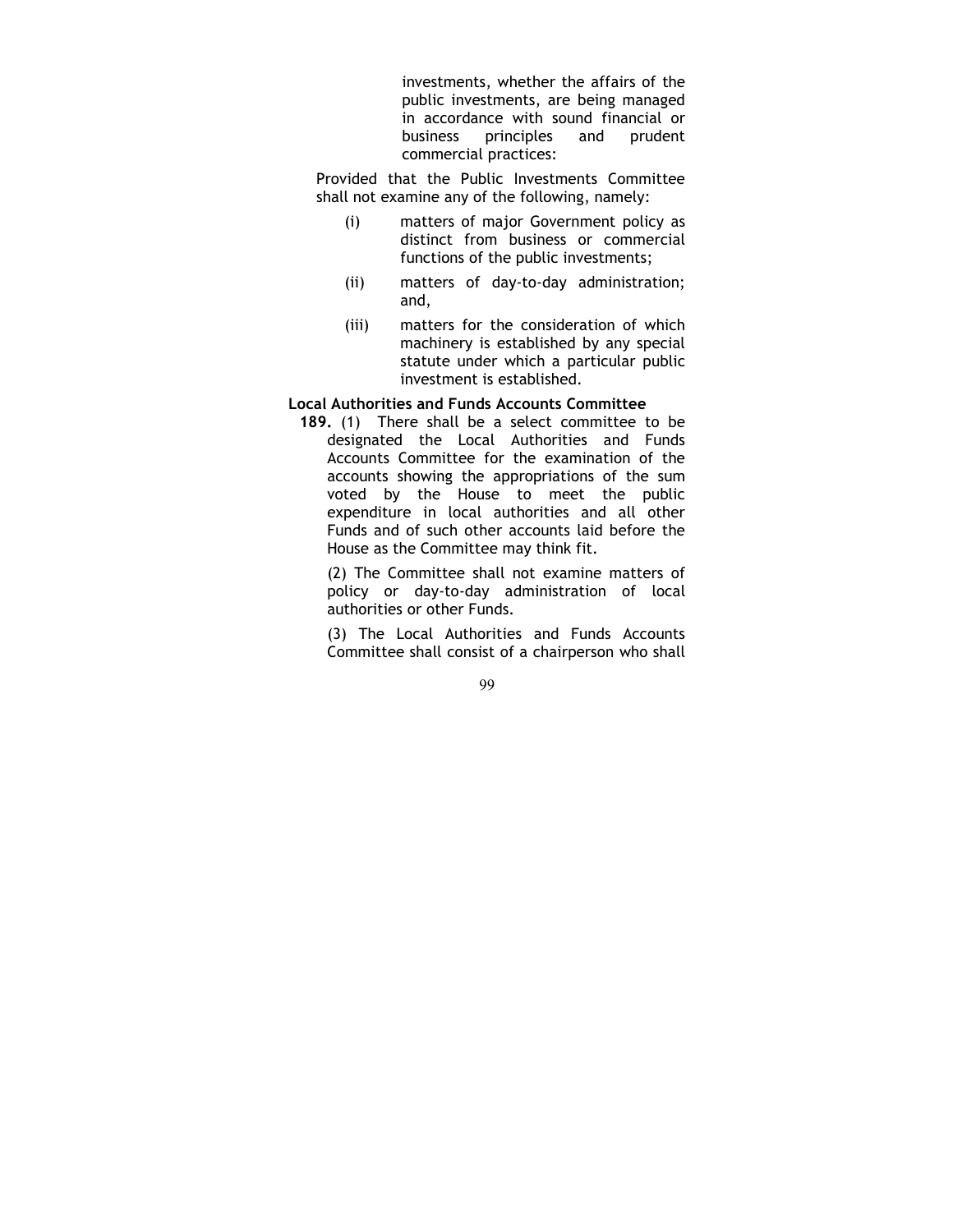be a Member who does not belong to a party in Government.

(4) The Local Authorities and Funds Accounts Committee constituted by the House immediately following the general election shall last for a period of three calendar years and that constituted thereafter shall serve for the remainder of the parliamentary term.

(5) In the membership of the Local Authorities and Funds Accounts Committee, the opposition parties shall have a majority of one.

## Budget Committee

190. (1) There shall be a select Committee to be designated the Budget Committee, which shall consist of a chairperson who shall be a Member who does not belong to a party in Government, and not more than fourteen other Members.

(2) In the membership of the Budget Committee, the opposition parties shall have a majority of one.

(3) The chairpersons of all Departmental Committees shall be ex-officio Members of the Budget Committee.

(4)The Budget Committee constituted by the House immediately following the general election shall last for a period of three calendar years and that constituted thereafter shall serve for the remainder of the parliamentary term.

(5) The Budget Committee shall-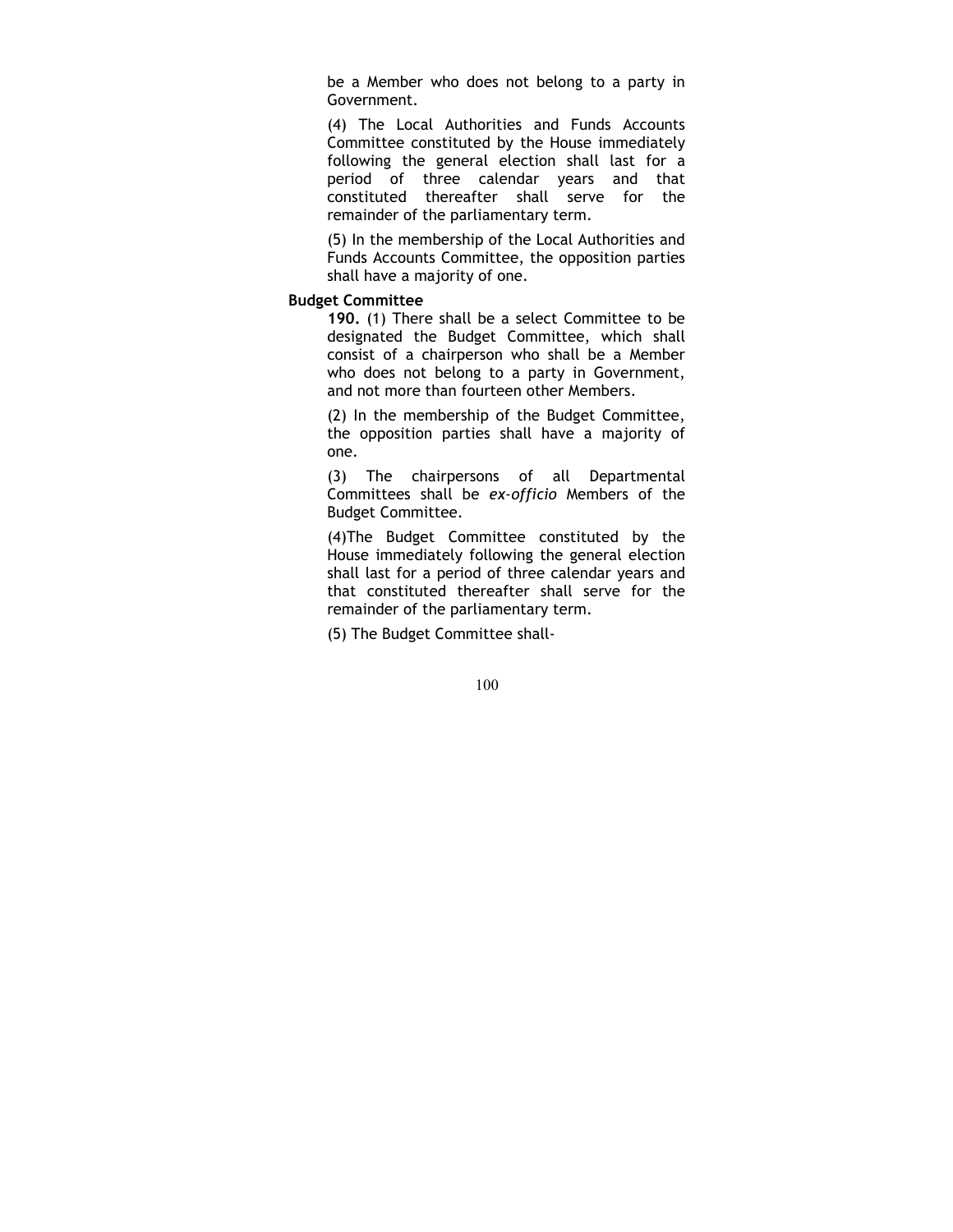- (a) examine Budget Policy Statement presented to the House and shall report to the House, what, if any, economies should be made consistent with the proper carrying into effect of the policies implied in or by such Statement and estimate;
- (b) evaluate tax estimates, economic and budgetary policies and programmes with direct budget outlays.

(6) Five members of the Budget Committee shall constitute quorum.

## Procedure and House Rules Committee

191. (1)There shall be a select committee to be designated the Procedure and House Rules Committee which shall comprise the Speaker as chairperson, the Deputy Speaker, members of the Speakers Panel and not more than 6 other Members.

(2) The Procedure and House Rules Committee shall consider and report on all matters relating to these Standing Orders.

(3) The Procedure and House Rules Committee may propose amendments to these Standing Orders and any such amendments shall upon approval by the House, take effect at the time appointed by the House.

(4) The Procedure and House Rules Committee may propose rules for the orderly and effective conduct of committee business and any such rules, shall upon approval by the House, continue in force until amended or repealed by the House.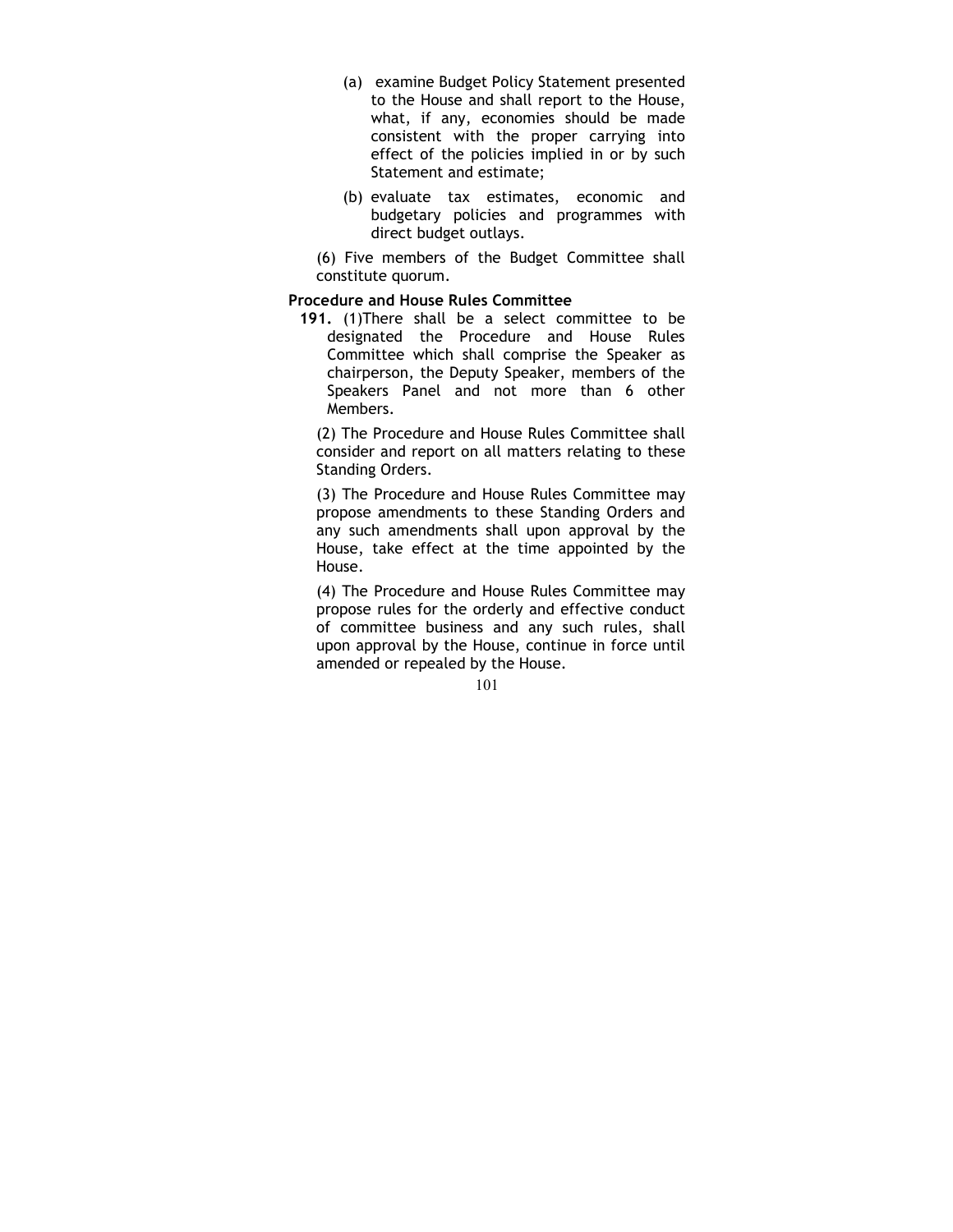(5) Any rules approved under paragraph (4) shall be annexed to the Standing Orders and shall be as binding upon Committees as are these Standing Orders.

# Committee on Equal Opportunity

- 192. (1) There shall be a select committee to be designated the Committee on Equal Opportunity which shall be appointed at the commencement of every Parliament.
	- (2) The Committee shall-
		- (a) monitor and promote measures designed to enhance the equalisation of opportunities and improvement in the quality of life and status of all persons including groups who are marginalised persons on the basis of gender, age, disability, health status, ethnic, racial, cultural or religious background or affiliation or any other such ground;
		- (b) investigate, inquire into and report on all matters relating to discrimination or marginalisation of the groups referred to under sub-paragraph (a) ;
		- (c) make proposals to the House including legislative proposals for the protection, equalisation of opportunities and promotion of the welfare of the groups referred to under sub-paragraph (a); and
		- 102 (d) examine the activities and administration of all Ministries, departments and statutory bodies in so far as they relate to the rights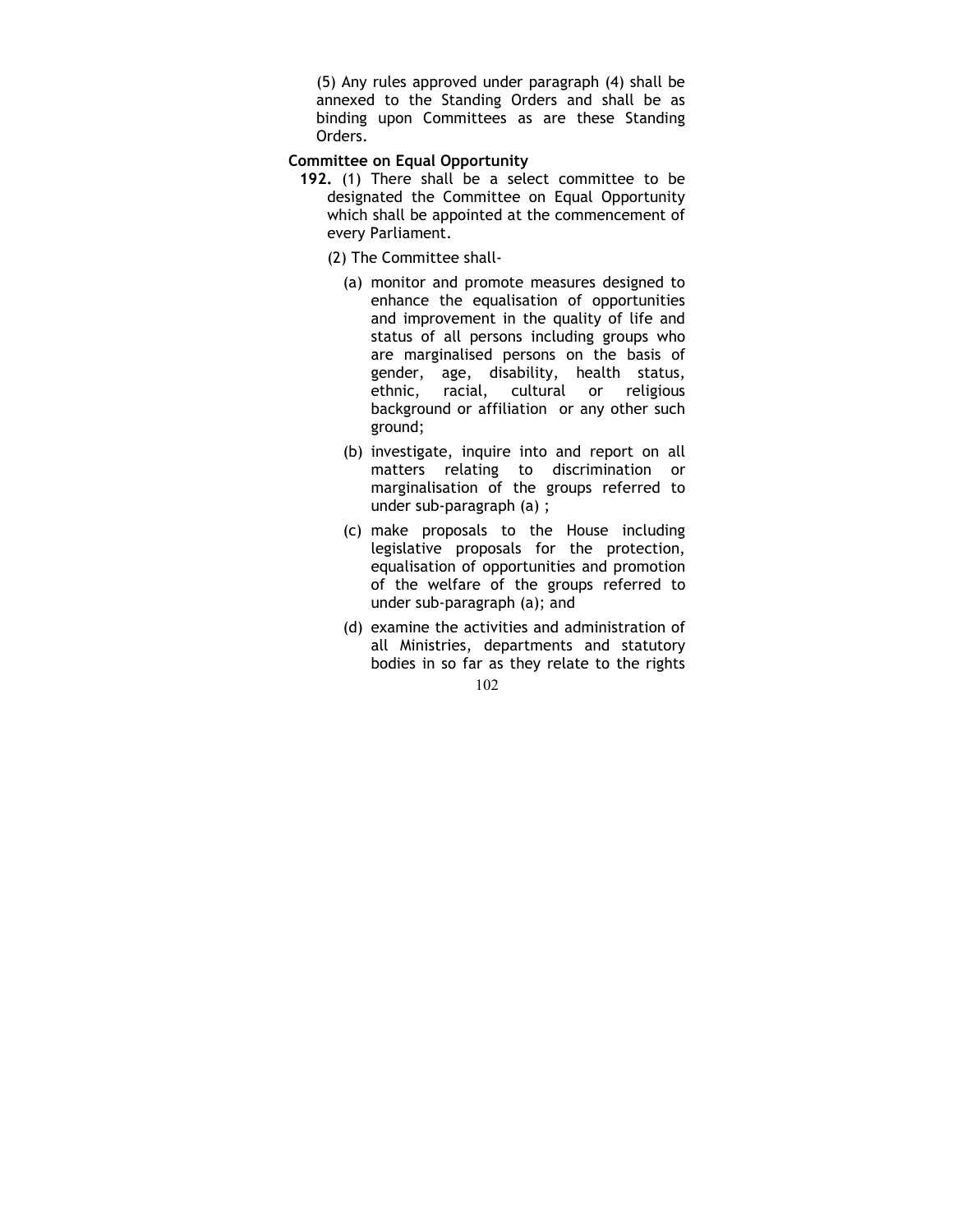and welfare of the groups referred to under paragraph (a);

## Library Committee

- 193. (1) There shall be a committee to be designated the Library Committee.
	- (2) The Deputy Speaker shall be the chairperson of the Library Committee.
	- (3) The functions of the Library Committee shall be to–
		- (a) oversee provision of library, publications and research service in Parliament,
		- (b) consider and advise on such matters concerning the library as may be referred to it by the House from time to time;
		- (c) make proposals and consider suggestions for the improvement of the library; and
		- (d) assist Members of the National Assembly in utilising the facilities provided by library and research services including information and communications technology.

#### Speaker's Committee

194. (1) There shall be a select committee to be designated the Speaker's Committee comprising the Speaker as chairperson, the Deputy Speaker, Members of the Speakers Panel, the Minister for the time being responsible for finance, the Minister for the time being responsible for public administration and not more than five other members nominated by the House Business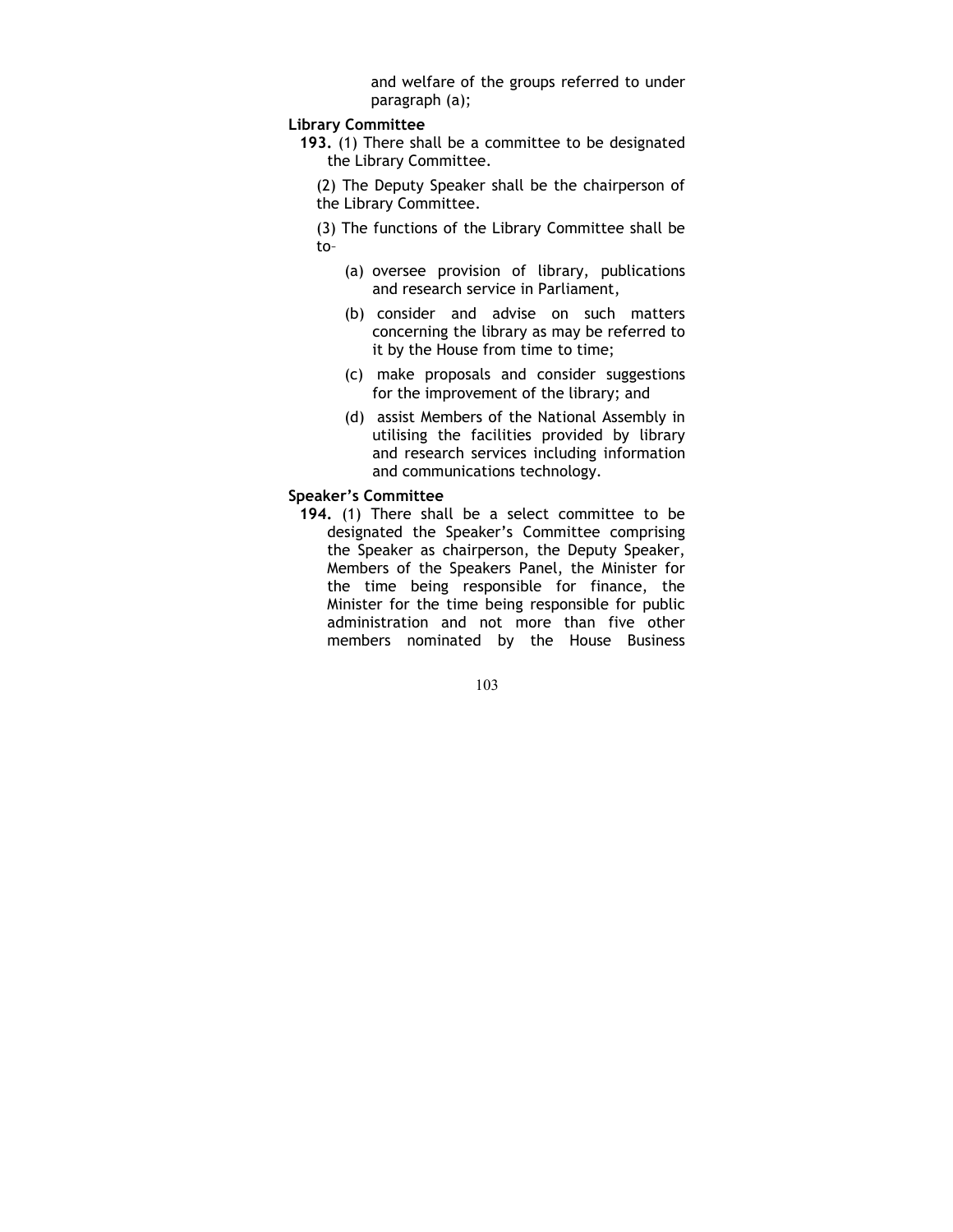Committee at the commencement of every Session.

(2) The Speaker's Committee shall consider, advise, and report on all matters connected with the welfare of members of the National Assembly and its staff.

## House Broadcasting Committee

- 195. (1) There shall be a select committee to be designated the House Broadcasting Committee.
	- (2) The House Broadcasting Committee shall:
		- (a) consider and report on all matters relating to broadcasting of Parliamentary proceedings;
		- (b) (assess and analyse Parliamentary information released to the public by the media;
		- (c) make reports and recommendations to the House on a regular basis, including proposed legislation on all matters relating to broadcasting of parliamentary proceedings and matters related thereto.

## Committee on Implementation

196. (1) There shall be a select committee to be designated the Committee on Implementation.

(2) The Committee shall scrutinise the resolutions of the House (including adopted committee reports), petitions and the undertakings given by the Government on the floor of the House and examine –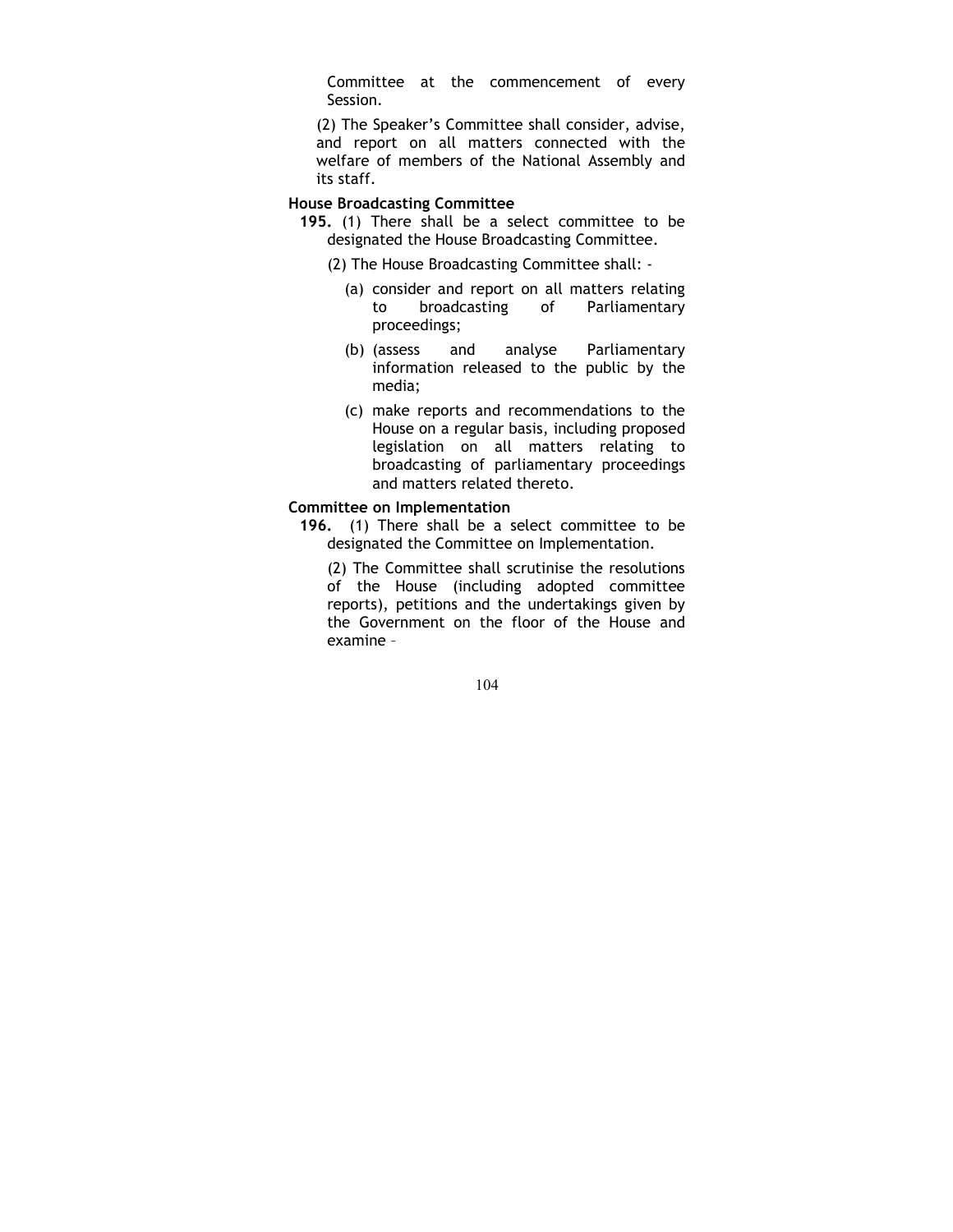- (a) whether or not such decisions and undertakings have been implemented and where implemented, the extent to which they have been implemented; and whether such implementation has taken place within the minimum time necessary; and
- (b) whether or not legislation passed by the House has been operationalised and where operationalised, the extent to which such operationalisation has taken place within the minimum time necessary.

(3) The Committee may propose sanctions to the House on any Minister who fails to implement resolutions of the House.

## Committee on Delegated Legislation

197. (1) There shall be a select committee to be designated the Committee on Delegated Legislation.

(2) The Committee shall ensure that statutory instruments are laid before the House as may be provided under any written law and scrutinise such instruments to ensure that they are consistent with parent statutes.

(3) Unless otherwise provided for either expressly or by necessary implication under any written law, all subsidiary legislation shall be tabled before the House upon publication in the Kenya Gazette.

(4) The Committee may recommend that the House resolves that any particular subsidiary legislation be annulled.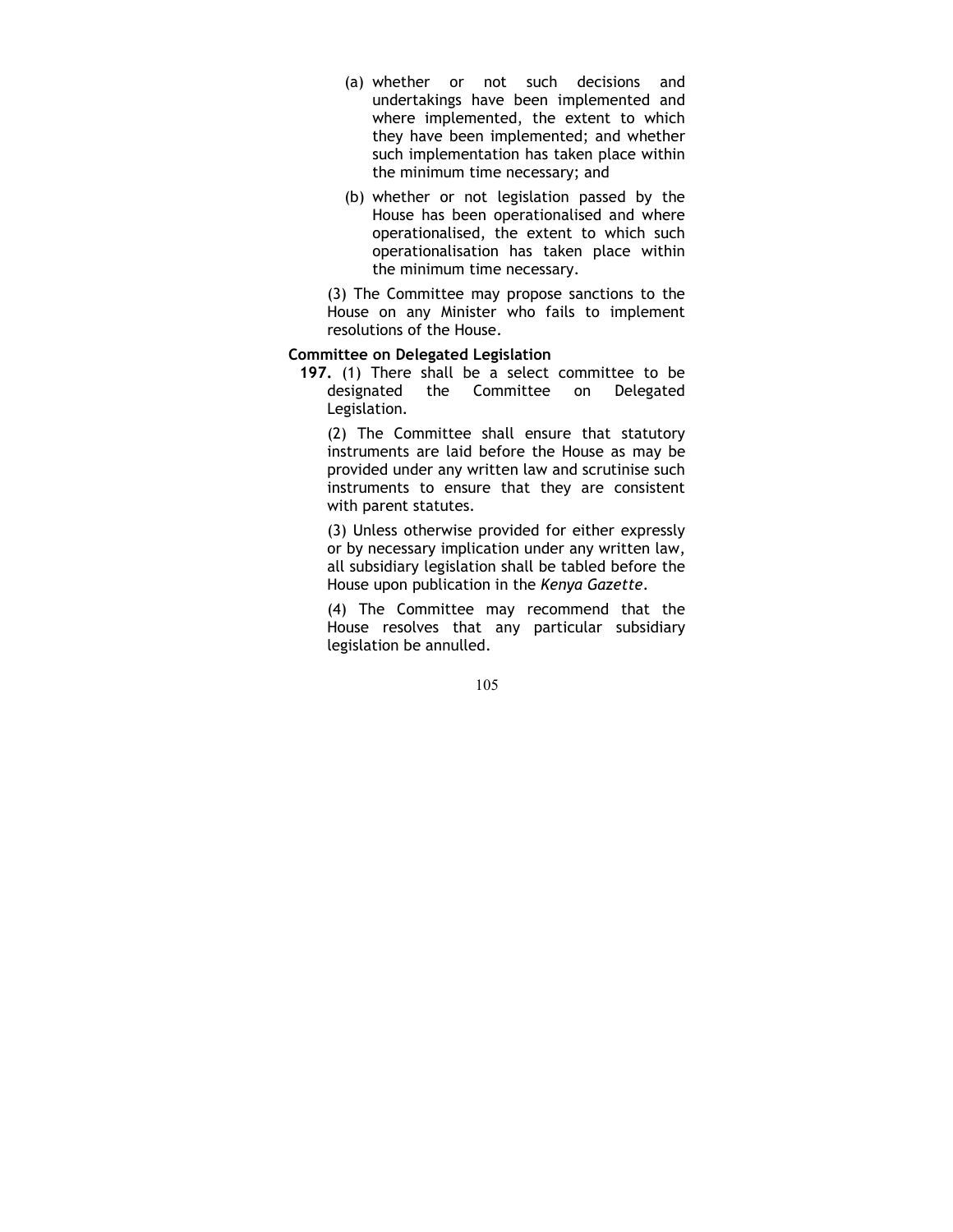## Departmental Committees Appointment of Departmental Committees

198. (1) There shall be select committees to be designated Departmental Committees which shall be nominated by the House Business Committee and approved by the House at the commencement of every Parliament.

(2) Unless the House otherwise directs, the Departmental Committees shall be as set out in the Second Schedule.

(3) The functions of a Departmental Committee shall be: -

- (a) to investigate, inquire into, and report on all matters relating to the mandate, management, activities, administration, operations and estimates of the assigned Ministries and departments;
- (b) to study the programme and policy objectives of Ministries and departments and the effectiveness of the implementation;
- (c) to study and review all legislation referred to it;
- (d) to study, assess and analyse the relative success of the Ministries and departments as measured by the results obtained as compared with their stated objectives;
- (e) to investigate and inquire into all matters relating to the assigned Ministries and departments as they may deem necessary,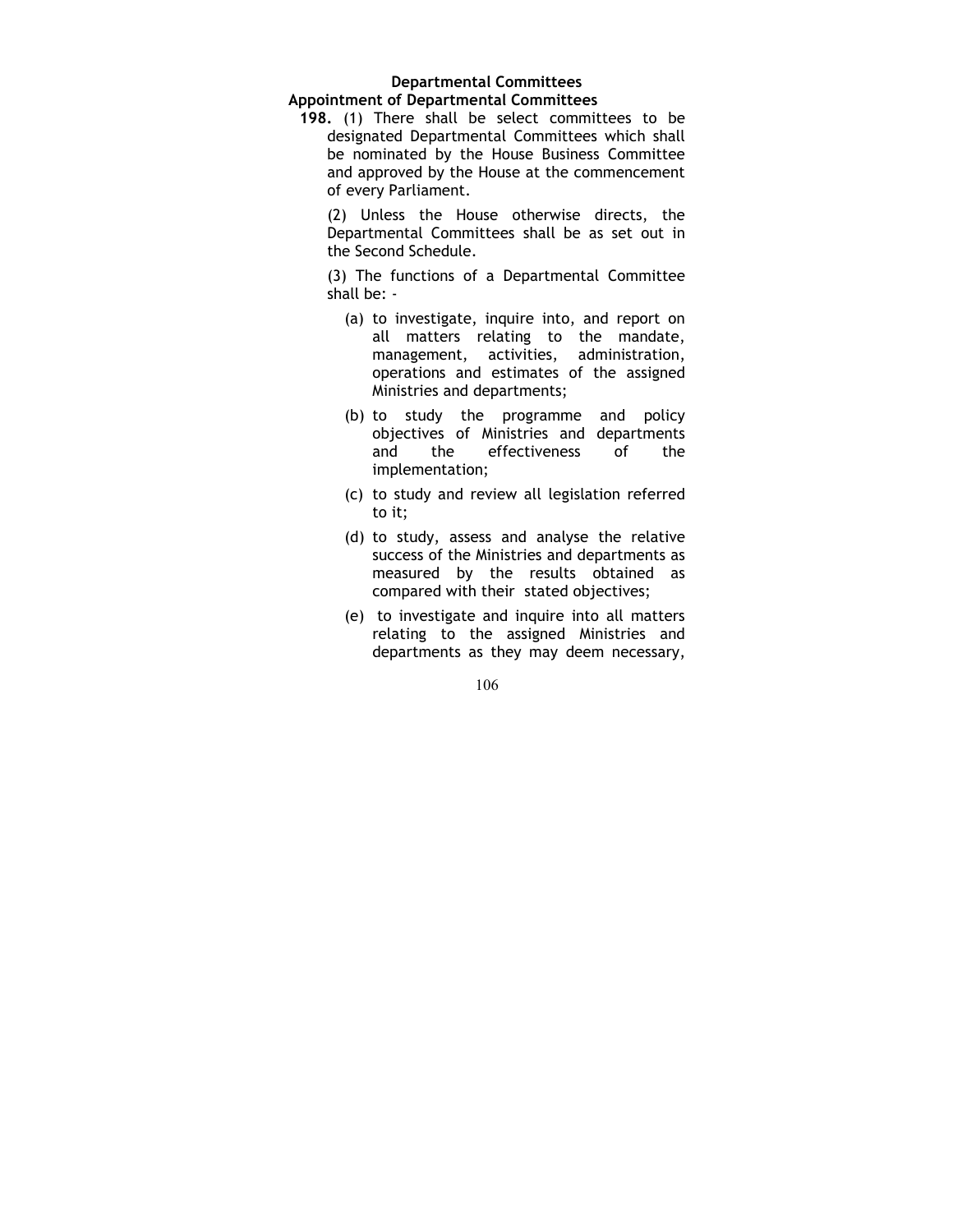and as may be referred to them by the House or a Minister; and

(f) to make reports and recommendations to the House as often as possible, including recommendation of proposed legislation.

#### Liaison Committee

- 199. (1) There shall be a select committee to be designated the Liaison Committee which shall consist of the Deputy Speaker as chairperson and the chairpersons of all committees of the House.
	- (2) The Liaison Committee shall-
		- (a) guide and co-ordinate the operations, policies and mandates of all Committees;
		- (b) deliberate on and apportion the annual operating budget among the Committees;
		- (c) consider programmes of all Committees, including their need to travel and sit away from the precincts of the Assembly;
		- (d) deliberate and decide on which reports of the Committees shall be debated in the House;
		- (e) ensure that Committees submit reports as required by these Standing Orders;
		- (f) determine, whenever necessary, which committee or committees should deliberate on a matter; and
		- (g) give such advice relating to the work and mandate of select committees as it may be deem necessary;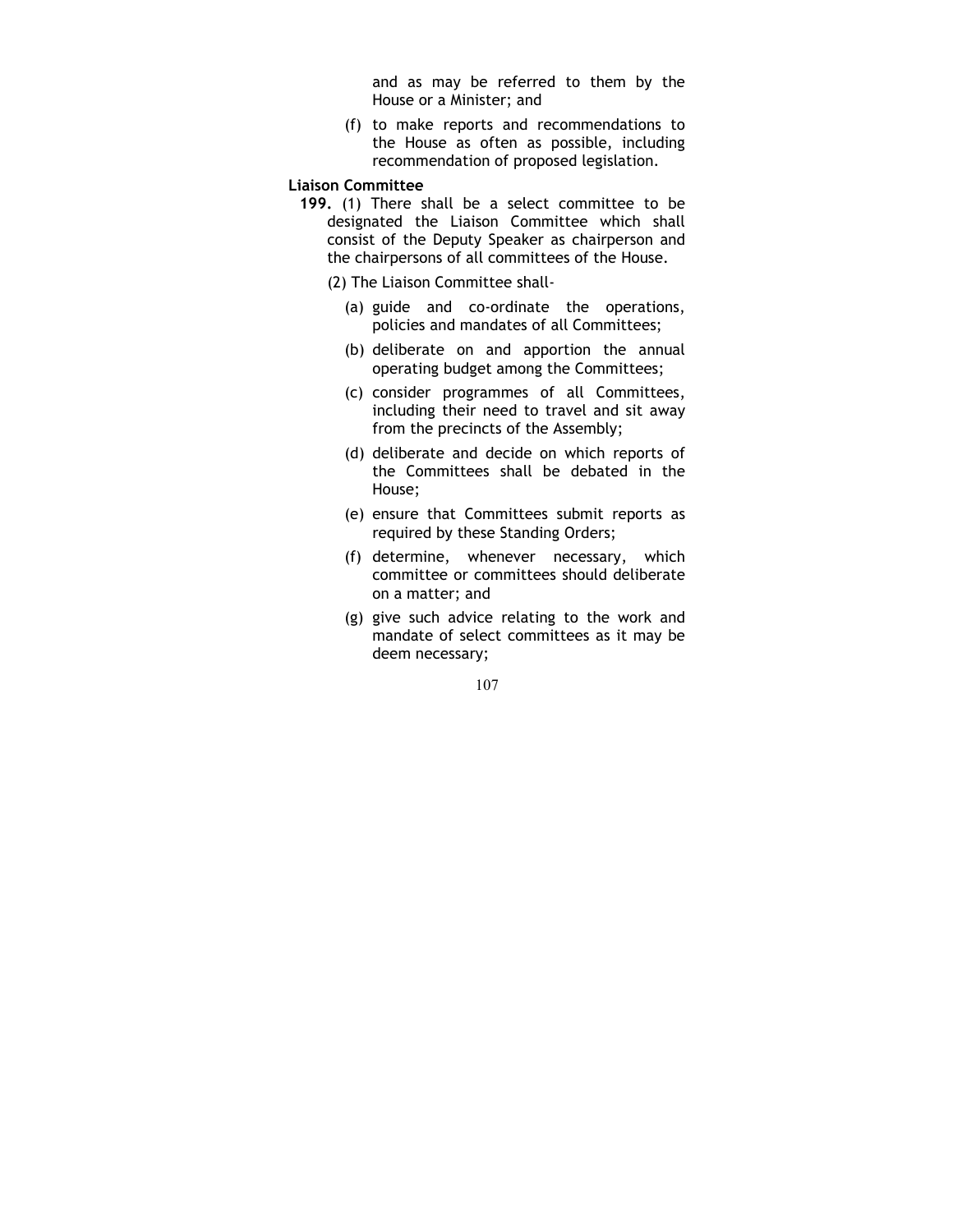(3)The Liaison Committee may conduct public hearings on reports of committees which have not been referred to the House.

## Committee to be limited to mandate

200. Except as otherwise expressly provided in these Standing Orders no matter shall be referred to a select committee except on a Motion made after notice given.

# PART XXIII - PUBLIC PETITIONS

# Meaning of Public Petition

201. For purposes of this Part, a Petition means a written prayer to the House by a member or members of the public seeking redress of a grievance.

## Member's statement on presentation of Petition

202. A petition may be presented or submitted to the House by a Member with the consent of the Speaker on a private Bill which has been published under Part XIX of these Standing Orders and any matter connected with business before the House or any matter of general public interest that is not one which is related to or involves remission of duty payable by any person.

#### Petition on Private Bill

203. A Petition on a private Bill shall be dealt with in accordance with Part XVII of these Standing Orders.

## Notice of intention to present Petition

204. A Member shall give two sitting days' notice to the Clerk of intention to present a Petition and the Clerk shall examine each such Petition and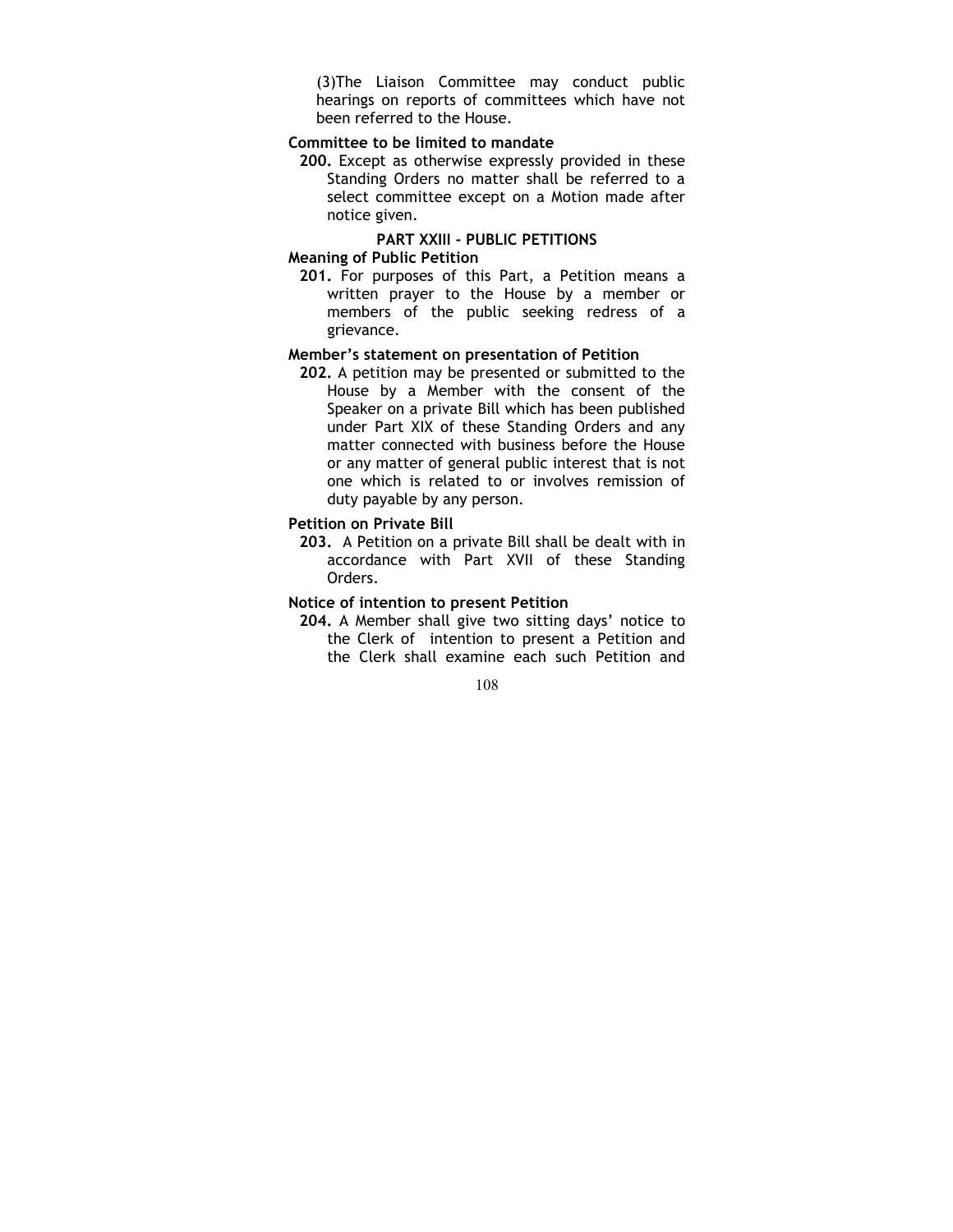ensure that the Petition is presented in the manner, form and content required by these Standing Orders.

## Form of Petition

- 205. (1) A Petition shall be in written form and shall-
	- (a) be in English or Kiswahili and couched in a respectful, decorous and temperate language;
	- (a) be free of alterations and interlineations in its text;
	- (b) be addressed to the National Assembly of Kenya or the Government of the Republic of Kenya;
	- (c) have its subject-matter indicated on every sheet if it consists of more than one sheet of signatures and addresses;
	- (d) conclude with a clear, proper and respectful prayer, reciting the definite object of the petitioner or petitioners in regard to the matter to which it relates;
	- (e) contain at least twenty signatures from persons other than members of Parliament or their thumb impressions and their names and addresses and identification numbers;
	- (f) contain only signatures or thumb impressions as the case may be, and addresses and identification numbers written directly onto the Petition and not pasted thereon or otherwise transferred to it;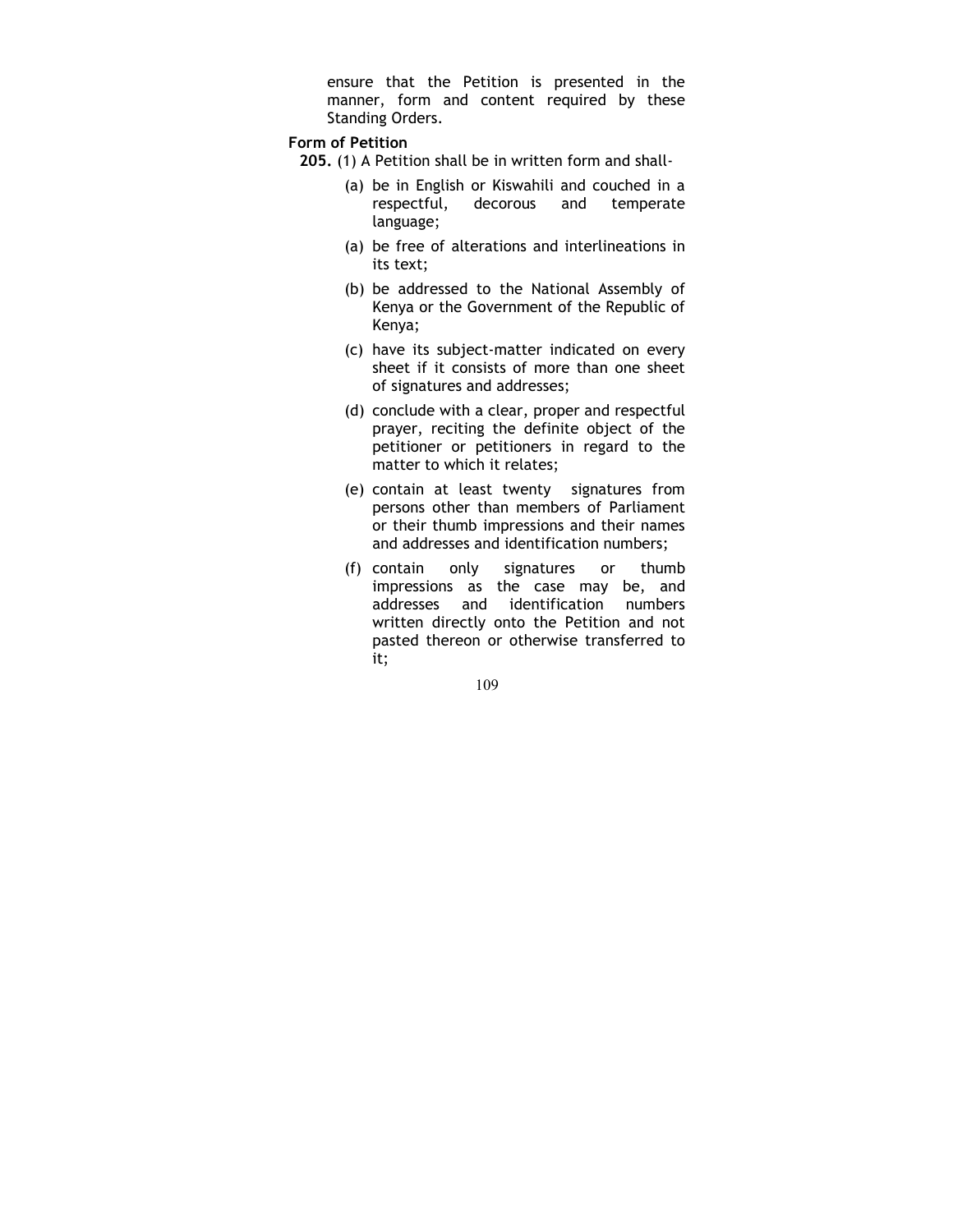- (g) not have any letters, affidavits or other documents annexed to it; and
- (h) be countersigned by the Member presenting.

(2) The general form of a public Petition shall be as set out in the Third Schedule with such variation as the circumstances of each case may require.

Time for Petitions

206. Subject to Part X (Order of Business), the Order "Petitions" shall be on every Thursday before commencement of Business and the total time on the Order "Petitions" shall not exceed thirty minutes.

# Presentation of Petitions

207. (1) A schedule of Petitions to be presented before the House on a sitting day may be appended to the Order Paper of the Day in the order that they shall be presented.

(2) When the Order "Petitions" is read, the Speaker shall direct that the Member present the Petition to the House.

(3) The Member presenting the Petition shall read such Petition but shall confine himself or herself to the subject of the prayer, the material allegations therein and the number of signatures attached.

(4) A Member having presented a Petition shall, without question put, lay the Petition on the Table of the House;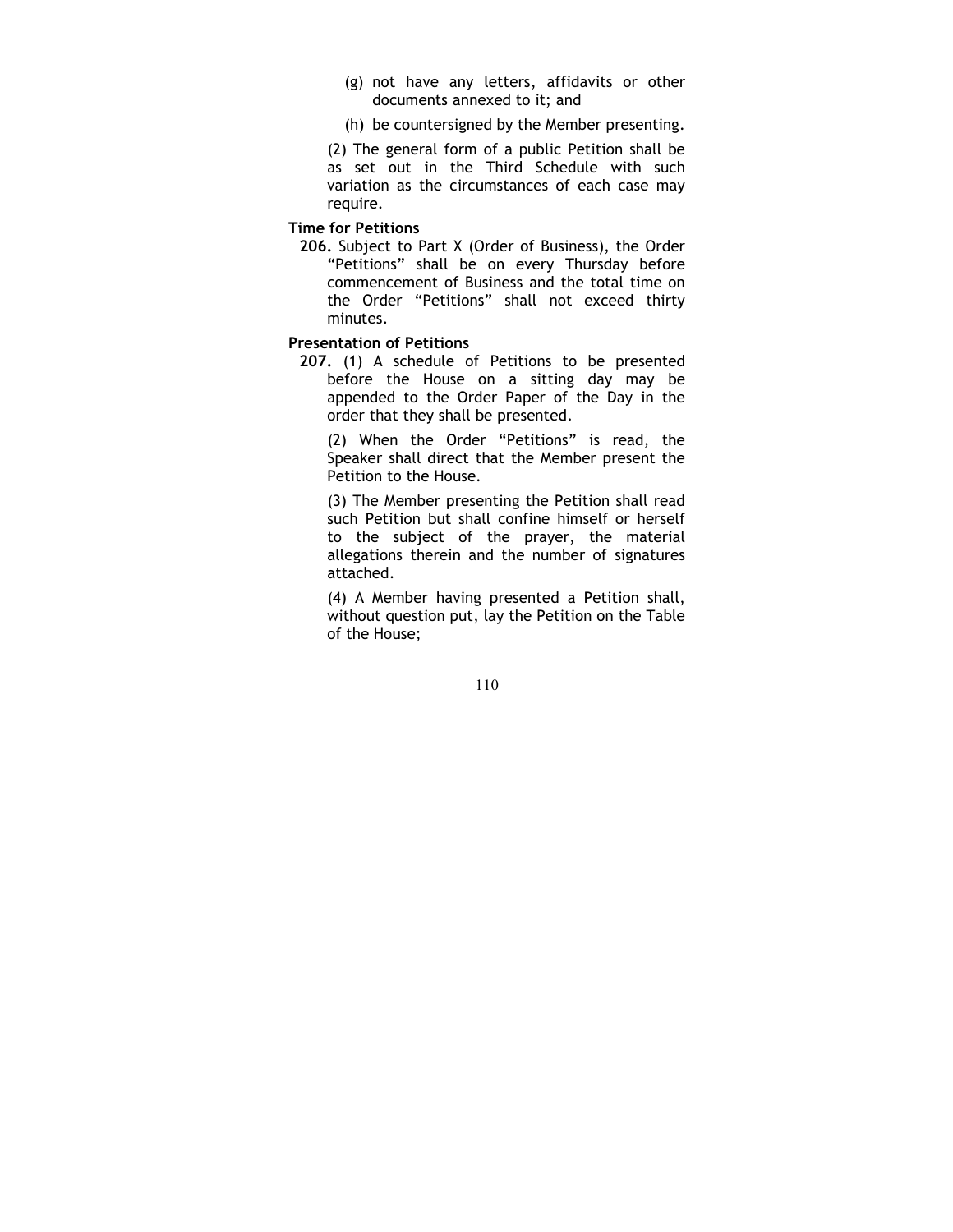(5) A Member presenting a Petition shall not speak for more than five minutes.

## Comments on petitions

208. The Speaker may allow comments, observations or clarifications in relation to a Petition presented and such total time shall not exceed five minutes.

## Printing of Petitions

209. A Member presenting a Petition may, after notice given, move that it be printed.

#### Committal of Petitions

210. (1) Every Petition presented pursuant to this Standing Order shall stand committed to the relevant department of the Government or committee of the House as the case may be.

(2) Whenever a Petition is committed to a department of the Government, the Minister responsible or any other designated Minister shall, in not more than twenty-one calendar days from the time of reading the prayer, respond to the petitioner by way of a Statement in the House addressed to the petitioner or petitioners.

(3) Whenever a Petition is committed to the National Assembly, the relevant committee shall, in not more than twenty-one calendar days from the time of reading the prayer, respond to the petitioner by way of a report addressed to the petitioner or petitioners and laid on the Table of the House and no debate on or in relation to the report shall be allowed.

(4) The Clerk shall, at the end of every Session, forward Petitions which have been approved by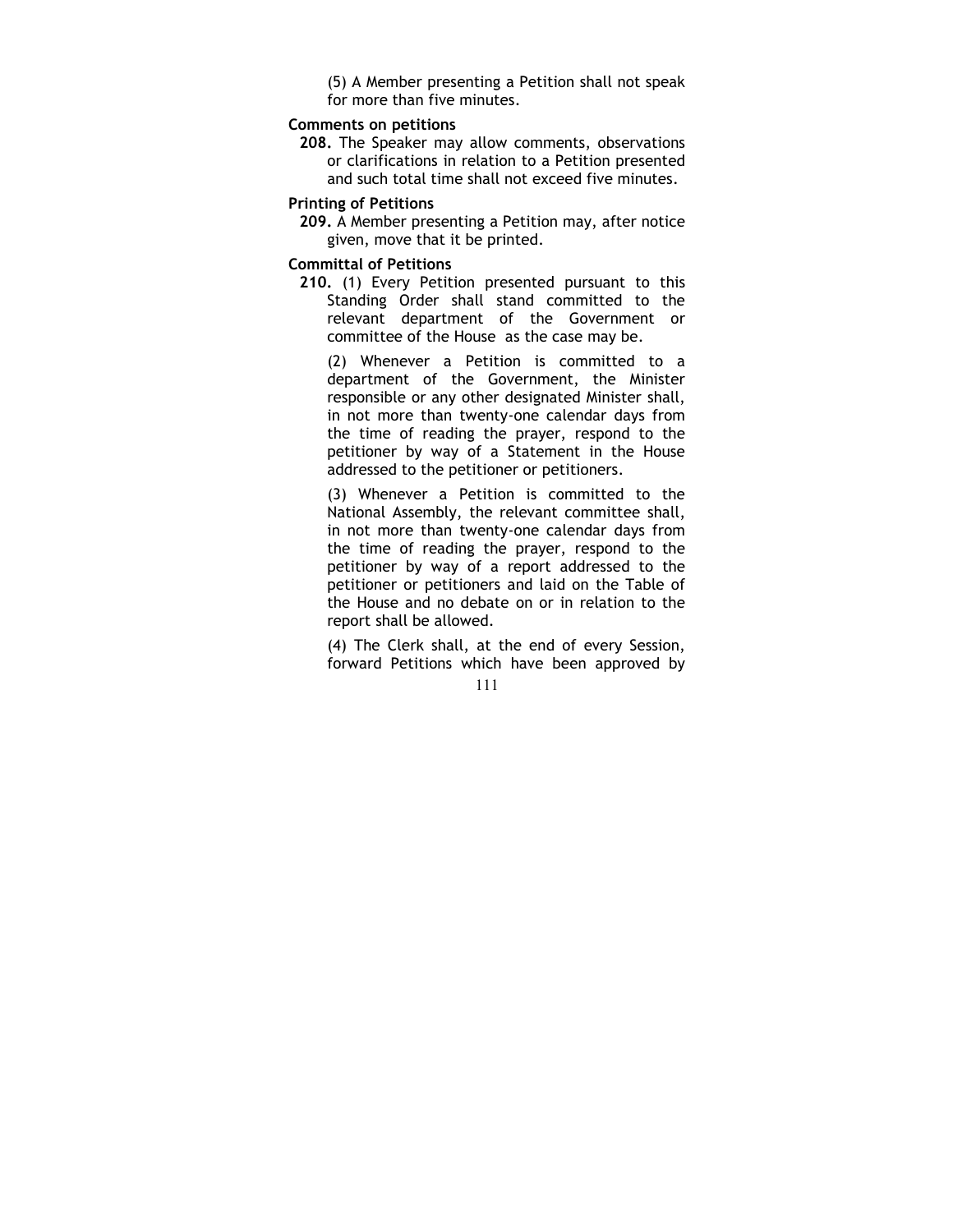the Speaker and not been presented to the House, to the relevant department of the Government and such department of the Government shall reply to each Petition forwarded in not more than twenty-one calendar days.

## Copies of responses

211. The Clerk shall forward copies of responses received under Standing Order 210 (Committal of Petitions) to the petitioners.

## PART XXIV – PROCEDURE ON REPORTS OF THE EAST AFRICAN LEGISLATIVE ASSEMBLY AND THE PAN AFRICAN PARLIAMENT.

#### Procedure for presentation of reports

212. (1) Members of the East African Legislative Assembly and the Pan African Parliament shall present half yearly reports of the respective activities of the Assembly and Parliament to the House through the Committee on Defence and Foreign Relations.

(2) Members of the East African Legislative Assembly and the Pan African Parliament may present any report to or consult with the Committee on Defence and Foreign Relations or any other committee of the House on any matter relating to the work of the East African Legislative Assembly and the Pan African Parliament, respectively.

(3) The Committee on Defence and Foreign Relations or other concerned Committee shall submit the reports referred to in this Part to the House with its recommendations, if any.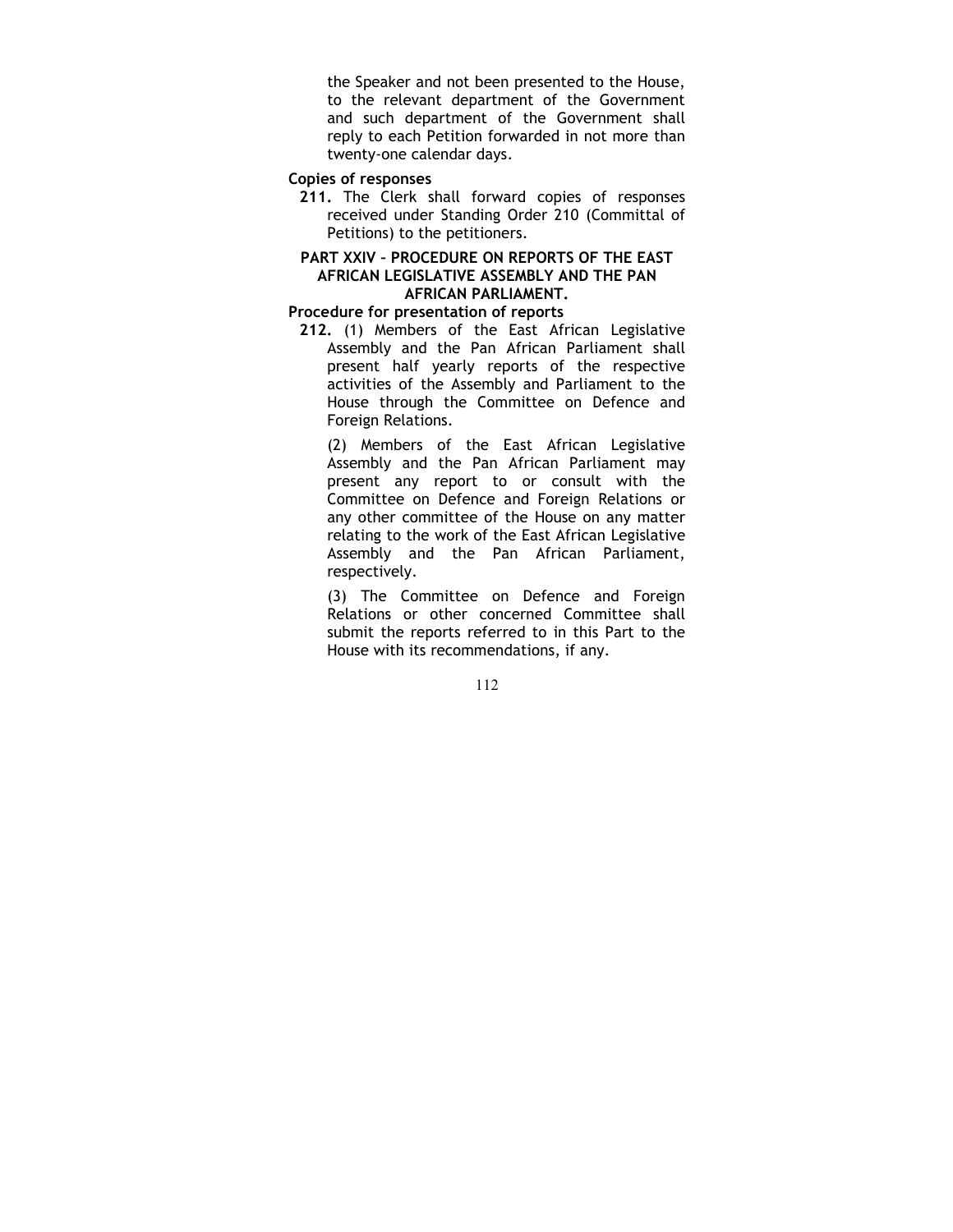## PART XXV - STRANGERS

#### Places to which strangers are not admitted

213. No Member shall bring any stranger into any part of the Chamber appropriated to the Members of the House while the House or the Committee of the whole House is sitting.

## Withdrawal of strangers from the Chamber

214. If at any sitting of the House or in a Committee of the whole House any Member shall move that strangers be ordered to withdraw, the Speaker or the Chairperson shall forthwith put the question, no amendment, adjournment or debate being allowed and upon such question being resolved in the affirmative, all strangers shall be ordered to withdraw from the Chamber.

## Press representatives infringing Standing Orders or the Speaker's Rules

215. Any media institution whose representative infringes these Standing Orders or any rules made by the Speaker for the regulation of the admittance of strangers or persistently misreports the proceedings of the House, or neglects or refuses on request from the Clerk to correct any wrong report thereof to the satisfaction of the Speaker, may be excluded from representation in the Press gallery for such term as the House shall direct.

## PART XXVI - GENERAL

# Exemption of business from Standing Orders

216. (1) A Motion may, with the approval of the Speaker, be moved by any Member, either with or without notice that the proceedings on any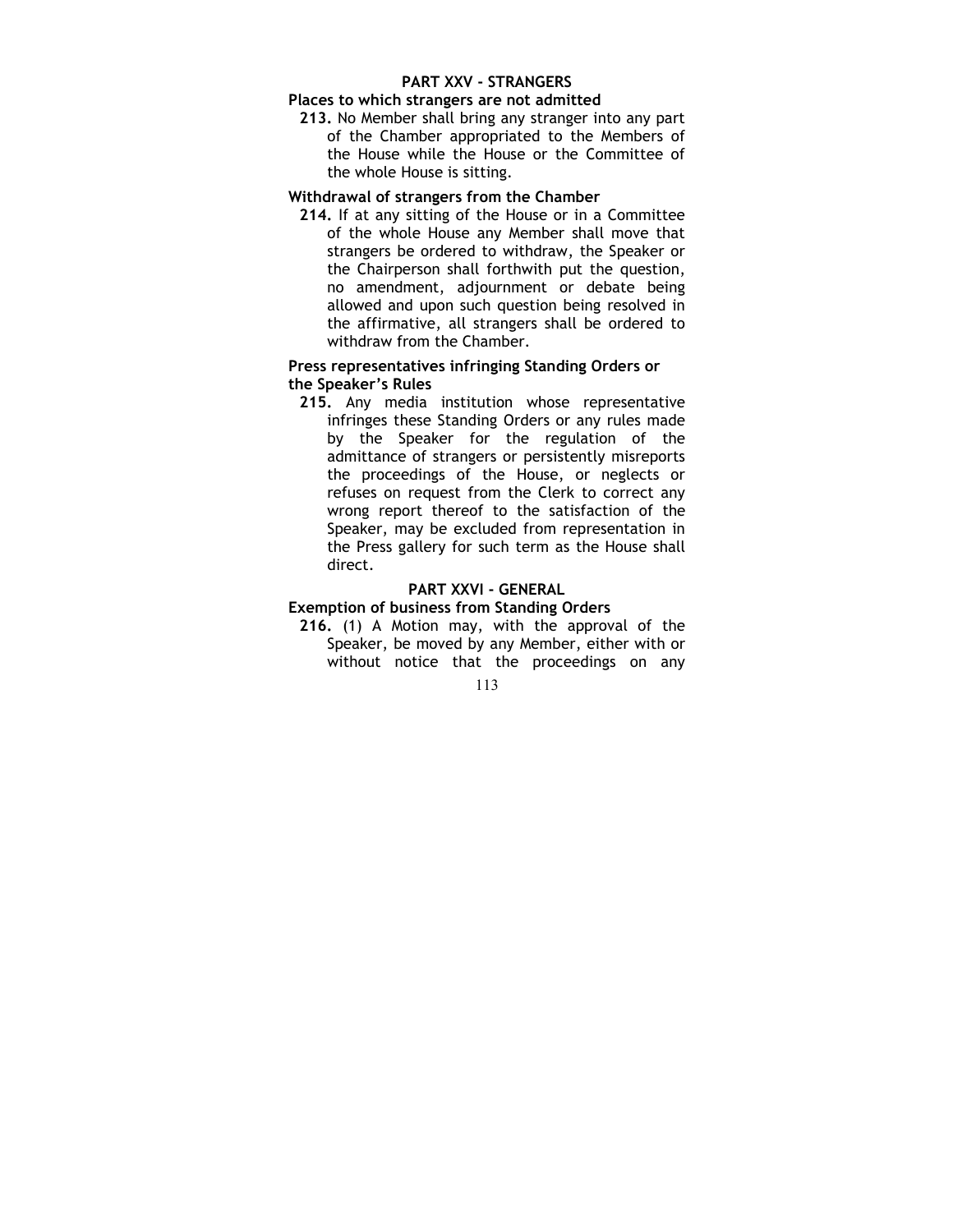specified business be exempted from the provisions of Part VII (Sitting and Adjournments of the House), Part X (Order of Business), Part XVI (Limitation of Debate), Part XVIII (Public Bills), Part XIX (Private Bills), Part XX (Committee of the whole House) Part XXI (Supply and Ways and Means), Part XXII (Select Committees), Part XXIII (Public Petitions) and Part XXV (Strangers) of these Standing Orders:

Provided that not more than one such Motion may be moved at any one sitting, except with the leave of the House:

Provided further that no such Motion shall be made to exempt any business from Standing Order 107 (Publication), Standing Order 108 (Not more than one stage of a Bill to be taken at the same sitting) or Standing Order 142 (President's consent required for money measures).

(2) A Motion under this Standing Order shall state the object of or reason for the proposed exemption and no amendment may be moved to such a Motion without the consent of the Mover.

(3) A Motion under this Standing Order may be moved at any time and any other business may be interrupted.

#### Seating in the Chamber

- 217. (1) All seats in the front benches of the Chamber to the right of the Speaker shall be reserved for the exclusive use of Ministers.
	- (2) All seats in the front benches of the Chamber to the left of the Speaker shall be reserved for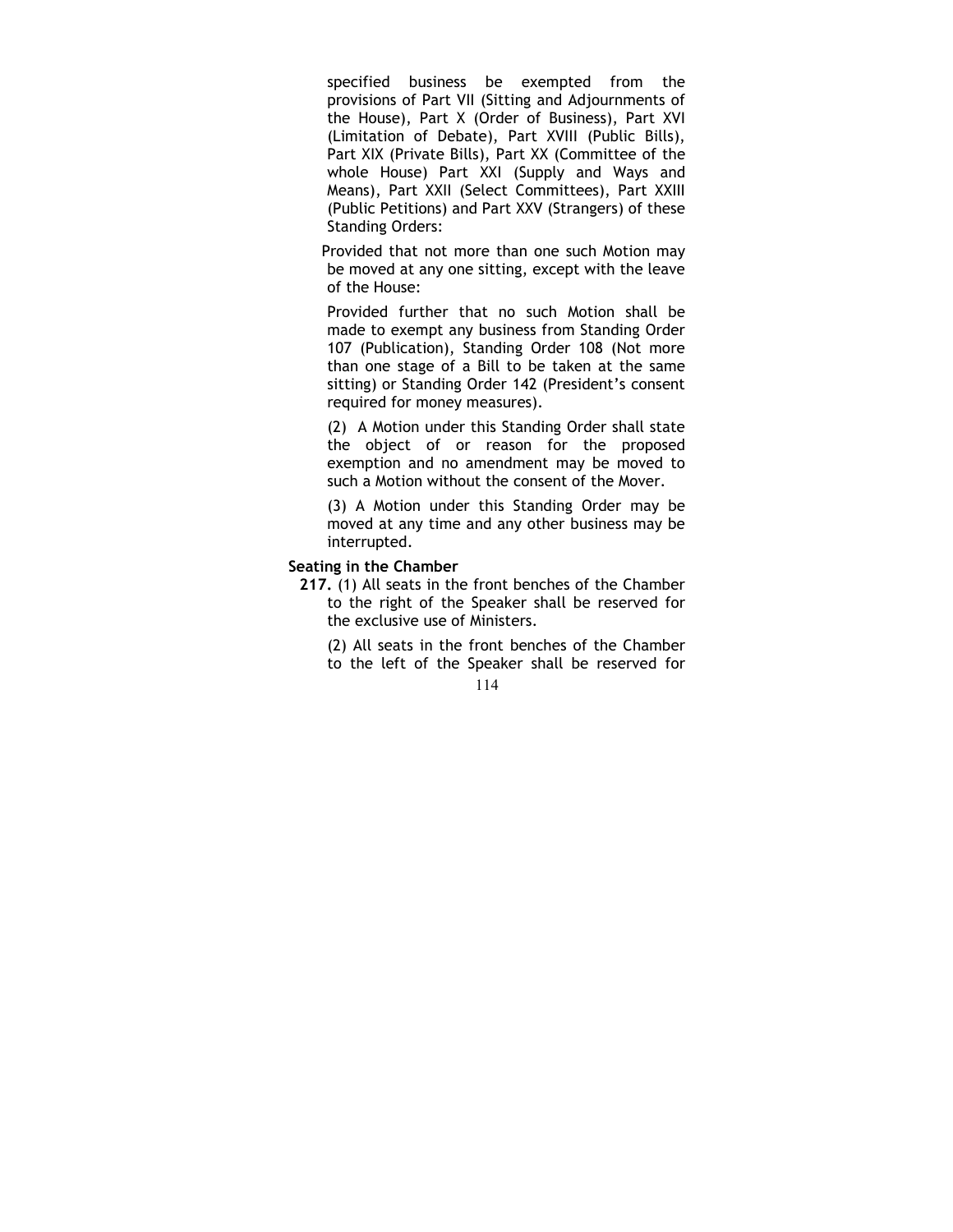Leaders of Opposition Parties and Members of the Official Opposition Party designated as having responsibility in particular matters, or as the Speaker may direct.

## Members travelling outside Kenya

- 218. (1) Members intending to travel outside Kenya whether in an official or a private capacity, shall give to the Speaker a written notice to that effect, indicating: -
	- (a) the destination intended to be visited;
	- (b) the dates of the intended travel and period of absence from Kenya; and
	- (c) the telephone contact and postal or physical address of their stay during the period of absence from Kenya.

(2) All information submitted under this Standing Order shall be kept in a register which the Clerk shall maintain for that purpose and shall not be disclosed to any person without the permission of the Speaker.

## Expenses of witnesses

219. There shall be paid or tendered to any person summoned to give evidence or to produce documents before the House or a Committee, such reasonable sum in respect of the person's expenses, including travelling expenses, as the Speaker may from time to time determine, either generally or specifically.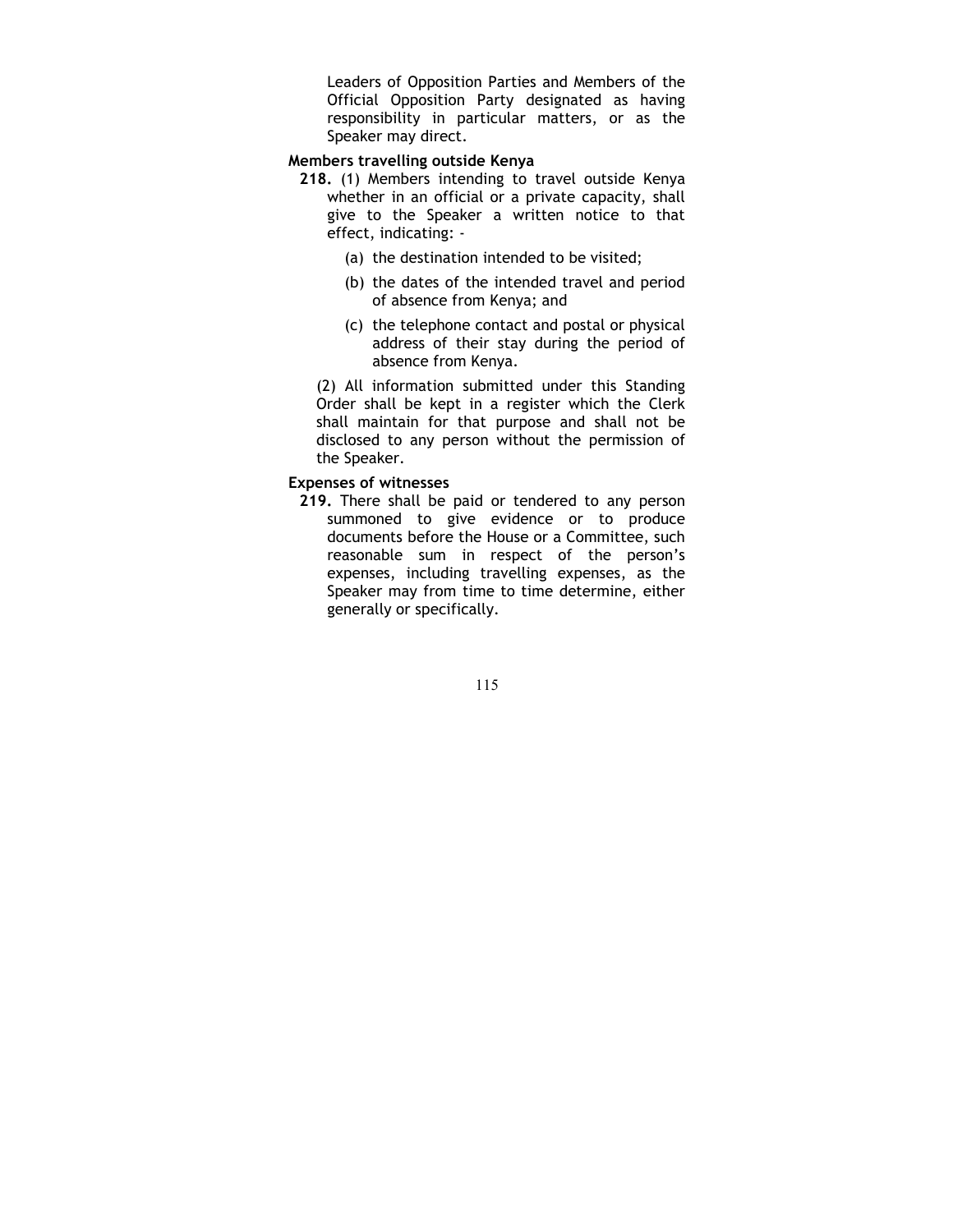# PART XXVII - TRANSITIONAL PROVISIONS

**Transitional** 

220. (1) Subject to paragraph (2), these Standing Orders shall come into operation on the date of the commencement of the Third Session of the Tenth Parliament and the Standing Orders then in operation shall stand repealed.

(2) The following provisions of these Standing Orders shall come into operation on such date prior to the commencement of the Third Session of the Tenth Parliament as the Speaker may, after consultation with the Standing Orders Committee, appoint-

- (a) Standing Order 19 (Visiting dignitaries);
- (b) Standing Order 36(4) (Statement by the Leader of Government Business);
- (c) Part XI (Prime Minister's Time);
- (d) Standing Order 158 (House Business Committee); and
- (e) any other provision.

(3) On the coming into operation of these Standing Orders (or any of them) any orders, directions, appointments and other acts lawfully made or done under a provision of the Standing Orders in force immediately before such coming into operation, shall be deemed to have been made or done under the corresponding provision of these Standing Orders and shall continue to have effect accordingly.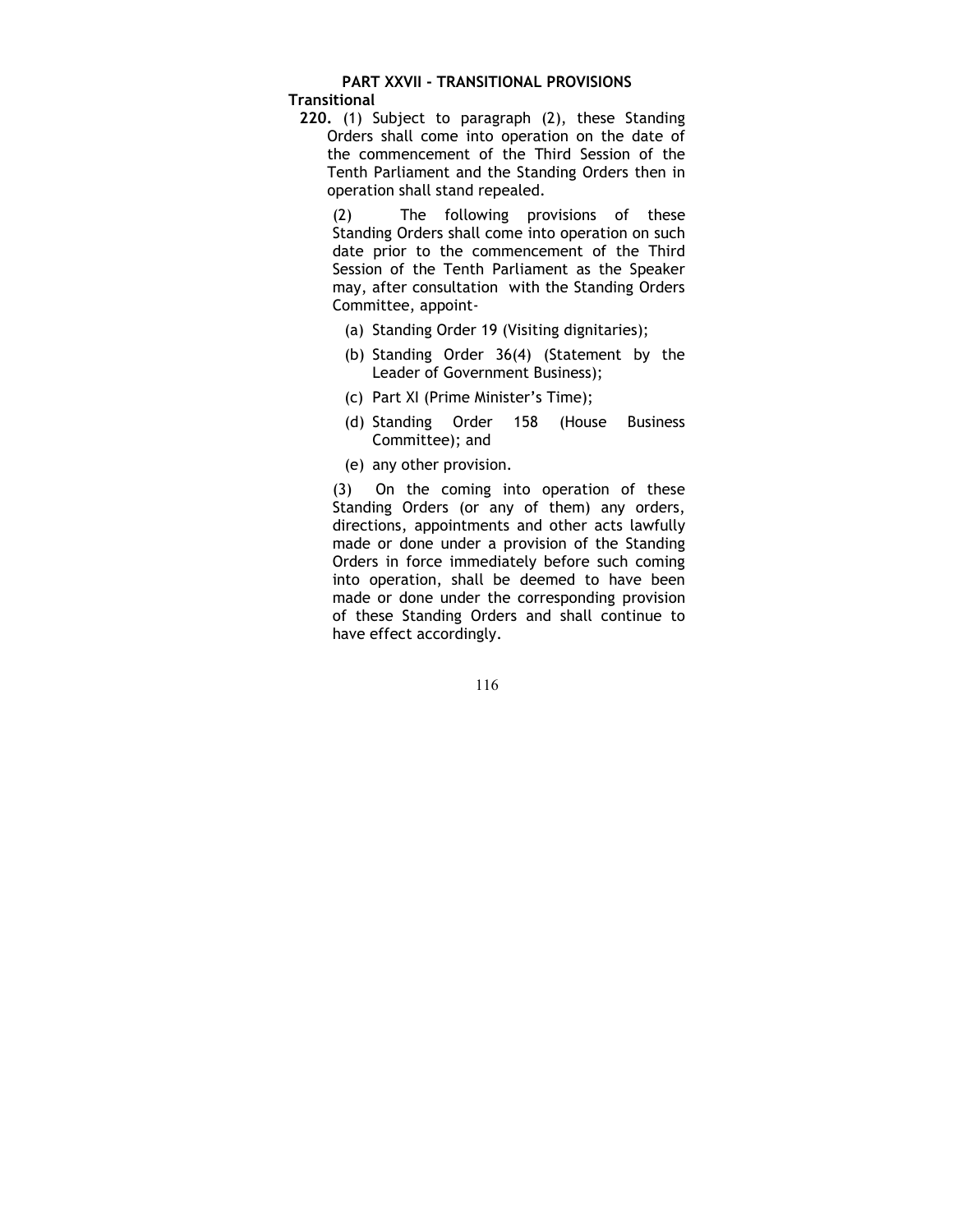## FIRST SCHEDULE BROADCASTING REGULATIONS (Standing Order 34 (2))

## Parliamentary Broadcasting Unit

1. (1)There is established the Parliamentary Broadcasting Unit, which shall oversee the broadcasting of parliamentary proceedings.

(2) Unless the House otherwise directs, the<br>Parliamentary Broadcasting Unit may Parliamentary Broadcasting Unit may broadcast the proceedings of the House and provide access to parliamentary information.

# Parliamentary privilege

2. Audio and visual digital footage of parliamentary proceedings shall be covered by the laws relating to parliamentary privilege and shall be kept as part of the records of the House, under the custody of the Clerk.

## Television broadcasting

- 3. When broadcasting the proceedings of the House on television, the following guidelines shall apply-
	- (a)the camera shall focus on the Member recognised by the Chair until the Member has finished speaking;
	- (b)group shots and cut-aways may be taken for purposes of showing the reaction of a group of Members to an issue raised on the Floor;
	- (c)wide-angle shots of the Chamber shall be used during voting and Division.

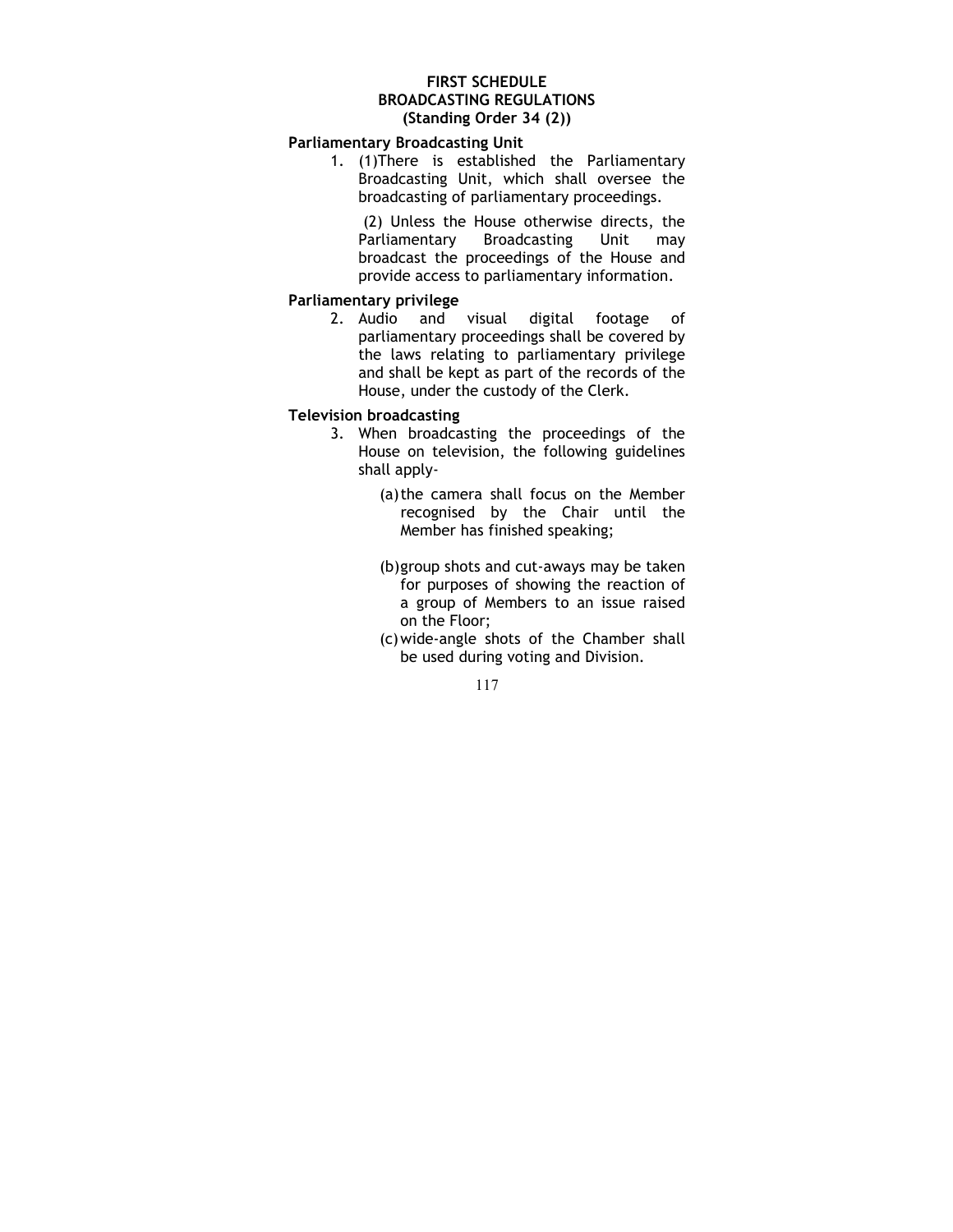(d)shots of the voting booths when voting is in process shall not be allowed;

- (e)officers of the House taking an active role in the proceedings may be shown;
- (f) the occupant of the Chair shall be shown when taking and leaving the Chair and whenever he or she rises;
- (g)press and public galleries shall not be shown except as part of the wide angle shots and during important functions as may be determined by the House;
- (h)no close-up shots of Members' papers or reference materials may be shown.

#### Radio broadcasting

- 4. When broadcasting the proceedings of the House on radio, the following guidelines shall apply-
	- (a)audio recording shall be restricted to proceedings of the House and the Committees;
	- (b)commentaries during a live broadcast shall be limited to the introduction of a matter under debate and the Member on the floor.

#### Protection of the dignity of the House

5. (1) Officers of the Parliamentary Broadcasting Unit shall conduct themselves in a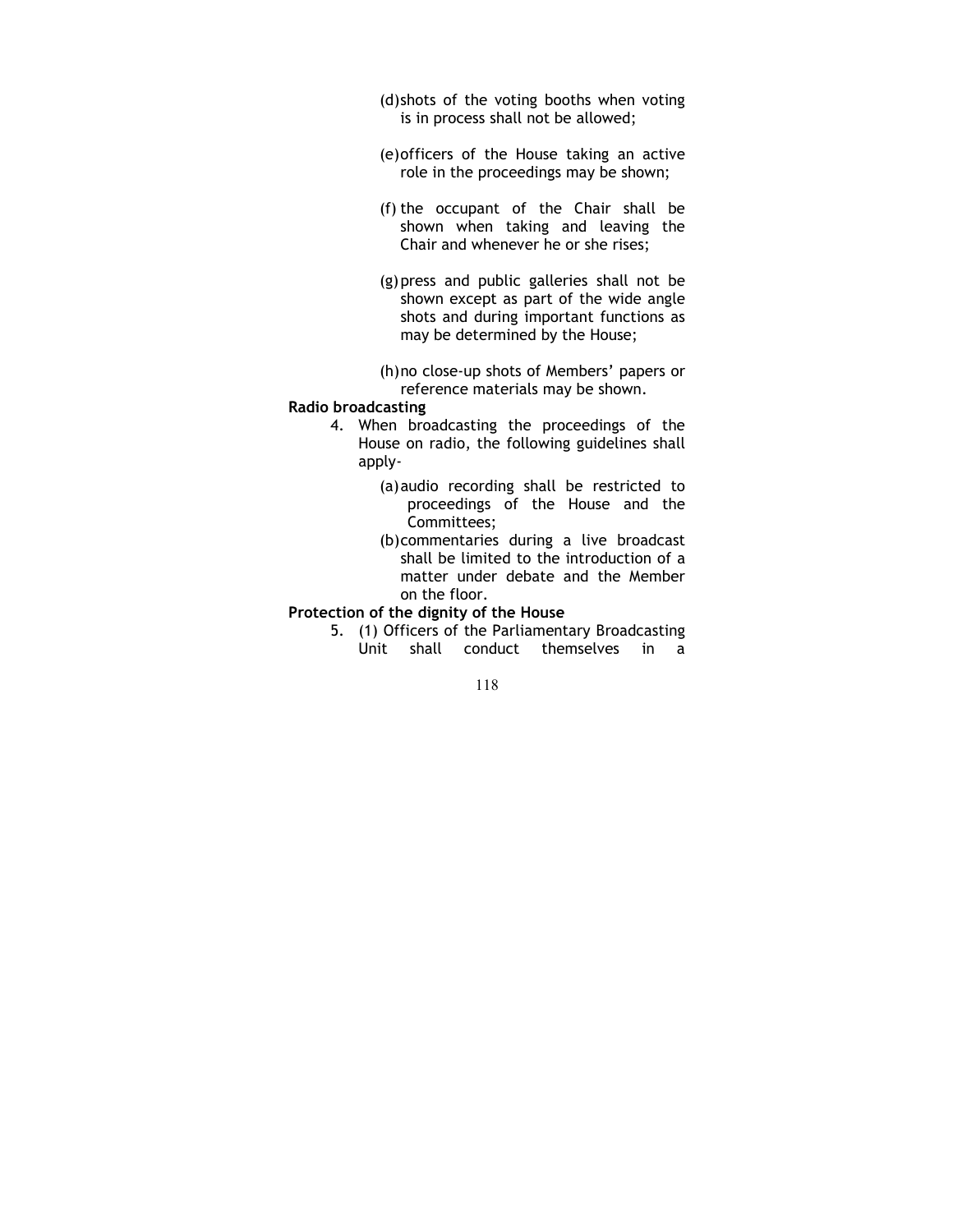professional and impartial manner, giving a balanced, fair and accurate account of proceedings.

(2) Shots designed to embarrass unsuspecting Members of Parliament shall not be shown.

(3) Recordings of Parliamentary proceedings may not be used for purposes of political party advertising, ridicule, commercial sponsorship or any form of adverse publicity.

#### External media houses

6. (1) In these Regulations, "external media house" refers to any media house other than the Parliamentary Broadcasting Unit.

(2) No external media house or other person may broadcast any proceedings of the House except as received from the broadcast feed provided by the Parliamentary Broadcasting Unit or with the permission of the Speaker.

(3) A media house that receives a broadcast feed from the Parliamentary Broadcasting Unit shall broadcast it without any manipulation or distortion.

(4) No camera or other recording or broadcasting equipment shall be allowed in the House without authorisation.

(5) Accredited journalists shall be allowed access to designated areas for purposes of following the proceedings and taking notes and any journalist so allowed shall observe the Standing Orders and these Regulations.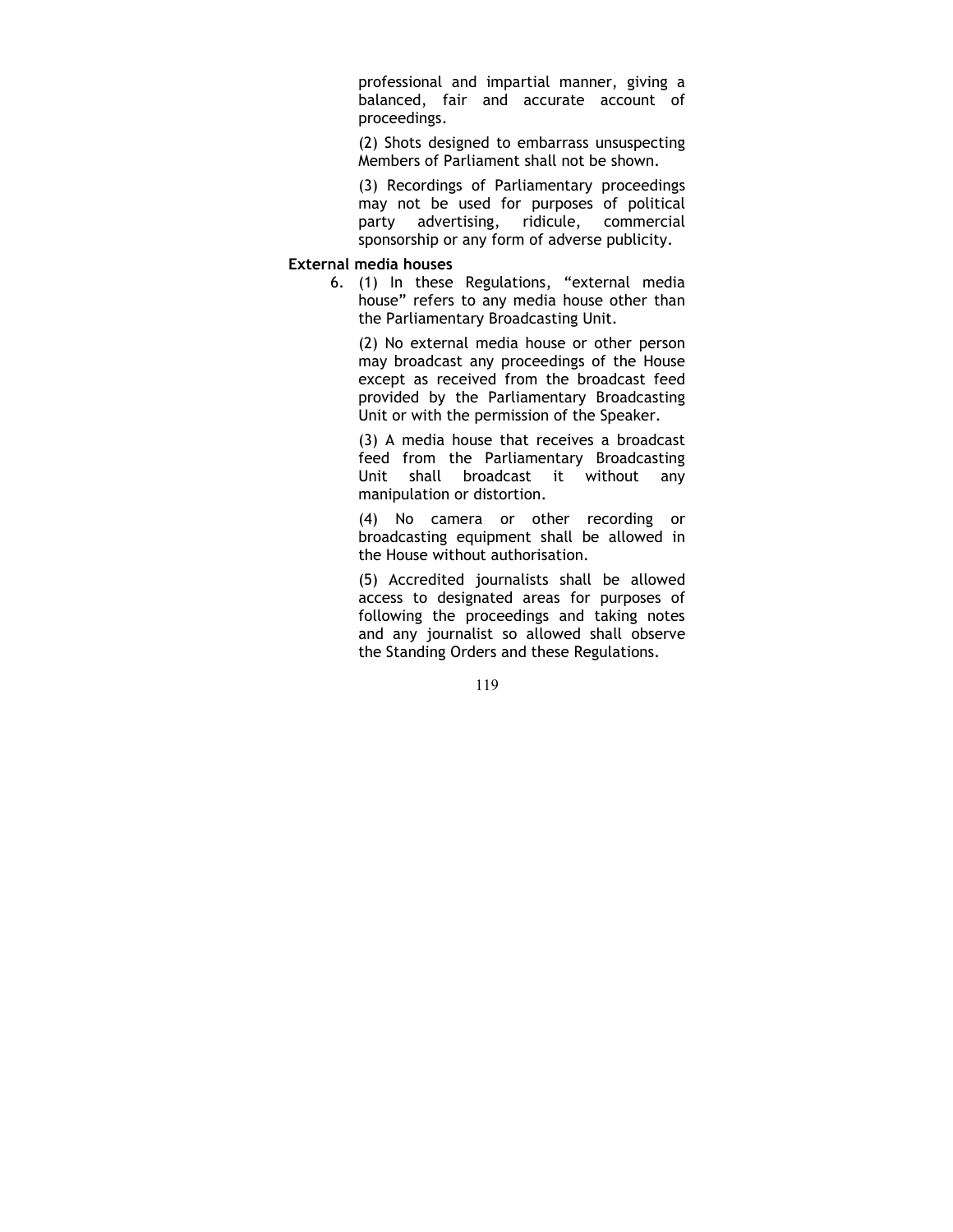# Breach of broadcasting Regulations

7. (1) Any person who fails to comply with these Regulations shall be liable to such penalty as the House Broadcasting Committee may, subject to the Standing Orders, in any particular case, consider appropriate.

(2) The House Broadcasting Committee shall develop procedures for the enforcement of these Regulations.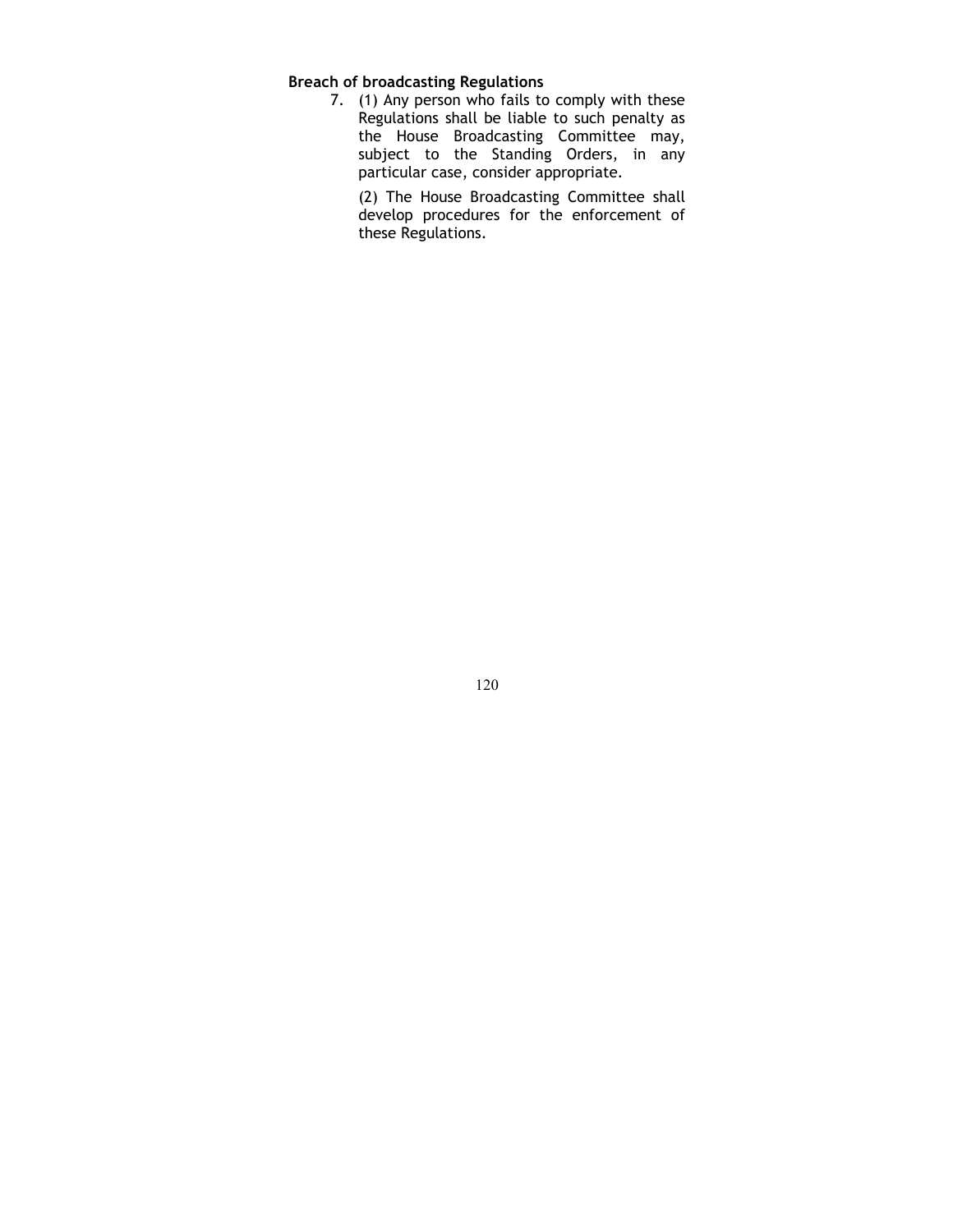# SECOND SCHEDULE DEPARTMENTAL COMMITTEES [Standing Order 198 (2)]

| Committee                                              | <b>Subjects</b>                                                                                                                                                       |
|--------------------------------------------------------|-----------------------------------------------------------------------------------------------------------------------------------------------------------------------|
| Δ<br><b>Administration</b><br>and National<br>Security | Public administration and<br>national security, internal<br>security, immigration,<br>National Youth Service and<br>natural disasters.                                |
| B<br>Agriculture,<br>Livestock<br>and<br>Cooperatives  | Agriculture, livestock,<br>fisheries development,<br>co-operatives development,<br>production and marketing.                                                          |
| Defence and Foreign Relations                          | Defence,<br><b>East African Community</b><br>matters, Pan-African<br>Parliament, regional and<br>international relations,<br>agreements, treaties and<br>conventions. |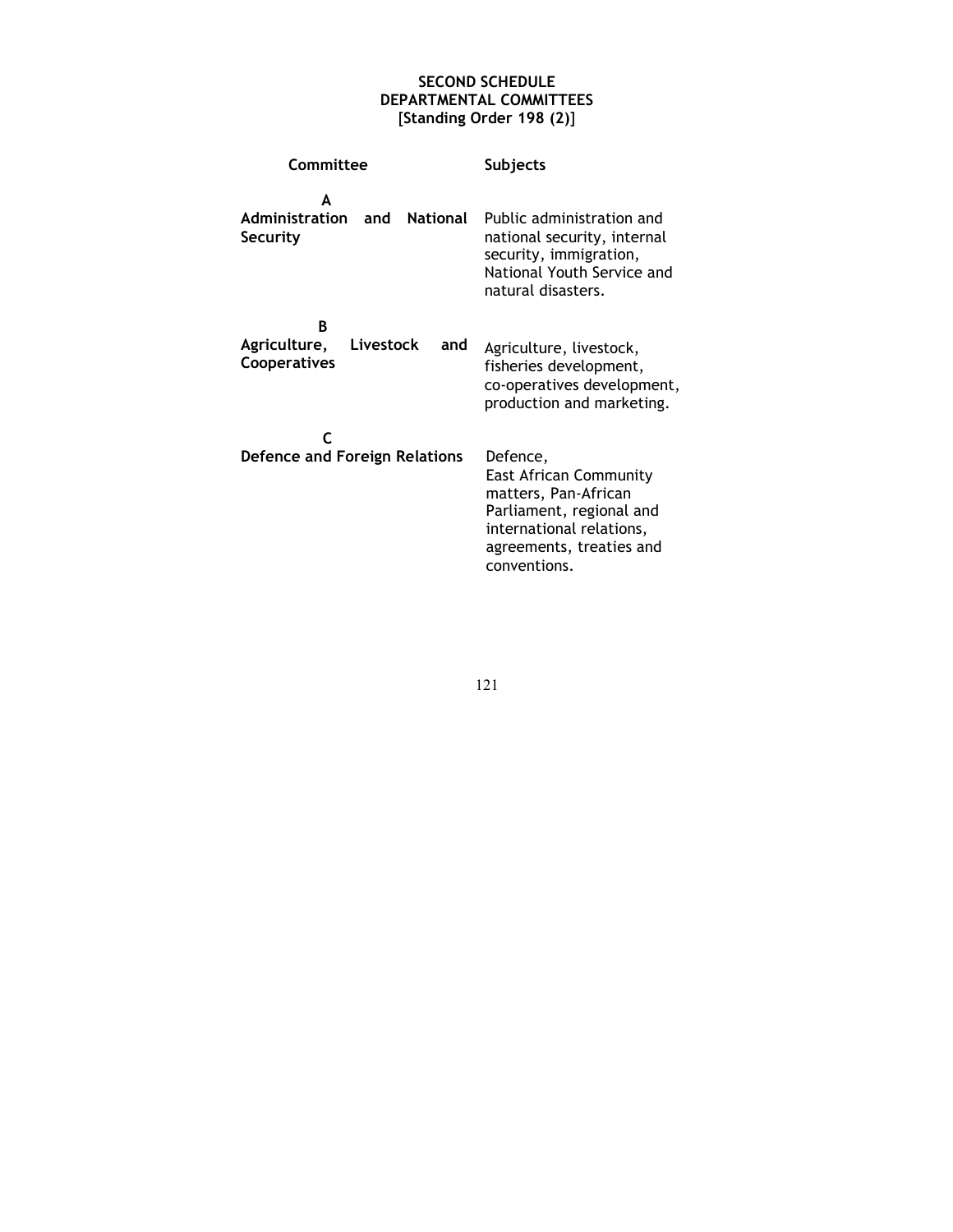| Education,<br><b>Technology</b> | ח<br><b>Research</b>                    | and | Education, training,<br>research and technological<br>advancement.                                                                                                                               |
|---------------------------------|-----------------------------------------|-----|--------------------------------------------------------------------------------------------------------------------------------------------------------------------------------------------------|
| Information                     | F<br>Energy, Communication and          |     | Development, production,<br>maintenance and<br>regulation of energy,<br>communication,<br>information, broadcasting<br>and Information<br><b>Communications Technology</b><br>(ICT) development. |
|                                 | F<br><b>Finance, Planning and Trade</b> |     | Public finance, banking,<br>insurance, population,<br>planning, national<br>development, trade,<br>tourism promotion and<br>management, commerce<br>and industry.                                |
| G<br><b>Health</b>              |                                         |     | Matters related to health,<br>medical care and health<br>insurance.                                                                                                                              |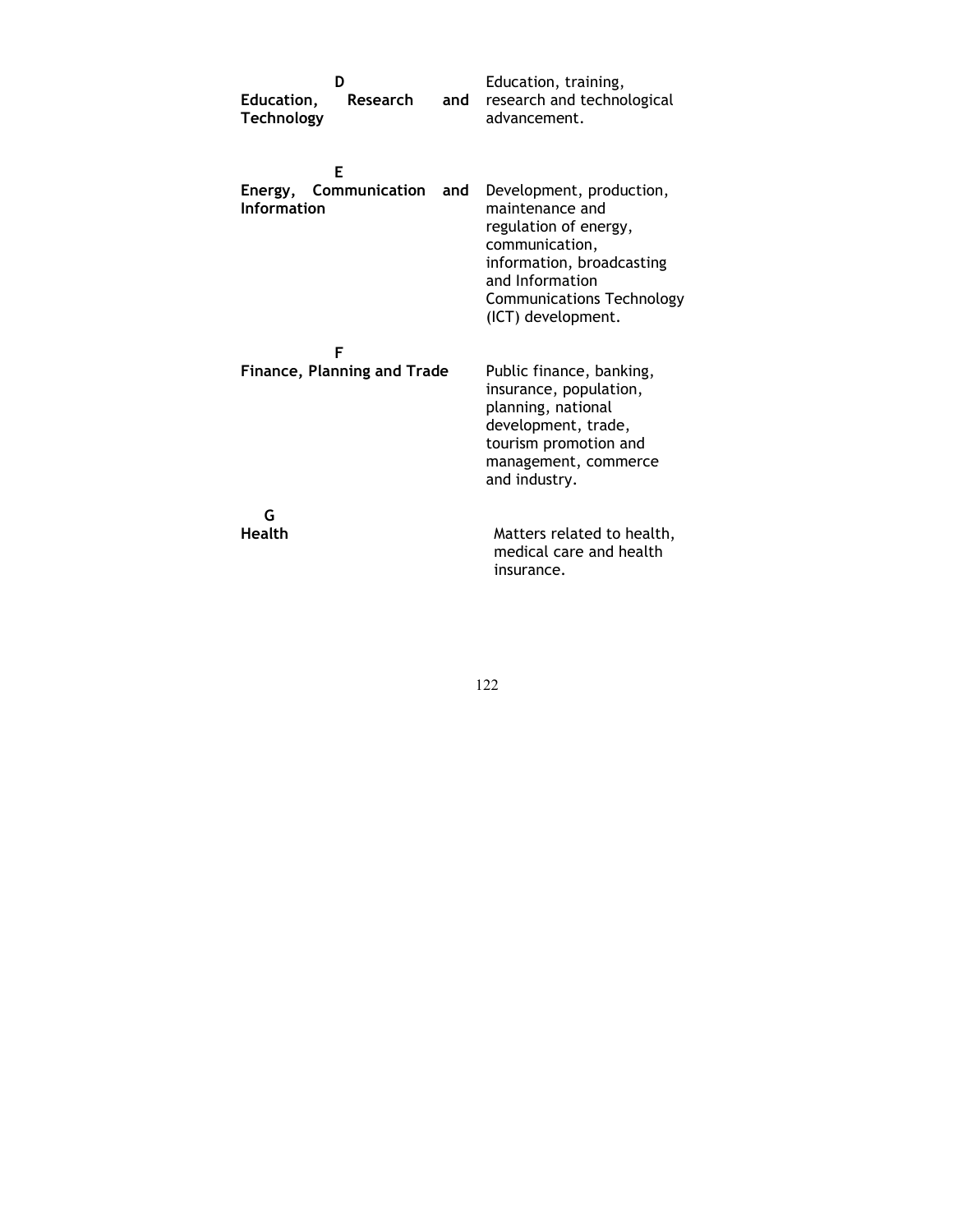| <b>Justice and Legal Affairs</b>   | Constitutional affairs, the<br>administration of law and<br>justice (Judiciary, police<br>and prisons departments,<br>community service orders),<br>public prosecutions, elections,<br>ethics, integrity and<br>anti-corruption and human rights. |
|------------------------------------|---------------------------------------------------------------------------------------------------------------------------------------------------------------------------------------------------------------------------------------------------|
| <b>Labour and Social Welfare</b>   | Labour, trade union relations,<br>manpower or human resource<br>planning, gender, culture<br>and social welfare, youth,<br>children's welfare; national<br>heritage, betting, lotteries<br>and sports.                                            |
| <b>Lands and Natural Resources</b> | Lands and settlement,<br>forestry, water resource<br>management and<br>development,<br>irrigation; environment,<br>wildlife, mining and natural<br>resources.                                                                                     |
| K<br><b>Local Authorities</b>      | Policy Matters of and related<br>to local authorities.                                                                                                                                                                                            |

123

H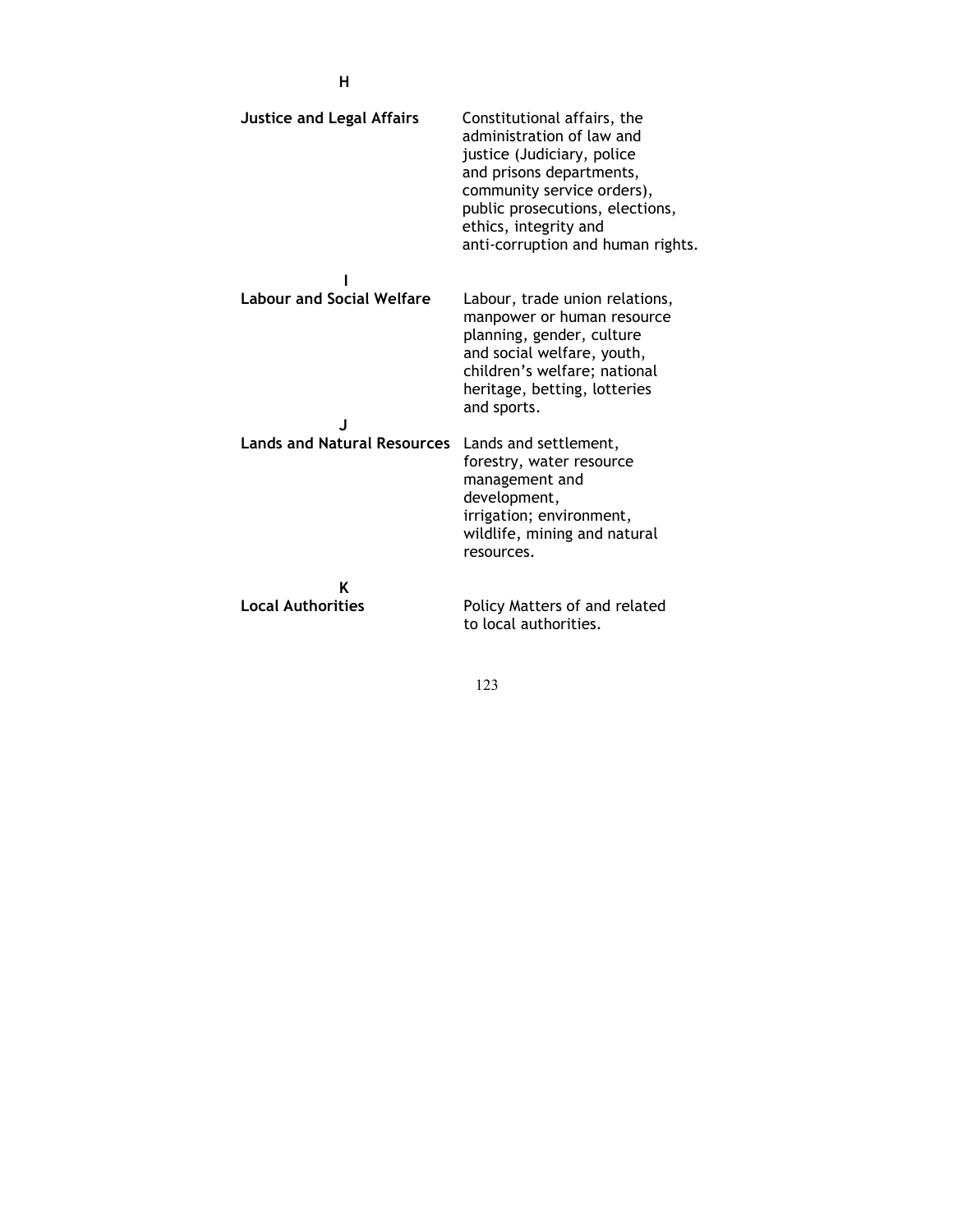| Transport, Public Works and Transport, roads, |                            |
|-----------------------------------------------|----------------------------|
| <b>Housing</b>                                | public works, construction |
|                                               | and maintenance of roads,  |
|                                               | rails and buildings, air,  |
|                                               | seaports and housing.      |

L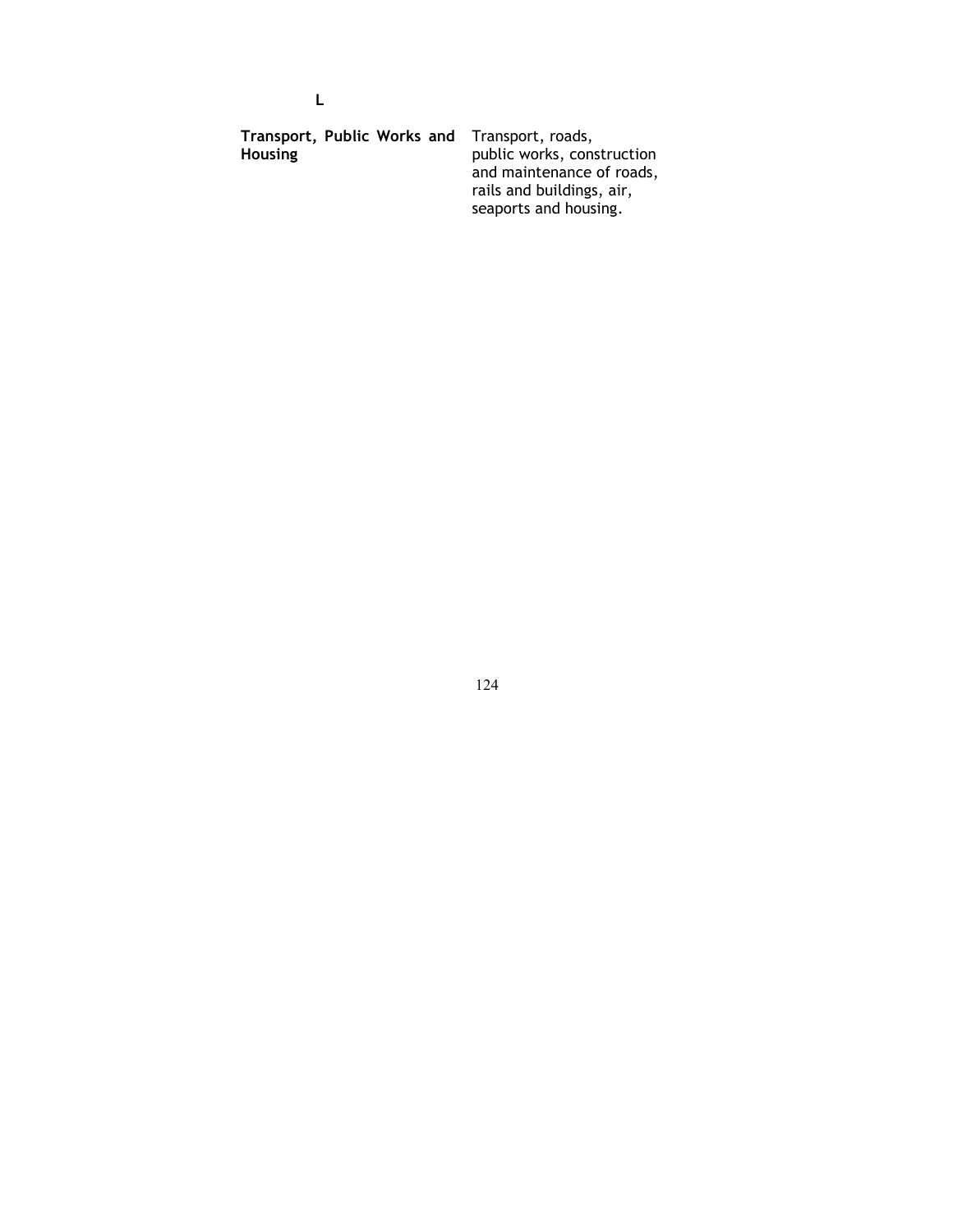## THIRD SCHEDULE GENERAL FORM OF A PUBLIC PETITION [Standing Order 205 (2)]

# WE, the undersigned,

(Here, identify in general terms, who the petitioners are, for example, citizens of Kenya, residents of…….. province or region, workers of……… industry, etc.)

## DRAW the attention of the House to the following:

(Here, briefly state the reasons underlying the request for the intervention of the House by outlining the grievances or problems by summarizing the facts which the petitioners wish the House to consider.)

THEREFORE your humble petitioners PRAY that Parliament or the Government of the Republic of Kenya:-

> (Here, set out the prayer by stating in summary what action the petitioners wish Parliament or the Government to take or refrain from.)

and your PETITIONERS will ever Pray.

|            |   | Name of Full Address National ID. Signature/Thumb |   |
|------------|---|---------------------------------------------------|---|
| petitioner |   | or Passport No. impression                        |   |
|            |   | .                                                 |   |
|            | . | .                                                 | . |
|            |   |                                                   |   |

(First Page)